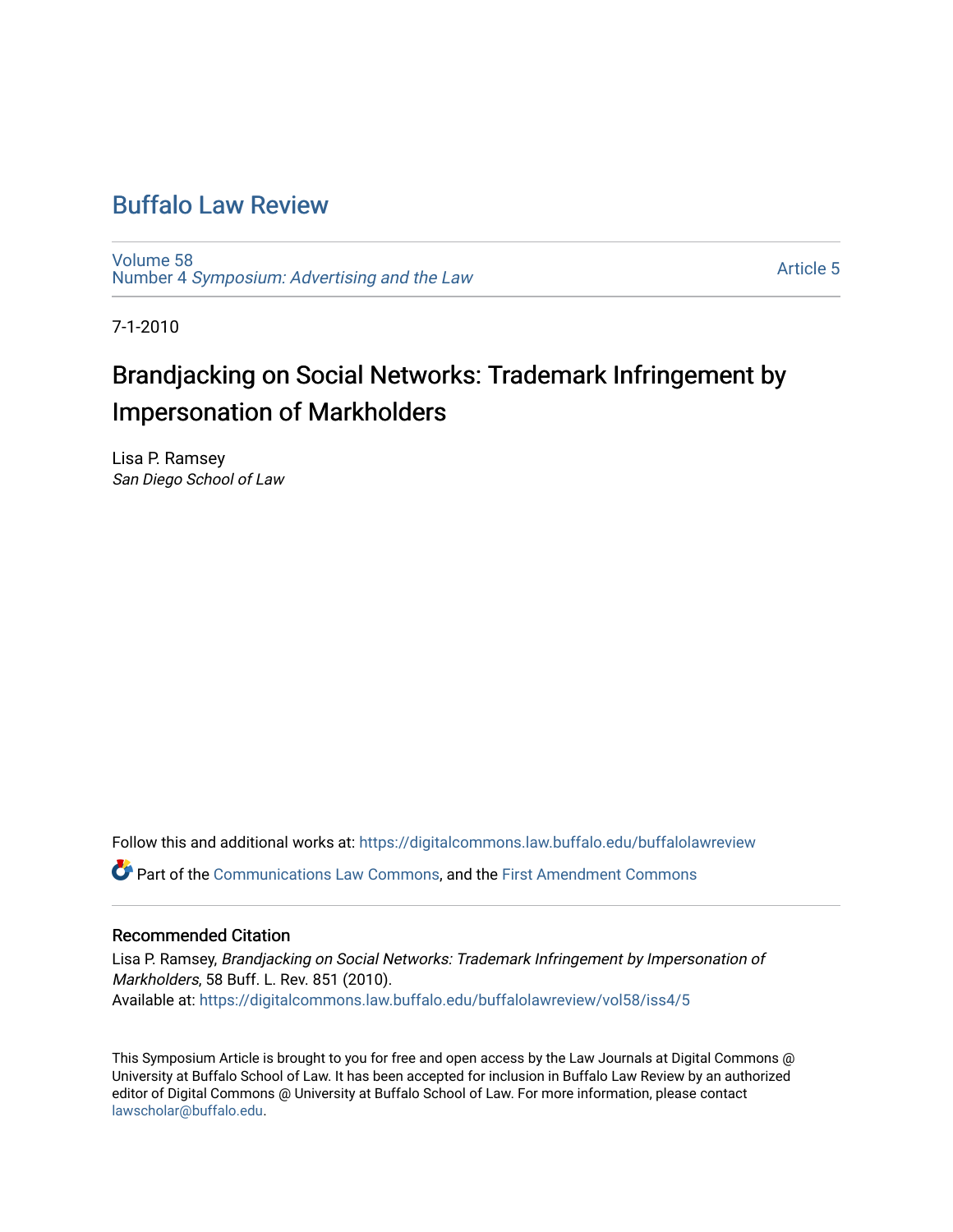# **Brandjacking on Social Networks: Trademark Infringement by Impersonation of Markholders**

# LISA P. RAMSEY†

#### INTRODUCTION

Many companies and organizations today are using social network sites such as Facebook, Twitter, and MySpace to communicate with the public about their goods, services, and activities.<sup>1</sup> Examples include Southwest Airlines, Comcast, Taco Bell, Billabong, and my own law school.<sup>2</sup> Trademark holders often set up a social network

 $\overline{a}$ 

 1*. See* Verne Kopytoff, *Twitter Brainstorming for Plan to Turn Profit*, J. GAZETTE, Feb. 16, 2009, *available at* <http://www.journalgazette.net>/ article/20090216/BIZ/302169952/-1/BIZ09; Julian Lee, *Squatters Creating Twittering Confusion*, AGE, Apr. 30, 2009, at B2, *available at* 2009 WLNR 8073054; Brian Stelter, *Griping Online? Cable Company Hears You and Talks Right Back*, N.Y. TIMES, July 25, 2008, at A1. For example, "US retail chain Wal-Mart recently tweeted: '[Walmart.com](https://Walmart.com) Spalding NBA 52' Steel Framed Portable Basketball System \$398.00." Lee, *supra*.

 2*.* Southwest Airlines on Facebook, <http://www.facebook.com/Southwest> (last <http://twitter.com/comcastcares>(last visited June 10, 2010); Taco Bell Truck on Twitter, <http://twitter.com/tacobelltruck>(last visited June 10, 2010); Billabong Girls on MySpace, <http://www.myspace.com/billabonggirls>(last visited June 10, visited June 10, 2010); Comcast Cares on Twitter,

 † Professor of Law, University of San Diego School of Law. For their helpful comments, I would like to thank Mark Bartholomew, Barton Beebe, Eric Goldman, Robert Gomulkiewicz, James Grimmelmann, Leah Chan Grinvald, Laura Heymann, Mary LaFrance, Mark Lemley, Ted Sichelman, David Simon, Rebecca Tushnet, Peter Yu; the participants at the Boston Intellectual Property Colloquium at Boston College Law School, the Advertising and the Law Conference at the University at Buffalo Law School, the Ninth Annual Intellectual Property Scholars Conference at Benjamin N. Cardozo School of Law, The Age of Digital Convergence: An East-West Dialogue on Law, Media and Technology Conference at the University of Hong Kong, the IP Innovations in Science and Technology Seminar at the University of Washington School of Law; and the students in my 2010 Intellectual Property Seminar. I am also grateful to Rachel Felong, Zena Hindiyeh, Rachel Johnson, and Cezario Tebcherani for their excellent research assistance and to the University of San Diego School of Law for its generous research support.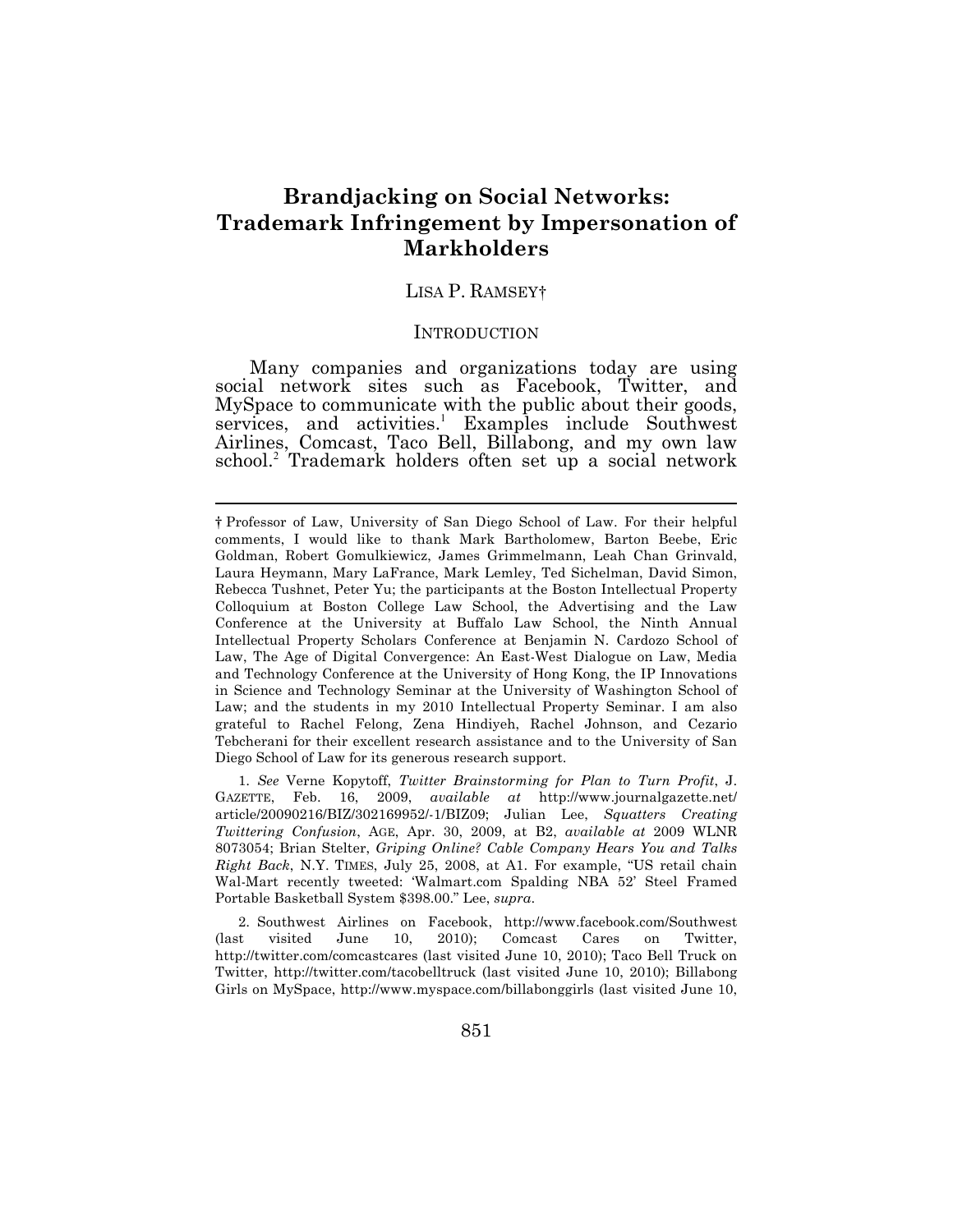site account with a publicly-available "page" or "profile" and use their brand name or other trademarked terms in their username to identify themselves on these sites.<sup>3</sup>

Yet markholders are not the only ones who have registered usernames containing trademarks on social network sites. Some people have engaged in "username squatting" and have registered usernames containing another's mark with the intent to sell the username to the markholder for a profit. For example, Coca-Cola and Nike were allegedly "victims of squatters of their Twitter identities.<sup>34</sup> There were also many reports of "facesquatting" on Facebook once it allowed registration of usernames during the summer of  $2009$ .

Several individuals have also set up unauthorized social network site pages for brands on Facebook, Twitter, MySpace, and other sites.<sup>6</sup> Some, like the Coca-Cola fan page on Facebook, are allowed to exist and are embraced (or at least tolerated) by markholders who recognize the benefits of this user-generated content.<sup>7</sup> Other accounts are

 squatting.html (June 16, 2009, 2:42); Posting of Nick O'Neill to All Facebook,  *Facesquatting and the 2009 Facebook Username Landrush Aftermath*, 15, 2009, 12:53); *see also* Brad Stone, *Keeping a True Identity Becomes a Battle Online*, N.Y. TIMES, June 18, 2009, at B1; Steven Swinford & Chris Gourlay,  *Facebookers Snap Up Names*, AUSTL., June 15, 2009, at 10, *available at* 2009 WLNR 11400217. 5. Posting of Lillian Edwards to PanGloss, *Brandjacking and FaceSquatting,* <http://blogscript.blogspot.com/2009/06/brandjacking-and-face> <http://www.allfacebook.com/2009/06/facesquatting-facebook-usernames>/# (June

6. McEleny, *supra* note 4.

 Jedrzejewski created a Facebook fan page for Coca-Cola without first obtaining authorization from Coca-Cola. Videos Posted by Coca-Cola: We Made a Facebook Page, <http://www.facebook.com/video/video.php?v=57458127013>(last visited June 10, 2010). Today the page is maintained in partnership with The Coca- Cola Company. Coca-Cola on Facebook, <http://www.facebook.com/cocacola> (last visited June 10, 2010). 7. As explained in a video posted on Facebook, Dusty Sorg and Michael

 2010). My law school's Facebook page is at University of San Diego School of Law on Facebook,<http://www.facebook.com/usdlaw>(last visited June 10, 2010).

 Part I. 3. For more details about how brands use social network sites, see *infra* 

 *Risk as Fakers Take Their Place on Twitter*, NEW MEDIA AGE, Mar. 12, 2009, at  B2, *available at* 2009 WLNR 8073054. 4. Lee, *supra* note 1, at B2; *see also* Charlotte McEleny, *Brand Identities at*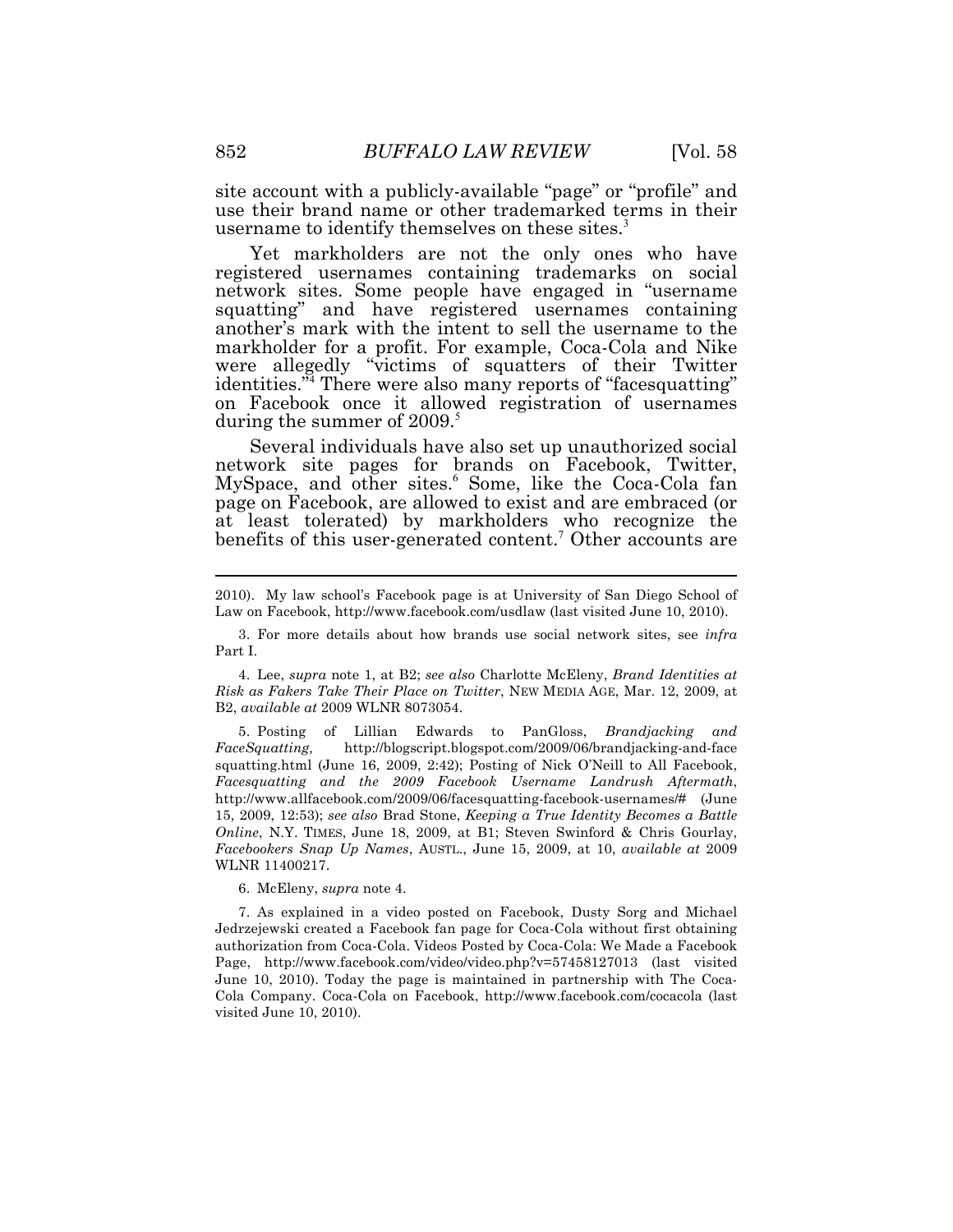existence is discovered. For example, "Janet" registered official spokesperson said Janet's Twitter posts were investigated, and shut down or taken over, once their ExxonMobilCorp on Twitter and used the account to answer questions about the direction of the company and where it was spending philanthropy resources.<sup>8</sup> It is unclear whether this person was an Exxon employee.<sup>9</sup> Regardless, Exxon's unauthorized and contained several errors.<sup>10</sup> Later, the account username was changed to [Not\\_EMC.](https://Not_EMC.11)<sup>11</sup>

l Some fake social network site pages become the subject of lawsuits for trademark infringement, dilution, and other violations of federal and state laws. An example is the fake Nine West—Model Auditions group page on Facebook created by a user with the alias Nine West Shoes that solicited females interested in model auditions to send photographs of their faces, bodies, and toes with their contact [information.](https://information.12)<sup>12</sup> According to Nine West's Complaint,

 8*. See* Posting of Jeremiah Owyang to Web Strategy, *How "Janet" Fooled the Twittersphere (and Me) She's the Voice of Exxon Mobil*, [http://www.web-](http://www.web) voice-of-exxon-mobil/ (Aug. 1, 2008, 13:15) [hereinafter Owyang, *How "Janet" Fooled the Twittersphere*]; Posting of Jeremiah Owyang to Web Strategy, *When Brands Under Fire Step into the Fracas: Exxon Joins Twitter*, [http://www.web-](http://www.web) exxon-joins-twitter/ (July 29, 2008, 3:35). [strategist.com/blog/2008/08/01/how-janet-fooled-the-twittersphere-shes-the](https://strategist.com/blog/2008/08/01/how-janet-fooled-the-twittersphere-shes-the)[strategist.com/blog/2008/07/29/when-brands-under-fire-step-into-the-fracas-](https://strategist.com/blog/2008/07/29/when-brands-under-fire-step-into-the-fracas)

 9*. Compare* Posting of Jeff Trexler to [Uncivilsociety.org,](https://Uncivilsociety.org) *Is the Exxon Mobil Twitterer a Fake?*, [http://uncivilsociety.org/2008/08/is-the-exxon-mobil-twitterer-](http://uncivilsociety.org/2008/08/is-the-exxon-mobil-twitterer) t.html (Aug. 2, 2008, 22:04) (suggesting that Janet may be an employee), *and*  Posting to Grey Review, *"I am an Employee of Exxon Mobil," Said Janet*, <http://www.greyreview.com/2008/08/08/exxon-mobil-janet>/ (Aug. 8, 2008, 22:00) (showing screenshot of post by Janet), *with* Posting of Ted McKenna to The  152700/ (Aug. 13, 2008) (noting that the company says Janet is not an Cycle, *Exxon Requests Control of Fake Twitter Account*, <http://www.prweekus.com/exxon-requests-control-of-fake-twitter-account/article>/ employee).

 Aug. 2, 2008, at D1; Posting of Shel Holtz to A Shel of My Former Self,  r\_real/ (Aug. 1, 2008, 13:11); Owyang, *How "Janet" Fooled the Twittersphere*, *supra* note 8. 10. Tom Fowler, '*Exxon' on Twitter? Not so, Company Says*, HOUSTON CHRON., *ExxonMobil Situation Shows "Brandjacking" is for Real*, [http://blog.holtz.com/index.php/exxonmobil\\_situation\\_shows\\_brandjacking\\_is\\_fo](http://blog.holtz.com/index.php/exxonmobil_situation_shows_brandjacking_is_fo) 

 [http://twitter.com/Not\\_EMC](http://twitter.com/Not_EMC) (last visited June 10, 2010). 11. Grey Review, *supra* note 9; Not\_EMC on Twitter,

 7533 (S.D.N.Y. filed Aug. 24, 2007), *available at* 12. Complaint at 7-9, ¶¶ 15-18, Nine West Dev. Corp. v. Does 1-10, No. 07-cv-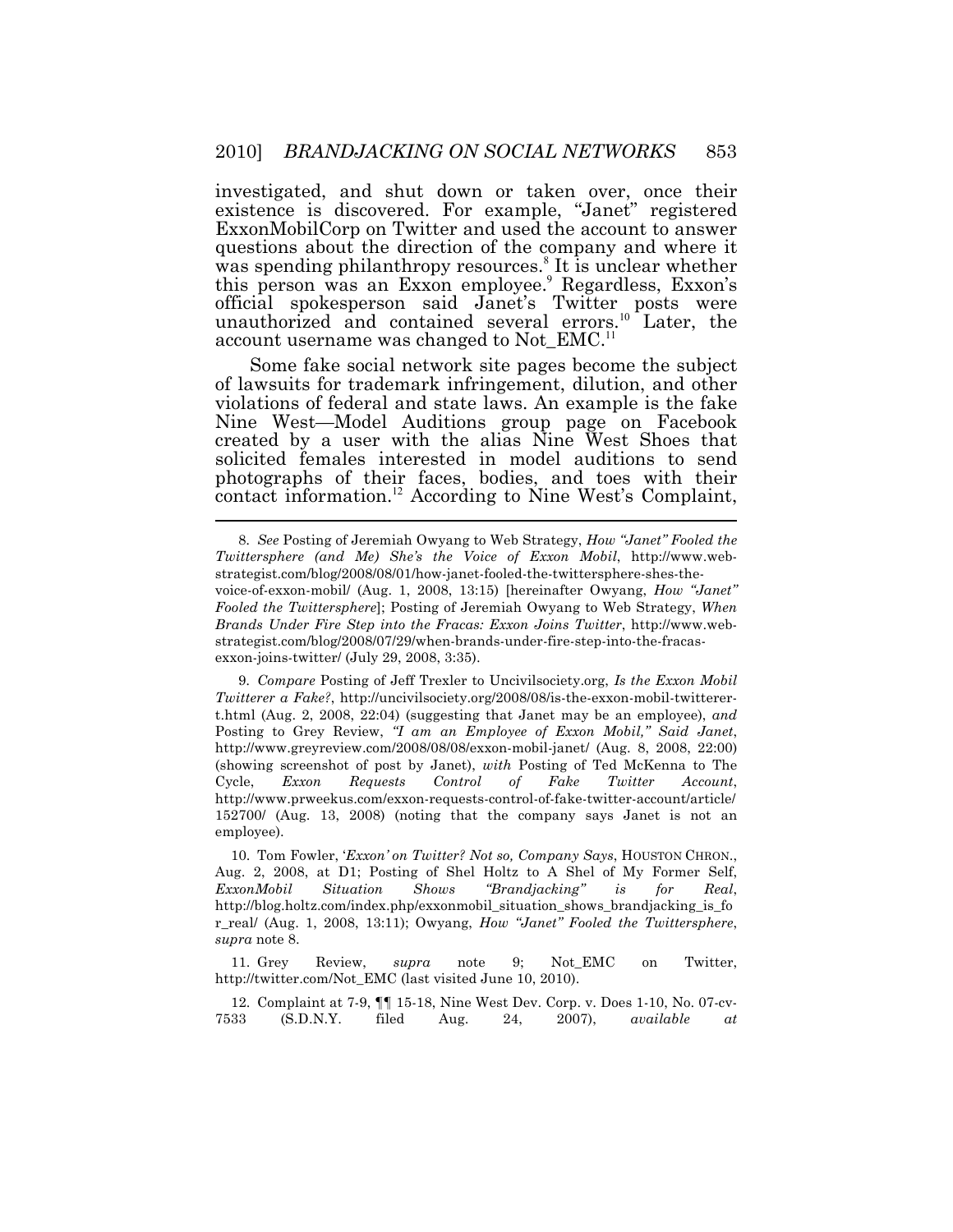at least 400 Facebook members joined the Nine West— Model Auditions group and possibly sent personal information and photographs to an [imposter.](https://imposter.13)<sup>13</sup> Another example is the Twitter account set up with the username TannerFriedman that sent out embarrassing posts—called "tweets" on Twitter—that purported to be from the public relations firm Tanner [Friedman.](https://Friedman.14)<sup>14</sup> Upon discovering the existence of this fake account, Tanner Friedman filed suit. According to news reports, the fake account may have been set up by an employee working for a [competitor.](https://competitor.15)

Such unauthorized uses of trademarks may frustrate markholders, but it is unclear whether trademark infringement law applies where the mark is not being used to advertise or sell goods or [services.](https://services.16)<sup>16</sup> Markholders will

 was removed from Facebook, another fake Nine West—Model Auditions group page appeared on Facebook. This one targeted women as young as 13 years of age, and 226 members joined the group before the site was shut down. *Id.* at 12- 13, ¶¶ 32-35. 13. Nine West Complaint, *supra* note 12, at 9, ¶ 20. After the fake account

 Mich. filed May 27, 2009), *available at* 2009 WL 3227408 [hereinafter Tanner  Friedman Complaint]; *Tanner Friedman Sues over False Twitter Account*, WWJ NEWSRADIO 950, June 2, 2009, [http://www.wwj.com/Tanner-Friedman-Sues-](http://www.wwj.com/Tanner-Friedman-Sues) Over-False-Twitter-Account/4519407 [hereinafter *False Twitter Account*]. 14. Complaint at 5, ¶¶ 14-17, TFSC, LLC v. Doe, No. 2:09-cv-12017 (E.D.

 NEWSRADIO 950, June 24, 2009, [http://www.wwj.com/Tanner-Friedman-Wins-](http://www.wwj.com/Tanner-Friedman-Wins) Back-Control-Of-Twitter-Accou/4668160; *see also* Posting of Andrew Moshirnia to Citizen Media Law Project, *Brandjacking on Social Networks: Twitter,*  malicious-ghost-writing-and-corporate-sabotage (July 15, 2009, 13:10). 15. *Tanner Friedman Wins Back Control of Twitter Account,* WWJ *Malicious Ghostwriting, and Corporate Sabotage,*  [http://www.citmedialaw.org/blog/2009/brandjacking-social-networks-twitter-](http://www.citmedialaw.org/blog/2009/brandjacking-social-networks-twitter)

 16*. See, e.g*., Lee, *supra* note 1 ("[U]nless an interloper is using the brand name to masquerade as that brand and possibly even sell products that are trading on that name, brand owners are relatively powerless.") (interview of Australian attorney Frances Drummond); Tushnet, *Facebook Fraud*, *supra* note 12 ("The obvious problem is whether any of these causes of action can apply if the deceptive Does were operating only for their own perverted gratification,

 <http://www.counterfeitchic.com/Cases/cic/3/ninewest.pdf> [hereinafter Nine West Complaint]; Posting of Susan Scafidi to Counterfeit Chic, *Couture in Court 3*, [http://www.counterfeitchic.com/2007/09/couture\\_in\\_court\\_3.php](http://www.counterfeitchic.com/2007/09/couture_in_court_3.php) (Sept. 17, 2007, 20:51) (linking to a copy of the Complaint with the comment "Foot fetish: Facebook creeps lure 'models' by pretending to be Nine West"); Posting of Rebecca Tushnet to Rebecca Tushnet's 43(B)log, *Facebook Fraud*, <http://tushnet.blogspot.com/2007/12/facebook-fraud.html>(Dec. 20, 2007, 13:21) [hereinafter Tushnet, *Facebook Fraud*].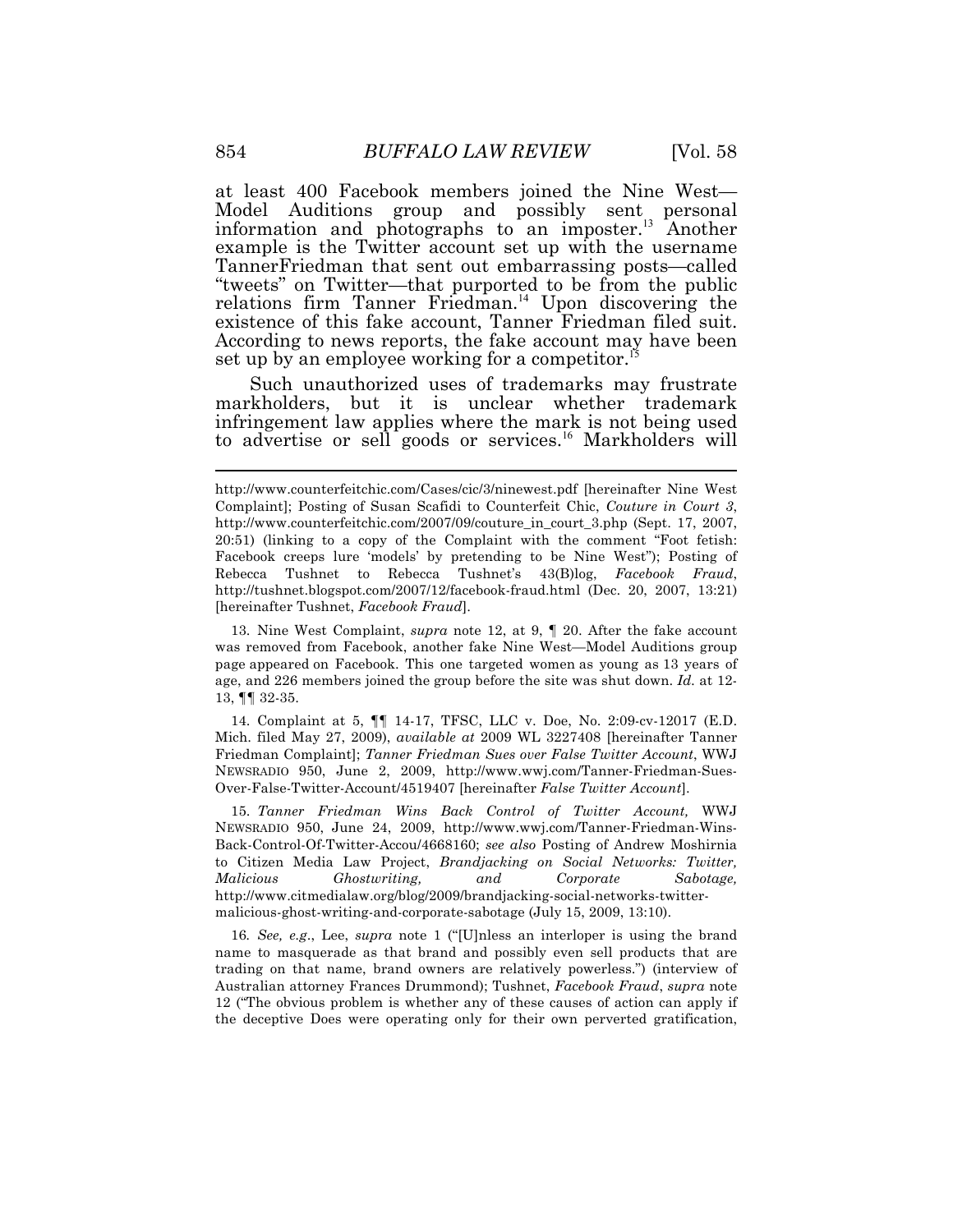likely argue these third parties are engaged in "brandjacking," or the "illegal use of trademarked brand names online."<sup>17</sup> Infringement law prohibits use of another's mark that is likely to cause confusion, $18$  and consumers may be confused regarding the source of expression posted on a social network site by an individual who signed up with a username or account name that incorporates another's trademark. Accused infringers will likely contend their use of the mark is not actionable under trademark doctrine and is protected by the First Amendment right to freedom of [expression.](https://expression.19)<sup>19</sup>

 $\overline{a}$ This Article explores how current federal trademark infringement and free speech law applies to alleged brandjacking on social networks. To focus the discussion, this Article only considers infringement law, and not trademark dilution or other federal or state laws.<sup>20</sup> After discussing in Part I how individuals and brands use social network sites, Part II analyzes whether markholders will be able to satisfy the elements of a federal trademark infringement claim when their marks are used without authorization on these sites. The markholder must prove its

 17*. See, e.g*., Shaun Waterman, *Brand-jacking Rises as Top Online Abuse*,  abuse/; *see also* Tim Lynch, *The Art of Self Defense Against Brand-jacking*, CONNECTION, WASH. TIMES, Mar. 9, 2009, *available at* <http://www>. [washingtontimes.com/news/2009/mar/09/brand-jacking-rises-as-top-online-](https://washingtontimes.com/news/2009/mar/09/brand-jacking-rises-as-top-online)IMEDIA CONNECTION, Nov. 12, 2008, <http://www.imediaconnection>. com/content/21110.asp.

19. U.S. CONST. amend. I.

famous, 15 U.S.C. § 1125 $(c)(1)$  (2006), and does not apply to certain fair uses of the mark, news reporting and news commentary, and noncommercial use of a mark. *Id.*  $\S$  1125(c)(3). A markholder may also claim the unauthorized use of its mark on a social network site violates laws prohibiting defamation, deceptive trade practices, false advertising, unfair competition, or intentional interference with contractual or business relations, among other federal or state laws. Whether these are viable claims is beyond the scope of this Article. 20. Federal trademark dilution law only applies if the plaintiff's mark is

 rather than for commercial purposes. I'm willing to accept that pretending to offer services in the ordinary market—here, the market for modeling services— ought to count under these (hopefully unique) facts. But bad conduct makes bad law; using Nine West's name in a noncommercial context should not, as a rule, subject the user to the risk of trademark etc. liability. And that's so even if the noncommercial context is highly objectionable—e.g., the L.L. Bean sex catalog case.").

<sup>18.</sup> *See infra* Part II.A.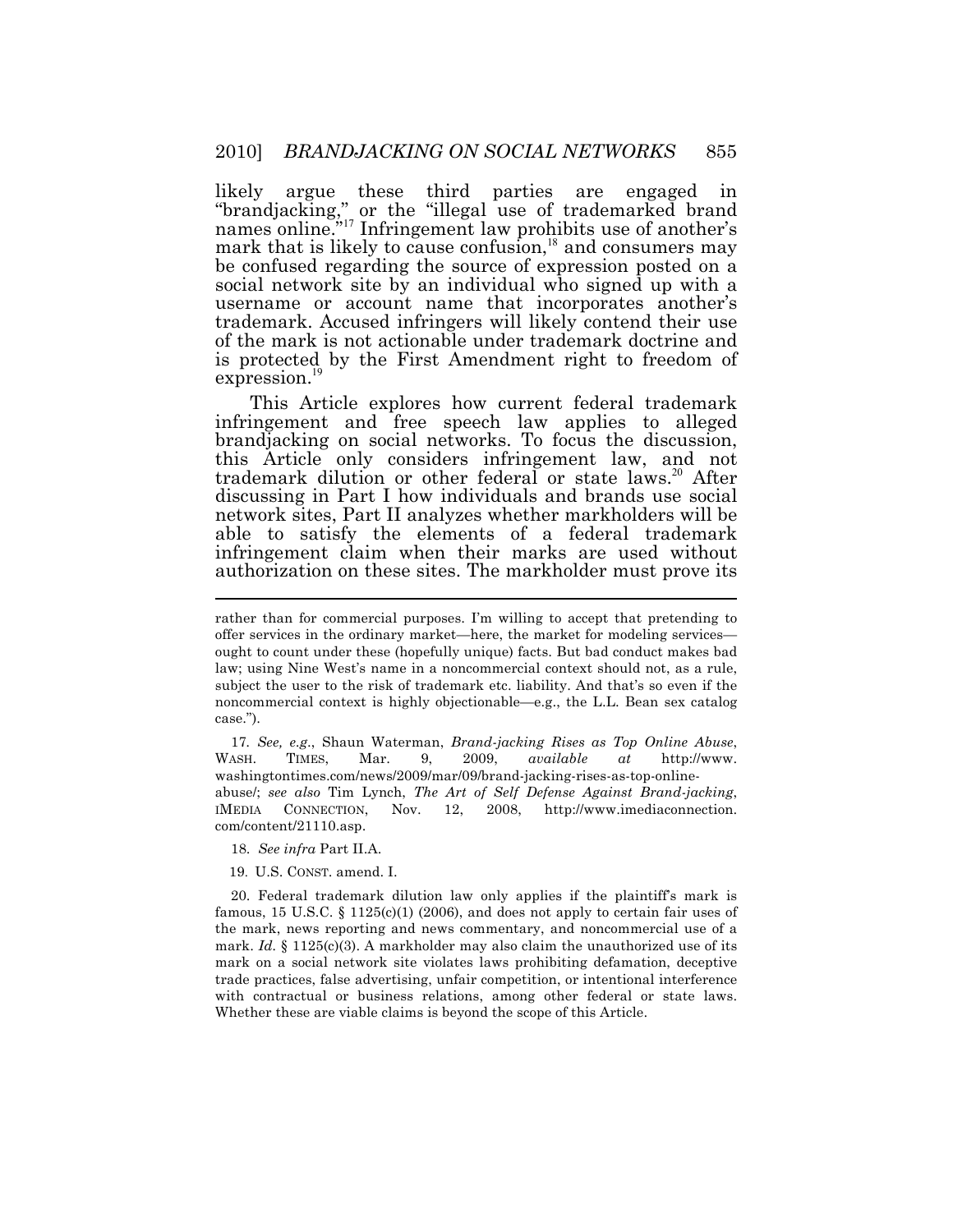as to the source or the content of the [expression.](https://expression.24)<sup>24</sup> distinctive mark is used "in commerce" and in connection with goods, services, or commercial [activities.](https://activities.21)<sup>21</sup> Courts in some circuits will also require evidence of commercial use and/or trademark use of the mark for a prima facie trademark infringement [claim.](https://claim.22)<sup>22</sup> If these threshold requirements are met, the court must then determine if the third party's use of the mark is likely to cause [confusion.](https://confusion.23)<sup>23</sup> Some courts may conclude that social network site pages are akin to artistic or literary works and refuse to find infringement unless this use of the mark explicitly misleads

 name" culture of certain social network sites like Facebook  $\overline{a}$ If the accused infringer is using the mark to impersonate the markholder and cause confusion about the source of expression on the social network site, some courts may find infringement even where the third party is not advertising or selling goods or [services.](https://services.25)<sup>25</sup> The risk of "impersonation is extremely high" on those sites where "the username becomes the identity of the poster.<sup>"26</sup> Impersonation of markholders is not unique to social network sites—it also takes place on informational websites and in the brick-and-mortar [world.](https://world.27)<sup>27</sup> Yet due to the "real and Twitter, users may be more likely to believe false statements of identity and authorship, and rely to their detriment on the imposter's [expression.](https://expression.28)<sup>28</sup> The markholder's reputation may be harmed by the third party's disclosure of untruthful information, or posts that are offensive or inappropriate. As noted by one commentator with regard to Janet's tweets from the ExxonMobilCorp account: "when someone raised the Exxon Valdez issue, Janet noted that, while tragic, the Valdez spill didn't rank among the top 10 such incidents. Clearly, Janet has had no communication

- 24. *See infra* Part II.A.5.b.
- 25. *See infra* Part II.A.5.c.

 *in the World of Web 2.0*, <http://www.markmonitor.com/mmblog/?p=58>(Feb. 12, 2009, 12:19). 26. Posting of Elisa Cooper to MarkMonitor Blog, *Protecting Online Identities* 

- 27. *See infra* Part II.A.5.c.
- 28. *See infra* Part I.

<sup>21.</sup> *See infra* Part II.A.1-2.

<sup>22.</sup> *See infra* Part II.A.3-4.

<sup>23.</sup> *See infra* Part II.A.5.a.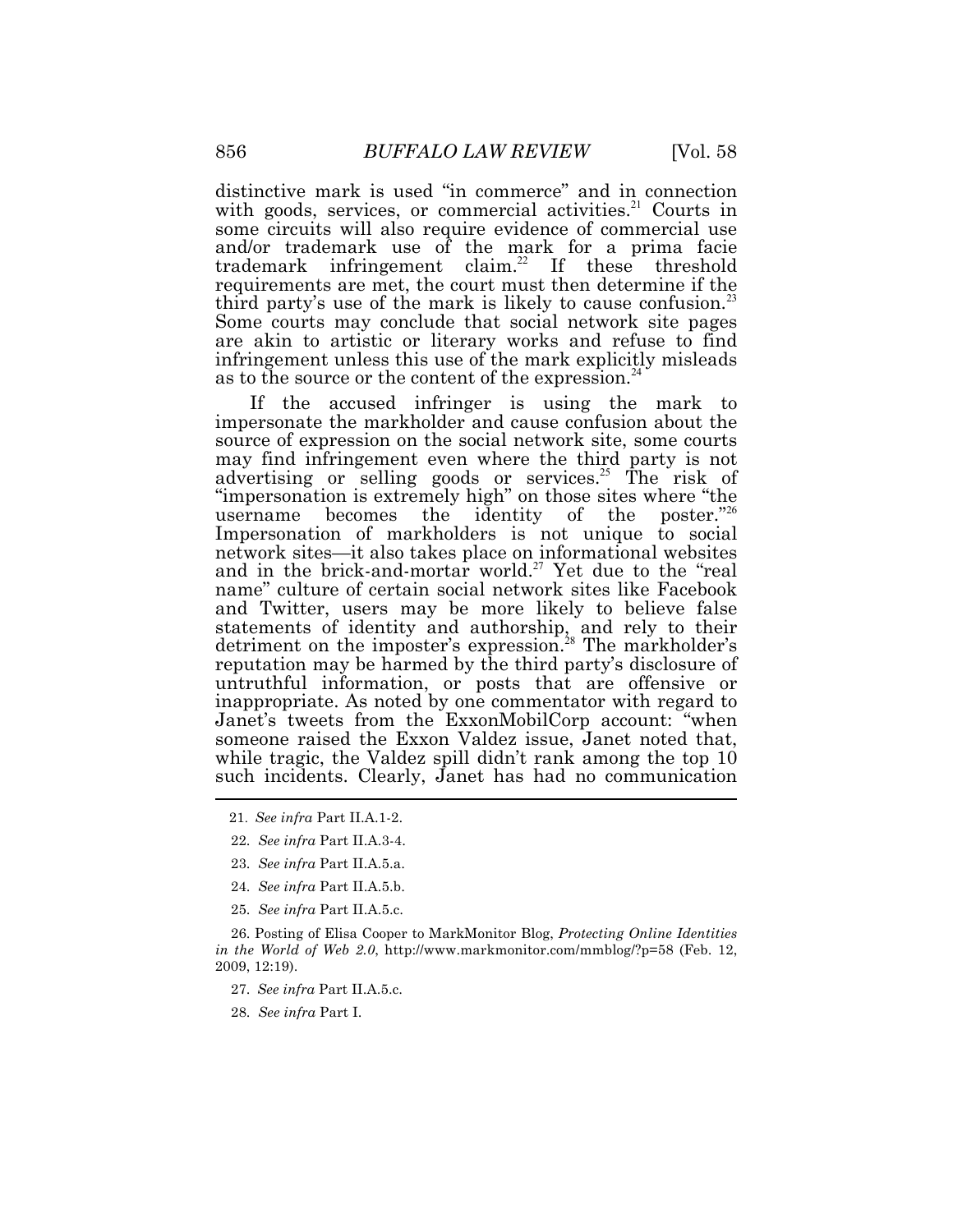training, since that response would provoke anger and hostility.'

 $\overline{a}$ To address the concerns of individuals and entities who are the subject of fake accounts, some social network sites prohibit impersonation of others and the unlawful use of trademarks on these [sites.](https://sites.30)<sup>30</sup> Sites that implement noticeand-takedown procedures may consider banning all unauthorized uses of trademarks to avoid potential contributory liability under trademark law.<sup>31</sup> (An analysis of whether the sites are liable in these circumstances is beyond the scope of this Article; this Article assumes that social network sites may be liable for contributory trademark infringement if they do not remove infringing uses of marks after notice of specific instances of infringement.) If these sites require authorization for every use of another's mark, however, this approach could seriously harm the free flow of information and ideas on social network sites. A third party may have a legitimate reason for using another's trademark on the site. That trademarked term may be the person's first or last name, or the third party may have concurrent trademark rights, a fair use defense, or a free speech interest in using the term

 31*.* Per the Supreme Court in *Inwood Lab., Inc. v. Ives Lab., Inc.*, 456 U.S. 844 (1982), "if a manufacturer or distributor intentionally induces another to infringe a trademark, or if it continues to supply its product to one whom it knows or has reason to know is engaging in trademark infringement, the manufacturer or distributor is contributorily responsible for any harm done as a result of the deceit." *Id*. at 854. Lower courts have applied the *Inwood* test to Internet service providers if they exercise sufficient control over the infringing conduct. *See* Lockheed Martin Corp. v. Network Solutions, Inc., 194 F.3d 980, 984 (9th Cir. 1999) (holding that the *Inwood* test for contributory trademark infringement applies to Internet service providers that exercise "[d]irect control and monitoring of the instrumentality used by a third party to infringe the plaintiff's mark"); Louis Vuitton Malletier, S.A. v. Akanoc Solutions, Inc., 591 F. Supp. 2d 1098, 1111-12 (N.D. Cal. 2008) (denying Akanoc's motion for summary judgment on the contributory trademark infringement claim where Akanoc hosted websites that sold counterfeit products and routed Internet traffic to and from those websites); *see also* Tiffany (NJ) Inc. v. eBay, Inc., 600 F.3d 93, 104-10 (2d Cir. 2010) (assuming that the *Inwood* test applies without deciding the issue and finding no contributory trademark infringement in a dispute involving the sale of counterfeit products by third parties on the online auction site eBay); 4 J. THOMAS MCCARTHY, MCCARTHY ON TRADEMARKS AND UNFAIR COMPETITION §§ 25:17-25 (4th ed. 2009) (discussing contributory infringement law).

<sup>29.</sup> Holtz, *supra* note 10.

<sup>30.</sup> *See infra* Part I.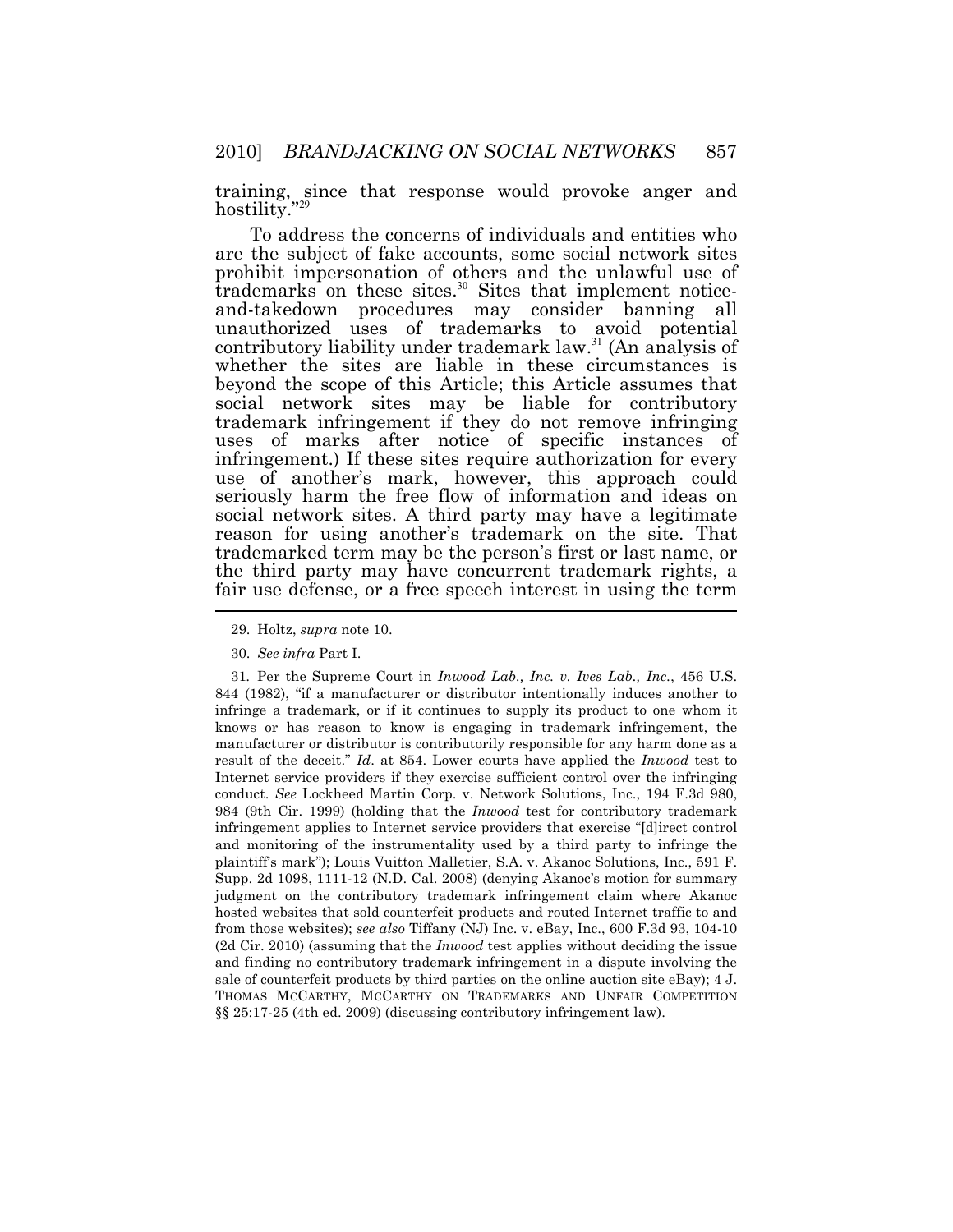in parody, satire, criticism, comparative advertising, news reporting, or other [commentary.](https://commentary.32)<sup>32</sup> Not all unauthorized uses of marks are illegal, and Congress and the courts have limited trademark rights in certain ways to protect free speech [interests.](https://interests.33)<sup>33</sup>

 Amendment may not provide a defense for third parties who Some accused infringers may argue they have a free speech right to use another's mark to impersonate the markholder on a social network site and communicate information or ideas purporting to come from the markholder. It is unlikely that courts will construe the scope of the right to freedom of expression to be this broad today. The First Amendment protects anonymous and pseudonymous expression, but does not protect knowingly false statements of fact.<sup>34</sup> If reasonable members of the public believe the false statements of identity and authorship of expression on a social network site, the First use trademarks to falsely state that the markholder is the author of the imposter's expression.

In Part III, this Article argues that courts and social network sites should consider both trademark and free speech interests in disputes involving the unauthorized use of marks on these sites. More markholders today are disseminating information, entertainment, and advertising to consumers via social network sites, and they often use their mark in the username, account name, and content of

34. *See infra* Part II.B.

 32*. See infra* Part II.A.6 & II.B. For an analysis of how current U.S. federal trademark law may violate the First Amendment and a discussion of the types of unauthorized uses of marks that are protected by the First Amendment, see Lisa P. Ramsey, *Increasing First Amendment Scrutiny of Trademark Law*, 61 SMU L. REV. 381, 404-47 (2008) [hereinafter Ramsey, *Increasing Scrutiny*]. For a discussion of whether international trademark law permits the United States to revise its domestic trademark law to make it more speech-protective, see generally Lisa P. Ramsey, *Free Speech and International Obligations to Protect Trademarks*, 35 YALE J. INT'L L. 405 (2010).

 33*. See generally* Lisa P. Ramsey, *First Amendment Limitations on Trademark Rights*, *in* 3 INTELLECTUAL PROPERTY AND INFORMATION WEALTH: ISSUES AND PRACTICES IN THE DIGITAL AGE 147 (Peter K. Yu ed., 2007) [hereinafter Ramsey, *First Amendment Limitations*] (explaining how Congress and the courts have protected free speech interests in trademark law, such as by requiring marks to be distinctive for trademark protection, limiting the scope of trademark rights, and allowing certain defenses to trademark claims).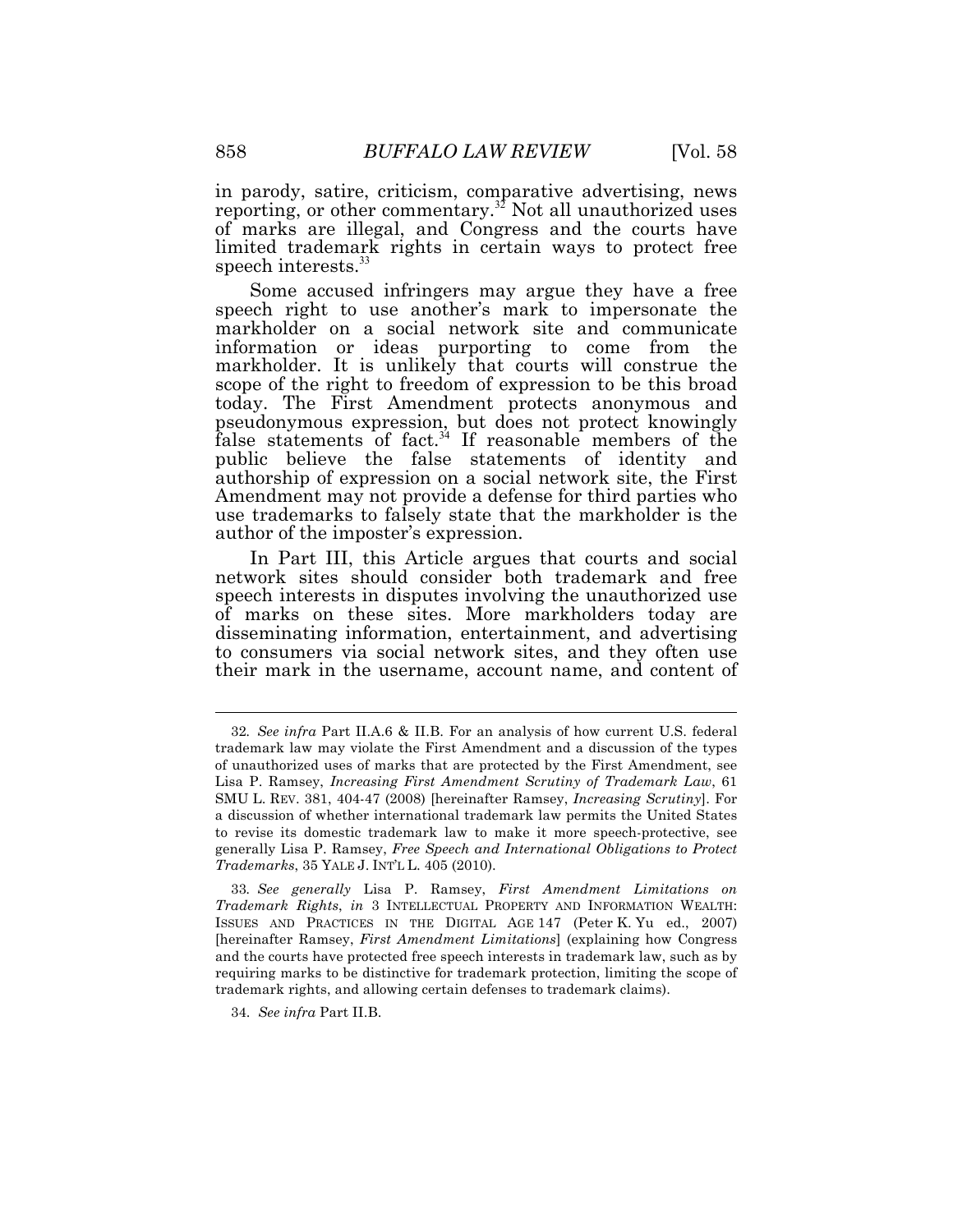the site to indicate authorship of that [expression.](https://expression.35)<sup>35</sup> If third parties are allowed to use another's mark in the same way to impersonate the markholder, this may confuse social network site users about the source of the imposter's expression and increase consumer search costs by making it more difficult for people to use trademarks to quickly identify the author of the expression. Yet the free flow of information and ideas could also be harmed if courts and social network sites prohibit expressive uses of trademarks where the third party is not advertising or selling goods or services, the expression is noncommercial, and/or the third party is not using the mark to designate the source of goods, services, or expression on the site.

To balance trademark and free speech interests, this Article proposes that infringement law should apply to the unauthorized use of a mark on a social network site that is likely to cause confusion about the source of expression unrelated to the advertising or sale of goods or services, but only where (1) the mark is used to impersonate the markholder and falsely suggest the markholder is the author of the third party's expression, (2) reasonable people believe the imposter's false statements of identity and authorship, and (3) the content of the social network site page does not dispel the confusion regarding the source of the expression. If the third party is not advertising or selling any goods or services on the social network site *and*  consumers are only confused about whether the markholder authorized this use of its mark or is affiliated with or sponsors the third party's expression, this expressive use of the mark should be outside of the scope of the trademark infringement laws.

The focus of the infringement analysis should not be on whether the markholder consented to this use of its mark or whether the third party is free riding on the goodwill in the mark, but rather on whether the third party is using the mark to falsely indicate that the markholder is the source or author of the imposter's expression. Unless the third party is using the mark in a confusing way to impersonate the

 *Pseudonymity, and Trademark Law*, 80 NOTRE DAME L. REV. 1377, 1379, 1398, 1406-09 (2005) [hereinafter Heymann, *Birth of the Authornym*] (noting marks are used in screen names or usernames in online communications as statements of corporate authorship). 35. *Cf.* Laura A. Heymann, *The Birth of the Authornym: Authorship,*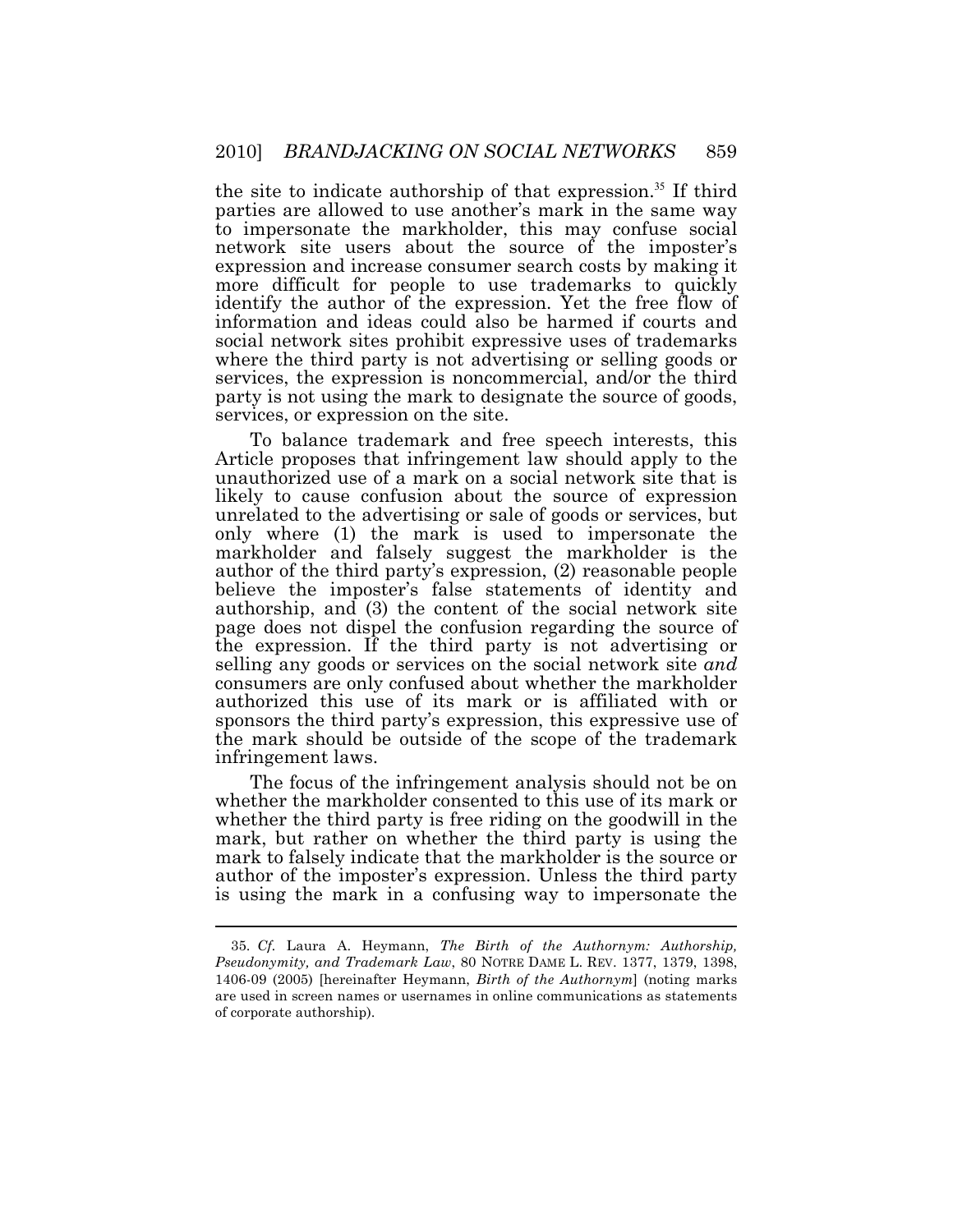markholder, trademark law will stifle much valuable expression if infringement is found in cases where the third party is simply using the mark in parody, satire, criticism, comparative advertising, news reporting, or other commentary. Courts and social network sites should narrowly construe the scope of trademark infringement law in such circumstances. Unauthorized use of a trademark is not equivalent to brandjacking.

#### I. SOCIAL NETWORK SITES AND THE BRANDS THAT USE THEM

Social network sites are "web-based services that allow individuals to (1) construct a public or semi-public profile within a bounded system, (2) articulate a list of other users with whom they share a connection, and (3) view and traverse their list of connections and those made by others within the system."<sup>36</sup> Users of these sites can add information about themselves, photographs, and other content to personalize their pages or profiles (hereinafter "pages" or "page"). Each unique page of a social network site can usually be accessed through a Uniform Resource Locator (URL) that includes the domain name for that site followed by the file name for the specific page on that site (e.g., facebook.com/southwest).<sup>37</sup> Some social network sites

 <http://www.facebook.com/help.php?page=897>(last visited June 10, 2010). This file name may contain numbers identifying the file (the method used by Facebook prior to June 2009), or it may contain words or other content 37. *E.g.*, Facebook, Usernames: General Information,

 *History, and Scholarship*, J. COMPUTER-MEDIATED COMM., 210, 211 (2008). Early social network sites include [Classmates.com](https://Classmates.com) (founded in 1995), Six Degrees of Separation (1997), and LiveJournal (1999). Next came Friendster (2002), LinkedIn (2003), MySpace (2003), Orkut (2004), Facebook (for Harvard students only, 2004), Yahoo! 360 (2005), YouTube (2005), Facebook (for high school networks, 2005), Facebook (for corporate networks, early 2006), Twitter (2006), and Facebook (for everyone, late 2006). *Id*. at 212-13. For more information about social network sites, see generally *id*.; James Grimmelmann, *Saving Facebook*, 94 IOWA L. REV. 1137 (2009) (discussing how Facebook users socialize and misunderstand the privacy risks associated with their disclosure of information on Facebook); William McGeveran, *Disclosure, Endorsement, and Identity in Social Marketing*, 2009 U. ILL. L. REV. 1105 (2009) (providing an analysis of the potential concerns with "social marketing" on social network sites and various legal responses to these problems); Lori E. Lesser, *Social Networks and Blogs* (PLI Patents, Copyrights, Trademarks, & Literary Prop., Course Handbook Series No. 962, 2009), *available at* WL, 962 PLI/Pat 23. 36. Danah M. Boyd & Nicole B. Ellison, *Social Network Sites: Definition,*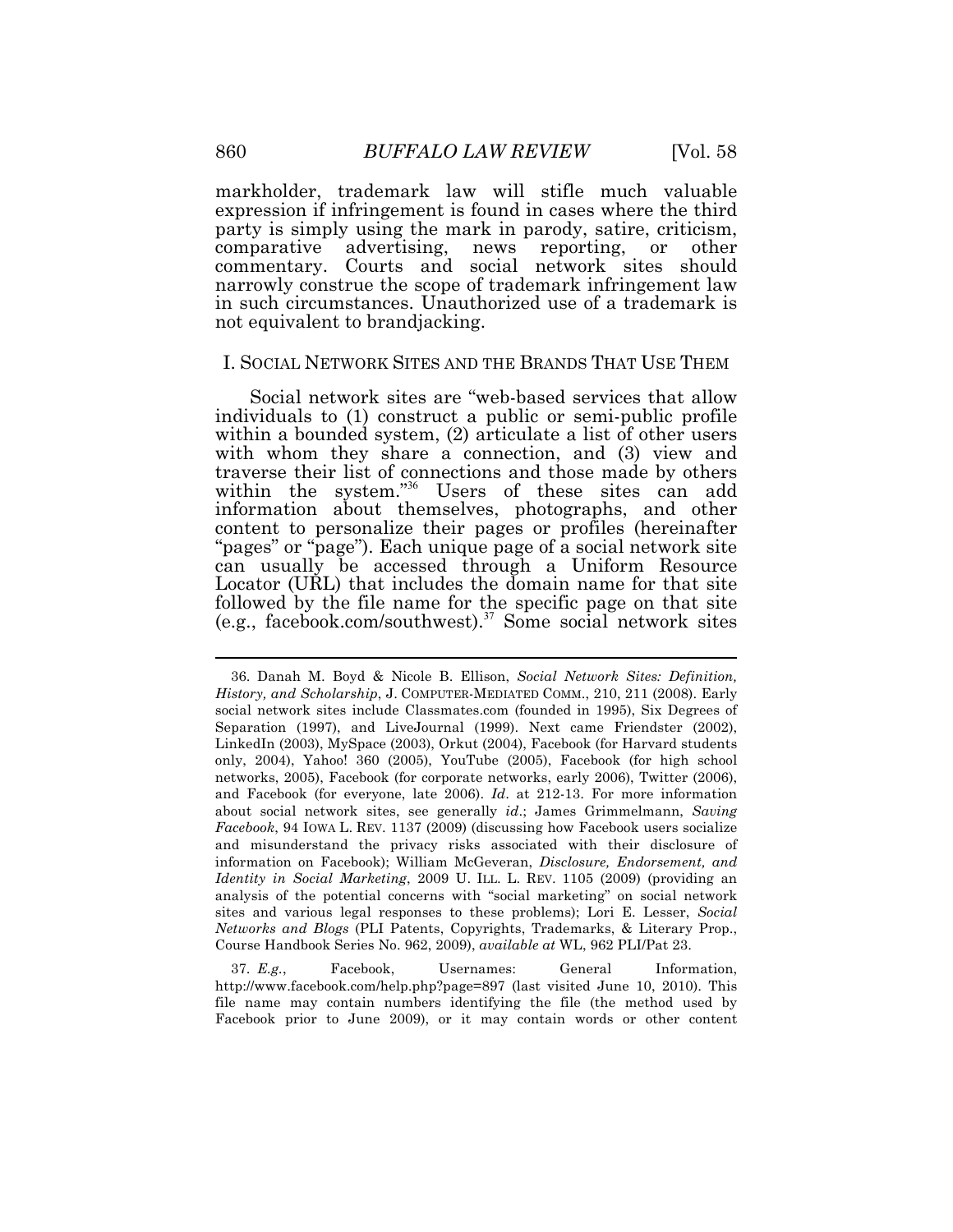require users to input a username, account name, profile name, or other alias that is publicly displayed to other users in the content of the site and identifies the author of content posted by that user.<sup>38</sup>

What makes social network sites unique is that "they enable users to articulate and make visible their social networks" and identify "friends," "contacts," or "others in the system with whom they have a relationship." $39$  In addition to allowing users to indicate bi-directional ties with friends, family, and co-workers, many social network sites Friends, Tanny, and contracts, the same directional ties with celebrities, music bands, businesses, organizations, and other [entities.](https://entities.40) Examples include signing up as a "follower" of professional basketball player Shaquille O'Neal on Twitter, a "friend" of the rock group U2 on MySpace, or a "fan" of Coca-Cola on [Facebook.](https://Facebook.41)<sup>41</sup> Users can also create and join groups based on common interests or events. For example, many schools have increased attendance at reunions by setting up group pages on [Facebook.](https://Facebook.42)<sup>42</sup>

 $\overline{a}$ As more people are spending time checking their Facebook account or reading tweets from other Twitter users, it is not surprising that many brands are migrating to social network sites. Brands use these sites as a tool to "keep in touch with and engage their customers."<sup>43</sup> More

 June 15, 2010) ("Your full name will appear on your public profile"). 38. *E.g.,* Twitter: Create an Account, <https://twitter.com/signup>(last visited

39. Boyd & Ellison, *supra* note 36, at 211, 213.

40*. Id*. at 213.

 (last visited June 10, 2010); U2 on MySpace, <http://www.myspace.com/u2>(last visited June 10, 2010); Coca-Cola on Facebook, *supra* note 7. 41. THE\_REAL\_SHAQ on Twitter, [http://twitter.com/THE\\_REAL\\_SHAQ](http://twitter.com/THE_REAL_SHAQ) 

 15, 2009,<http://www.time.com/time/nation/article/0,8599,1904565,00.html>. 42. *See* Gilbert Cruz, *How Facebook Is Affecting School Reunions*, TIME, June

 *Email and Brand Engagement*, <http://blog.ericgoldman.org/archives/2009/06>/ 43. Posting of Eric Goldman to Technology & Marketing Law Blog, *Twitter,* 

 consisting of alphanumeric characters (A-Z, 0-9) or symbols, such as the name of a person or company (the method used by Facebook starting in June 2009). *Id*. The latter type of file name is often called a "username" or "vanity URL." Posting of Blaise DiPersia to The Facebook Blog, *Coming Soon: Facebook Usernames*, <http://blog.facebook.com/blog.php?post=90316352130>(June 9, 2009, 15:11); Posting of Caroline McCarthy to The Social, *Facebook Vanity URLs Coming*  36.html?tag=mncol (June 9, 2009, 14:20 PDT). *Coming This Week*, [http://news.cnet.com/8301-13577\\_3-10261009-](http://news.cnet.com/8301-13577_3-10261009)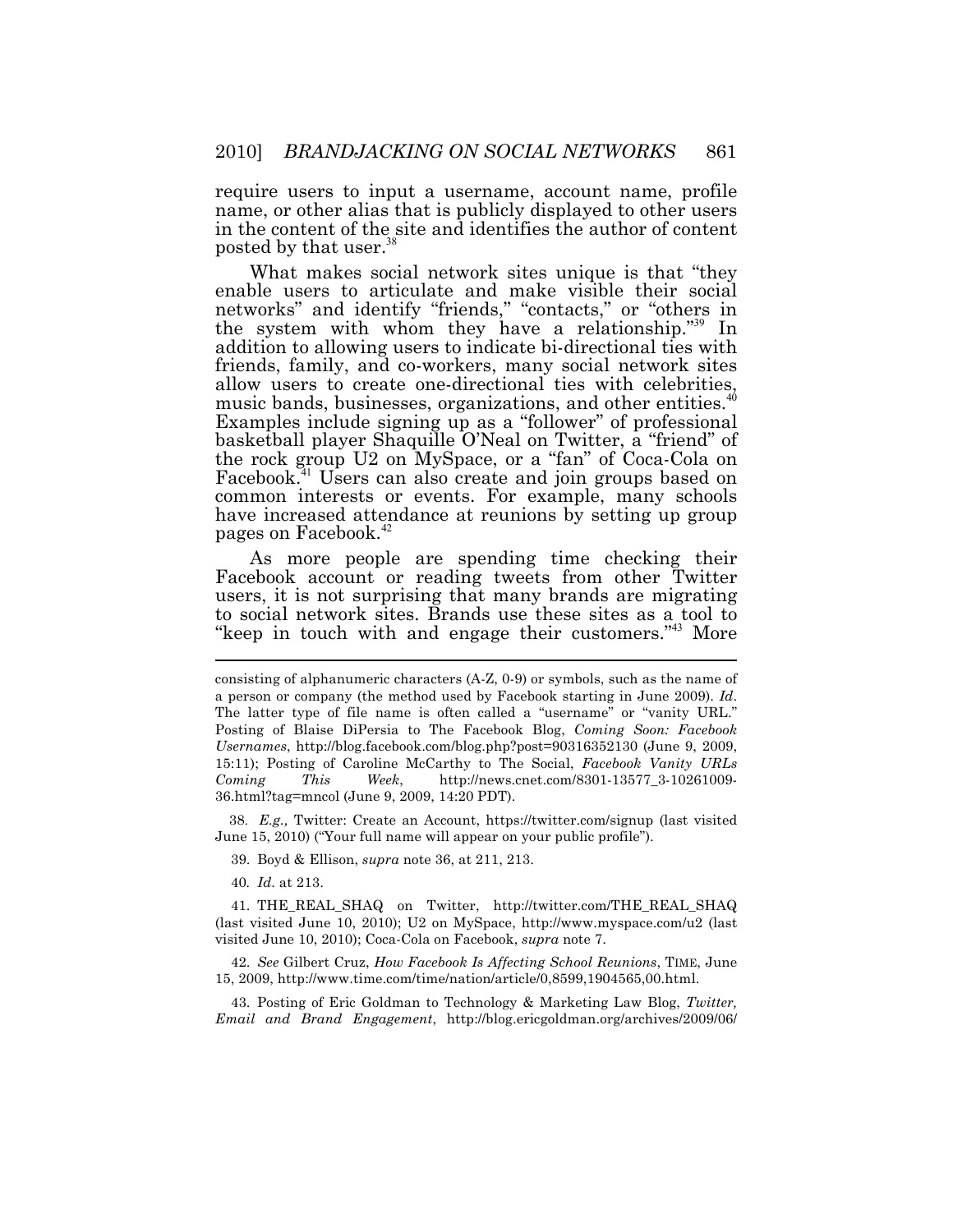brands are interacting with the public in new and creative ways that may strengthen the brand image and ultimately increase sales of their goods and services.

the account drove "interest in new product as well."<sup>44</sup> Dell Some brands use their social network site accounts to answer questions, respond to complaints, or provide information about products, prices, and discounts. For example, in the summer of 2009, Dell claimed it "surpassed \$2 million in revenue" by posting offers and responding to questions on its DellOutlet account on Twitter, and noted also posts coupons on its Twitter account, which are "retweeted and picked up by coupon sites—both of which spread the brand name.<sup> $345$ </sup> Some mom-and-pop stores and restaurants find social media to be "accessible, free and very simple," and tweet about discounts or "lure customers with mouth-watering descriptions of food."<sup>46</sup> Coca-Cola's Twitter account not only has random facts about the company and its products, but in early September 2009 it had tweets about sporting events, recycling, and the Heroes for Hope tour sponsored by the breast cancer survivor organization Susan G. Komen for the Cure.<sup>4</sup>

 twitter101/case\_dell (last visited June 10, 2010). 45. Twitter, Twitter 101—Case Study: Dell, <http://business.twitter.com>/

 TIMES, July 23, 2009, at B6. 46. Claire Cain Miller, *Mom-and-Pop Operators Turn to Social Media*, N.Y.

 (Sept. 10, 2009, 6:30; Sept. 10, 2009, 9:30; & Sept. 12, 2009, 7:04) [hereinafter Coca-Cola on Twitter]. The nature of such posts may make it difficult for courts to determine whether this expression should be treated as advertising or information. *Cf.* Lisa P. Ramsey, *Intellectual Property Rights in Advertising*, 12 MICH. TELECOMM. & TECH. L. REV. 189, 237-45 (2006) (discussing how recent developments in the advertising industry, such as product placement, "advertainment," "experiential marketing," and viral advertising, make it more difficult for courts to distinguish between advertising and entertainment). 47. Postings of CoTweet to Coca-Cola on Twitter, <http://twitter.com/cocacola>

 (June 17, 2009, 7:03). Recent books that discuss how brands can use social network sites or "social media" include JOEL COMM, TWITTER POWER: HOW TO DOMINATE YOUR MARKET ONE TWEET AT A TIME (2009); ERIK QUALMAN, SOCIALNOMICS: HOW SOCIAL MEDIA TRANSFORMS THE WAY WE LIVE AND DO BUSINESS (2009).

 06/11/delloutlet-surpasses-2-million-on-twitter.aspx (June 11, 2009, 23:01). 44. Posting of Stefanie N. to Direct2Dell, *@DellOutlet Surpasses \$2 Million on Twitter*, <http://en.community.dell.com/dell-blogs/b/direct2dell/archive/2009>/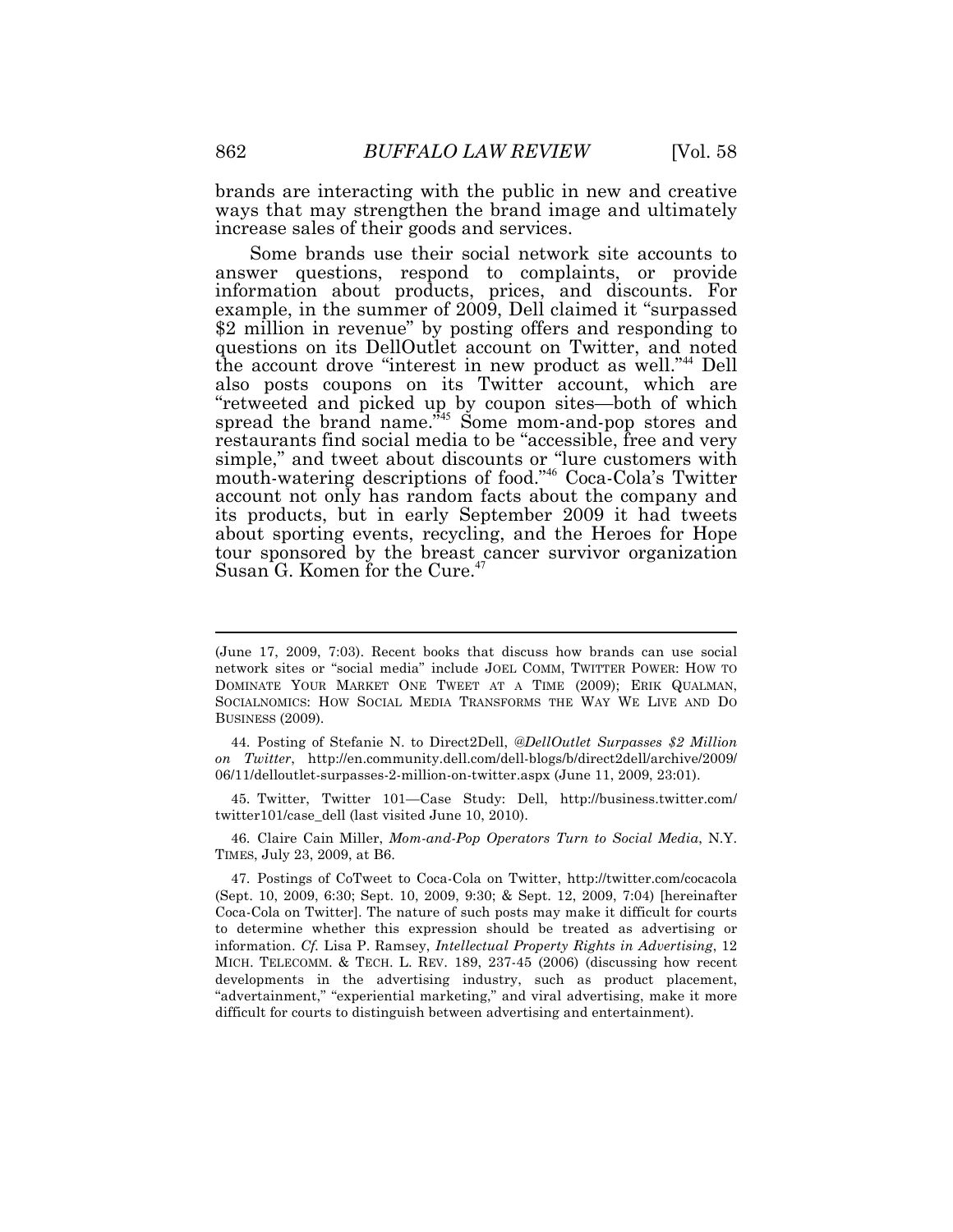In addition to providing a new forum for brands to promote their goods or services in non-traditional ways, social network sites also permit markholders to learn more about their customers. Many sites allow users to control who sees what information about them. Users often share their personal information and other content on their social network site page with those people or entities with whom they have a connection, including brands.

Unfortunately, users sometimes accidentally become a friend, fan, or follower of an imposter who has created a fake social network site page. $48$  The individual behind the fake account may use a person's or entity's name or trademarks in the username, account name, or in other identifying information on the site. $49$  Social network sites vary in terms of the extent to which pages or profiles are deemed to be [authentic.](https://authentic.50)<sup>50</sup> For example, users of LiveJournal often do not identify themselves using their real names,<sup>51</sup> while Facebook encourages members to use their "true name" and trust the accuracy of user profiles in this online

 $\overline{a}$ 

 50*. See generally* Danah Boyd, *None of This Is Real: Identity and Participation in Friendster*, *in* STRUCTURES OF PARTICIPATION IN DIGITAL CULTURE 132 (Joe Karaganis ed., 2008) (discussing the use of fake identities or invented profiles by "Fakesters" on the social network site Friendster).

 *Trademark and the Consumer*, [http://tushnet.blogspot.com/2009/08/ipsc-](http://tushnet.blogspot.com/2009/08/ipsc) trademark-and-consumer.html (Aug. 6, 2009, 13:13) (comment by Rebecca Tushnet on a presentation by Lisa Ramsey). 51. Posting of Rebecca Tushnet to Rebecca Tushnet's 43(B)log, *IPSC:* 

 find the posts to be entertaining. For example, after it was disclosed that one popular Twitter feed from *30 Rock* star Tina Fey was fake, the number of followers jumped from 50,000 to 200,000. Mike Musgrove, *Is It Twitter or Is It Baloney?*, GRAND RAPIDS PRESS, Apr. 5, 2009, at A14. 48. Users may also knowingly choose to link to a fake account because they

 critics, and athletes, among other individuals. *See* Kevin Courtney, *Con Text: Fakebooking*, IR. TIMES, Feb. 24, 2009, at 18; Gregory B. Hladky, *Republicans Overtweet*, HARTFORD ADVOC., Oct. 22, 2009, at 8, *available at*  Kim Severson, *Fight Escalates over Twitter Parody of N.Y. Food Critic*, INT'L HERALD TRIB., Apr. 24, 2009, at 18; Ralph Vacchiano & Michael O'Keeffe,  *Athletes Are All Aflutter over Social Site, but Don't Believe All You Read*, DAILY NEWS, June 7, 2009, at 70; Richard Wilson, *Rising Profile of Facebook Fakers,*  SUNDAY TIMES (U.K.), Aug. 24, 2008, at 7, *available at* 2008 WLNR 16353666. 49. Social network site users have impersonated movie stars, politicians, food <http://www.hartfordadvocate.com/featured-news/republicans-overtweet-2.html>;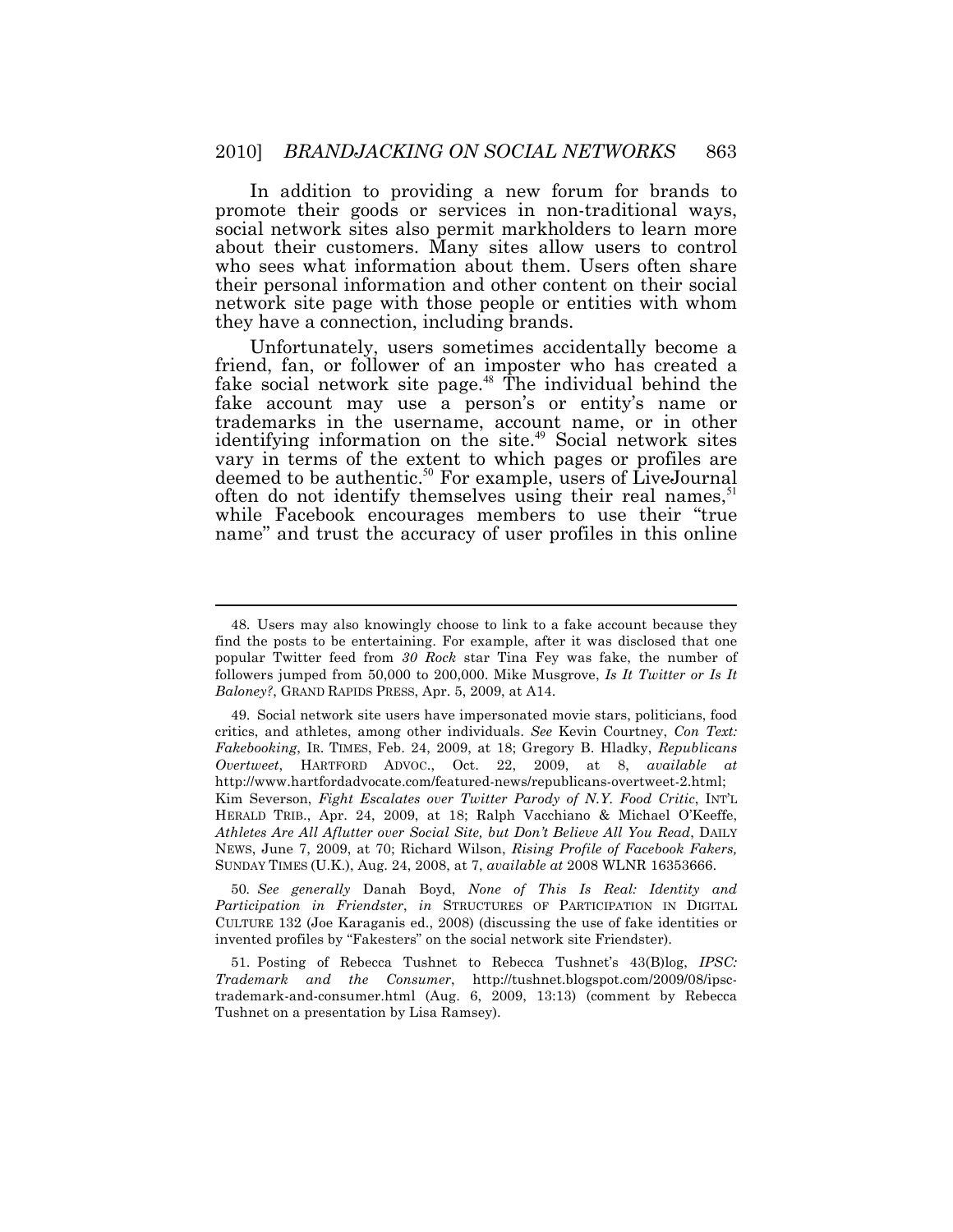[environment.](https://environment.52)<sup>52</sup> At the time of this writing, Twitter was experimenting with a "Verified Account" feature "[t]o prevent identity confusion"; once Twitter determines an account is authentic, that Twitter account will display a "Verified Account" badge "in the top-right portion of a user's profile page just above the name, location, and bio."<sup>53</sup>

The public is more likely to be confused into thinking a fake social network site account is authentic if it appears on a "true name" site like Facebook or indicates it is "verified" on Twitter. Confusion is also likely if there are explicit statements that the account is "official" or "real," or that posts are written by the markholder's representatives. Other content that may suggest a fake account is official includes posts that seem authentic or that are actually copied from other official social network site accounts or blogs,<sup>54</sup> links to the official company website, an email address that contains the mark, the display of photographs of the company's products or offices (often copied from the Internet),<sup>55</sup> or the display of the markholder's logos or stylized marks. Of course, a social network site page may include some of this content but not actually confuse anyone because other content indicates the page is fake.

 $\overline{a}$ There are various ways a social network site user can communicate that a fake account is *not* official and

 June 10, 2010). 53. Twitter, Verified Account, <http://twitter.com/help/verified>/ (last visited

 54*. E.g*., *False Twitter Account*, *supra* note 14 ("Most [posts] re-wrote or twisted tweets from our personal pages or portions of blogs from [TannerFriedman.com](https://TannerFriedman.com) so that their meanings were lost or compromised.").

 55*. E.g*., Nine West Complaint, *supra* note 12, at 7-9, ¶¶ 18-19 (alleging the Nine West Shoes account holder linked to the official company site, used a account [\(ninewest.audition@gmail.com](mailto:ninewest.audition@gmail.com)), and copied official photos posted on the Nine West website). Gmail account that contained the Nine West mark

 <http://www.facebook.com/help/?page=899>(follow "What are the guidelines around creating a username?" hyperlink) (last visited June 10, 2010) ("Your username should be as close as possible to your true name"); *see also* Justin  Smith, *Exclusive: Discussing the Future of Facebook with CEO Mark*  June facebook-with-ceo-mark-zuckerberg/ ("Facebook has always focused on establishing real identity and user profiles, and that identity continues to be foundational for all the company's products and monetization plans today."). 52. Facebook, Usernames: Intellectual Property Rights Holders, *Zuckerberg,* INSIDE FACEBOOK, June 3, 2009, <http://www.insidefacebook.com/2009/06/03/exclusive-discussing-the-future-of>-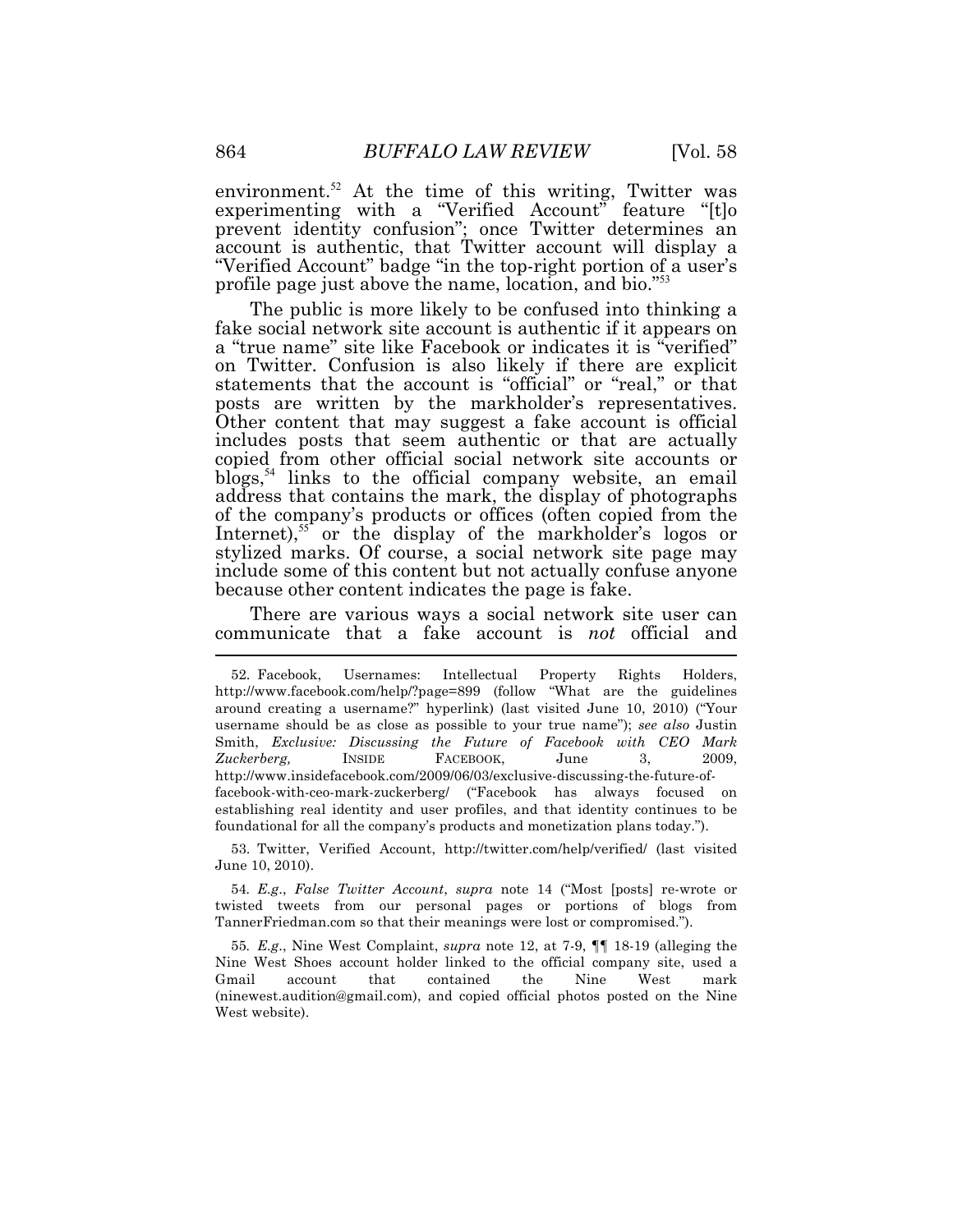discourage any notion that it is authored by the markholder even though the username, account name, or other content incorporates another's mark. Identity confusion may be eliminated by inclusion of the words "fake," "parody," "satire," or similar words in a prominent place within the content of the page. The user can also provide accurate information about the registrant's exact relationship (or lack thereof) with the markholder in a disclaimer. In addition, confusion can be dispelled or reduced by inserting certain words before or after the mark in the username, account name, or other identifying information on the site to describe the content of the page (e.g., fake[mark], [mark]sucks, not[mark], [mark]news, or [mark]info) or to indicate the author of information on the site (e.g., [mark]employee, [mark]fan, [mark]customer, [mark]repair, [mark]reseller, or [mark]victim). If the content of the page is outrageous or inconsistent with past information provided by the markholder, this may also raise a "red flag" to readers that the social network site page is not [official.](https://official.56)<sup>5</sup>

Impersonation of brands on social network sites may cause a variety of harms if users believe and rely on the imposter's false statement of identity. If users disclose personal information to the imposter, identity theft, phishing, or an increase in spam emails may occur.<sup> $57$ </sup> Even if the user suffers no financial harm, he or she may feel violated—think of the women who sent photos and contact information to the fake Nine West Shoes account holder on Facebook. If goods or services promoted on the page are falsely represented to come from the markholder, customers may mistakenly purchase another company's products, which may be of lower quality. If the imposter posts false or misleading information about the company or its products, this can harm the markholder and the public if stock prices drop, or if individuals or entities forgo future purchases, employment, partnerships, or other interaction with the company due to the untruthful information. While it may be difficult to prove causation for some types of harms, it is not

 56*. See* Holtz, *supra* note 10 (noting the ExxonMobilCorp account "should have raised some red flags immediately" because of graphic images on the account that were inconsistent with statements made by Exxon and responses to questions that would provoke anger and hostility).

 57*. See* Tom N. Jagatic et al., *Social Phishing*, 50 COMM. ACM 94, 94-100 (2007).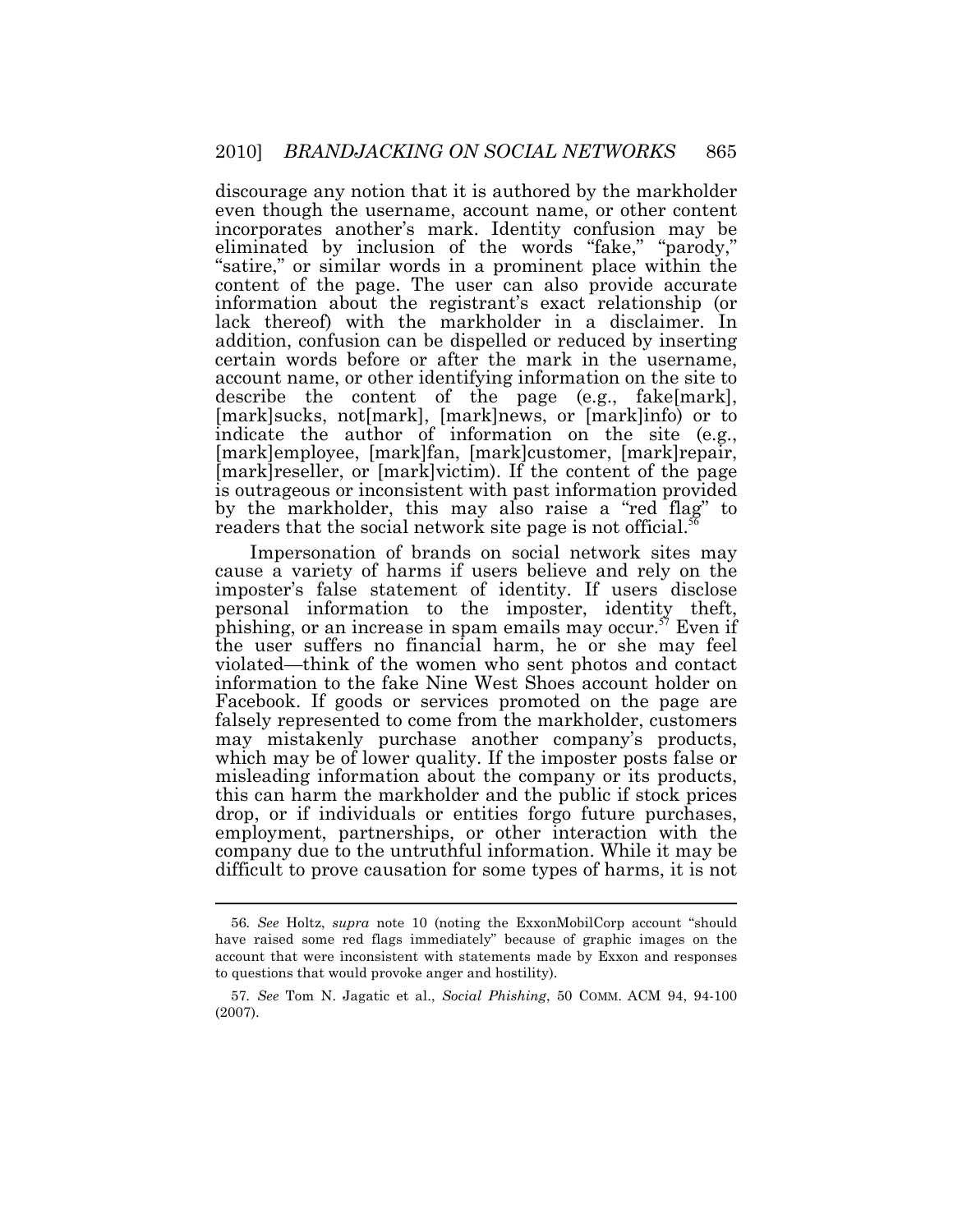unreasonable to assume that certain unauthorized uses of a mark to impersonate a brand on social network sites can cause significant harm.

To prevent username squatting and the creation of fake pages, some brands are preemptively registering usernames incorporating their marks on Facebook, Twitter, and other social network [sites.](https://sites.58)<sup>58</sup> Registration is often free and quick, but the time, money, and energy it takes to register the company's trademarks (and variations of them) as usernames on several sites is not insignificant. Adding content and posting regularly to the account will consume even more company resources, but some users may complain if brands do not use their account after registering the username. Markholders who are diligent about registering their marks as domain names with all the current top level domains will likely find it impossible to keep track of the increasing number of social network sites and register usernames with each one. Even if markholders register usernames on all the top sites today, this will not prevent future username squatting or fake pages on new sites. Regardless, commentators still urge markholders to acquire the usernames or account names "that are most likely to be construed as official accounts" on popular social network sites, as past incidents of brandjacking "should make it painfully clear just how easy it is for somebody to step in and represent your organization with inaccurate and even damaging information using these very channels."<sup>55</sup>

Of course, not all registrants of usernames or account names containing another's marks are actually impersonating markholders on social network sites. An individual may register his or her personal name as a username, but that name may be identical or similar to a trademark owned by someone else. In addition, companies or organizations may have concurrent trademark rights to

 others with whom they have a relationship to refrain from using the marks in certain ways without authorization on social network sites. Such a rule would give the brand more control over its marks, but this approach could harm the free flow of information and ideas. 58. Markholders may also consider contractually requiring employees and

 59*.* Holtz, *supra* note 10.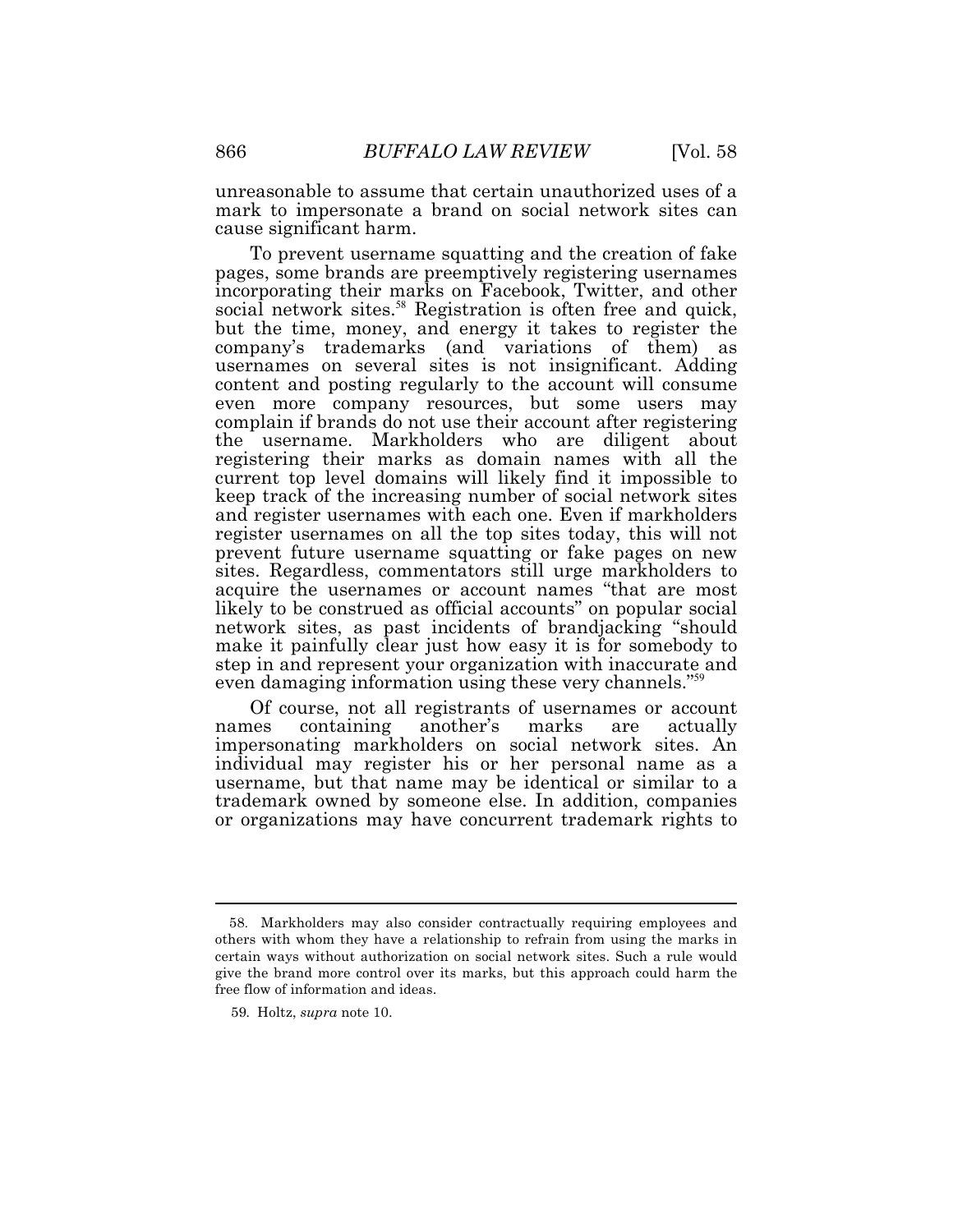the term in different geographic areas or product categories, such as Apple Computers and Apple [Records.](https://Records.60)<sup>60</sup>

Moreover, some social network site users may be engaging in expression protected by the First Amendment when they use another's mark without authorization to convey information or ideas. Fans of a brand may set up an unauthorized page for that brand because one does not currently exist, and they want to link to the brand and thereby communicate that they like the product. An example is the Coca-Cola Facebook fan page created by Dusty Sorg and Michael [Jedrzejewski.](https://Jedrzejewski.61)<sup>61</sup> An individual with personal knowledge about a company or organization may set up a social network site account that provides information about the markholder that is relevant to employees, stockholders, potential investors, competitors, customers, or the general public. This person's commentary may be critical or laudatory. Representatives of a company may use another's trademarked term (*e.g.*, Amazon) in good faith to describe the qualities or characteristics of that company's own goods or services, such as Amazon River [Cruises.](https://Cruises.62)<sup>62</sup> Third parties may also use another's marks on a social network site to engage in parody or satire, or as a prank. In some cases, pretending to be the markholder may be part of the joke. This is not really *impersonation*, however, unless a reasonable person would actually think the markholder maintains the site and that the posts are written by the markholder's representatives.

 $\overline{a}$ Popular social network sites such as Facebook, MySpace, and Twitter prohibit impersonation of others and the posting of content that violates the law, including trademark laws.<sup>63</sup> Some sites also permit markholders to

 63*. See, e.g*., Facebook, Statement of Rights and Responsibilities, §§ 4.1, 5 (Apr. 22, 2010), <http://www.facebook.com/terms.php>(last visited June 14, 2010); [MySpace.com,](https://MySpace.com) Terms of Use Agreement, §§ 8.16, 8.26 (June 25, 2009), <http://www.myspace.com/index.cfm?fuseaction=misc.terms> (last visited June 14,

 Complete Apple Records, <http://www.schomakers.com> (last visited June 10, 60. *See* Apple, <http://www.apple.com> (last visited June 10, 2010); The 2010).

 61*. See supra* note 7.

 [Amazon.com](https://Amazon.com), <http://www.amazon.com>(last visited June 10, 2010), Amazon is also the name of a river in South America, and some companies use this word to describe their cruise services on the Amazon River. *See, e.g.*, Amazon River Cruises, <http://www.amazonrivercruises.com> (last visited June 10, 2010). 62. While "Amazon" is a well-known mark for a popular online store,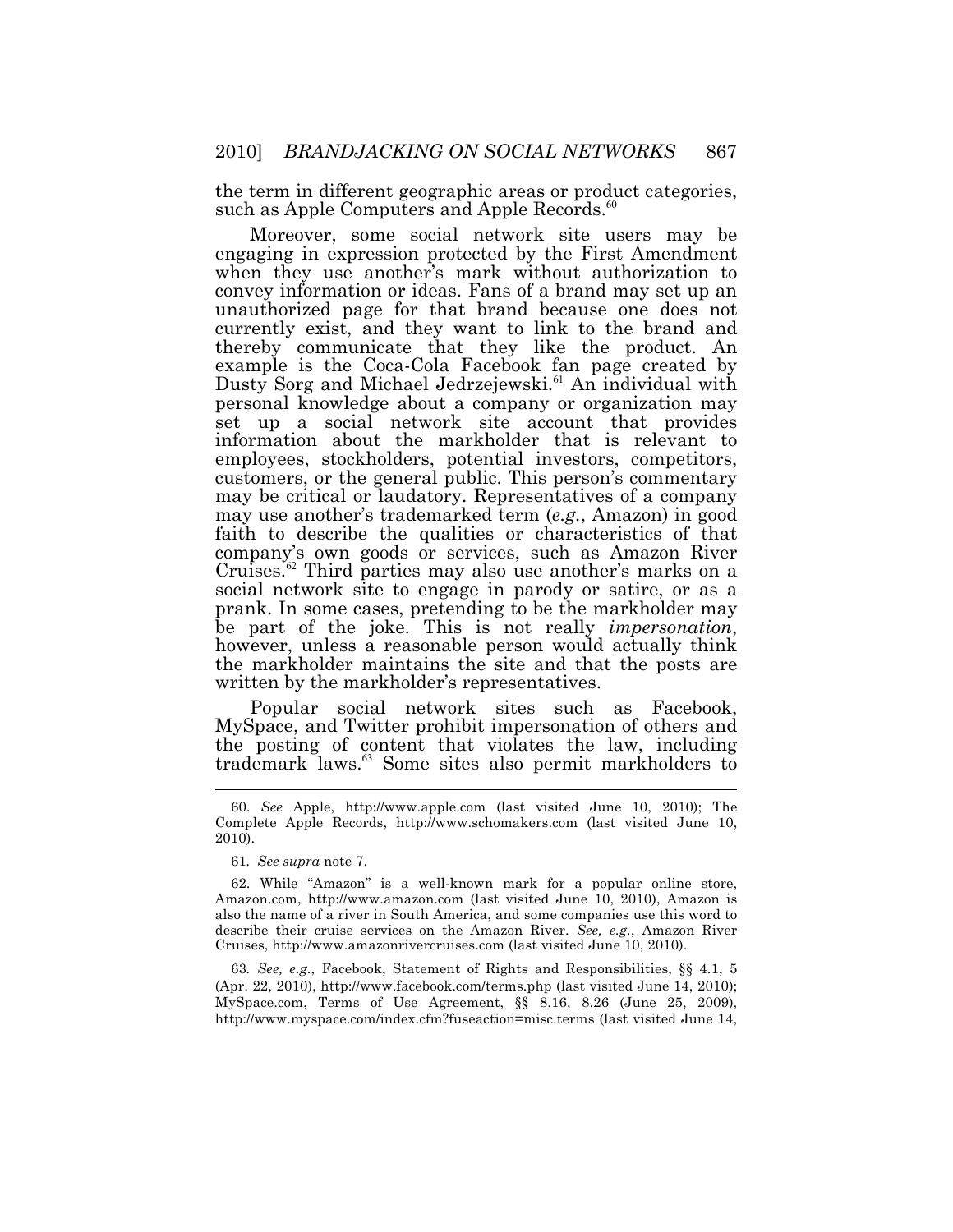file a complaint when third parties use their trademarks without authorization in usernames or other content on the site.<sup>64</sup> If the social network site deems the complaint to be valid, it will likely remove (or ask the user to remove) the infringing content, and may suspend or even terminate the user's account. Such private notice-and-takedown procedures for resolving trademark disputes are usually quicker and less expensive than trademark litigation,<sup>65</sup> and may help social network sites avoid allegations of contributory [infringement.](https://infringement.66)<sup>66</sup>

One important question, however, is whether social network sites will properly balance trademark and free speech interests when they privately resolve these disputes. To avoid lawsuits or liability under trademark law, some social network sites may err on the side of deleting all allegedly infringing content that incorporates another's marks. This approach could stifle the free flow of

 copyright.php?howto\_report (last visited June 14, 2010) (providing links to automated forms to report copyright infringement and other claims of intellectual property infringement by a Facebook user); Twitter, Twitter Trademark [zendesk.com/forums/26257/entries/18367](https://zendesk.com/forums/26257/entries/18367) (last visited June 10, 2010) (providing guidelines for filing a complaint when third parties misuse trademarks). 64. *See, e.g.*, Facebook, Facebook Copyright Policy: How to Report Claims of Intellectual Property Infringement, <http://www.facebook.com/legal>/ Support: Trademark Policy (Jan. 14, 2009), <http://twitter>.

 Dispute Resolution Policy" for resolving trademark disputes involving usernames, similar to the Uniform Domain Name Dispute Resolution Policy adopted by registrars accredited by the Internet Corporation for Assigned Names and Numbers. *See, e.g.*, Posting to [ErikJHeels.com,](https://ErikJHeels.com) *How to Twittersquat the Top 100 Brands*,<http://erikjheels.com/?p=1298>(Jan. 8, 2009) (recommending that social network sites work together to create a Uniform Username Dispute Resolution Policy); *see also* Internet Corporation for Assigned Names and <http://www.icann.org/en/udrp>/ (last visited June 14, 2010) (providing information about the Uniform Domain Name Dispute Resolution Policy and other policies that apply to domain name disputes). Evaluation of such a proposal is beyond the scope of this Article. 65. Some commentators propose the creation of a private "Uniform Username Numbers, Domain Name Dispute Resolution Policies,

66. *See supra* note 31.

 2010); Twitter, Terms of Service (Sept. 18, 2009), <https://twitter.com/tos>(last visited June 10, 2010); Twitter, Twitter Support: Impersonation Policy (Jan. 14, 2009), <http://twitter.zendesk.com/forums/26257/entries/18366> (last visited June 14, 2010); Twitter, Twitter Support: The Twitter Rules (Jan. 14, 2009), <http://help.twitter.com/forums/26257/entries/18311> (last visited June 10, 2010).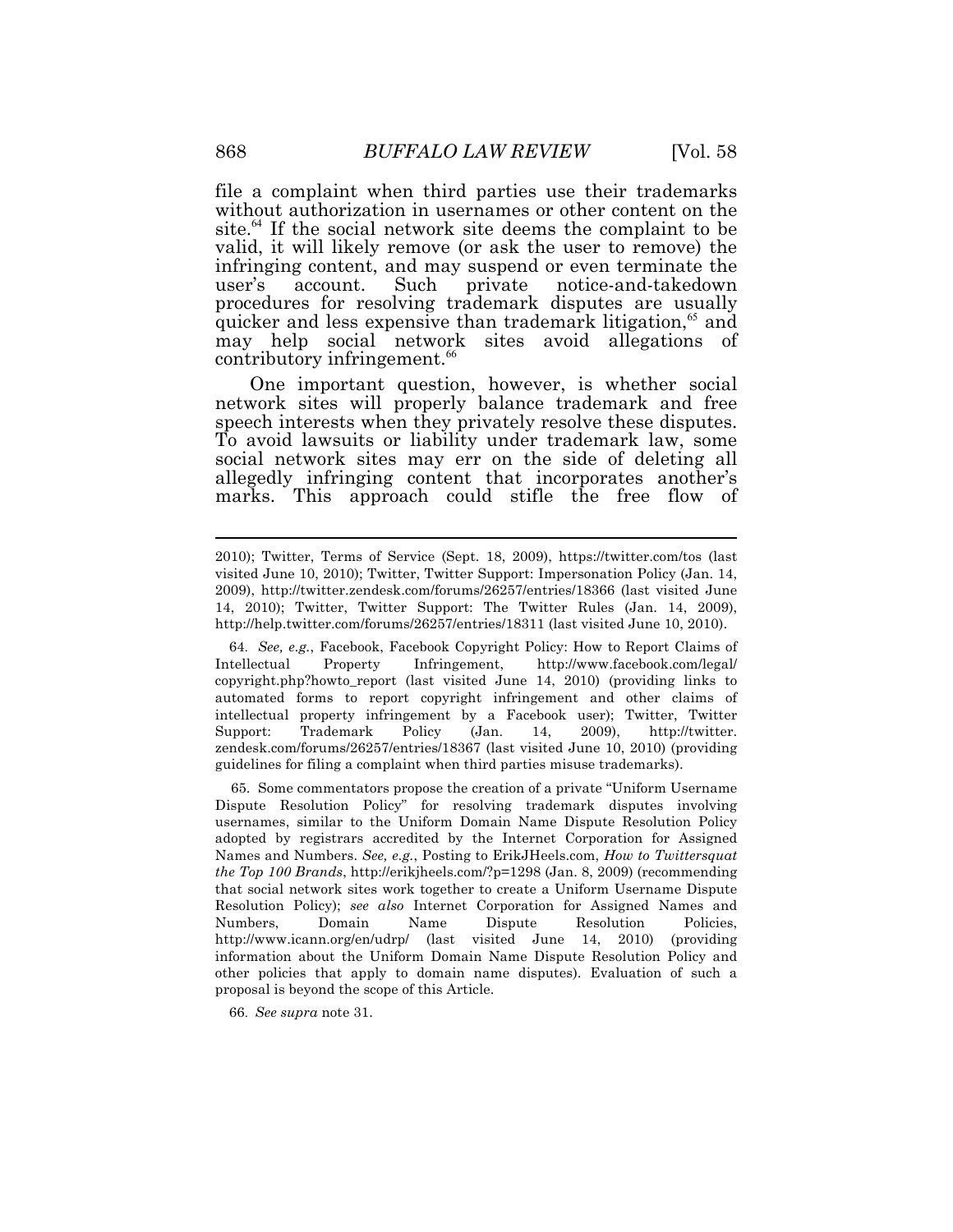parody, and other commentary,<sup>68</sup> but their decision-making information and [ideas.](https://ideas.67) $67$  Some sites may claim they allow marks to be used without authorization in fan accounts, process for allowing or banning certain content may not be transparent or predictable.

 $\overline{a}$ Another problem is that it is unclear whether and how trademark law applies to certain unauthorized uses of marks on social network sites. Markholders have recently filed lawsuits against social network sites and their users, $\degree$ but, as of this writing, there is no specific statutory provision or binding common law that directly addresses whether accused infringers are liable in this [context.](https://context.70)<sup>70</sup> This

 fan accounts . . . [But a]ccounts with the clear intent to confuse or mislead may be permanently suspended." Twitter, Twitter Support: Impersonation Policy (Jan. 14, 2009), <http://twitter.zendesk.com/forums/26257/entries/18366>(last visited June 14, 2010); *see also* Twitter, Twitter Support: Parody, Commentary, and forums/26810/entries/106373 (last visited June 14, 2010). 68. For example, "Twitter users are allowed to create parody, commentary, or and Fan Accounts Policy (Feb. 1, 2009), <http://help.twitter.com>/

 Supp. 2d \_\_, 2010 WL 808885 (S.D.N.Y. Mar. 9, 2010) (granting a preliminary injunction to the owner of the marks "The New York City Triathlon," "The NYC Triathlon" and "The NYC Tri" after finding infringement by the seller of triathlon equipment that registered and used the username "nyctriclub" and ordering the defendant to refrain from using the marks on Facebook, Twitter, LinkedIn, and other websites); Complaint, Oneok, Inc. v. Twitter, Inc., No. 09- CV-00597 (N.D. Okla. Sept. 15, 2009), *available at* 2009 WL 3146140; Tanner Friedman Complaint, *supra* note 14; Nine West Complaint, *supra* note 12; Complaint, LaRussa v. Twitter, Inc., No. CGC-09-488101 (Cal. Super. May 6, 2009), *available at* 2009 WL 1569936. 69. *See, e.g.*, New York City Triathlon, LLC v. NYC Triathlon Club, Inc., \_\_ F.

 marks in domain names, blog names, and parts of a URL other than the second- level domain may provide some guidance to courts and social network sites in resolving these disputes. *See, e.g*., Interactive Prod. Corp. v. a2z Mobile Office Solutions, Inc., 326 F.3d 687, 696-98 (6th Cir. 2003) (holding that unauthorized use of the Lap Traveler mark for portable computer stands in the URL [a2zsolutions.com/desks/floor/laptraveler/dkflt-lt.htm](https://a2zsolutions.com/desks/floor/laptraveler/dkflt-lt.htm) is not likely to confuse consumers because the post-domain path of a URL does not typically indicate source); Patmont Motor Werks, Inc. v. Gateway Marine, Inc., No. C 96-2703 70. Past court decisions and commentary regarding the unauthorized use of

 violation, if a private social network site provider prohibits the use of another's trademarks on its site, free speech interests will still be harmed by this decision. If a markholder files a trademark lawsuit and asks a court to enjoin or punish the third party's use of its mark, however, this would constitute "state action" and implicate the First Amendment under constitutional law. *See* Ramsey, *Increasing Scrutiny*, *supra* note 32, at 407-09. 67. Although there is likely no "state action," and thus no First Amendment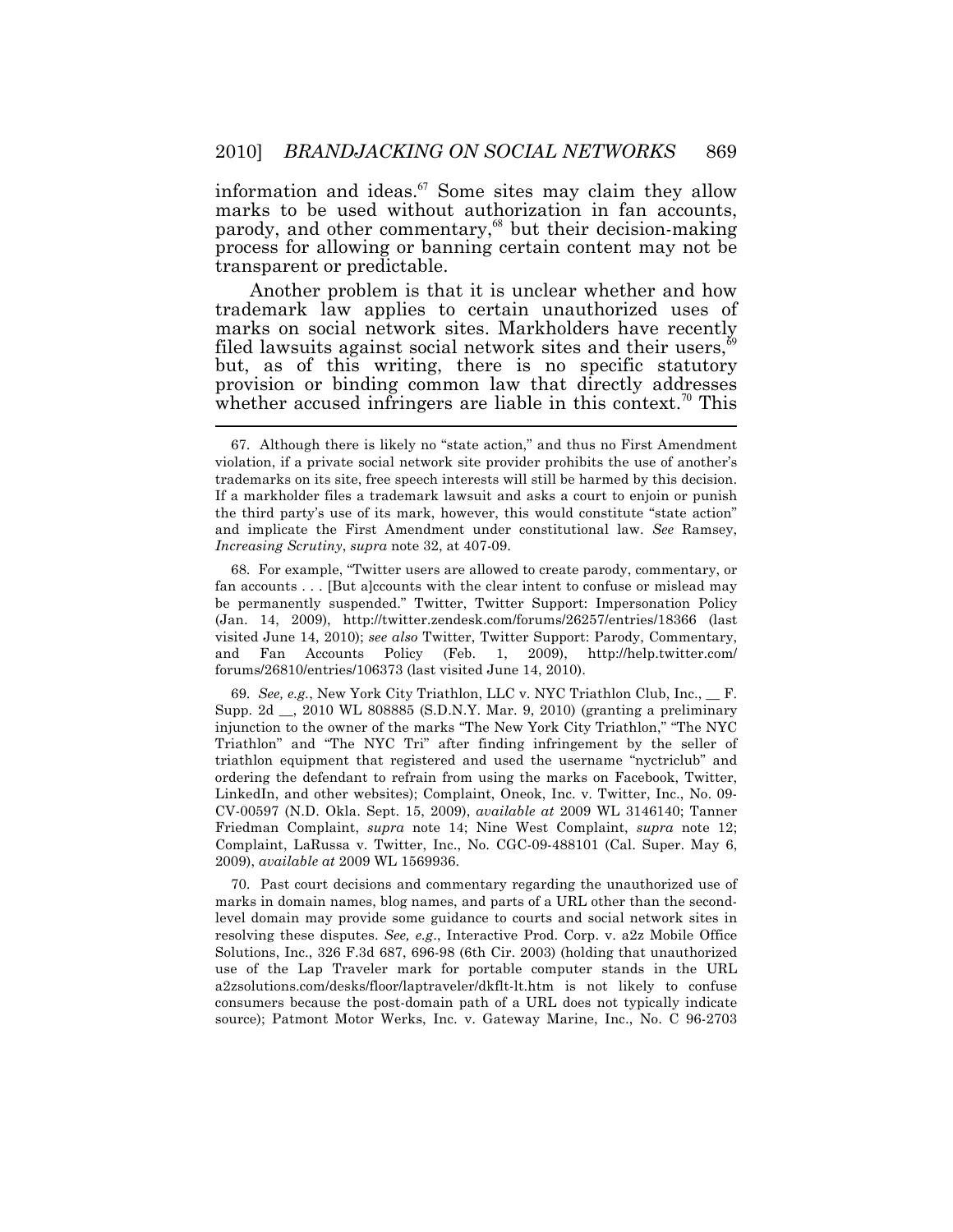will make it more difficult for social network sites to develop trademark policies that are fair to both markholders and users, and also protect themselves from claims of contributory trademark liability.

As discussed in the next Part, some courts will likely conclude there is no trademark infringement if the mark is not used in connection with the advertising or sale of goods or services. Other courts may find an infringement violation if the third party uses another's mark to impersonate a markholder and cause confusion about the source of expression on the site. Courts and social network sites should try to balance trademark and free speech interests in these disputes, and consider whether a decision to restrict a certain unauthorized use of another's mark may harm the public's interest in freedom of expression.

 $\overline{a}$ Although social network site usernames may seem akin to Internet domain names, the bad faith registration and use of another's mark in a username does not appear to violate federal law prohibiting cybersquatting of domain names. The Anticybersquatting Consumer Protection Act (ACPA) only applies to the registration, trafficking in, or use of a "domain name that . . . is identical or confusingly similar to [another's] mark" with a bad faith intent to

 TEH, 1997 WL 811770, at \*4 n.6 (N.D. Cal. Dec. 18, 1997) ("Nothing in the post- domain path of a URL indicates a website's source of origin, and Patmont has cited no case in which the use of a trademark within a URL's path formed the basis of a trademark violation."); Margreth Barrett, *Domain Names, Trademarks and the First Amendment: Searching for Meaningful Boundaries*, 39 CONN. L. REV. 973 (2007) [hereinafter Barrett, *Domain Names*] (discussing trademark disputes involving domain names and arguing that many court decisions do not adequately protect free speech interests); Jacqueline D. Lipton,  *Commerce Versus Commentary: Gripe Sites, Parody, and the First Amendment in Cyberspace*, 84 WASH. U. L. REV. 1327 (2006) (same); Posting of Eric Goldman to CircleID, *Google Sued for Trademark Infringement Based on Third-Level*  ent\_on\_third\_level\_subdomain/ (Dec. 30, 2005, 10:19 PDT) (noting use of another's mark in a blog name can give rise to trademark infringement, but noting there may be a difference in the trademark analysis when the mark is used in a third-level subdomain rather than a second-level domain name); Posting of Marty Schwimmer to The Trademark Blog, *Can Similar Blogs Names*  [http://www.schwimmerlegal.com/archives/2005/07/can\\_similar\\_blo.html](http://www.schwimmerlegal.com/archives/2005/07/can_similar_blo.html) (July 11, 2005, 18:44) (concluding that blog titles can be protected as trademarks); *see also* Anupam Chander, *The New, New Property*, 81 TEX. L. REV. 715 (2003) (discussing various methods for allocating property rights in domain names). *Subdomain*[,http://www.circleid.com/posts/google\\_sued\\_for\\_trademark\\_infringem](https://Subdomain,http://www.circleid.com/posts/google_sued_for_trademark_infringem)  *Co-exist? Should Blogs Obtain Trademark Protection?*,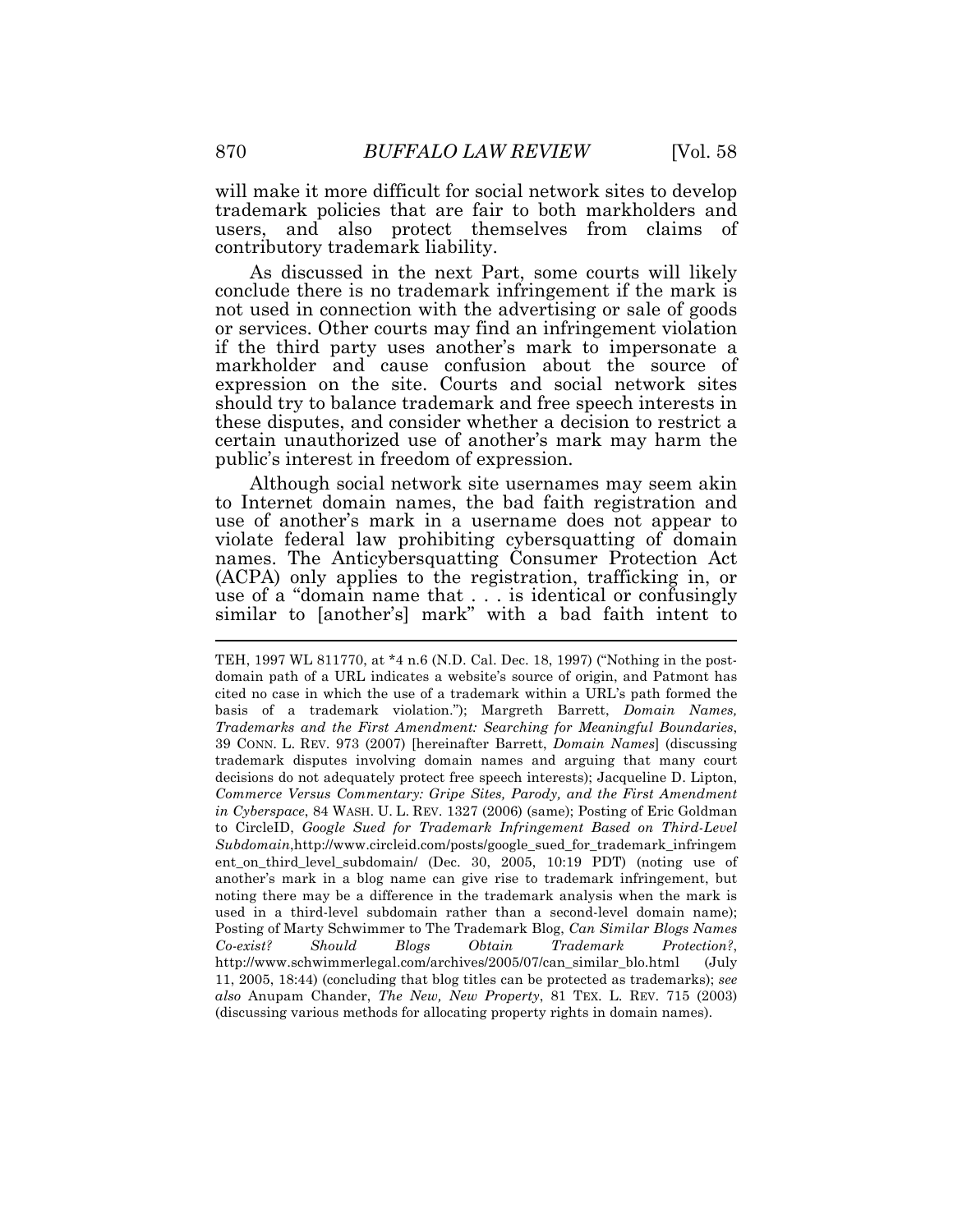[profit.](https://profit.71)<sup>71</sup> The federal trademark statute defines a "domain" name" as "any alphanumeric designation which is registered with or assigned by any domain name registrar, domain name registry, or other domain name registration authority as part of an electronic address on the Internet."<sup>72</sup> This definition does not cover usernames on social network sites, as they are not registered with or assigned by a domain name registrar or [registry.](https://registry.73)<sup>73</sup> Of course, courts may apply trademark infringement law to username squatting by third parties, just like they did in cases of domain name squatting before the enactment of the  $\text{ACPA.}^{\eta}$ 

Impersonation of markholders on the Internet is not a new phenomenon. Third parties have been registering the trademarks of others as Internet domain names with corresponding fake websites for years.<sup>75</sup> Yet usernames and account names on Facebook, Twitter, and similar social network sites often communicate more information about identity than domain names. There is a higher risk of impersonation on sites where the username or account name becomes the identity of the poster. Unless a particular site encourages the use of pseudonyms or fake identities, use of another's mark in a username or account name is generally more likely to cause confusion about the source of expression linked to that name. This is especially true if the social network site has a true name culture like Facebook or verifies the accounts of its users like Twitter. If reasonable persons believe a fake account on a social network site is real—if they believe the author of the expression is an official spokesperson for the markholder due to the content of the social network site page—this confusing use of another's mark may violate trademark infringement law.

<sup>71. 15</sup> U.S.C. § 1125(d) (2006).

<sup>72. 15</sup> U.S.C. § 1127 (2006).

 73*. See id.*; H.R. REP. NO. 106-412, at 15 (1999); 145 CONG. REC. S14715 (daily ed. Nov. 17, 1999), *discussed in* 4 MCCARTHY, *supra* note 31, § 25:78 n.66.

<sup>74. 4</sup> MCCARTHY, *supra* note 31, § 25:77 (citing cases).

 (BNA) 1430 (S.D.N.Y. Mar. 19, 1997), *aff'd*, 152 F.3d 920 (2d Cir. 1998) (finding infringement where a pro-life activist used the Planned Parenthood mark in the domain name [plannedparenthood.com](https://plannedparenthood.com) and the related website home page that said "Welcome to the PLANNED PARENTHOOD HOME PAGE!"). 75. *See, e.g.,* Planned Parenthood Fed'n of Am., Inc. v. Bucci, 42 [U.S.P.Q.2d](https://U.S.P.Q.2d)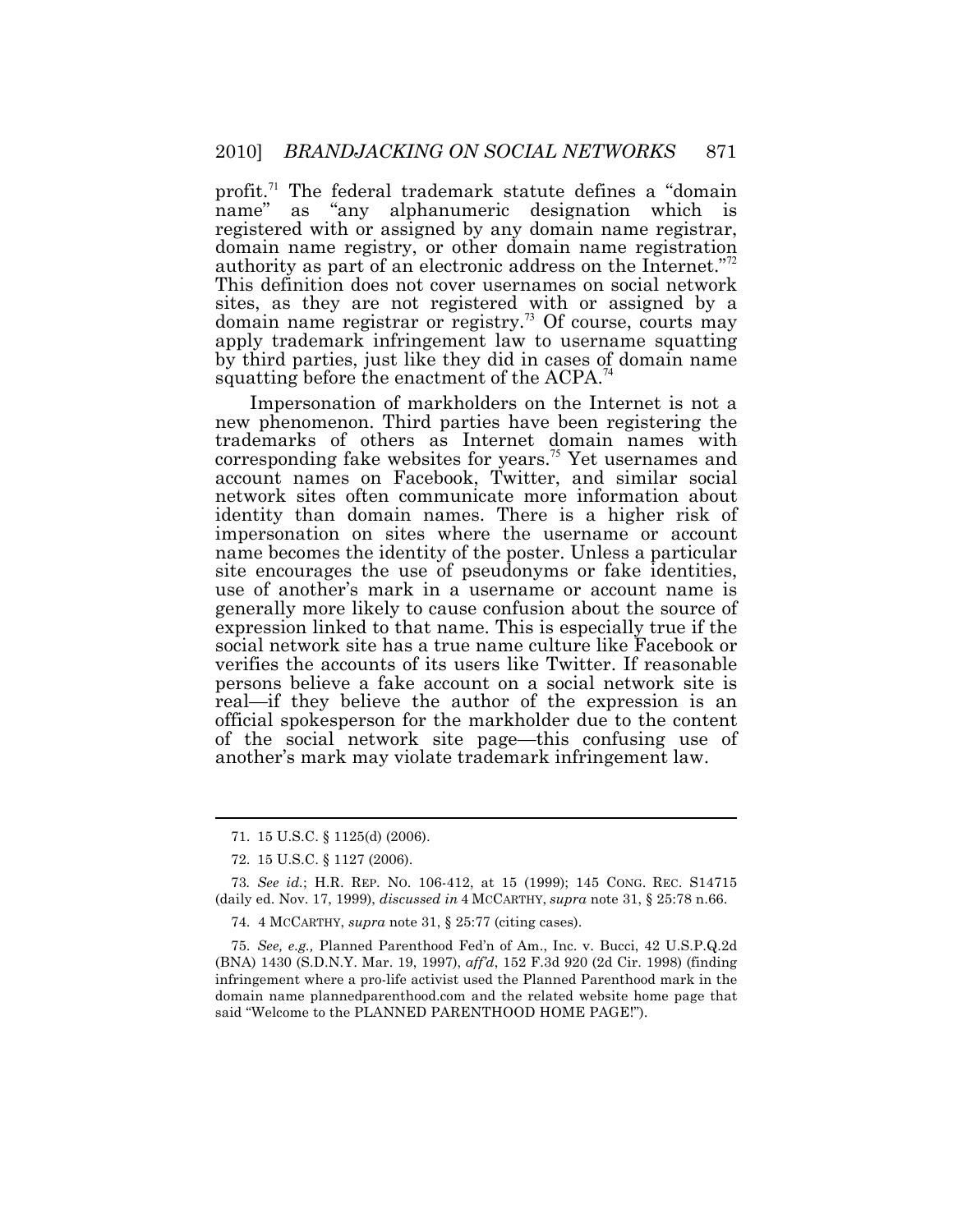# II. IMPERSONATION OF MARKHOLDERS ON SOCIAL NETWORK SITES: UNLAWFUL BRANDJACKING OR PROTECTED SPEECH?

As noted previously, it is not entirely clear whether trademark infringement law covers certain unauthorized uses of a mark on a social network site. If the accused infringer is not advertising or selling goods or services, that third party may claim trademark law does not apply or that this expression is protected by the First Amendment. These arguments may not prevail under current trademark and free speech doctrine, however, if the mark is being used to impersonate the markholder and cause reasonable people to be confused about the source of the third party's expression on the site. In such circumstances, markholders may be able to satisfy the elements of a federal claim for trademark infringement, and refute the accused infringer's claims of fair use or a First Amendment defense. On the other hand, courts are more likely to find there is no infringement liability where the third party is using the mark in expression on a social network site to accurately describe that person's own goods or services, refer to the markholder (such as in comparative advertising or news reporting), or communicate parody, satire, criticism, or other commentary.

# A. *Trademark Infringement on Social Network Sites*

Two provisions in the federal trademark statute—also known as the Lanham Act—provide a cause of action for infringement: 15 U.S.C.  $\S$  1114(1)(a), which applies only to marks registered on the federal principal register, and 15 U.S.C. § 1125(a)(1)(A), which applies to both registered and unregistered marks. To infringe another's registered mark,  $§$  1114(1)(a) provides that the third party must engage in "use in commerce" of the mark "in connection with the sale, offering for sale, distribution, or advertising of any goods or services" in a context that "is likely to cause confusion, or to cause mistake, or to deceive."<sup>76</sup> A third party is liable for infringement under  $\S 1125(a)(1)(A)$  if it "uses in commerce" another's mark "on or in connection with any goods or services" where that use is likely to cause confusion, mistake, or deception regarding the "affiliation, connection, or association" of that person with the markholder, or as to

<sup>76. 15</sup> U.S.C. § 1114(1)(a) (2006).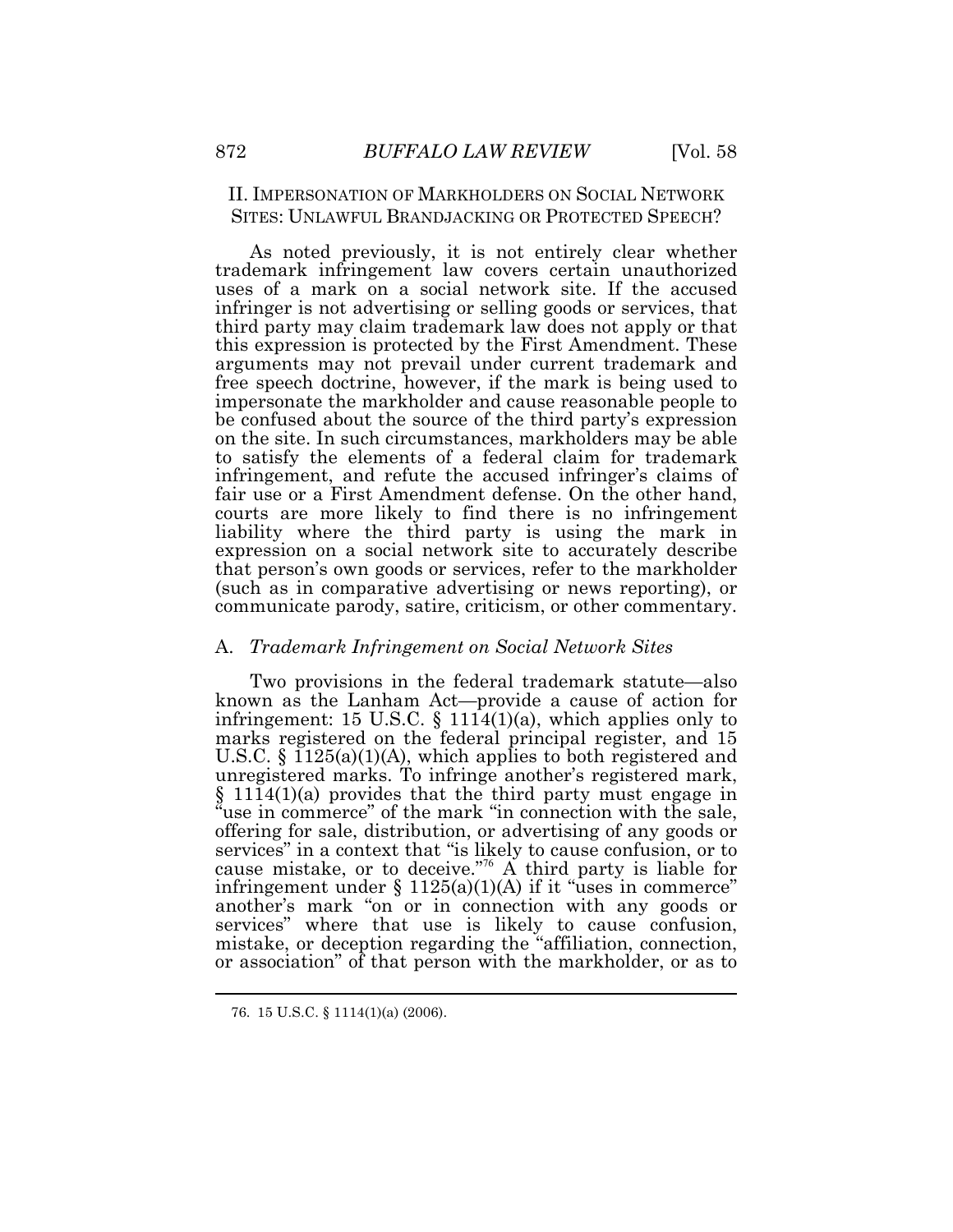the "origin, sponsorship, or approval" of that person's "goods, services, or commercial activities."

Thus, to establish a prima facie claim of trademark infringement under the Lanham Act, the markholder must establish that the third party used the markholder's valid and protectable mark without authorization in commerce in connection with goods, services, or commercial activities where this use of the mark is likely to cause [confusion.](https://confusion.78) Courts in some circuits may also require proof of commercial use and/or trademark use of the mark. An accused infringer will likely argue the markholder has not established one or more of these elements—(1) use in commerce; (2) use in connection with goods, services, or commercial activities; (3) commercial use; (4) trademark use; or (5) likelihood of confusion—and may also argue this is permissible fair use of the mark or is protected expression under the First Amendment.

1. *Use in Commerce* 

Sections  $1114(1)(a)$  and  $1125(a)(1)(A)$  both require use of [apply.](https://apply.79)<sup>79</sup> Use of a mark in the username, account name, or a mark "in commerce" for infringement liability. Courts and commentators note the term "commerce" in both infringement statutes is jurisdictional—Congress may only regulate commerce within its control, and thus a mark must be used in commerce for the federal trademark statute to content of a social network site page that is accessible to

<sup>77. 15</sup> U.S.C. § 1125(a)(1)(A) (2006).

 infringement, see McZeal v. Sprint Nextel Corp., 501 F.3d 1354, 1358 (Fed. Cir. 2007); Lamparello v. Falwell, 420 F.3d 309, 313 (4th Cir. 2005); and 4-5 MCCARTHY, *supra* note 31, §§ [23:11.50,](https://23:11.50) 27:13. National trademark laws are generally territorial. Markholders must have trademark rights within a nation's borders to sue under that nation's trademark laws and the allegedly unlawful use of the mark should generally take place within that nation's borders. This Article assumes that the markholder has valid and protectable rights under U.S. trademark law and that the mark is being used without authorization within the U.S. sufficiently to trigger the applicability of our national trademark 78. For examples of the elements of a claim for federal trademark laws.

 79*. See, e.g*., Bosley Med. Inst., Inc. v. Kremer, 403 F.3d 672, 677 (9th Cir. 2005); United We Stand Am., Inc. v. United We Stand, Am. N.Y., Inc., 128 F.3d 86, 92-93 (2d Cir. 1997); 4 MCCARTHY, *supra* note 31, § 25:57; *see also* U.S. CONST. art. I, § 8, cl. 3, 8; 15 U.S.C. § 1127 (2006) (defining "commerce" as "all commerce which may lawfully be regulated by Congress").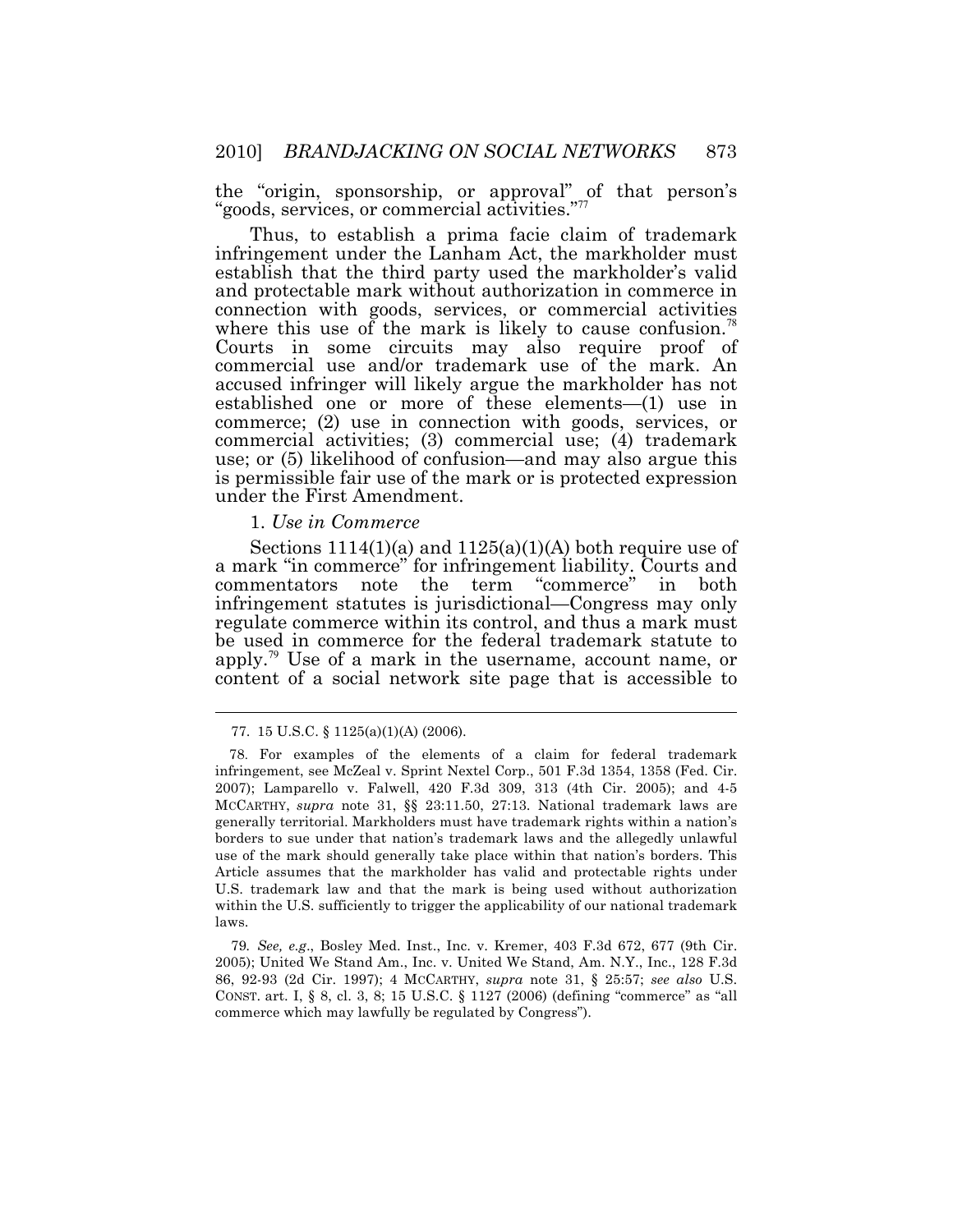other users on the Internet will generally satisfy the Lanham Act's jurisdictional use "in commerce" requirement, as Congress's power to regulate commerce is quite [broad.](https://broad.80)<sup>80</sup>

in commerce" language in §§ 1114(1)(a) and  $1125(a)(1)(\overline{A})$ , Some courts and commentators contend that the "use[s] together with the definition of "use in commerce" in § 1127, contain an additional or different requirement for a prima facie infringement claim which limits infringement law to certain types of uses of a mark.<sup>81</sup> Section 1127 defines the term "use in commerce" to mean "the bona fide use of a mark in the ordinary course of trade, and not made merely to reserve a right in a mark." $82$  The provision further states that a mark is "deemed to be in use in commerce" when the mark is visibly placed on goods "sold or transported in commerce" (such as Nike shoes) or is "used or displayed in the sale or advertising of services and the services are rendered in commerce" (such as an advertisement for Southwest Airlines travel [services\).](https://services).83)<sup>83</sup> Under this view, the markholder must establish as a threshold requirement one of these types of "use" of its mark by the accused infringer; "use" and "in commerce" are distinct elements of an infringement [claim.](https://claim.84)<sup>84</sup>

 Other courts and commentators argue § 1127's narrow definition of "use in commerce" is solely for purposes of qualifying for registration in the first instance, and does not apply to the type of use of a mark required by third parties

83. *Id*.

 80*. See, e.g.,* Utah Lighthouse Ministry v. Found. for Apologetic Info. & Research, 527 F.3d 1045, 1054 (10th Cir. 2008); Intermatic Inc. v. Toeppen, 947 F. Supp. 1227, 1239-40 (N.D. Ill. 1996).

 412 (2d Cir. 2005); DaimlerChrysler AG v. Bloom, 315 F.3d 932, 936, 939 (8th Cir. 2003); Wells Fargo & Co. v. [WhenU.com,](https://WhenU.com) Inc., 293 F. Supp. 2d 734, 757-61 (E.D. Mich. 2003); U-Haul Int'l, Inc. v. [WhenU.com](https://WhenU.com), Inc., 279 F. Supp. 2d 723, 727-28 (E.D. Va. 2003); WHS Entm't Ventures v. United Paperworkers Int'l Union, 997 F. Supp. 946, 949 (M.D. Tenn. 1998); Barrett, *Domain Names, supra*  note 70, at 983-84; Margreth Barrett, *Internet Trademark Suits and the Demise of "Trademark Use*,*"* 39 U.C. DAVIS L. REV. 371, 382-86 (2006) [hereinafter 81. *See, e.g*., 1-800 Contacts, Inc. v. [WhenU.com](https://WhenU.com), Inc., 414 F.3d 400, 406-08, Barrett, *Internet Trademark Suits*]. 82. 15 U.S.C. § 1127 (2006).

<sup>84.</sup> *1-800 Contacts*, 414 F.3d at 407-12.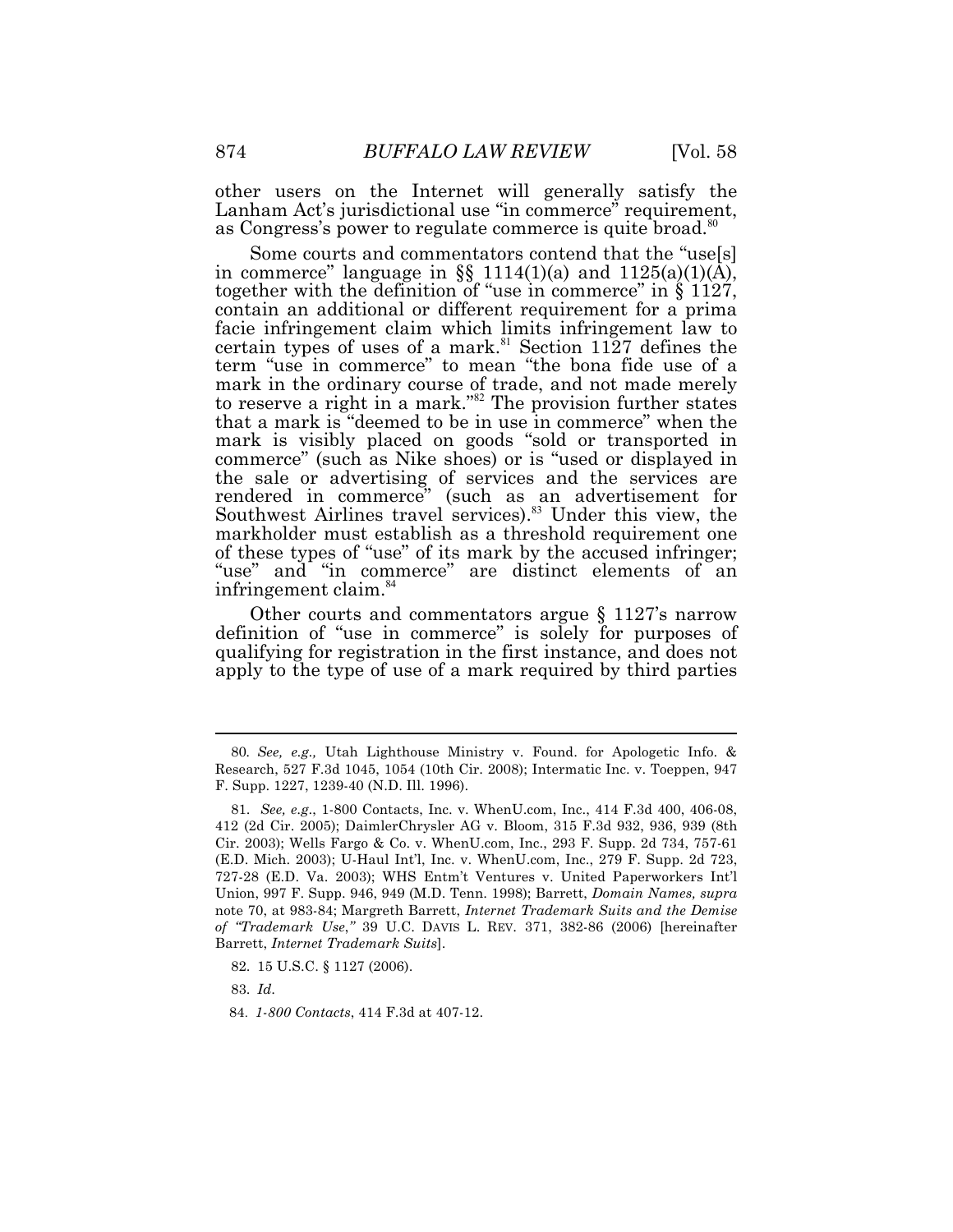relevant language in §§ 1114(1)(a) and 1125(a)(1)(A) is the to trigger trademark [liability.](https://liability.85)<sup>85</sup> Under this view, the jurisdictional word "commerce," not "use in commerce."<sup>86</sup> According to the Second Circuit, "[t]he history and text of the Lanham Act show that 'use in commerce' reflects Congress's intent to legislate to the limits of its authority under the Commerce Clause, rather than to limit the Lanham Act to profit-seeking uses of a trademark."<sup>87</sup> A full discussion and resolution of the debate over the meaning of the phrase "use in commerce" in  $\S$ [§ 1114(1)(a) and  $1125(a)(1)(A)$  is beyond the scope of this Article.

In those circuits that apply the  $\S 1127$  definition of "use in commerce" to limit infringement claims, courts are likely to hold that certain types of third party uses of another's mark on a social network site do not count as "use in commerce." When marks are only used in usernames, account names, or the content posted on social network sites, there is no affixation of the mark to any goods that are sold or transported in commerce. There is also no "use in commerce" of the mark for services in trademark disputes involving the use of another's mark in parody, satire, criticism, and other commentary if the third party is not using the mark in the sale or advertising of services rendered in commerce. On the other hand, if the accused infringer is using another's mark on the social network site in advertising for its own services rendered in commerce, this could qualify as "use in commerce" under the definition in § 1127. An example would be a post on the social network site that is a comparative advertisement for travel services by a competitor of Southwest Airlines; the competitor may

 85*. See, e.g.,* Playboy Enters. v. Netscape Commc'ns Corp., 354 F.3d 1020, 1024 n.11 (9th Cir. 2004); 4 MCCARTHY, *supra* note 31, §§ [23:11.50](https://23:11.50), 25:57; Graeme B. Dinwoodie & Mark D. Janis, *Confusion Over Use: Contextualism in Trademark Law*, 92 IOWA L. REV. 1597, 1609-12 (2007) [hereinafter Dinwoodie & Janis, *Confusion Over Use*]. For a recent discussion of the meaning of the "use[s] in commerce" language in  $\S$  1114(1)(a) and 1125(a)(1)(A), see the Second Circuit's Appendix in *Rescuecom Corp. v. Google Inc.*, 562 F.3d 123, 131-41 (2d Cir. 2009).

<sup>86.</sup> *See* Bosley Med. Inst., Inc. v. Kremer, 403 F.3d 672, 677 (9th Cir. 2005).

 87*.* United We Stand Am., Inc. v. United We Stand, Am. N.Y., Inc., 128 F.3d 86, 92-93 (2d Cir. 1997); *see also* Planned Parenthood Fed'n of Am., Inc. v. Bucci, 42 [U.S.P.Q.2d](https://U.S.P.Q.2d) (BNA) 1430, 1434 (S.D.N.Y. Mar. 19, 1997), *aff'd*, 152 F.3d 920 (2d Cir. 1998).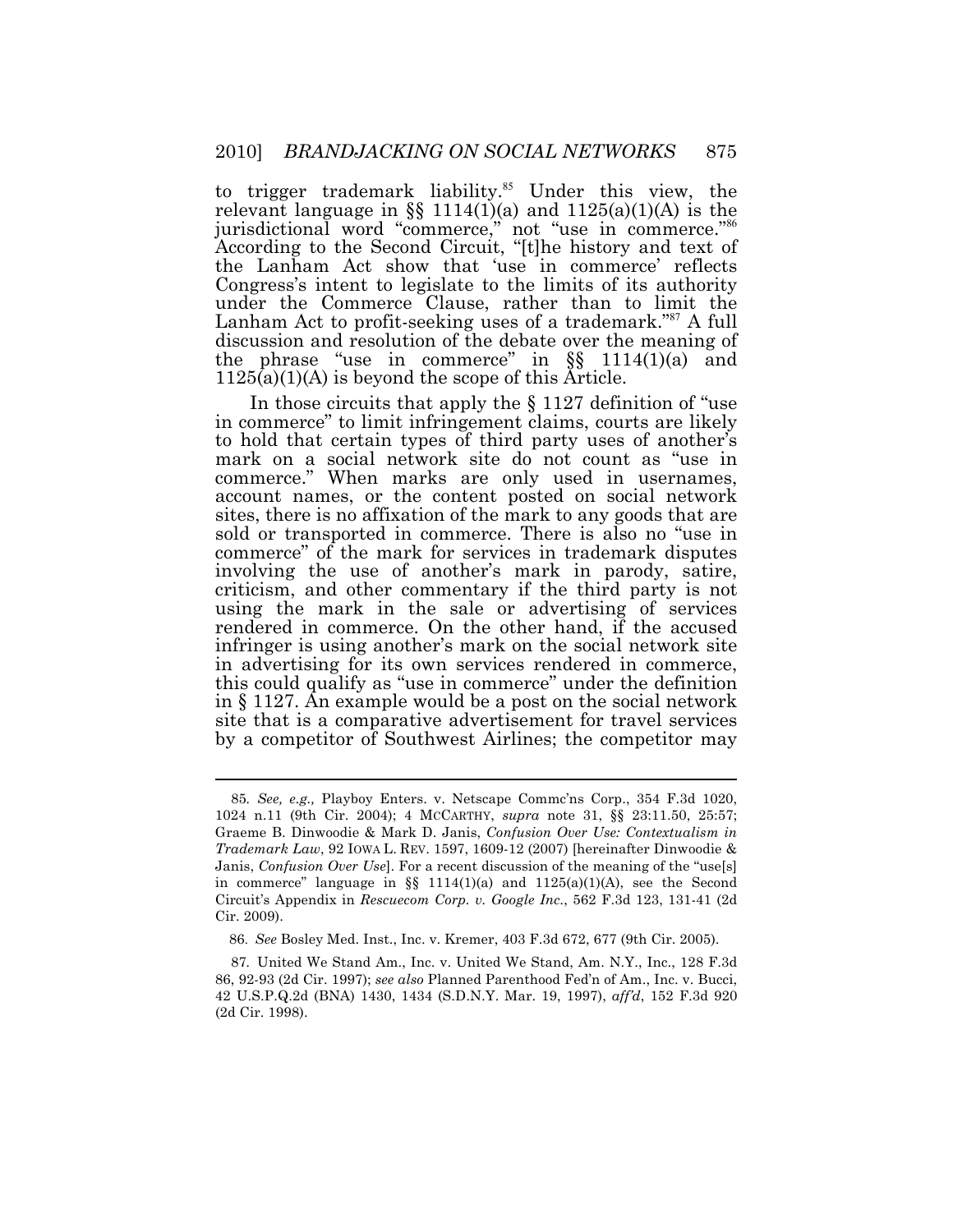claim in the post that it has less expensive airline tickets or better service than Southwest Airlines.

 *or Commercial Activities* 2. *Use of the Mark in Connection with Goods, Services,* 

 any "goods," "services," or "commercial activities" per To be liable for infringement under the Lanham Act, an accused infringer must also use a registered mark "in connection with the sale, offering for sale, distribution, or advertising of any goods or services" per § 1114(1)(a), or use a registered or unregistered mark on or in connection with  $\S$  [1125\(a\)\(1\)\(A\).](https://1125(a)(1)(A).88)<sup>88</sup> Even if use of a mark on a social network site satisfies the "use in commerce" requirement, this use may not necessarily be deemed a use in connection with goods, services, or commercial activities; these are both independent [requirements.](https://requirements.89)<sup>89</sup>

In some cases involving the unauthorized use of marks in usernames, account names, and/or the content of social network sites, it will be easy for the markholder to prove that the accused infringer used the mark in connection with goods, services, or commercial activities. For example, assume a competitor of Dell, rather than Dell, registers DellComputers as a username on Facebook or Twitter and indicates that the account name of the social network site registrant is Dell Computers. In its posts, the third party provides information about deals for its "Dell" computers with links to a website or street address of a store where the goods can be purchased, but it is really advertising and selling its own brand of computers, not Dell computers. This third party competitor is using another's mark in connection with the sale, offering for sale, distribution, and advertising of goods in an attempt to divert consumers to its own product. This is classic trademark infringement misleading use of a mark by a competitor in commercial speech that falsely represents the source of the goods to be Dell.

 $\overline{a}$ On the other hand, it may also be clear that the social network site user is *not* using the mark in connection with goods, services, or commercial activities. For example, courts will likely find that merely registering a

<sup>88. 15</sup> U.S.C. §§ 1114(1)(a), 1125(a)(1)(A) (2006).

 89*. See* Utah Lighthouse Ministry v. Found. for Apologetic Info. & Research, 527 F.3d 1045, 1054 (10th Cir. 2008).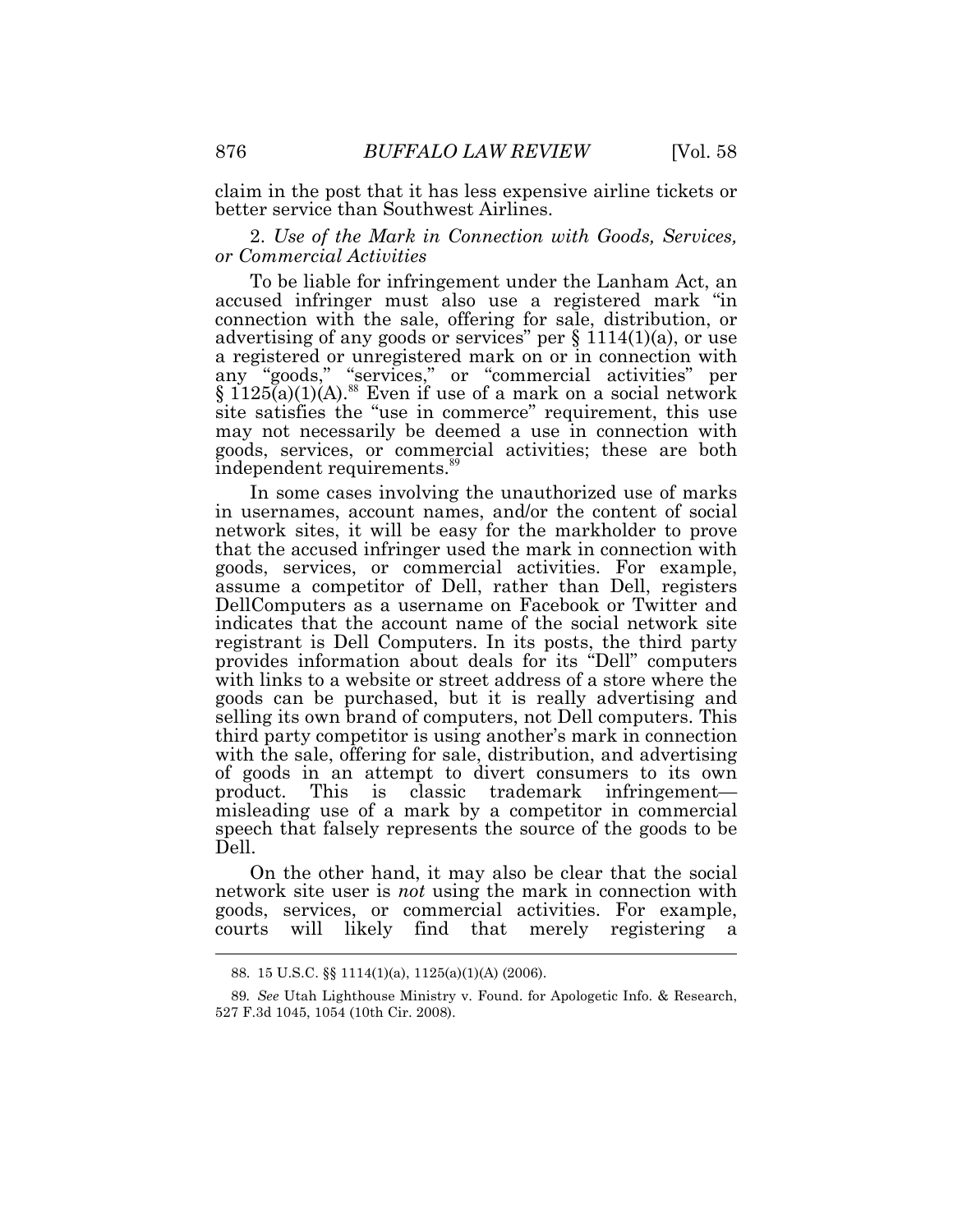trademarked word as a username on a social network site does not, in and of itself, constitute use of the mark in connection with goods, services, or commercial activities under the Lanham Act. The third party would need to add additional content to the social network site page linked to that username before it could be liable for [infringement.](https://infringement.90)<sup>90</sup>

In some cases, the accused infringer may concede the second element is satisfied, but still argue this use of the mark in connection with goods, services, or commercial activities causes no likelihood of confusion. Examples include use of another's mark by those who distribute, resell, or repair the markholder's goods to refer to the markholder (a referential or "nominative" use of the mark), or use of another's trademarked descriptive term to describe the qualities or characteristics of the third party's goods or services (a "descriptive" use of the mark). Another example is nominative use of a competitor's mark in the content of comparative advertising for competing goods or services that are less expensive or of higher quality, or use in an advertisement for goods or services that comments on, criticizes, or pokes fun at the competitor.

The more difficult cases for this second element involve an accused infringer who is not advertising or selling any goods or services on a social network site, and who is not engaged in any commercial activities, but who is using the mark in connection with the distribution of information or other expression on the site. To satisfy the goods, services, or commercial activities requirement for a prima facie infringement claim in such circumstances, a markholder may argue that its mark is being used in connection with "services" on the social network site because the provision of information to others qualifies as an "information service."

News organizations use trademarks to identify and distinguish their information goods and services. They can also obtain federal trademark registrations for such marks. For example, The New York Times Company owns a

 90*. Cf*. Lamparello v. Falwell, 420 F.3d 309, 318 (4th Cir. 2005) (holding that courts must look at the underlying content of the website linked to an allegedly infringing domain name); 4 MCCARTHY, *supra* note 31, § 25:76 ("In the author's view, neither merely reserving a domain name nor use of a domain name solely to indicate a site on the Internet, in and of itself, constitutes 'goods or services' in the Lanham Act sense. Rather, one must consider the content of the site identified by the domain name.").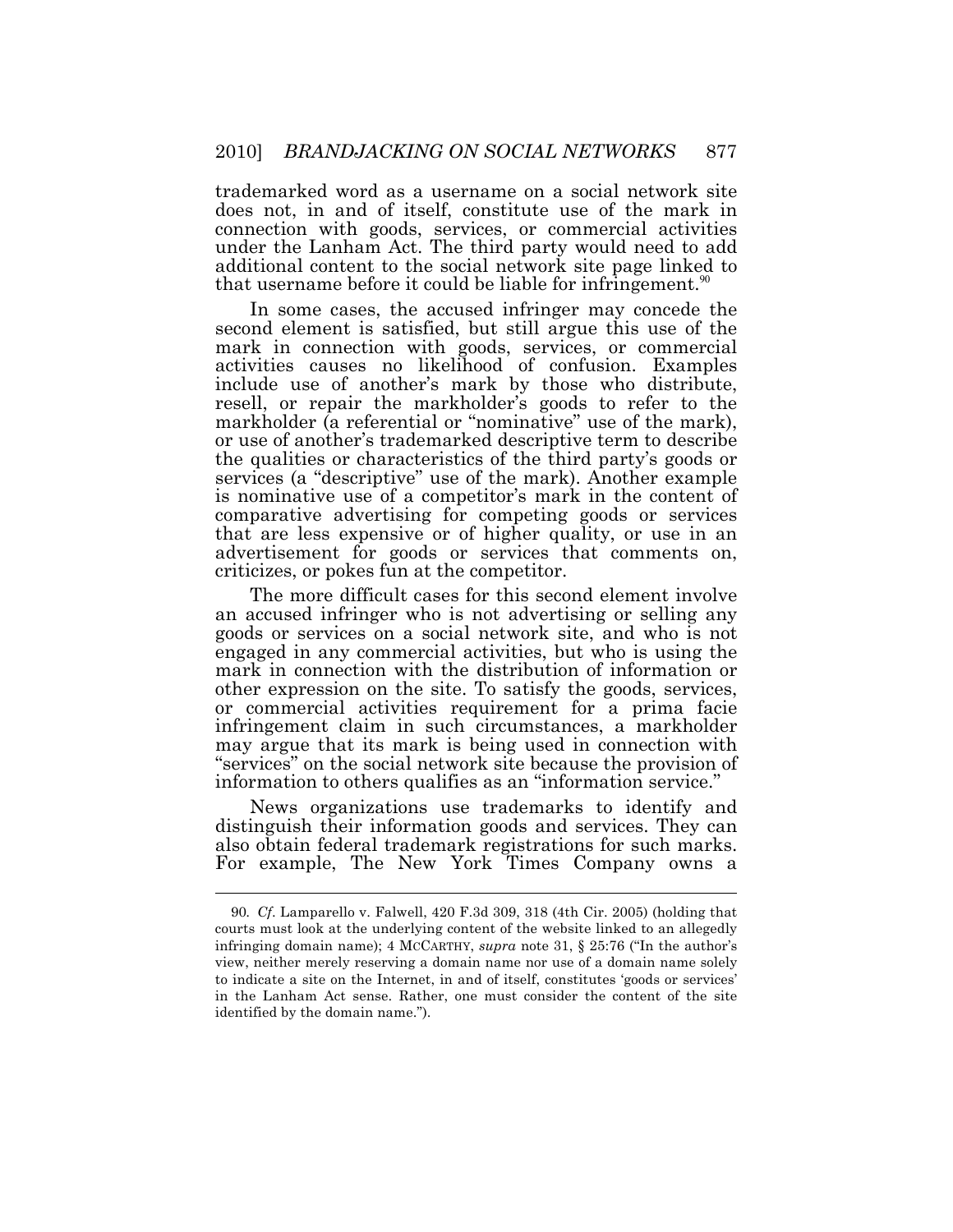registration for the trademark "The New York Times" for "Daily Newspapers" (goods) and a service mark for the same term for "computer on-line services, namely, providing a wide range of general interest news and information via a global computer network" ([services\).](https://services).91)<sup>91</sup> To readers of *The New York Times*, the mark indicates that the markholder is the one distributing the expression contained in the print newspaper or online news service located at the domain name nytimes.com. $^{92}$  Moreover, political, religious, and charitable groups and other nonprofit organizations, such as Planned Parenthood Federation of America, use trademarks to identify and distinguish their goods and services. As noted by Professor McCarthy, "[t]he retention of a distinct identity here is just as important as it is to a commercial company."<sup>93</sup> If third parties can be liable for infringement if they use "The New York Times" or the "Planned Parenthood" marks in connection with the distribution of their own information, $94$  why not individuals who use another's mark in connection with the distribution of information and other expression on Facebook, Twitter, and other social network sites?

Some courts have broadly interpreted the definition of "services" where the defendant was using another's mark in connection with the dissemination of [information.](https://information.95)<sup>95</sup> For

93. 1 MCCARTHY, *supra* note 31, § 9:5.

 Worcester, Inc., 498 N.E.2d 1044, 1048 n.8 (Mass. 1986) ("We also point out that it makes no difference whether either PPLM or PP, Inc. is a charitable corporation for purposes of maintaining a common law service mark infringement action [under state law]."). 94. *See*, *e.g.,* Planned Parenthood Fed'n of Am., Inc. v. Problem Pregnancy of

 95*. E.g.,* United We Stand Am., Inc. v. United We Stand, Am. N.Y., Inc., 128 F.3d 86, 89 (2d Cir. 1997); *see also Lamparello*, 420 F.3d at 314 (noting courts have been reluctant to define the terms "goods" and "services" narrowly to exclude information); 4 MCCARTHY, *supra* note 31, § 25:76; *cf*. People for the Ethical Treatment of Animals v. Doughney, 263 F.3d 359, 365-66 (4th Cir. 2001) ("To use PETA's mark 'in connection with' goods or services, Doughney need not have actually sold or advertised goods or services on the <www.peta.org>website.

 1927); U.S. Trademark Reg. No. 2,120,865 (filed Feb. 9, 1996) (issued Dec. 16, 91. U.S. Trademark Reg. No. 0,227,904 (filed Jan. 27, 1927) (issued May 17, 1997).

 *id.* at 1379, 1398, 1406-09 (noting that corporate entities that create expression—sometimes through the works of several individuals—often use their trademarked name to identify the source of their expression). 92. *See* Heymann, *Birth of the Authornym*, *supra* note 35, at 1440-41; *see also*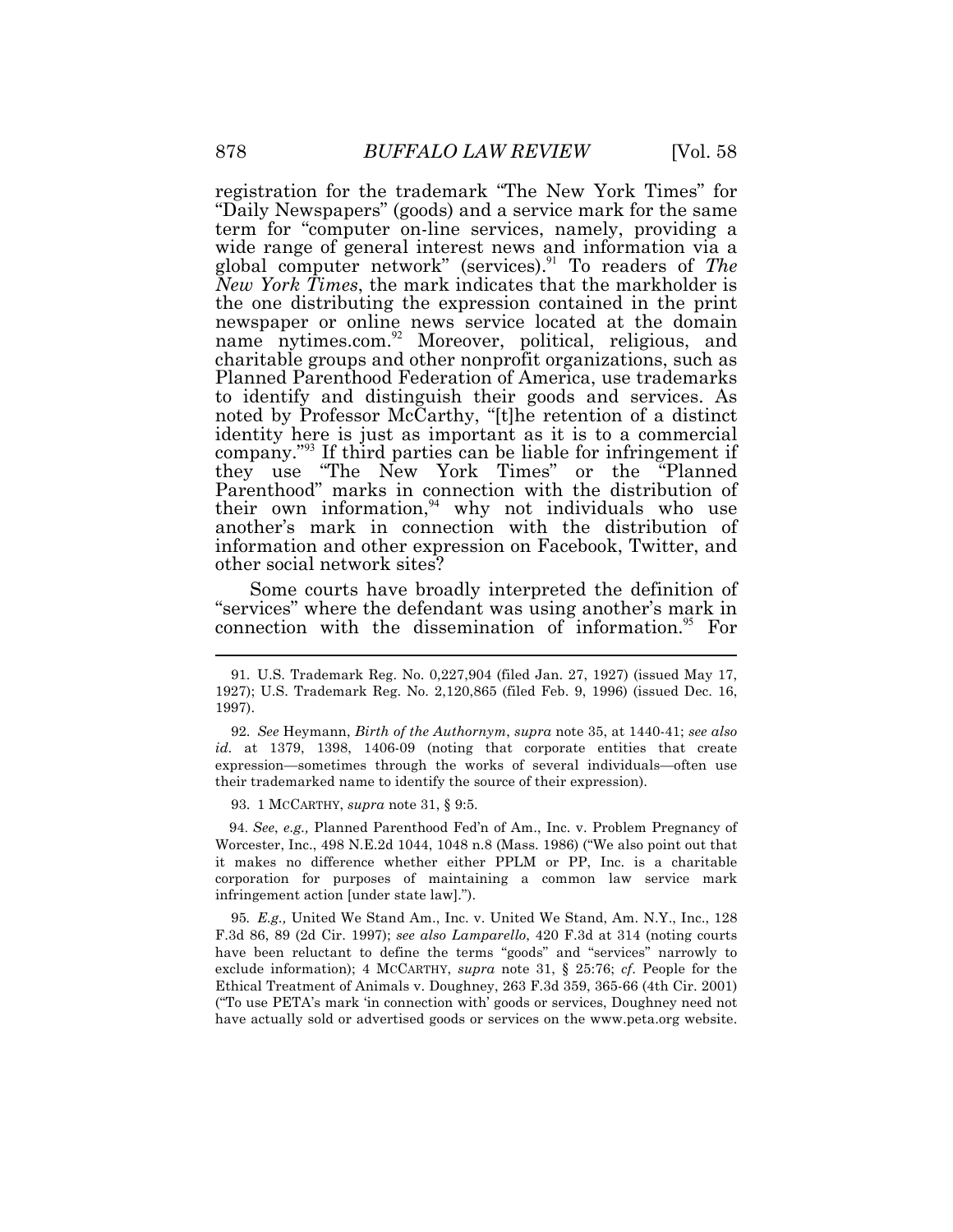example, the Second Circuit found a political organization used the "United We Stand America" mark in connection with services when it engaged in political activities, including the provision of political information to the [public.](https://public.96)<sup>96</sup>The Southern District of New York recently held that the activities of a nonprofit organization that promotes the rights of restaurant workers "qualify as 'services' as defined by the Lanham Act" where that group tried to raise awareness of the work conditions of restaurant employees by circulating informational leaflets with the restaurant's  $logo$  on the [front.](https://front.97)<sup>97</sup> When pro-life activist Richard Bucci operated a fake Planned Parenthood website at the domain name [plannedparenthood.com,](https://plannedparenthood.com) the Southern District of New York held Bucci "offers informational services for use in convincing people that certain activities, including the use of [Planned Parenthood's] services, are morally wrong," and thus Bucci used the organization's mark "in connection with the distribution of those services over the Internet."<sup>98</sup> Some courts may apply a similar analysis in trademark disputes involving the unauthorized use of marks on social network sites and conclude the mark is being used in connection with the distribution of information services in a context covered by the infringement provisions of the Lanham Act.

 $\overline{a}$ A fictional example may be helpful in clarifying how courts may find the use in connection with goods, services, or commercial activities requirement satisfied in these circumstances. Assume that our fictional registrant of DellComputers on Twitter or Facebook mentioned above is not trying to pass off its own computers as Dell computers, but is instead disseminating information under the DellComputers name. This person posts comments about the features of Dell computers, future Dell products in development, the activities of the company, and general news and information about computers and the computer industry, among other things. The posts contain no

 Rather, Doughney need only have prevented users from obtaining or using PETA's goods or services, or need only have connected the website to other's goods or services.").

<sup>96.</sup> *United We Stand*, 128 F.3d at 89-92.

 (S.D.N.Y. 2006). 97. SMJ Group, Inc. v. 417 Lafayette Rest. LLC, 439 F. Supp. 2d 281, 287

 1430, 1434 (S.D.N.Y. Mar. 19, 1997), *aff'd*, 152 F.3d 920 (2d Cir. 1998). 98. Planned Parenthood Fed'n of Am., Inc. v. Bucci, 42 [U.S.P.Q.2d](https://U.S.P.Q.2d) (BNA)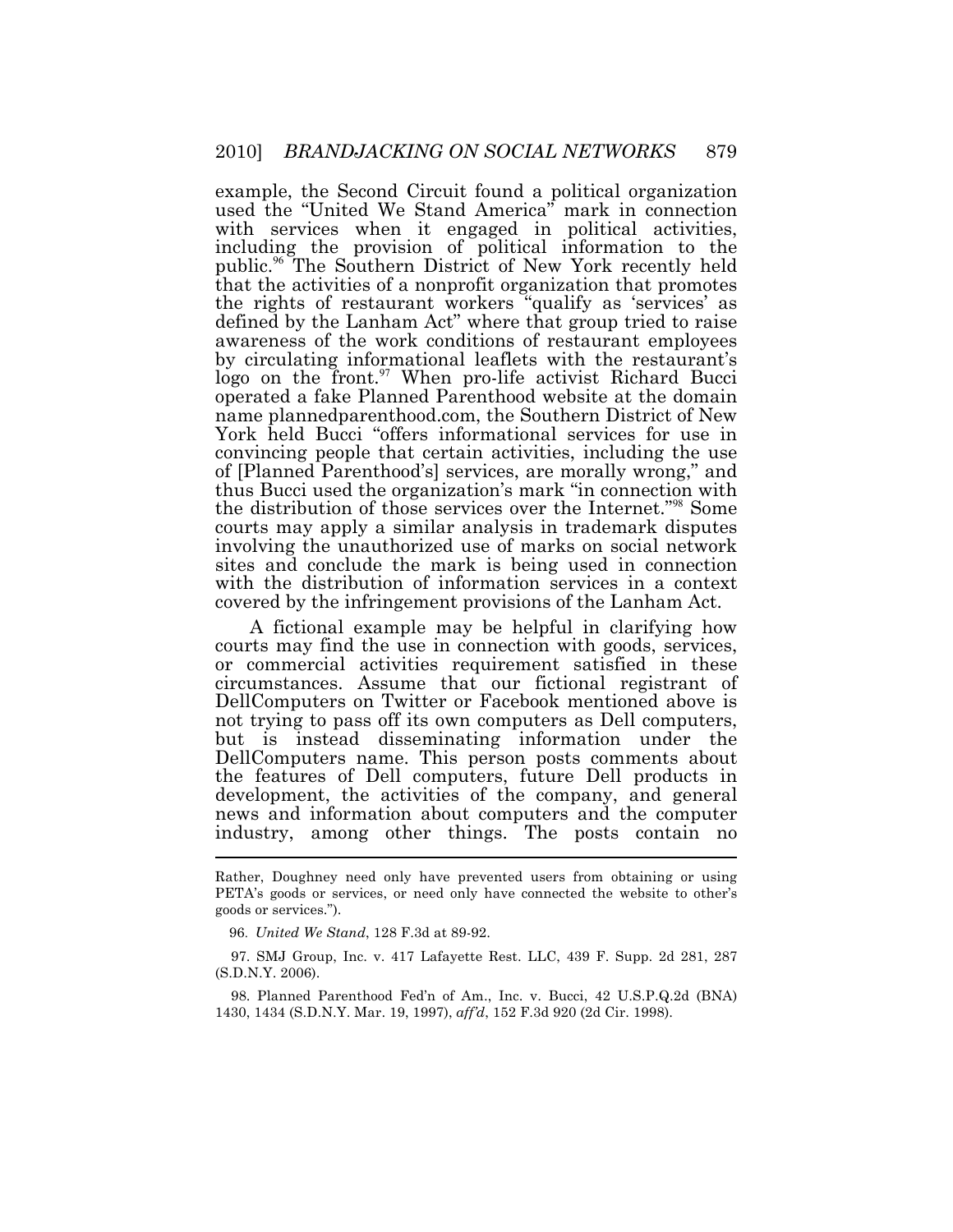advertisements for computers or computer services, and there are no links to websites or directions to places where consumers can purchase goods or services related to computers. Each day when this individual writes about Dell, its products, and the computer industry, the posts may<br>be read by stockbrokers, consumers, employees, be read by stockbrokers, consumers, employees, competitors, and other members of the public. If there is nothing to indicate otherwise, some people might think this account is an official social network site page authored by Dell representatives. Members of the public followed the ExxonMobilCorp and TannerFriedman accounts on Twitter and joined the Nine West—Model Auditions group page on Facebook believing official representatives of the markholders had created the content on those sites.

If consumers are truly confused about the author of information disseminated on a social network site, the markholder will likely want to get control of the account or close it down. This is especially the case where the third party is disseminating false or misleading information in the content of the site. Using the fictional DellComputers account example, the imposter could provide erroneous advice about Dell computers that allows a virus to infect the user's computer. That person could also disseminate false statements of fact—such as a newly-discovered product defect, a delay in a product launch, or the illness of a key executive in the company—that could cause members of the public to forgo purchasing the markholder's goods, sell their stock, decline future employment or partnerships with the company, or make other decisions harmful to themselves or the markholder. In such circumstances, it is possible that courts will find the mark is being used by that person in connection with the provision of information services.

 $\overline{a}$ In response, accused infringers will likely argue that the District Court for the District of Columbia was correct when it held that "[p]urveying points of view is not a service" within the meaning of the Lanham Act.<sup>99</sup> There are

 (holding that a public interest group's use of the phrase "star wars" in television messages to criticize the Reagan Administration's strategic defense initiative did not infringe a filmmaker's "Star Wars" mark). Moreover, the court said "[e]ven if promoting of ideas was considered to be conducting an educational 'service,' television messages that are only used to express those ideas do not sell or advertise them." *Id*.; *see also* Eric Goldman, *Online Word of Mouth and its Implications for Trademark Law*, *in* TRADEMARK LAW AND THEORY: A 99. Lucasfilm Ltd. v. High Frontier, 622 F. Supp. 931, 934 (D.D.C. 1985)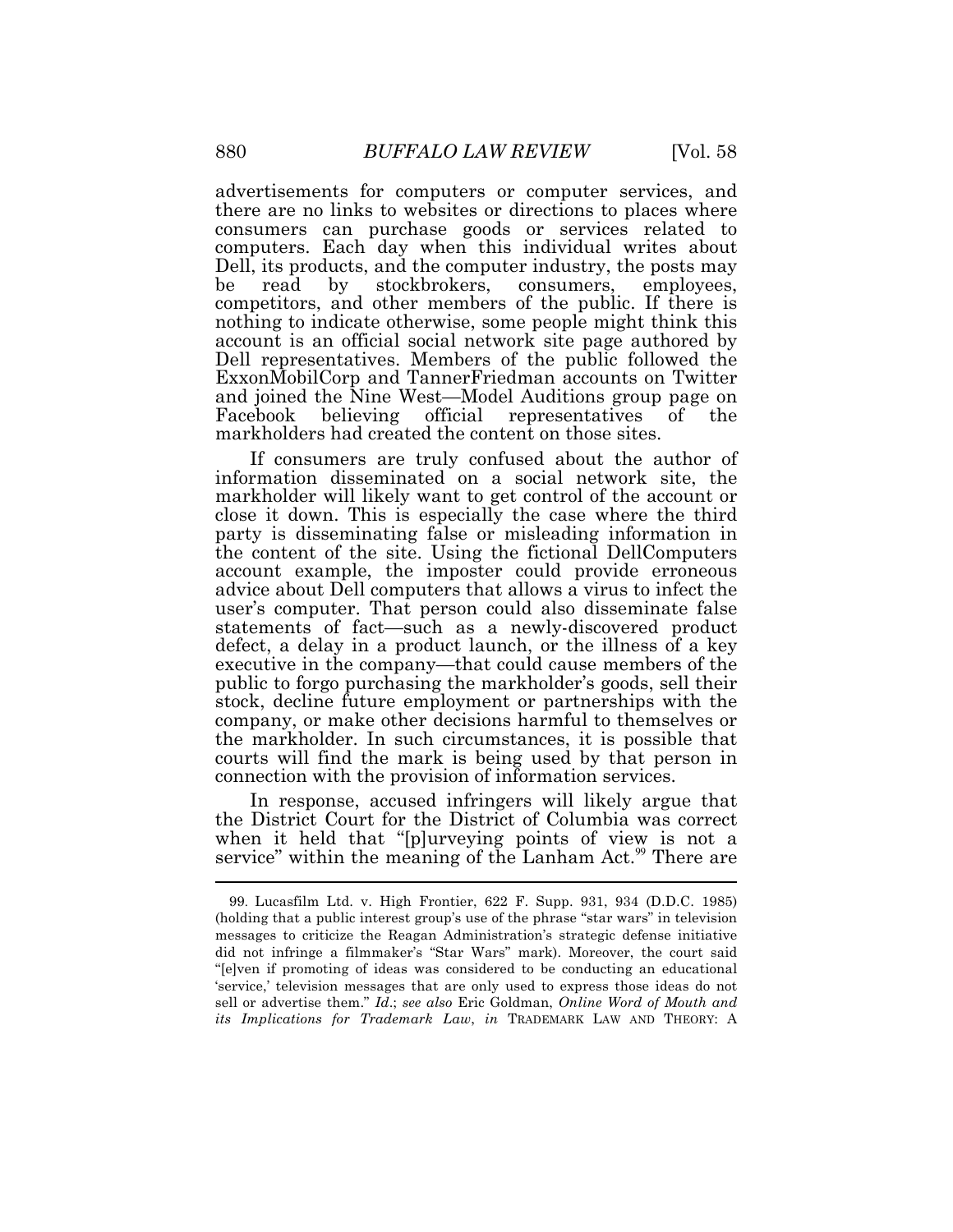good reasons to define "services" narrowly to exclude the dissemination of expression where the accused infringer is not advertising or selling expression available for purchase (unlike The New York Times Company). Otherwise, markholders may attempt to use trademark infringement lawsuits to stop people from talking about them or to prevent the use of their marks in public discourse outside the context of trade.<sup>100</sup> If it is easy for markholders to satisfy the threshold requirement of use in connection with goods, services, or commercial activities, it will be more difficult for judges to get rid of frivolous, speech-harmful infringement lawsuits on a motion to dismiss or motion for summary judgment and avoid a fact-intensive, case-by-case analysis of likelihood of confusion. Litigation is expensive and timeconsuming, and accused infringers may settle and remove the mark from the social network site rather than fight for their right to use another's marks to convey information or ideas. Trademark infringement law will be quite expansive, and risks stifling the free flow of information and ideas, if courts deem any dissemination of information and other expression to be a service under the Lanham Act. This broad interpretation would cover use of another's mark in emails, blog posts, cybergripe and parody websites, and

 HANDBOOK OF CONTEMPORARY RESEARCH 404, 420 (Graeme B. Dinwoodie & Mark D. Janis, eds., 2008) [hereinafter Goldman, *Online Word of Mouth*] (arguing that cybergripers who complain about markholders on the Internet "are espousing their opinions, not offering goods or services"). According to the Second Circuit  in *United We Stand*, the *Lucasfilm* "court reached the right result but did not correctly describe the reason. If the court were right that communicating ideas and purveying points of view is not a service subject to the controls established by trademark law, then one who established a learning center would be free to call it Harvard or Yale University. We do not think the *Lucasfilm* court intended such a rule. In our view, the justification for denial of relief in [*Lucasfilm*] lay in the fact that the defendants were using plaintiff's mark not in a manner that would create confusion as to source, but rather as part of a message whose meaning depended on reference to plaintiff's product." *United We Stand*, 128 F.3d at 91.

 ("Any harm to Bosley arises not from a competitor's sale of a similar product under Bosley's mark, but from Kremer's criticism of their services. Bosley cannot use the Lanham Act either as a shield from Kremer's criticism, or as a sword to shut Kremer up."); *Lucasfilm*, 622 F. Supp. at 934-35 ("These laws do not reach into the realm of public discourse to regulate the use of terms used outside the context of trade."). 100. *See* Bosley Med. Inst., Inc. v. Kremer, 403 F.3d 672, 680 (9th Cir. 2005)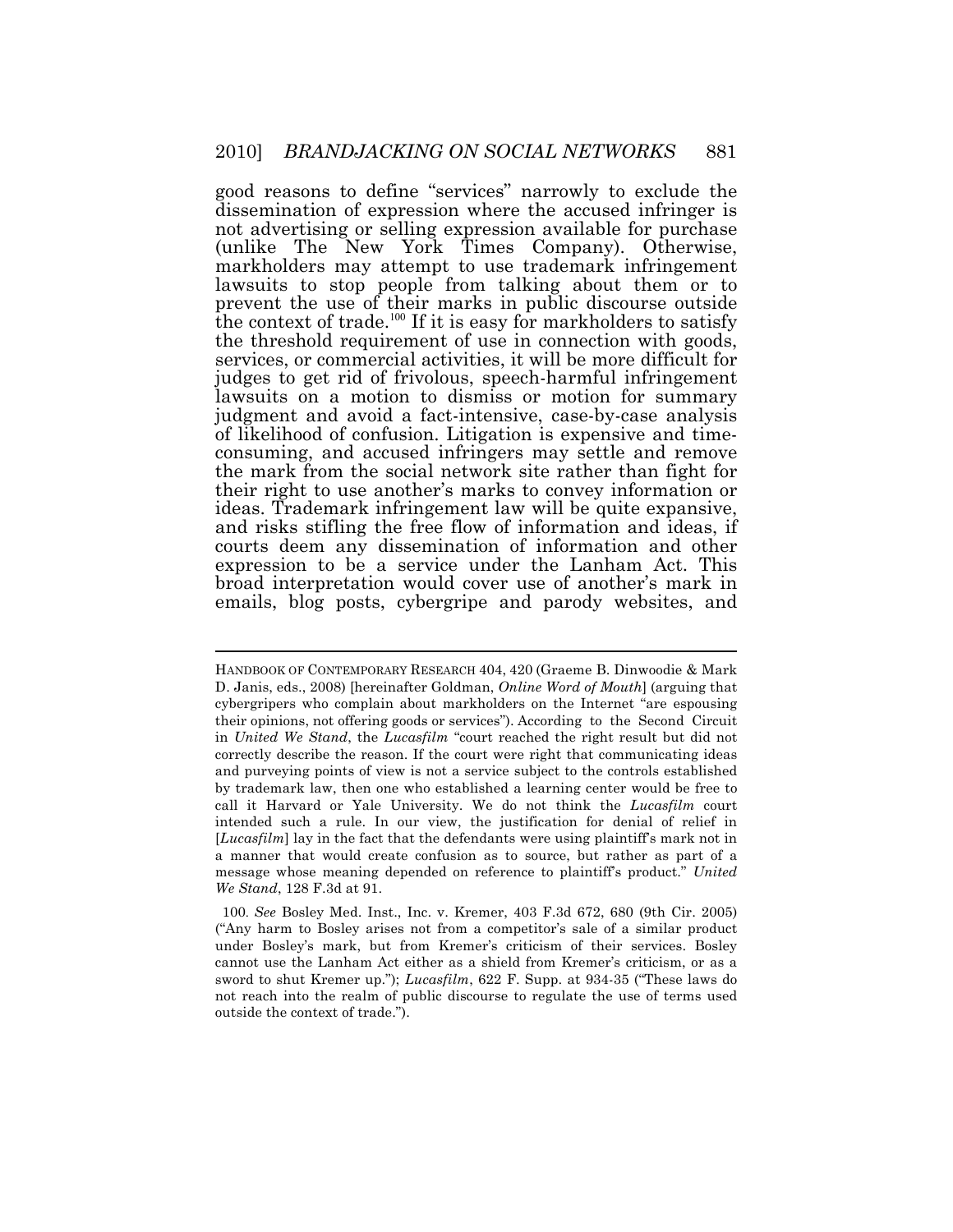many other communications that do not advertise or sell goods or services.

Although courts would better protect speech interests if they narrowly interpreted "services" in the infringement provisions to exclude the dissemination of information to others, such an interpretation may conflict with current practices at the U.S. Patent and Trademark Office (PTO). Under current trademark law, it is possible to procure a trademark registration for a mark used to identify the source of information services even if this is not the markholder's primary focus.<sup>101</sup> Per the PTO, an informational website is more like a service than a good, and there are various types of information services for which a trademark registration may be obtained.<sup>102</sup> Specimens of use submitted to the PTO with an application for registration must show that the mark is being used in commerce in such a way that consumers will associate the mark as a service mark identifying the applicant's information services, not just its primary goods or services.<sup>103</sup> For example, an informational website for a computer company must contain some "value-added" activity beyond the mere advertising or selling of computers or computer services to qualify for a separate registration for the mark for the provision of information services.<sup>104</sup>

Communications about the markholder's primary goods or services on an official website are merely normal and

 2009); *In re* Ralph Mantia Inc., 54 [U.S.P.Q.2d](https://U.S.P.Q.2d) (BNA) 1284, 1286 (T.T.A.B. 2000); TMEP, *supra* note 102, § 1301.04. 103. *In re* Walters, No. 77120372, 2009 WL 1719379, at \*2-3 (T.T.A.B. May 28,

 102, §1215.02(b) (1996 statement of policy)). 104. 1 MCCARTHY, *supra* note 31, § 7:17.50 & n.13 (quoting TMEP, *supra* note

 101*. See* 3 MCCARTHY, *supra* note 31, § 19:89.

 PROCEDURE §§ [1215.01-1215.10,](https://1215.01-1215.10) 1202.07(b) (6th ed. 2009) [hereinafter TMEP], *quoted in* 1 MCCARTHY, *supra* note 31, § 7:17.50. A search of the terms "information" and "services" in the PTO's Trademark ID Manual on June 10, 2010, resulted in a list of 171 entries, most of which are for different classes of services related to the provision of information services. U.S. PAT. & TRADEMARK OFFICE, U.S. ACCEPTABLE IDENTIFICATION OF GOODS & SERVICES MANUAL, *available at* [http://tess2.uspto.gov/netacgi/nph-brs?sect2=THESOFF&sect3](http://tess2.uspto.gov/netacgi/nph-brs?sect2=THESOFF§3)= f=S (last visited June 10, 2010). 102. U.S. PAT. & TRADEMARK OFFICE, TRADEMARK MANUAL OF EXAMINING PLURON&pg1=ALL&s1=information+services&l=MAX&sect1=IDMLICON&se ct4=HITOFF&op1=AND&d=TIDM&p=1&u=%2Fnetahtml%2Ftidm.html&r=0&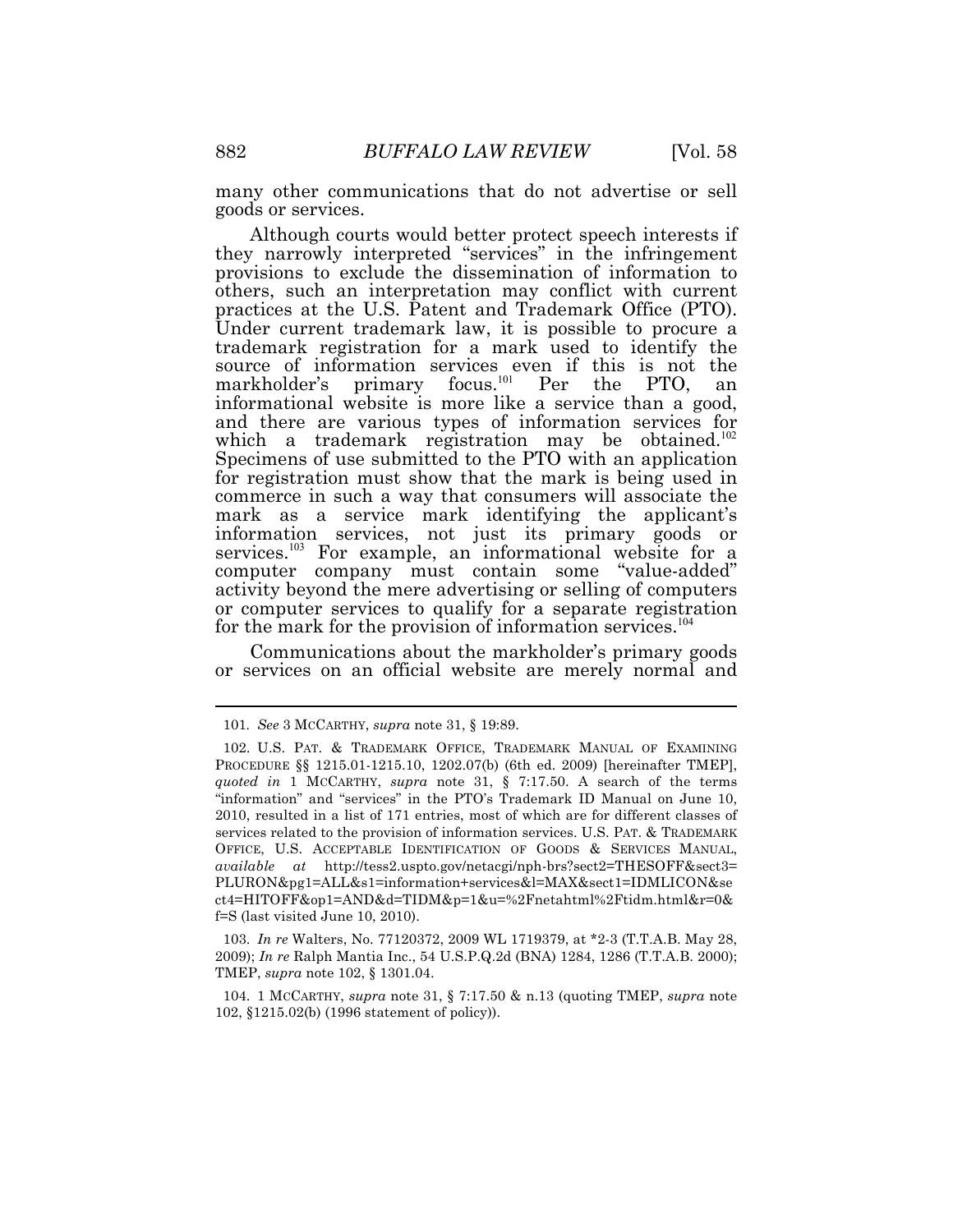ancillary to the sale of these goods or the rendering of the principal service, and are not by themselves a service as that term is used in the Lanham Act.<sup>105</sup> On the other hand, a markholder can register its mark for information services if the content it disseminates includes information unrelated to the markholder or its primary goods or services, such as news about the markholder's industry, tips for leading a healthy life, or similar value-added expression.<sup>106</sup> An example is the pharmaceutical company Pfizer Incorporated—owner of the registered trademark "Viagra" for a "compound for treating erectile for a "compound for treating erectile dysfunction"<sup>107</sup>—who in 2007 obtained a registration for the service mark "Viva Viagra" for "[m]edical information services, namely, providing information relating to men's sexual health."<sup>108</sup>

 $\overline{a}$ 

107. U.S. Trademark Reg. No. 2,162,548 (filed Apr. 12, 1996) (issued June 2, 1998).

 105*. See id.* §§ 7:17.50, 19:89; *see, e.g.*, *In re* Dr Pepper Co., 836 F.2d 508 (Fed. Cir. 1987) (holding that conducting a contest to promote the sale of goods does not qualify as rendering a separate "service" to others under the Lanham Act because the contest was part of selling the applicant's primary goods); *In re*  Moore Bus. Forms Inc., 24 [U.S.P.Q.2d](https://U.S.P.Q.2d) (BNA) 1638 (T.T.A.B. 1992) (holding that a paper manufacturer does not render a separate "service" to others when it rates the recycled content and recyclability of its own paper products because it is simply providing information about its products to potential purchasers).

<sup>106.</sup> *See* 1, 3-4 MCCARTHY, *supra* note 31, §§ 7:17.50, 19:89, 25:76 & n.12.

 2009). At the time of this writing, Pfizer had also applied to register the word mark "Viva Viagra" as a trademark and service mark for "[p]rinted materials, namely, booklets, pamphlets, paper displays and posters on the topic of men's sexual health" and "on-line information services, namely, providing information relating to men's sexual health via a global computer network." U.S. Trademark Ser. Application No. 77,043,506 (filed Nov. 14, 2006). Recently, Pfizer successfully enforced the "Viva Viagra" mark in a suit against JetAngel.com—a firm that sells outdoor mobile advertising on decommissioned military equipment such as fighter jets and missiles—and its owner Arye Sachs. Pfizer Inc. v. Sachs, No. 08 Civ. 8065(WHP), 2008 WL 4525418 (S.D.N.Y. Oct. 8, 2008). When Sachs used the stylized "Viva Viagra" mark without authorization alongside a large yellow [JetAngel.com](https://JetAngel.com) banner on a decommissioned U.S. Air Force missile to promote his advertising services, the court found infringement because "consumers are likely to be confused as to the relationship between Plaintiff and Defendants' advertising." *Id*. at \*1, \*4. The court rejected a First Amendment defense after finding the mark was used in a way "to suggest that Pfizer is the source of Defendants' activities" and concluded this use of the mark 108. U.S. Trademark Reg. No. 3,690,609 (filed Nov. 14, 2006) (issued Sept. 29,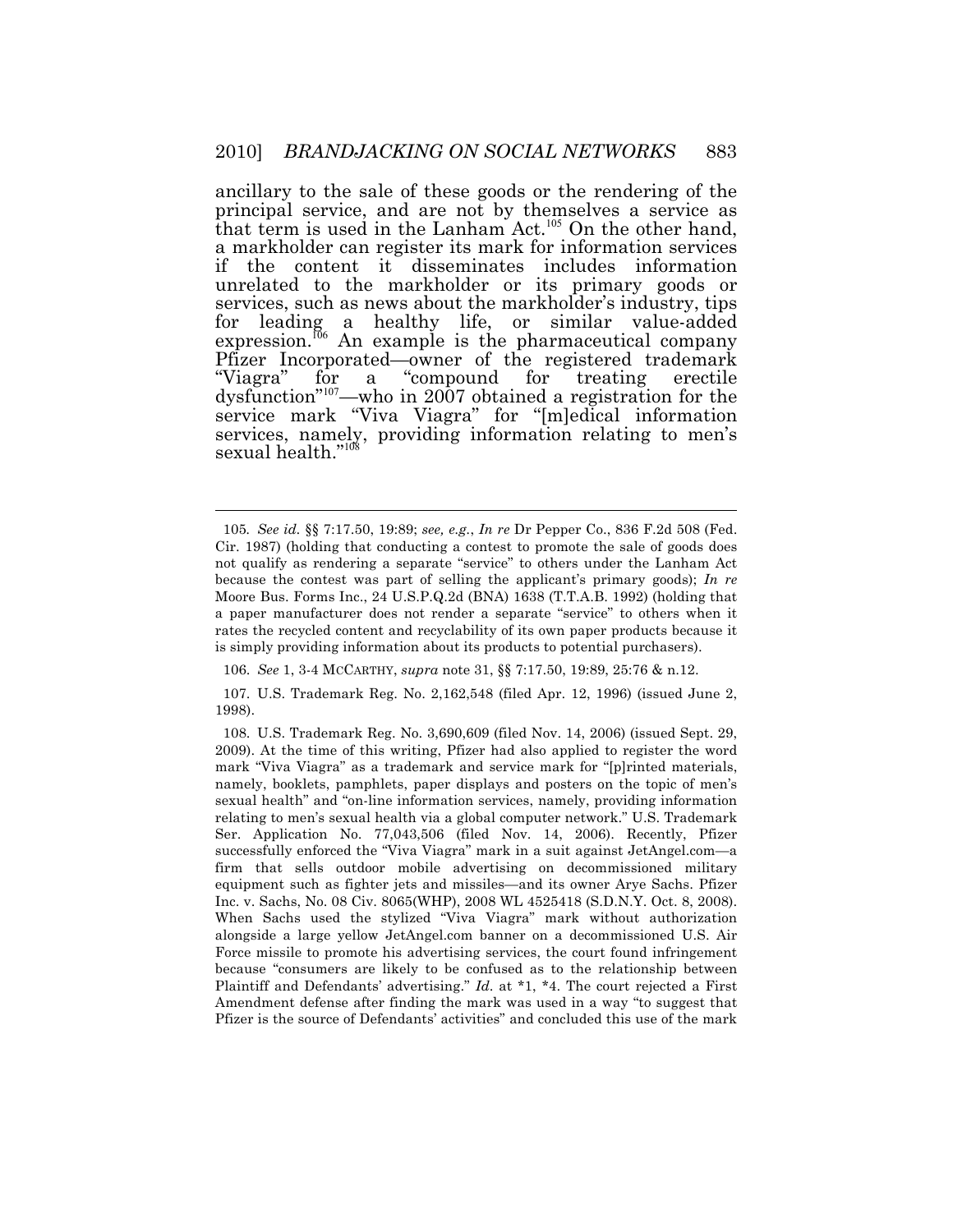Today, some markholders maintain social network site accounts that disseminate information about their products *and* other topics. Recall that Coca-Cola representatives posted tweets on the brand's Twitter account about sporting events, recycling, and a fundraiser for a breast cancer awareness  $\exp^{109}$  Information about the markholder's products may assist current and potential customers, while the other information may strengthen the markholder's brand image. Certain consumers may think a brand is more hip or interesting—and buy the company's branded goods, services, or stock—if the markholder's representatives are actively participating on social network sites by posting links to quirky news stories on the Internet or funny videos on YouTube. If such uses of a mark are sufficient to justify registration of the mark for information services (which is unclear), some courts may find third parties are using the mark in connection with information services if they use the mark to identify the source of expression posted on the site. For example, a person may be deemed to be rendering a medical information service when he or she uses the "Viva Viagra" mark in the username, account name, and/or content of a social network site page that disseminates information relating to men's sexual health.

 $\overline{a}$ If the accused infringer is just using the mark to communicate about the markholder or its products, however, this expression may not qualify as use of the mark in connection with information services. A markholder cannot get trademark rights in a mark for the rendering of information services simply by discussing its own products, $110$  and thus some courts will likely conclude that a third party also cannot be deemed to be using the mark for information services when it is only posting comments about the markholder or its products.<sup>111</sup> If the third party is using the mark to impersonate the markholder, however, it

 was "likely to cause significant consumer confusion in the marketplace." *Id*. at \*5.

<sup>109.</sup> Coca-Cola on Twitter, *supra* note 47.

<sup>110.</sup> *See supra* note 105 and accompanying text.

 111*.* This may not matter for those courts and commentators who believe that the use requirements for obtaining trademark rights, such as the "use in commerce" requirement defined in § 1127, are different than the use requirements that are sufficient to violate another's trademark rights. *See supra*  Part II.A.1.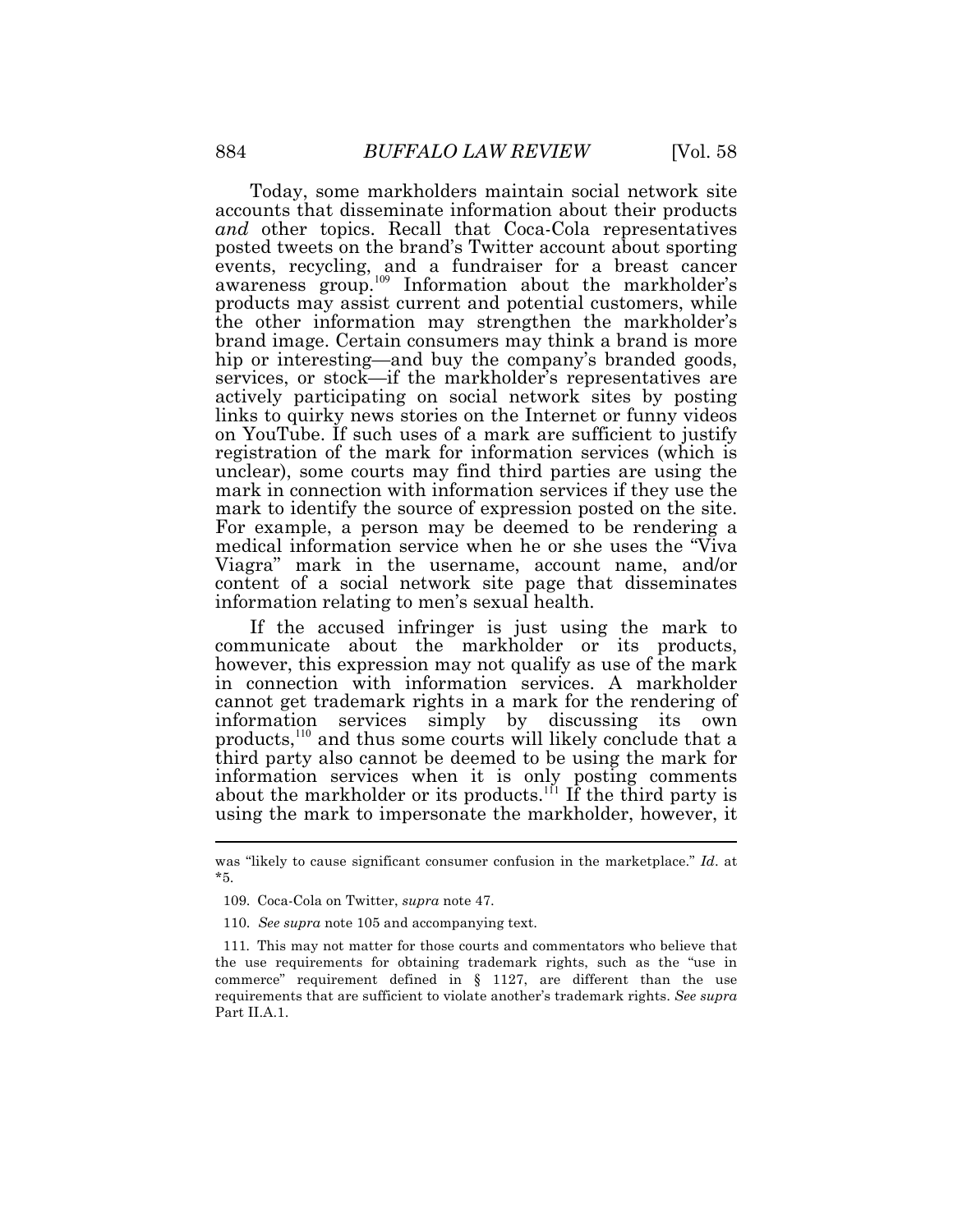may not matter if the focus is on the markholder's products. Courts may deem this use of the mark to be in connection with the advertising of the markholder's primary goods or services (albeit fake advertising), and find the second element of  $\S$  1114(1)(a) and 1125(a)(1)(A) satisfied for this reason.

### 3. *Commercial Use of the Mark*

Appellate courts in some circuits hold the use in connection with goods, services, or commercial activities language in the infringement statutes also implicitly requires the markholder to establish "commercial use" of the mark for a prima facie infringement claim.<sup>112</sup> According to the Sixth Circuit, "[t]he Lanham Act is constitutional because it only regulates commercial speech, which is entitled to reduced protections under the First Amendment."<sup>113</sup> The infringement provisions do not expressly apply to "noncommercial use of a mark," and thus interpreting  $\S$  1114(1)(a) and 1125(a)(1)(A) to include an implied commercial use limitation is not inconsistent with the text of these provisions.<sup>114</sup> Moreover, Professor McCarthy has stated that use of another's mark is not "actionable under the Lanham Act" unless the accused infringer uses "the challenged designation in some commercial sense."<sup>115</sup>

 $\overline{\phantom{a}}$ Courts in these circuits have found there is no commercial use of the mark where an accused infringer used another's mark in a domain name that linked to a noncommercial website that parodied, criticized, or

115. 4 MCCARTHY, *supra* note 31, § 25:76.

 112*. See, e.g.* Utah Lighthouse Ministry v. Found. for Apologetic Info. & Research, 527 F.3d 1045, 1051-52 (10th Cir. 2008); Bosley Med. Inst., Inc. v. Kremer, 403 F.3d 672, 674, 676-77 (9th Cir. 2005); Taubman Co. v. Webfeats, 319 F.3d 770, 774-75 (6th Cir. 2003).

 of First Amendment law, commercial speech may be regulated in ways that would be impermissible if the same regulation were applied to noncommercial expressions.") (citing Florida Bar v. Went For It, Inc., 515 U.S. 618, 623 (1995)). When the commercial and noncommercial aspects of speech are "inextricably intertwined," the Supreme Court has held that courts should evaluate the constitutionality of restrictions of that speech using the "test for fully protected expression." Riley v. Nat'l Fed'n of the Blind, 487 U.S. 781, 796 (1988). 113. *Taubman*, 319 F.3d at 774; *see also Bosley*, 403 F.3d at 677 ("As a matter

<sup>114.</sup> *See* 15 U.S.C. §§ 1114(1)(a), 1125(a)(1)(A) (2006).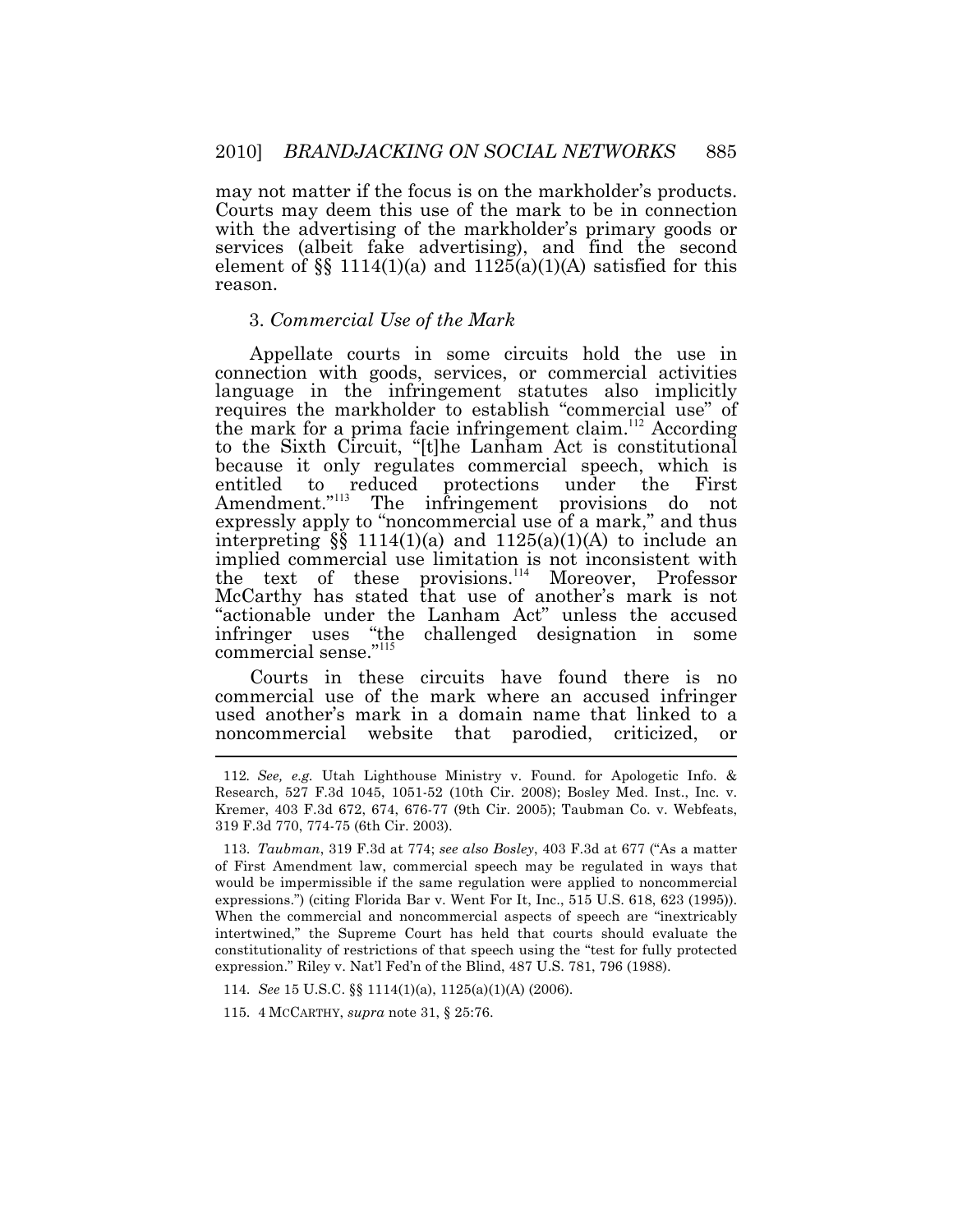otherwise commented on the markholder.<sup>116</sup> If a third party uses another's mark without authorization in the username or account name of a social network site and communicates about the markholder in similar noncommercial expression, some courts may conclude the markholder has not established a prima facie case of infringement due to failure to satisfy the commercial use requirement.

Other courts have held there is no commercial use requirement for infringement liability in §§ 1114(1)(a) or  $1125(a)(1)(A).$ <sup>117</sup> Neither provision refers to "commercial use of a mark" or use of the mark in "commercial speech." Section  $1125(a)(1)(A)$  does use the phrase "commercial activities" and the legislative history suggests this language was intended to exclude political activities.<sup>118</sup> Yet § 1114(1)(a) "contains no commercial activity requirement" and the word "commercial" does not appear immediately before "goods" or "services" in  $\hat{\S}$ § 1114(1)(a) or  $1125(a)(1)$ <sup>(A).<sup>119</sup> Moreover, the text of the federal dilution</sup> statute expressly exempts "noncommercial use of a mark" from its application, but there is no such exception in the infringement statutes.<sup>120</sup> When construed in context, the text of the infringement provisions suggests that Congress either did not intend to limit the Lanham Act's infringement provisions to commercial use of a mark, or decided to allow courts to determine whether the

 31,852 (1988) (remarks of Rep. Kastenmeier)). 118. 5 MCCARTHY, *supra* note 31, §§ 27:71, 27:95 (quoting 134 CONG. REC.

119. *Bucci*, 42 [U.S.P.Q.2d](https://U.S.P.Q.2d) at 1434; *see* 15 U.S.C. §§ 1114(1)(a), 1125(a)(1)(A).

 116*. See, e.g., Utah Lighthouse*, 527 F.3d at 1052-54 (finding no commercial use of the "Utah Lighthouse" mark in a domain name and parody website); *Bosley*, 403 F.3d at 677-80 (finding no commercial use of the "Bosley Medical" mark in a domain name linked to a cybergripe website).

 117*. See, e.g*., United We Stand Am., Inc. v. United We Stand, Am. N.Y., Inc., 128 F.3d 86, 89-93 (2d Cir. 1997); Browne v. McCain, 612 F. Supp. 2d 1125, 1131 (C.D. Cal. 2009); Planned Parenthood Fed'n of Am., Inc. v. Bucci, 42 [U.S.P.Q.2d](https://U.S.P.Q.2d) (BNA) 1430, 1434 (S.D.N.Y. Mar. 19, 1997), *aff'd*, 152 F.3d 920 (2d Cir. 1998).

 309, 313-14 (4th Cir. 2005) (noting the difference between the infringement and dilution statutes, but declining to resolve "the difficult question" of what constitutes commercial speech or determine whether the infringement provisions apply exclusively to commercial speech because this use of the mark did not cause a likelihood of confusion). 120. 15 U.S.C. § 1125(c)(3)(C) (2006); *see also* Lamparello v. Falwell, 420 F.3d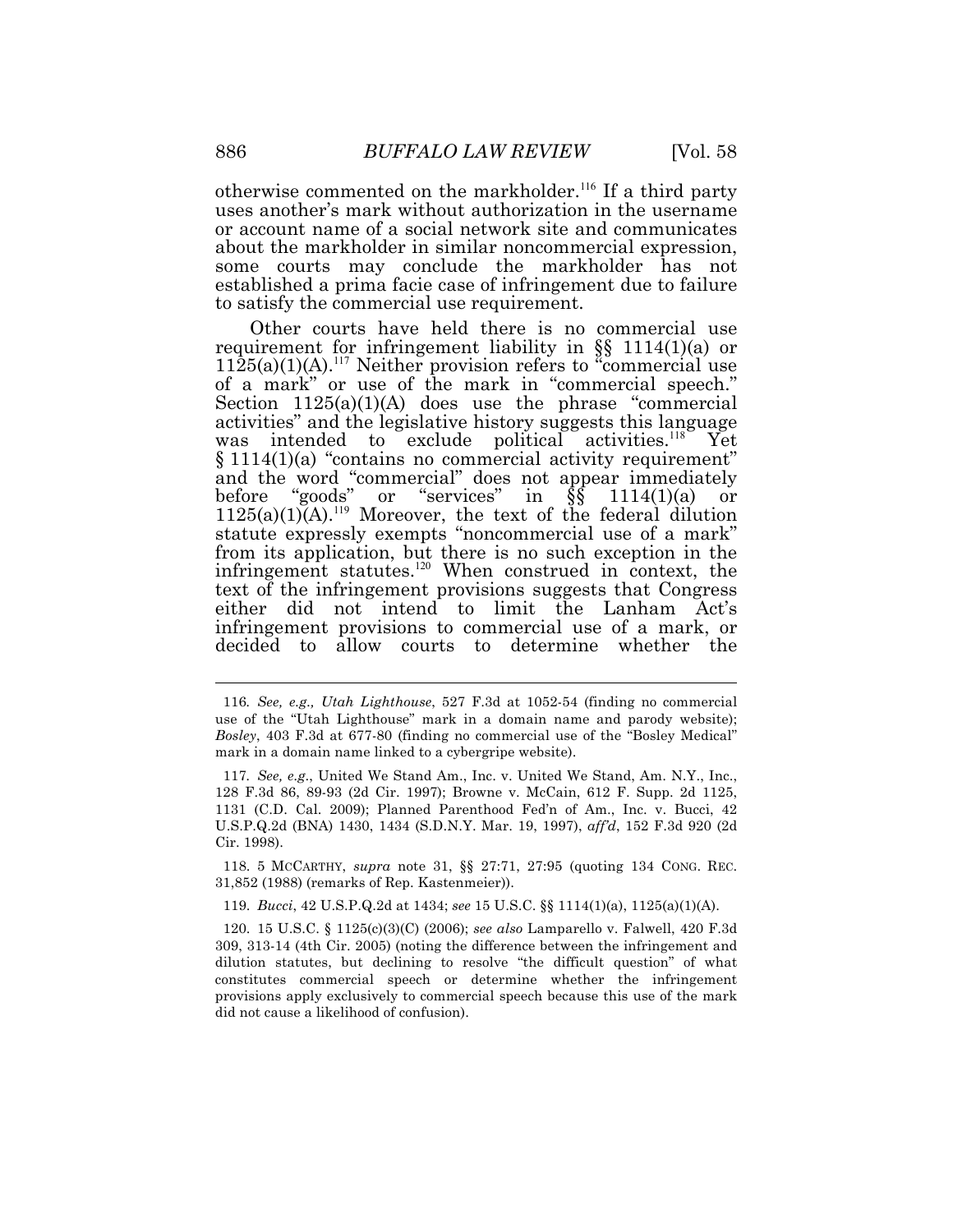infringement statutes should apply to noncommercial uses of trademarks.

Courts have applied infringement law in trademark disputes where there is no commercial use of the mark in connection with the advertising or sale of commercial goods or services. For example, courts have found political, religious, and social organizations infringed the trademarks of others under the Lanham Act when they used the marks to identify their own goods, services, or activities.<sup>121</sup> Moreover, the terms "goods" and "services" in the infringement statutes need not be interpreted as synonymous with commercial use of the mark. A nonprofit organization may distribute goods for free, such as donated food or clothing, or provide noncommercial services, such as religious services or voter registration services.<sup>122</sup> According to one court, the Lanham Act's "purpose of reducing consumer confusion supports application of the Act to

 121*. E.g*., *United We Stand*, 128 F.3d at 86, 90-93 (stating that courts have applied the law "to defendants furnishing a wide variety of non-commercial public and civic benefits" and applying the Lanham Act to a political organization that used the "United We Stand America" mark for its political activities and services); Gen. Conference Corp. of Seventh-Day Adventists v. Perez, 97 F. Supp. 2d 1154, 1164 (S.D. Fla. 2000) (holding that enforcement of a religious organization's "Seventh-Day Adventist" and "SDA" marks for religious goods and services against an unaffiliated church will not violate any constitutional rights); MGM-Pathe Commc'ns Co. v. Pink Panther Patrol, 774 F. Supp. 869, 874-77 (S.D.N.Y. 1991) (applying the Lanham Act to use of the "Pink Panther" mark and paw print design by a gay rights activist group as part of their logo and rejecting a First Amendment argument); *cf*. *Browne*, 612 F. Supp. 2d at 1127, 1131 (holding that Browne could state a claim for false endorsement based on a presidential candidate's use of his *Running on Empty* song in the background of a political advertisement because the Lanham Act applies to noncommercial speech).

 the mark "Seventh-Day Adventist" for religious books and services, among other things. *Seventh-Day Adventists*, 97 F. Supp. 2d at 1156, 1158; U.S. Trademark Reg. No. 1,177,185 (filed May 7, 1980) (issued Nov. 10, 1981). In addition, the political organization United We Stand America, Inc. obtained a federal registration for "United We Stand America" as a mark for various services, including "conducting voter registration drives" and "dissemination of information in the field of public policy." U.S. Trademark Reg. No. 1,844,852 (filed Dec. 7, 1992) (issued July 12, 1994); *see also United We Stand*, 128 F.3d at 88 (discussing the registration). 122. For example, an entity established by a religious organization registered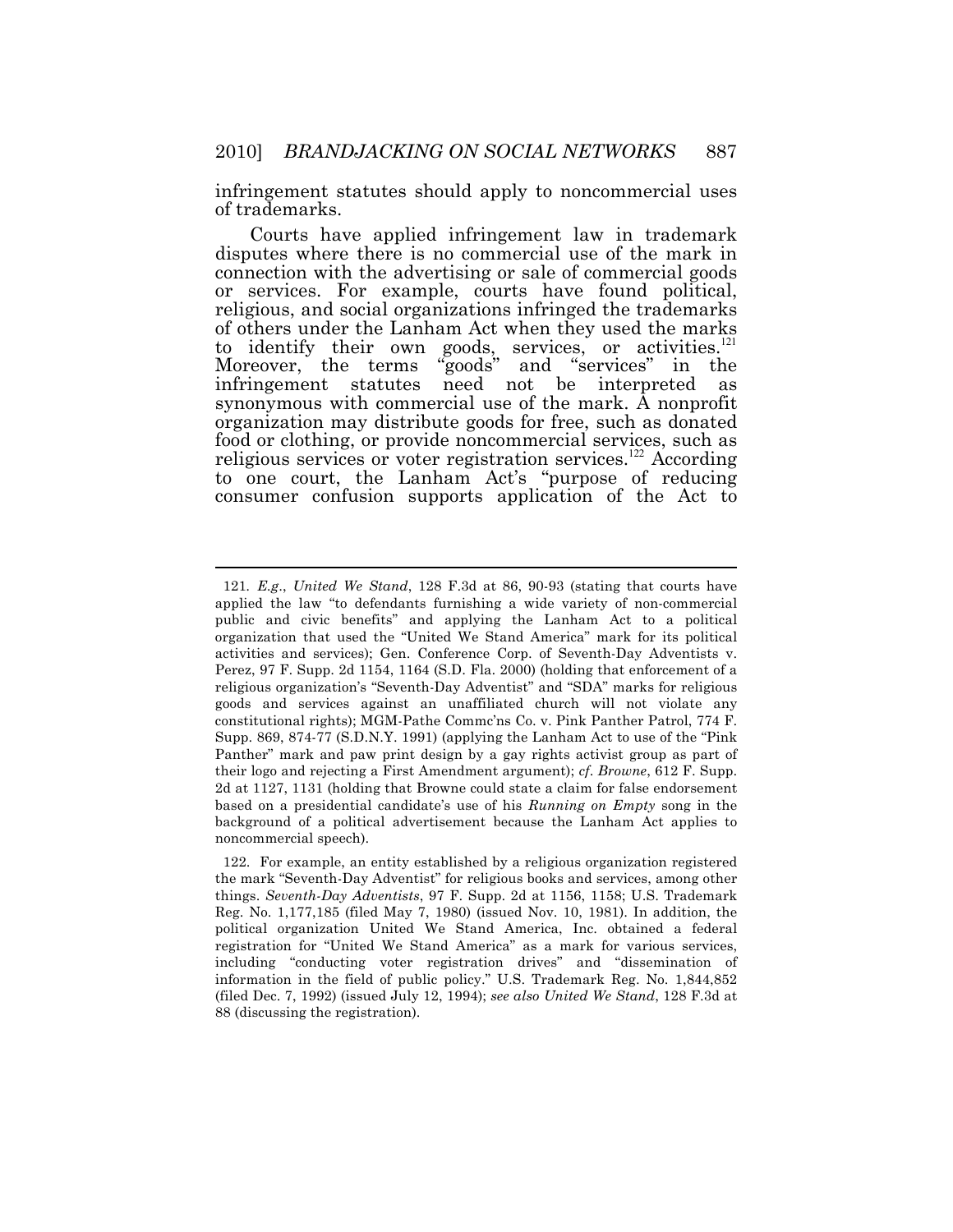political speech, where the consequences of widespread confusion as to the source of such speech could be dire."

Courts have also applied the infringement provisions of the Lanham Act to the unauthorized use of marks in the titles or content of books, magazines, films, and other artistic and literary works.<sup>124</sup> Artistic and literary works are often sold for profit, but they are not pure commercial speech, which is defined by the U.S. Supreme Court as speech that "does no more than propose a commercial transaction."<sup>125</sup> Some courts use speech-protective doctrines, such as the *Rogers* balancing test, to limit the applicability of trademark infringement law in cases involving artistic and literary expression.<sup>126</sup> These courts do not categorically hold that infringement law only applies to commercial use of a mark or expression that qualifies as pure commercial speech under the Court's First Amendment jurisprudence.<sup>127</sup>

In those circuits where commercial use of a mark is a requirement for infringement liability, one interesting issue to consider is whether judges in those circuits will interpret "commercial use of a mark" more broadly than use of a mark in commercial speech. To fit a certain harmful use of a mark within their commercial use requirement, courts may

 of State Univ. of N.Y. v. Fox, 492 U.S. 469, 473-74, 482 (1989); Va. State Bd. of Pharm. v. Va. Citizens Consumer Council, 425 U.S. 748, 761-62 (1976) (quoting Pittsburgh Press Co. v. Human Relations Comm'n, 413 U.S. 376, 385 (1973)). 125. United States v. United Foods, Inc., 533 U.S. 405, 409 (2001); Bd. of Trs.

 126*. See, e.g.*, Mattel, Inc. v. MCA Records, Inc., 296 F.3d 894, 900-02 (9th Cir. 2002) (applying the test in *Rogers v. Grimaldi*, 875 F.2d 994, 999 (2d Cir. 1989)). The *Rogers* balancing test is discussed in detail below. *See infra* Part II.A.5.b.

127*. Id.* According to the Second Circuit, "[m]ovies, plays, books, and songs are all indisputably works of artistic expression and deserve protection. Nonetheless, they are also sold in the commercial marketplace like other more utilitarian products, making the danger of consumer deception a legitimate concern that warrants some government regulation . . . Poetic license is not without limits. The purchaser of a book, like the purchaser of a can of peas, has a right not to be misled as to the source of the product." *Rogers*, 875 F.2d at 997.

<sup>123.</sup> *Browne*, 612 F. Supp. 2d at 1131.

 1396 (9th Cir. 1997) (book); Anheuser-Busch, Inc. v. Balducci Publ'ns, 28 F.3d 769, 771-72 (8th Cir. 1994) (magazine); Dallas Cowboys Cheerleaders, Inc. v. Pussycat Cinema, Ltd., 604 F.2d 200, 202 (2d Cir. 1979) (film); Am. Dairy Queen Corp. v. New Line Prods., Inc., 35 F. Supp. 2d 727, 728-29 (D. Minn. 1998) 124. *E.g.*, Dr. Seuss Enters., L.P. v. Penguin Books USA, Inc., 109 F.3d 1394, (film).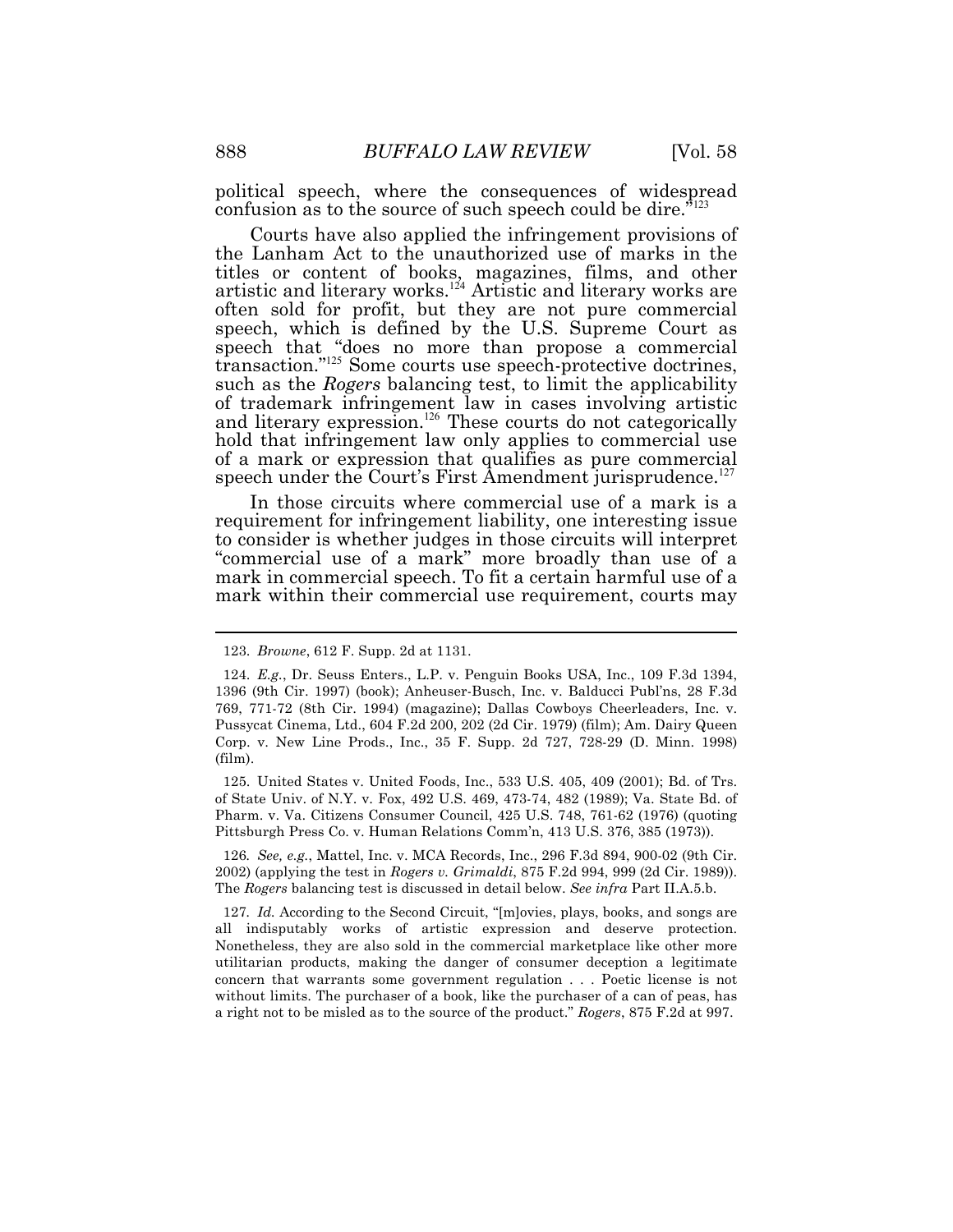other commercial websites in posts on the site, $128$  or makes characterize noncommercial use of a mark on a social network site as commercial even if the mark is not used to propose a commercial transaction. This may be more likely to occur if the social network site user provides links to money from advertisements displayed alongside the noncommercial expression on the site.

In trademark disputes involving impersonation of markholders, courts could also treat the imposter's expression as akin to commercial use of the mark because consumers think the markholder is using the mark on the social network site for commercial purposes. Markholders are increasingly providing information about their goods, services, and commercial activities on official websites and social network site accounts. Thus, even if the third party has a noncommercial motive for using the mark to impersonate the markholder and is not advertising or selling real commercial goods or services (such as the person who created the fake Nine West—Model Auditions group page on Facebook), courts may find this use of the mark is commercial if reasonable consumers would think the expression has a commercial purpose.<sup>129</sup>

summary judgment.<sup>130</sup> Accused infringers will likely argue that a commercial use requirement for a prima facie trademark infringement claim better protects speech interests. It may reduce frivolous lawsuits against individuals who complain about or parody markholders, discourage courts from applying trademark infringement law to noncommercial speech, and make it easier for judges to dismiss speech-harmful trademark claims early on a motion to dismiss or motion for

 128*. Cf*. People for the Ethical Treatment of Animals v. Doughney, 263 F.3d 359, 366 (4th Cir. 2001) (holding that Doughney used the People for the Ethical Treatment of Animals' mark PETA in connection with the sale of goods or services by providing links to 30 commercial websites offering goods or services). For criticism of this case, see Goldman, *Online Word of Mouth, supra* note 99, at 416, 419-20.

 129*. Cf.* Tushnet, *Facebook Fraud*, *supra* note 12 ("I'm willing to accept that pretending to offer services in the ordinary market—here, the market for modeling services—ought to count under these (hopefully unique) facts.").

 *Increasing Scrutiny*, *supra* note 32, at 454-56. 130. Ramsey, *First Amendment Limitations*, *supra* note 33, at 154-55; Ramsey,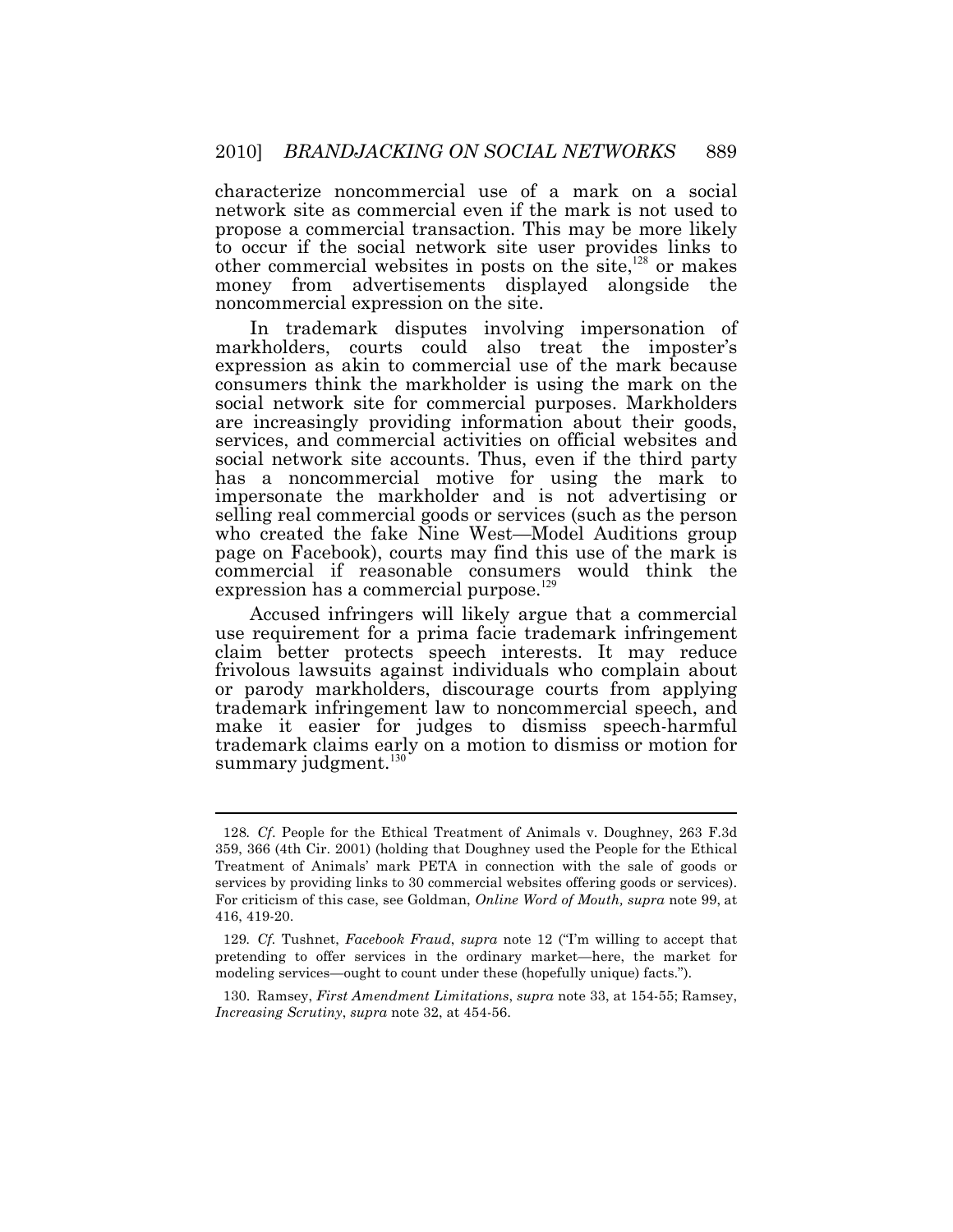Markholders will likely respond that there are good reasons for legislatures and courts not to implement such a rigid categorical rule in infringement actions. These types of inflexible rules may be unfair to markholders and allow some confusing uses of marks to continue that would otherwise be found infringing under the likelihood of confusion analysis. $^{131}$  There is a compelling government interest in protecting consumers against misleading uses of the marks of political, religious, or other nonprofit groups in noncommercial expression to falsely designate the source of the imposter's own goods, services, or activities.<sup>132</sup> Even if this use of the mark is noncommercial, impersonation of markholders can significantly harm the public if reasonable persons believe the false statements of identity and authorship and rely to their detriment on that expression. If the speech is noncommercial *and* the mark is not used to designate the source of expression, a third party may have a better argument in favor of categorically excluding this expression from infringement liability.

#### 4. *Trademark Use of the Mark*

As discussed earlier, some courts hold that the "use[s] in commerce" language in  $\S$  1114(1)(a) or 1125(a)(1)(A) implicitly limits infringement liability to circumstances where there is a certain type of "use" of the mark that satisfies  $\S 1127$ 's definition of "use in commerce."<sup>133</sup> Other courts may read a "trademark use" requirement into the infringement law using other provisions of the Lanham Act. Section 1127's definitions of "trademark" and "service mark" refer to use of a mark "to identify and distinguish" the person's goods or services from those of others, "and to indicate the source" of the person's goods or services.<sup>134</sup> Some courts may use this language to conclude that third parties are not liable for infringement unless they use the mark as a trademark or as a designation of source for their own goods or services.<sup>135</sup> Scholars note a threshold

 $\overline{a}$ 

134. 15 U.S.C. § 1127 (2006).

<sup>131.</sup> Ramsey, *Increasing Scrutiny*, *supra* note 32, at 457.

<sup>132.</sup> *Id*. at 444.

 133*. See supra* note 81*.* 

 *Word of Mouth*, *supra* note 99, at 418-19 (arguing that "a use in commerce 135. Professor Goldman advocates such an approach. *See* Goldman, *Online*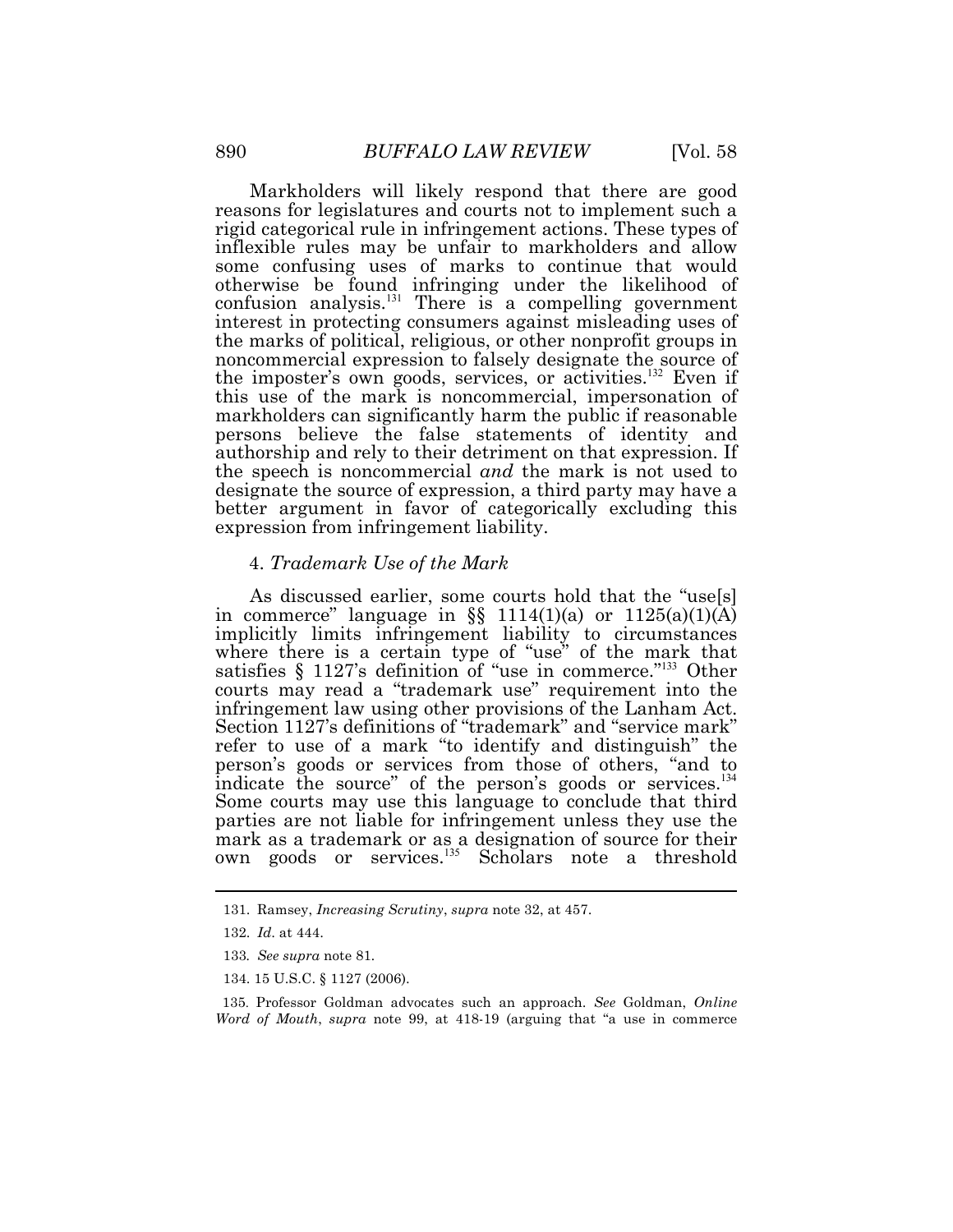trademark use requirement could be used to limit the expansion of trademark rights and promote competition and free speech interests, among other societal benefits.<sup>136</sup> Unfortunately, this categorical rule may not serve a true gatekeeper function on motions to dismiss or motions for summary judgment if courts need to consider consumer perceptions to decide the question of whether a particular type of use qualifies as a trademark use. $137$ 

Recently, some courts have questioned whether the Lanham Act contains a separate statutory requirement of trademark use and have refused to dispose of infringement claims on this ground on motions to dismiss.<sup>138</sup> There is no explicit "trademark use" requirement in the infringement statutes, although this concept appears in other parts of the Lanham Act. For example, the statutory descriptive fair use defense only applies to the use of a mark "otherwise than as a mark." $139^\circ$  Some scholars note this provision would be superfluous if there were a trademark use requirement for a

 ILL. L. REV. 773, 775-76. 137. Mark P. McKenna, *Trademark Use and the Problem of Source*, 2009 U.

139. 15 U.S.C. § 1115(b)(4) (2006).

 should occur only when the defendant uses the plaintiff's trademark to designate the source of the defendant's goods or services" and noting the definition of a trademark supports this "source-designation requirement"). This "designation of source" language can be found in the federal dilution statute, which exempts certain "fair" uses of marks from its application if the mark is used "other than as a designation of source for the person's own goods or services." 15 U.S.C. § 1125(c)(3)(A) (2006).

 *Internet Trademark Suits*, *supra* note 81, at 379, 382-86; Stacey L. Dogan & Mark A. Lemley, *Grounding Trademark Law Through Trademark Use*, 92 IOWA L. REV. 1669, 1674, 1690-98 (2007) [hereinafter Dogan & Lemley, *Grounding Trademark Law*]; Eric Goldman, *Deregulating Relevancy in Internet Trademark Law*, 54 EMORY L.J. 507, 593-94 (2005) [hereinafter Goldman, *Deregulating Relevancy*]; *see generally* Margreth Barrett, *Finding Trademark Use: The Historical Foundation for Limiting Infringement Liability to Uses "In the Manner of a Mark,"* 43 WAKE FOREST L. REV. 893 (2008) (arguing common law and legislative history establish that there is a trademark use limitation in the infringement provisions of the Lanham Act). 136. *See, e.g.*, Barrett, *Domain Names*, *supra* note 70, at 983-85; Barrett,

 (N.D. Ill. 2008); Google, Inc. v. Amn. Blind & Wallpaper Factory, No. C O3- 05340 JF, 2005 WL 832398, at \*5 (N.D. Cal. Mar. 30, 2005). 138. *See, e.g.,* Vulcan Golf, LLC v. Google, Inc. 552 F. Supp. 2d 752, 766 & n.7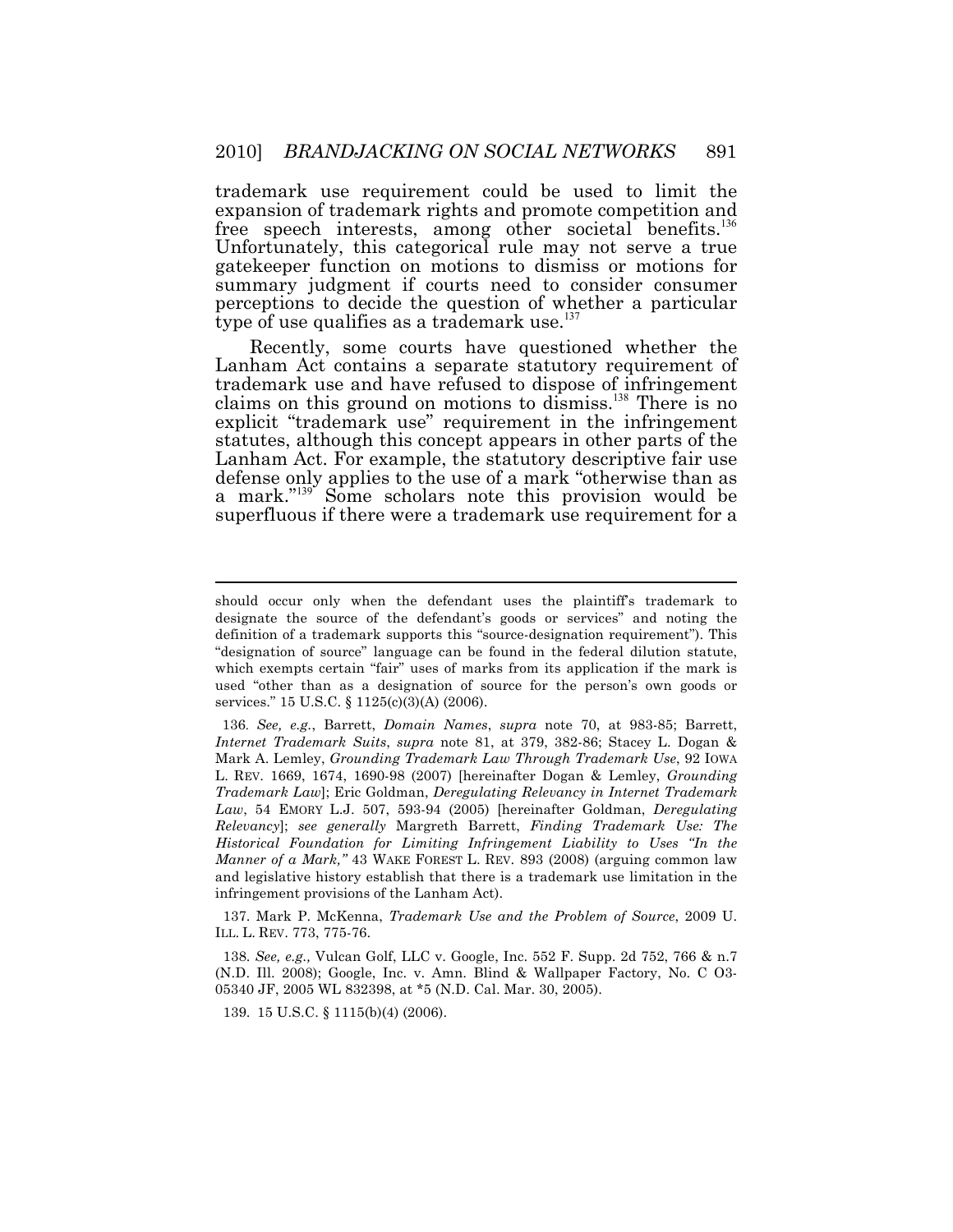type of use does not satisfy this threshold requirement.<sup>142</sup> prima facie claim of infringement.<sup>140</sup> Professor McCarthy's view is that "[a] requirement of trademark use is implicit in the requirement that there be a likelihood of confusion for infringement to occur. Thus, 'trademark use' is not a separate element of plaintiff's case, but is only one aspect of the likelihood of confusion requirement for infringement."<sup>141</sup> Despite the potential speech-related benefits of a trademark use requirement, it could also create some problems, including a risk that courts will allow socially harmful uses of marks to continue because the defendant's particular

 $\overline{a}$ In trademark disputes involving the unauthorized use of marks in expression on social network sites, accused infringers will likely argue that trademark use of the mark is required for infringement liability and this requirement is not satisfied in these circumstances. If the third party is using another's mark only in expression, and not to identify or distinguish goods or services for sale in the marketplace, courts in circuits that require trademark use may find there is no "use in commerce" of the mark as the term is defined by § 1127 and/or no use of the mark as a "trademark" or designation of source for goods or services. If the court concludes that the dissemination of information and other expression qualifies as a service, however, then third party use of a mark to designate the source of the expression could qualify as a trademark use and satisfy any sourcedesignation requirement (although there is still no "use in commerce" per § 1127 unless the mark is used or displayed in the sale or advertising of the information services).

 *First Amendment Limitations*, *supra* note 33, at 168 n.66. *But see* Margreth  Barrett, *Reconciling Fair Use and Trademark Use*, 28 CARDOZO ARTS & ENT. L.J. 1, 4-5 (2010) ("[C]onclud[ing] that the trademark use requirement and the fair use defense are consistent and work together to strike the balance of competing interests that Congress sought to establish in the Lanham Act."); Dogan & Lemley, *Grounding Trademark Law*, *supra* note 136, at 1683-85 (arguing the trademark use requirement does not make the statutory fair use provision 140. Dinwoodie & Janis, *Confusion Over Use*, *supra* note 85, at 1617; Ramsey, superfluous).

 at 766 n.7. 141. 4 MCCARTHY, *supra* note 31, § [23.11.50](https://23.11.50), *quoted in Vulcan*, 552 F. Supp. 2d

 use requirement, *see generally* Dinwoodie & Janis, *Confusion Over Use*, *supra*  note 85; Graeme B. Dinwoodie & Mark D. Janis, *Lessons from the Trademark Use Debate*, 92 IOWA L. REV. 1703 (2007). 142. For the argument that there is no statutory or policy basis for a trademark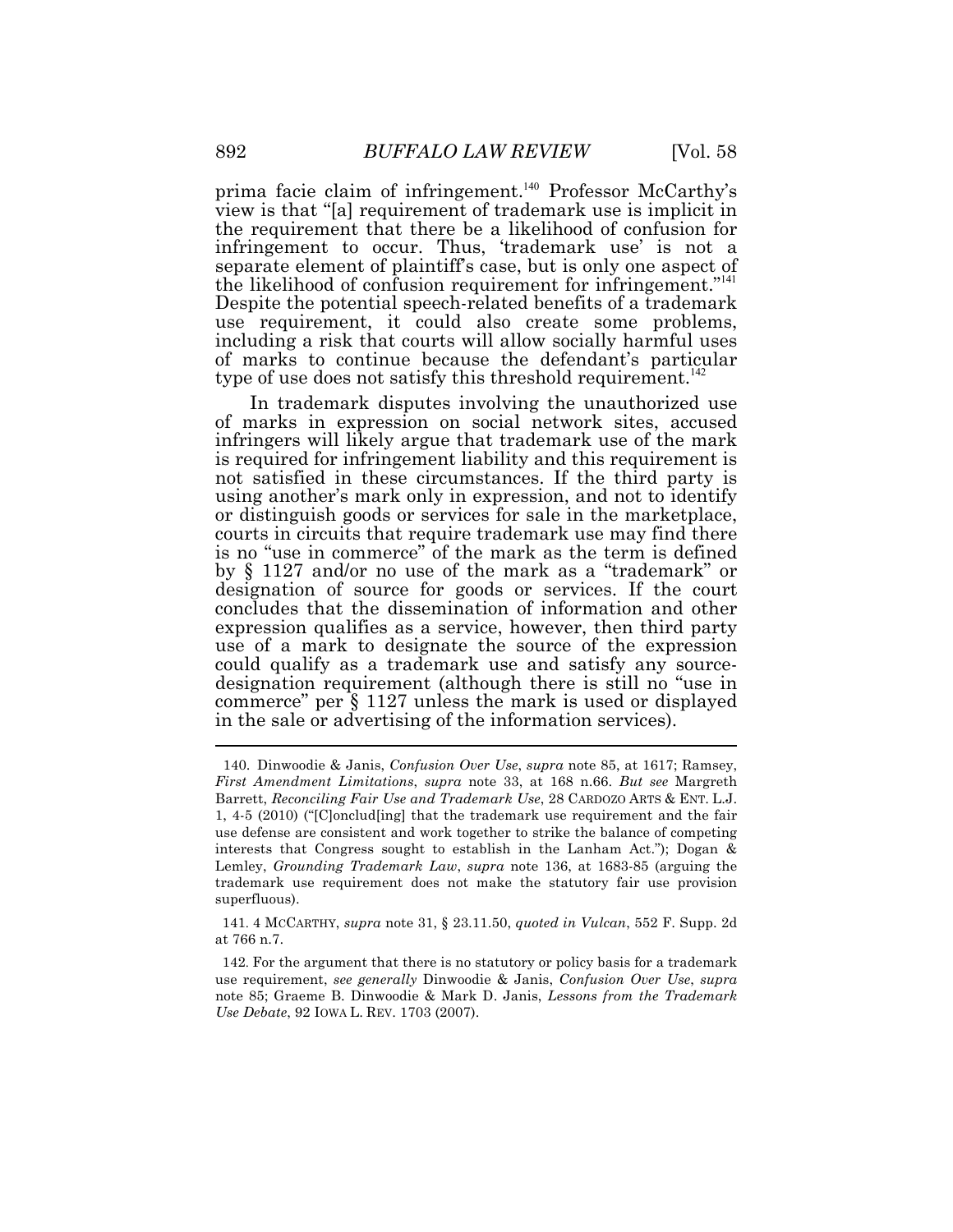Courts are more likely to find that use of a mark designates the source of expression on a social network site, and is a trademark use, where the mark is used in a username or account name on a social network site to identify the account and distinguish it from others. This is especially true if the third party is impersonating the markholder. If the mark is only used in the content of the social network site page, and not in the username or account name, it is unlikely courts will find the mark is being used to designate the source of the expression. Examples of such nontrademark uses of a mark include use in the content of parody, satire, criticism, or other commentary, use in comparative advertising or news reporting to refer to the markholder, and use of a trademarked term to describe the qualities or characteristics of the defendant's goods or services rather than identify their source.<sup>143</sup>

Finally, it is important to note that even where a mark is used in a username or account name for a social network site page, that name may not designate the source of expression on the site. For example, a fan page for a brand on a social network site will usually contain posts or comments from several different people. If the content on the page indicates the site was created by someone other than the markholder and the third party who set up the site does not post comments on the site, that third party is not using the mark to identify the source or author of expression on the site. The registrant of the social network site page is using the mark to describe the content of the page.

 $\overline{a}$ On the other hand, if that third party posts content on the site under the username or account name, this may qualify as a trademark use of the mark regardless of whether the name contains additional words that inform other users that posts are not authored by the markholder's representatives. Words like "fake" or "parody" may notify others that the markholder is not the source of the expression, but the username or account name often indicates the author of any expression posted on the site. In such circumstances, the markholder may be able to prove the accused infringer is using the mark as a trademark or

 where courts declined to find infringement in such circumstances). 143. *Cf.* Barrett, *Internet Trademark Suits*, *supra* note 81, at 386 (citing cases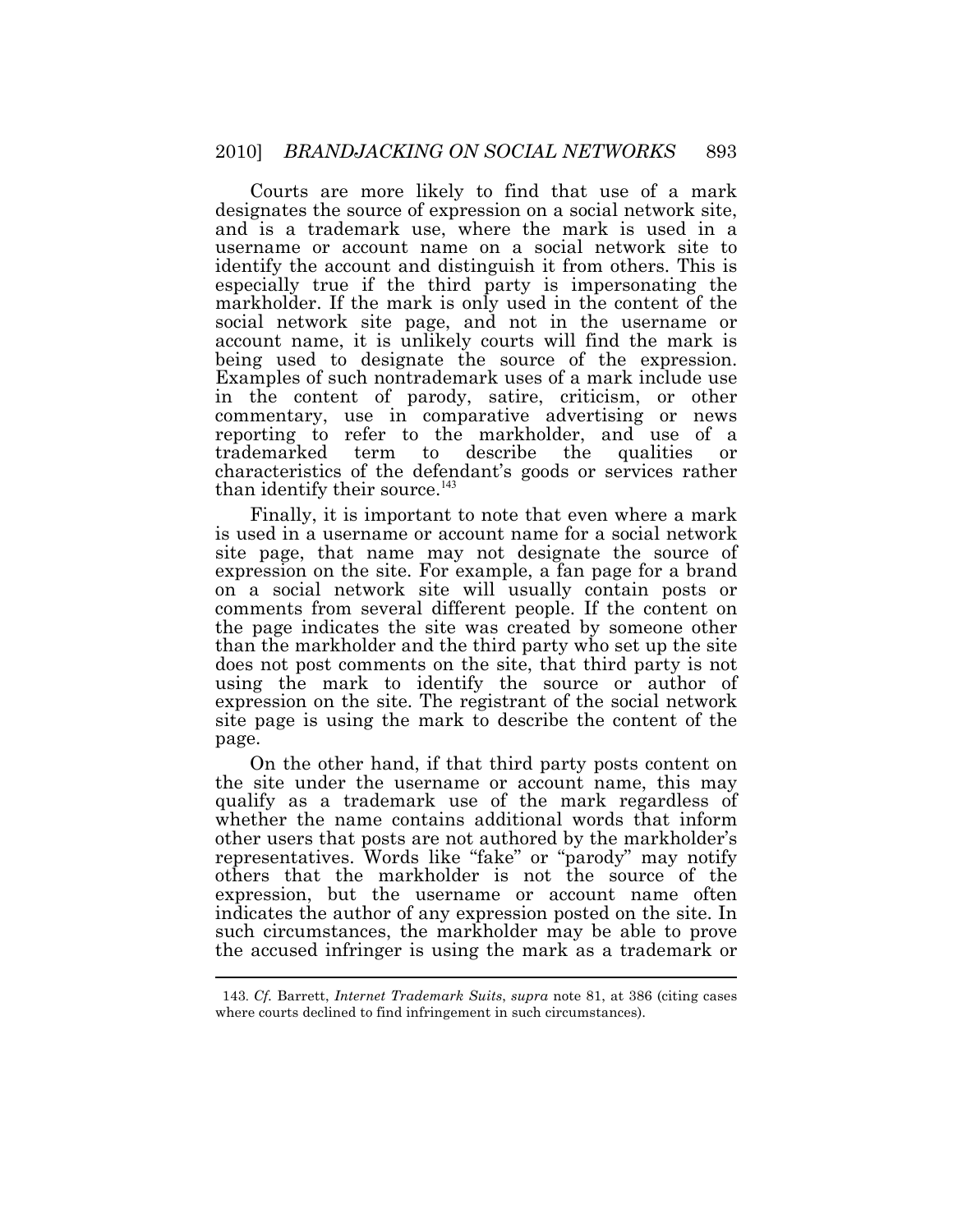designation of source for expression, but not establish that this trademark use of the mark causes a likelihood of confusion.

## 5. *Likelihood of Confusion*

If the court determines that the threshold requirements for infringement liability under §§ 1114(1)(a) or 1125(a)(1)(A) are satisfied, it will next consider whether consumers are likely to be confused by this use of another's mark.<sup>144</sup> In trademark cases involving social network sites, courts may engage in a traditional likelihood of confusion analysis and/or apply the speech-protective *Rogers*  balancing test or the speech-harmful initial interest confusion doctrine. The discussion below will primarily focus on how these doctrines could be applied in trademark disputes involving the use of marks solely in expression on social network sites, and not use of marks in connection with the advertising or sale of non-informational goods or services. Current trademark doctrine suggests that courts are generally more likely to find infringement where the accused infringer is using the mark to impersonate the markholder and cause confusion about the source of the expression. If a reasonable person would not think a page on a social network site is the markholder's official page, a finding of infringement is less likely.

## a. Traditional Likelihood of Confusion Analysis

 $\overline{a}$ When determining whether a likelihood of confusion exists due to unauthorized use of another's mark, courts consider a number of factors. For example, courts in the Ninth Circuit consider, among other things, the: (1) strength of the mark, (2) relatedness of the goods or services, (3) similarity of the marks, (4) evidence of actual confusion, (5) marketing channels used, (6) type of goods and the degree of care likely to be exercised by purchasers, (7) defendant's intent in selecting the mark, and  $(8)$  likelihood of expansion of the product lines.<sup>145</sup> The discussion below explains how the likelihood of confusion

<sup>144.</sup> *See* 15 U.S.C. §§ 1114(1)(a), 1125(a)(1)(A) (2006).

 *also* 4 MCCARTHY, *supra* note 31, § 24:39 (discussing the Ninth Circuit's likelihood of confusion test, which was first articulated in *Sleekcraft*). 145. AMF Inc. v. Sleekcraft Boats, 599 F.2d 341, 348-49 (9th Cir. 1979); *see*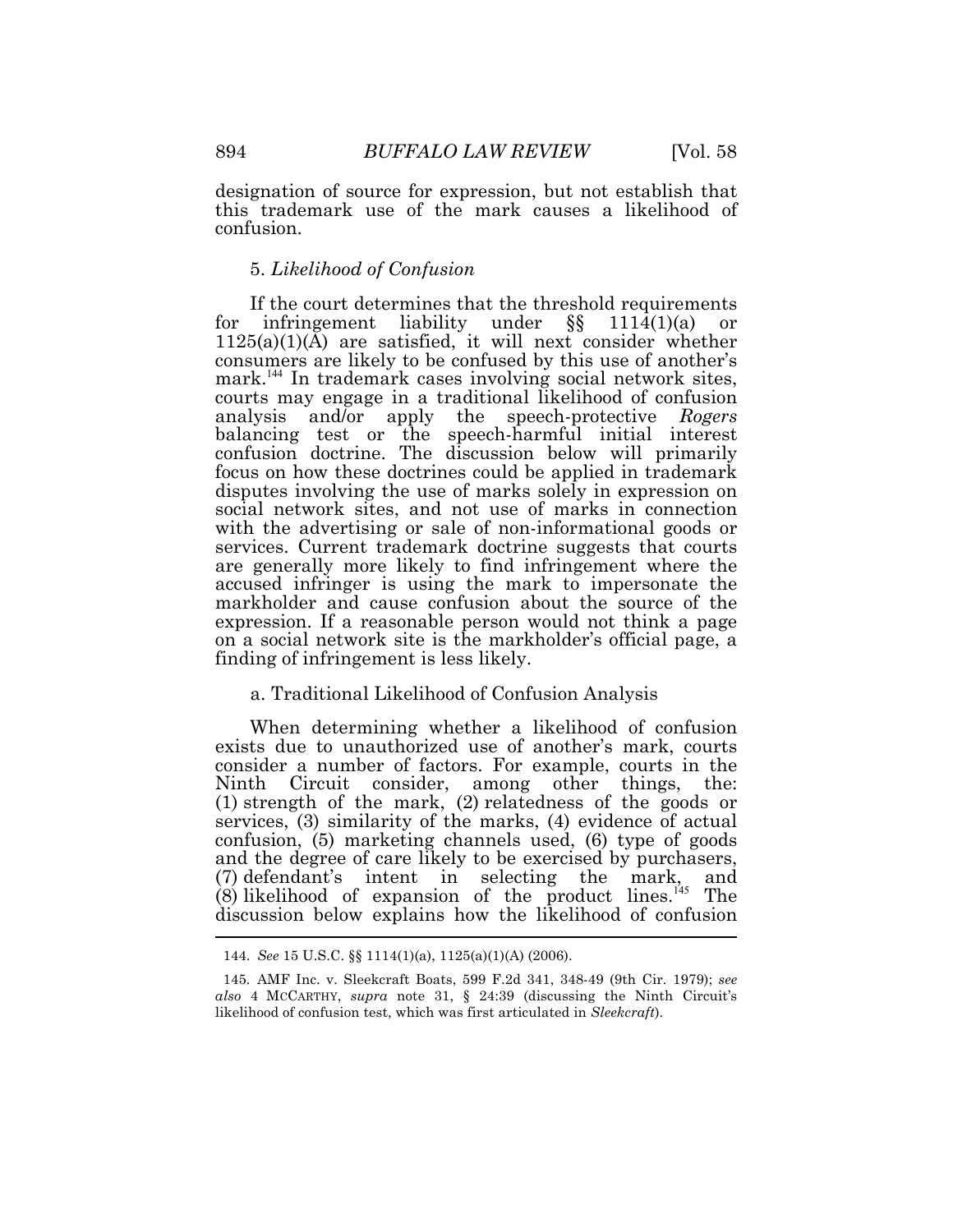factors may apply in unique ways in disputes involving social network sites, but readers should note this section does not provide a comprehensive summary of the law relating to these factors.<sup>146</sup>

**Strength of the Mark.** In his empirical research, Professor Beebe notes a strong correlation between the inherent distinctiveness of a mark and a finding by courts of likelihood of confusion.<sup>147</sup> In disputes involving the use of another's mark in expression on social network sites, however, use of a stronger, more distinctive mark—such as the fanciful mark "Exxon" for gasoline, the arbitrary mark "Apple" for computers, or the suggestive mark "Tide" for laundry detergent—will not necessarily increase the likelihood of confusion caused by this use of the mark. Some consumers may expect that owners of such well-known marks have registered the social network site username consisting of the trademarked term. Yet they may also know that third parties use such marks in parody, satire, criticism, and other commentary on social network sites, and that common words in our language and personal names are often registered as usernames on a first-come, first-served basis by someone other than the most famous markholder.<sup>148</sup>

or other type of commentary.<sup>149</sup> The strength of the mark If the mark is being used to impersonate the markholder and falsely identify the source of expression on a social network site, this use may cause a likelihood of confusion regardless of whether the mark is an inherently distinctive mark or a descriptive term with acquired distinctiveness. On the other hand, if the third party is clearly parodying, criticizing, or commenting on the markholder or is using the mark in satire, the fanciful, arbitrary, or suggestive nature of the mark would not necessarily increase confusion in these circumstances. Rather, "the strength of the mark may actually make it easier for the consumer to realize that the use is a parody"

 (discussing the likelihood of confusion tests in the various circuits). 146. For such a summary, see 4 MCCARTHY, *supra* note 31, §§ 24:30-43

 *Trademark Infringement*, 94 CAL. L. REV. 1581, 1636-37 (2006). 147. *See* Barton Beebe, *An Empirical Study of the Multifactor Tests for* 

 148*. Cf*. Interstellar Starship Servs., Ltd. v. EPIX, Inc., 304 F.3d 936, 943-45 (9th Cir. 2002).

 149*.* Lyons P'ship v. Giannoulas, 179 F.3d 384, 389 (5th Cir. 1999).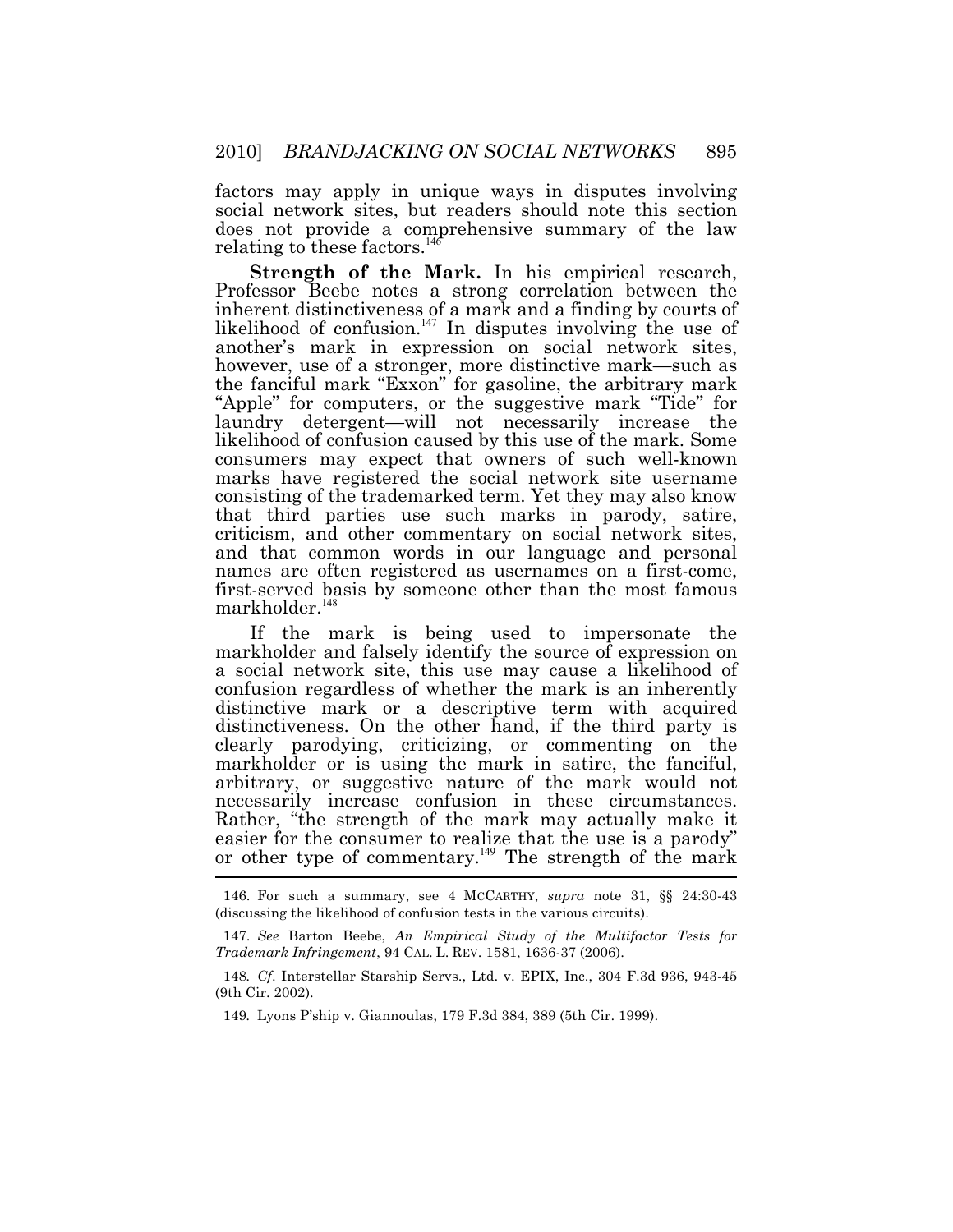factor will therefore generally not be a useful measure of whether consumers are likely to be confused when the mark is solely used in expression on a social network site rather than in connection with the advertising or sale of goods or services.

**Relatedness of the Goods or Services / Likelihood of Expansion of Product Lines.** If the parties' goods or services are identical or related, courts are more likely to find a likelihood of confusion.<sup>150</sup> In disputes involving the use of marks only in expression on social network sites, some courts will likely find this factor favors a finding of no infringement where the accused infringer is not selling any goods or services. If the court determines that the defendant's dissemination of information qualifies as a service, however, this factor may favor the markholder if both parties are using the mark in connection with their information services.

Yet even if the markholder has only used its mark in connection with the advertising and sale of its primary goods or services, the parties' goods or services need not be identical or even closely related for courts to find a likelihood of confusion under §§ 1114(1)(a) or  $1125(a)(1)(A).^{151}$  Moreover, the markholder can argue it plans to use its mark in connection with the provision of information services in the future and thereby expand its line of products. As discussed in Part I, many brands are moving beyond traditional advertising in the brick-and- mortar world and now provide information to others via social network sites in addition to official websites and blogs.

As with the strength of the mark factor, satisfaction of the relatedness of the goods or services factor (or failure to satisfy it) may not be an accurate predictor of the likelihood of confusion in cases involving social network sites. When the third party is using the mark in parody, satire, criticism, or other commentary on the site, the fact that the markholder also provides information services on the Internet does not make this third party use more or less confusing. If the accused infringer is instead engaging in impersonation of the markholder on the site, this use of the

<sup>150.</sup> *See* 4 MCCARTHY, *supra* note 31, §§ 24:22-50.

 151*. Id.* § 24:22.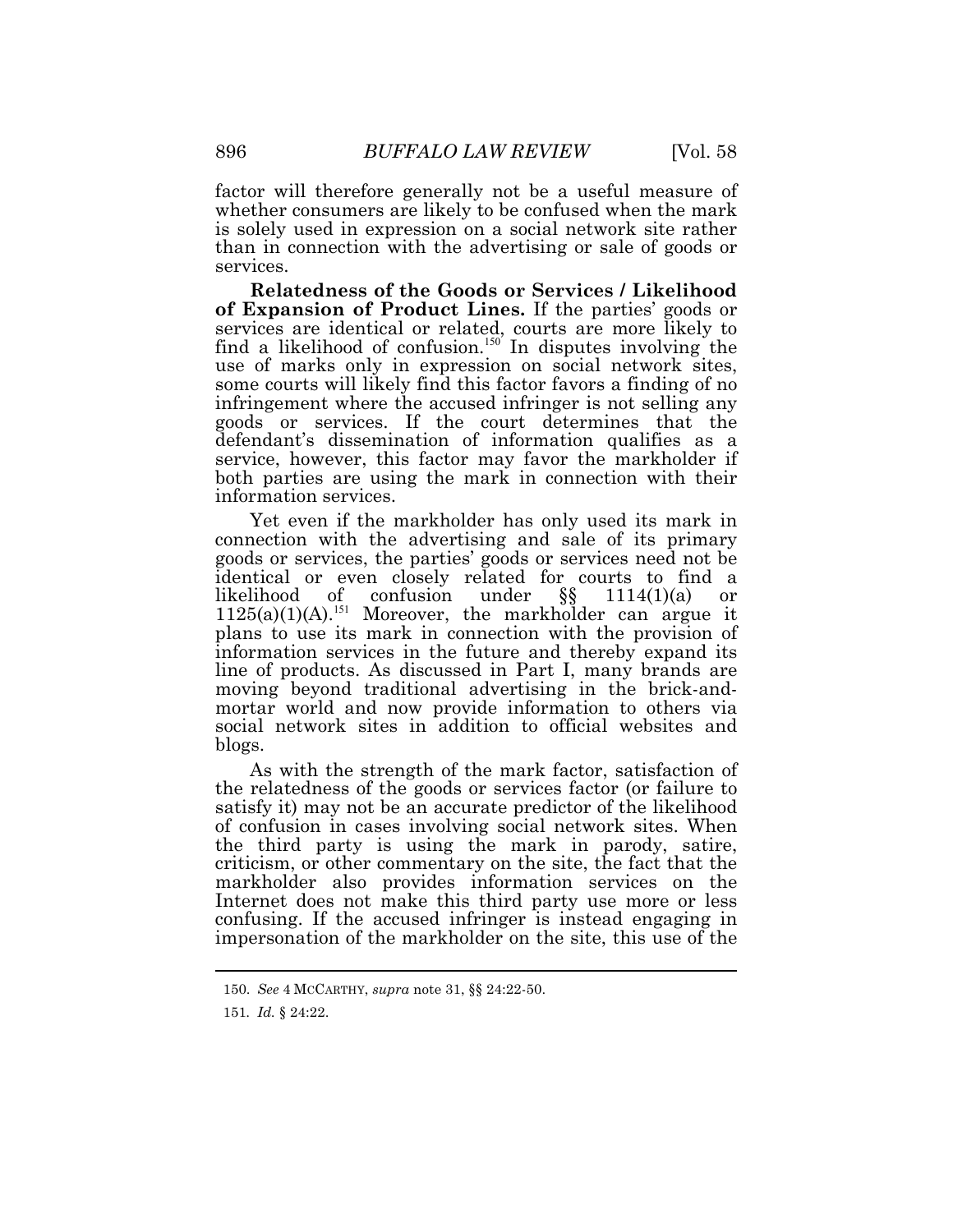mark may cause significant confusion about the source of the expression even where the markholder has no presence on the Internet and the third party does not sell any goods or services. Moreover, if the markholder has set up an official social network site page on Facebook, Twitter, or another site, and consumers already use that site, those consumers are less likely to believe a different, fake site is also the official site for that brand even where the "information services" of the parties are identical. (Of course, members of the public who have not already used the markholder's official social network site may be confused by an imposter's site.) For these reasons, the relatedness of the goods or services factor—along with the likelihood of expansion of product lines factor—may not be very useful in evaluating likelihood of confusion when marks are used without authorization in expression on social network sites.

**Similarity of the Marks.** Use of a term identical to another's protected mark in the username or account name of a social network site could increase the likelihood that consumers will be confused about the source of expression on that site. But if the accused infringer is using the exact mark in news reporting, parody, criticism, or commentary about the markholder, and the content of the page makes it clear that this third party is responsible for the expression on the site, then use of the exact mark to refer to the markholder may not cause any confusion once the user begins to read the expression on the site. Use of a mark to refer to the markholder in comparative advertising, or to describe the goods or services of the third party, also may not cause confusion even if the third party is using the identical trademarked term.

Adding words to the mark used in a username or account name on a social network site could either increase or decrease consumer confusion depending on the words. Consumers may be more likely to be confused if the username or account name that incorporates the mark includes words like "real" or "official," and not just the exact mark. Such words may be used by imposters who are impersonating the markholder on the site. Confusion is less likely if words like "fake," "sucks," or "victim" appear before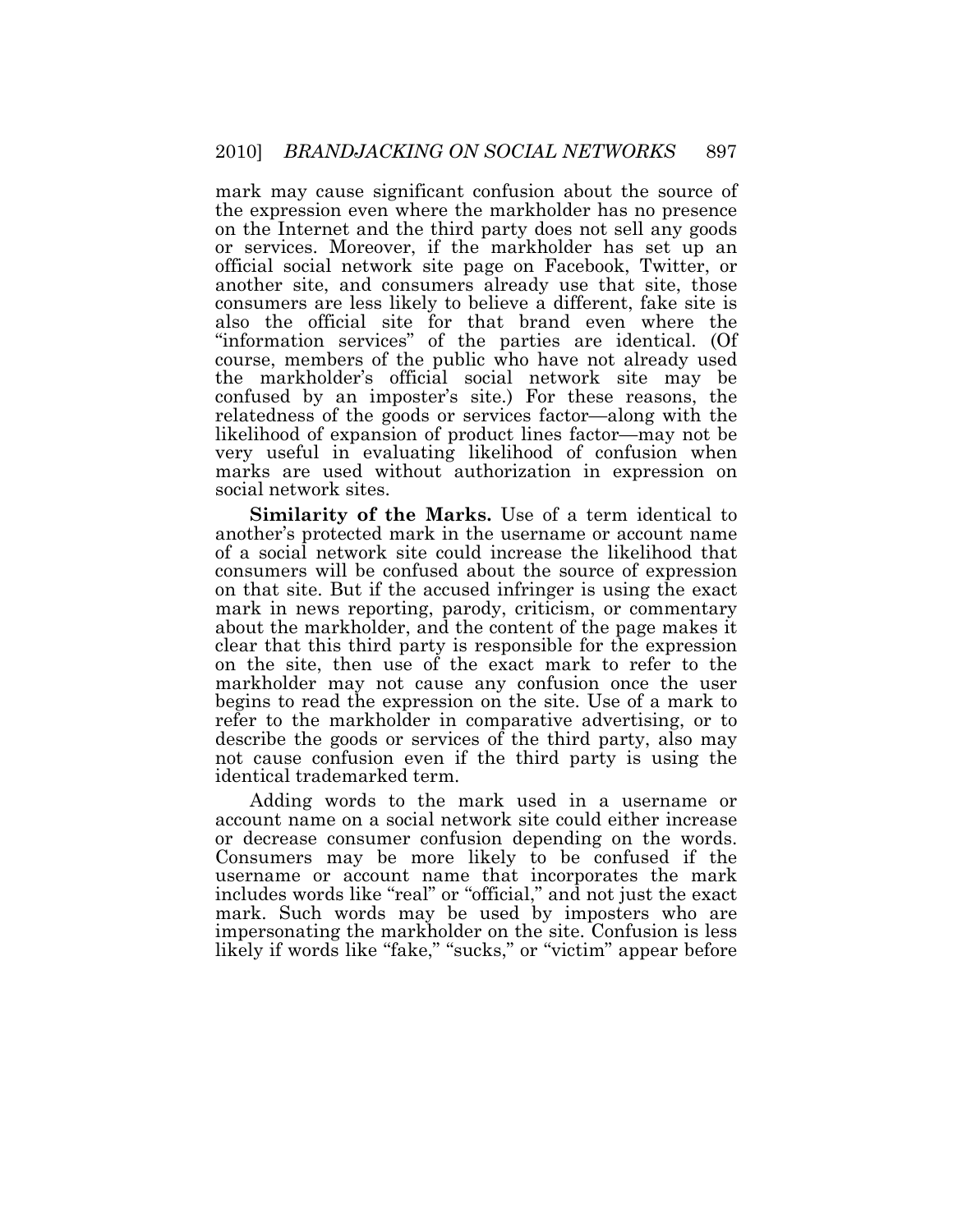or after the mark in the name.<sup>152</sup> Some third parties clearly indicate they are engaging in parody or satire, not impersonation, by including the word "fake" in their name when they pretend to be someone else on blogs and social network sites. For example, Dan Lyons became famous for writing a blog on the Internet under the alias "Fake Steve  $Jobs.$ "<sup>153</sup>

**Actual Confusion.** Evidence of actual confusion is not required for a finding of infringement.<sup>154</sup> If it exists, however, courts may find this use of the mark is more likely to cause confusion in the future.<sup>155</sup> Consumer surveys or other evidence may show that people believe the expression on the third party's social network site page is authored by the markholder's representatives. On the other hand, lack of evidence of any actual confusion by social network site users for a long period of time may instead contribute to a finding of no likelihood of confusion.<sup>156</sup>

Some courts may question whether there is really any actual confusion that is material if the accused infringer's false statements of identity and authorship do not affect the purchasing decisions of consumers or otherwise cause any measurable injury.<sup>157</sup> Other courts may conclude the actual

154. 4 MCCARTHY, *supra* note 31, § 23:12.

 155*. Id*. §§ 23:13-17. However, Professor Beebe's empirical research suggests that "survey evidence, thought by many to be highly influential, is in practice of little importance." Beebe, *supra* note 147, at 1622.

156. *See* 4 MCCARTHY, *supra* note 31, § 23:18.

 confusion resulting in actual injury to obtain damages. *See, e.g*., Web Printing Controls Co. v. Oxy-Dry Corp., 906 F.2d 1202, 1205-06 (7th Cir. 1990). 157. Some courts hold that a Lanham Act plaintiff must prove actual

 Cal. 1998) (finding no confusion regarding source when the "Bally" mark was used in the subdomain [compupix.com/ballysucks](https://compupix.com/ballysucks) because it is improbable that the markholder would use the term "ballysucks"); *see also* Taubman Co. v. Webfeats, 319 F.3d 770 (6th Cir. 2003) (finding no confusion about the source of information on websites where domain names contained the word "sucks"). 152. *Cf.* Bally Total Fitness Holding Corp. v. Faber, 29 F. Supp. 2d 1161 (C.D.

 6, 2007, at C1. Someone has also created a Facebook profile using the name "Fake Steve Jobs." Posting of Owen Thomas to Gawker, *A Fake Steve Jobs Pops up on Facebook*, [http://gawker.com/5070568/a-fake-steve-jobs-pops-up-on-](http://gawker.com/5070568/a-fake-steve-jobs-pops-up-on) facebook (Oct. 29, 2008, 14:60 PDT); Fake Steve Jobs on Facebook, <http://www.facebook.com/pages/Fake-Steve-Jobs/6291744229>(last visited June 10, 2010). 153. Brad Stone, *A Mystery Solved: 'Fake Steve' is an Editor*, N.Y. TIMES, Aug.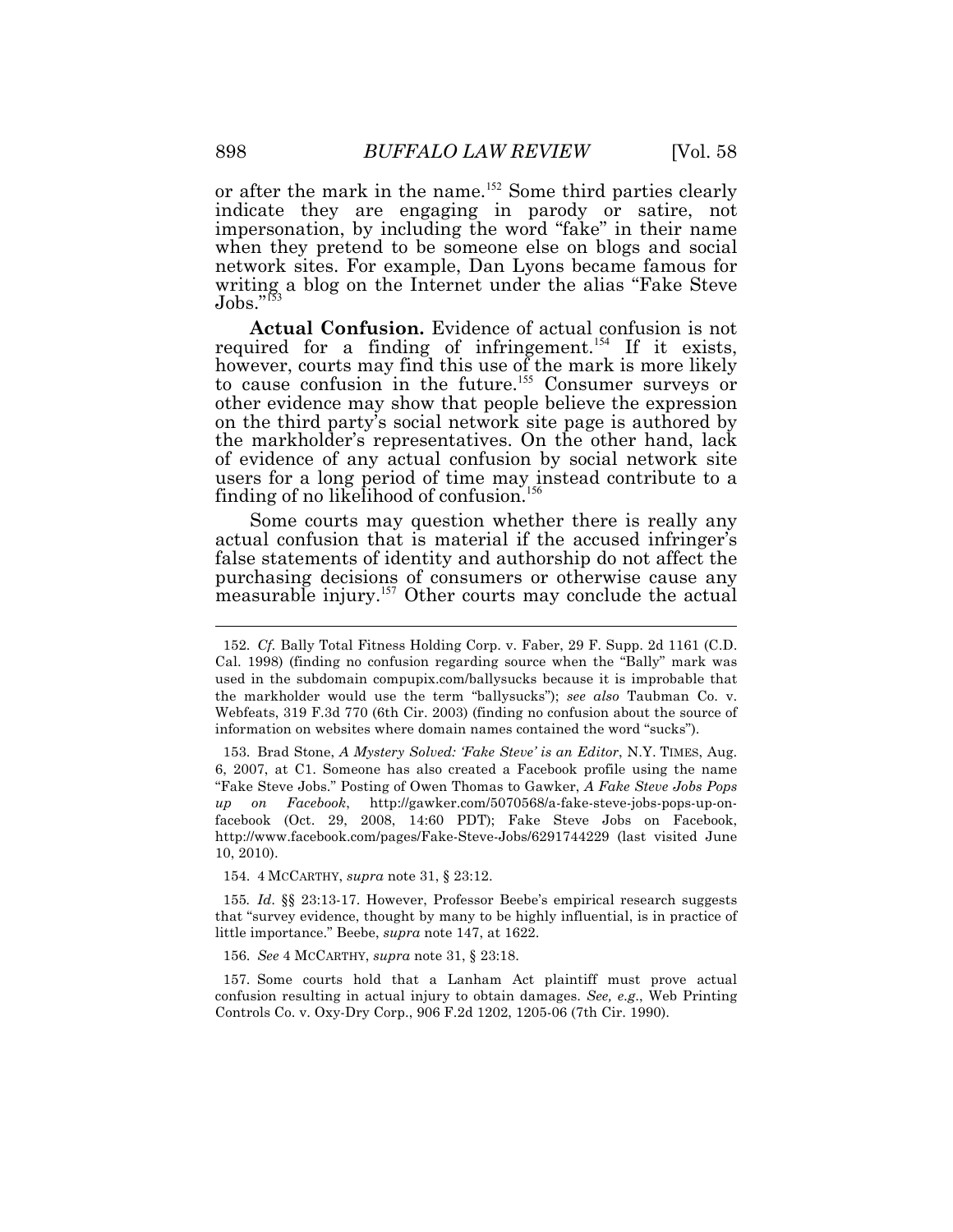confusion factor is satisfied as long as consumers are truly confused about the source of the imposter's expression. If social network site users believe the information is coming directly from the markholder, they may be more likely to conclude it is accurate and rely on it to their detriment, especially if the information is negative (such as news of a product defect or delay, or an illness of the CEO) or contains details usually only known to insiders.<sup>158</sup> Consumers may sell the markholder's stock, forgo future employment or partnership relationships with the markholder, or provide the imposter with personal information. Unlike confusion about whether the markholder consented to the third party's use of its mark in expression, which should not constitute actionable confusion per some commentators, <sup>159</sup> actual confusion about the source of an imposter's expression may cause consumers some real harm, and justify a presumption of materiality.

One important question in markholder impersonation cases will be how long the public must be confused by the false statements of identity and authorship for the court to find the actual confusion factor satisfied. If the imposter only confuses the public regarding the source of expression for a few seconds or minutes, and causes no other confusion, some courts will likely find this is not sufficient evidence of actual confusion because any harm caused by this type of confusion is minimal compared to the harm caused by confusion that affects purchasing decisions.<sup>160</sup> If users do not discover the deception until after spending a significant

 $\overline{a}$ 

 discussed later in the Article. *S*ee *infra* Part II.A.5.c (discussing the initial interest confusion doctrine). 160. Some courts call this type of confusion "initial interest confusion," as

 (discussing the value of knowing "the identity of the source" for the purpose of judging the truthfulness of ideas contained in a writing). 158. *Cf*. McIntrye v. Ohio Elections Comm'n, 514 U.S. 334, 348 n.11 (1995)

 REV. 413, 415 (2010) (arguing that trademark infringement law—which includes a presumption of materiality—should only apply in cases involving actual source confusion or confusion about whether the markholder is responsible for the quality of the third party's goods or services). Professors Lemley and McKenna contend that trademark law should "refocus on confusion that is actually relevant to purchasing decisions," *id*. at 414, but they do not explicitly address whether use of a mark to cause actual confusion about the source of expression should be covered by infringement law where the third party is not advertising or selling expression that can be purchased by the public. 159*. See* Mark A. Lemley & Mark McKenna, *Irrelevant Confusion*, 62 STAN. L.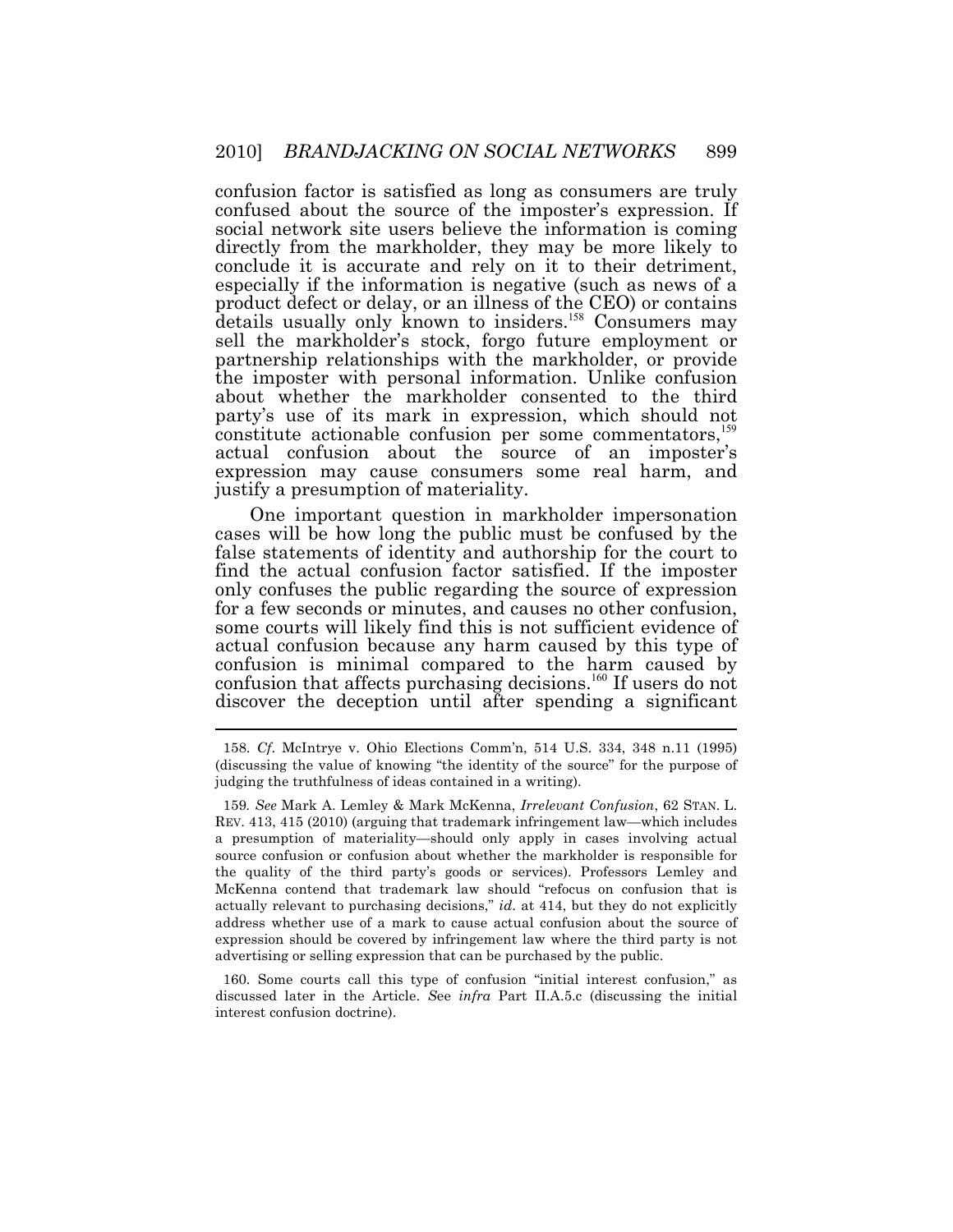amount of time reading the expression, then courts may find this use of the mark to impersonate the markholder is actually confusing, and is more likely to cause confusion in the future.

Finally, if an imposter eventually reveals his or her true identity and is no longer using the mark to impersonate the markholder, it is unclear whether courts will find the past actual confusion favors a finding of likelihood of confusion. The disclosure of the prank makes future confusion less likely.

One example of a later-disclosed impersonation of a markholder that caused confusion involves "The Yes Men." Per their website, The Yes Men are "[i]mpersonating bigtime criminals" on television, at business conferences, and online "in order to publicly humiliate them"; their past targets include the World Trade Organization and Exxon.<sup>161</sup> In the fall of 2009, The Yes Men used the marks of the U.S. Chamber of Commerce ("Chamber") to impersonate this nonprofit organization on a fake website at the domain name [chamber-of-commerce.us](https://chamber-of-commerce.us) and in fake press releases that looked official.<sup>162</sup> On October 19, 2009, representatives of The Yes Men held a fake press conference under the Chamber's name to announce the organization's alleged new position on climate change legislation. The prank was revealed at the press conference when a real Chamber representative entered the room and challenged the identity of the speaker.<sup>163</sup> At the time of this writing, there is also no longer a fake Chamber website at the domain name [chamber-of-commerce.us.](https://chamber-of-commerce.us) In such circumstances, the court may find the actual confusion factor favors the markholder and a finding of infringement, but decline to award an

<sup>161.</sup> The Yes Men, <http://www.theyesmen.org>/ (last visited June 10, 2010).

 United States v. Servin, No. 1:09-cv-02014 (D.D.C. filed Nov. 6, 2009), *available*  [hereinafter Chamber of Commerce Complaint]; Anne C. Mulkern, *U.S. Chamber Sues Activists over Climate Stunt*, N.Y. TIMES, Oct. 27, 2009, 162. First Amended Complaint at 7-11, ¶¶ 16, 19-24, Chamber of Commerce of *at* <http://www.eff.org/files/filenode/yesmen/YESMEN-amendedcomplaint.pdf> <http://www.nytimes.com/gwire/2009/10/27/27greenwire-us-chamber-sues>activists-over-climate-stunt-50982.htm.

<sup>163.</sup> Chamber of Commerce Complaint, *supra* note 162, at 10-11, ¶¶ 23-25.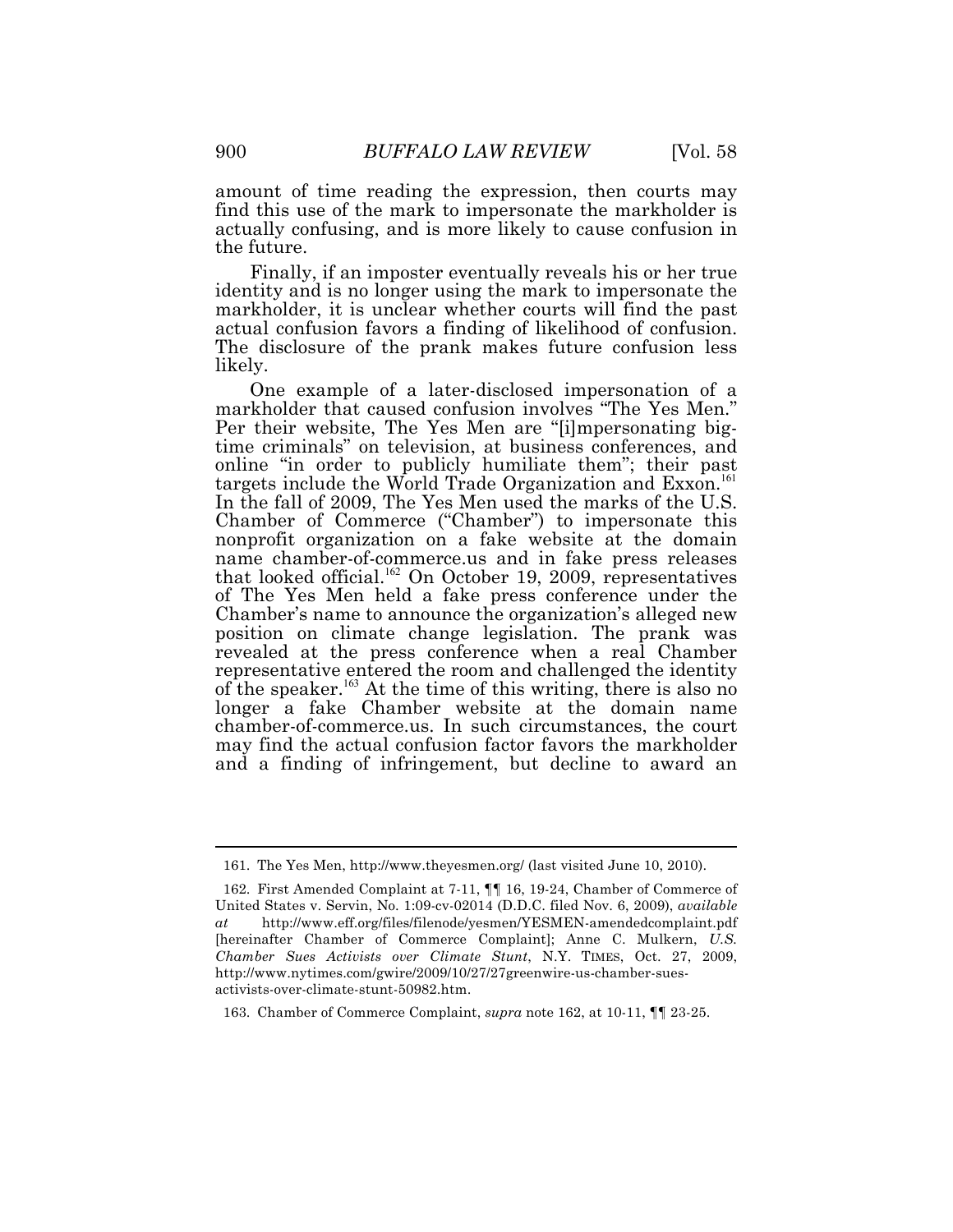injunction if there is no future risk of actual or lingering confusion.<sup>164</sup>

**Marketing Channels.** Courts generally find that the likelihood of confusion increases if the parties advertise their goods or services in similar media, or sell their products in the same stores. If the accused infringer is not advertising or selling any goods or services and is simply using the mark in expression on the social network site, then courts will likely find the marketing channels factor to be irrelevant when determining likelihood of confusion. Both the imposter and markholder may use the Internet to disseminate information, but it is quite common for markholders today to have a presence online. In disputes involving the use of another's mark in expression that is not advertised or sold, the marketing channels factor will not be a good predictor of whether confusion is likely to occur in these circumstances.

**Type of Goods and Degree of Purchaser Care.**  Consumers are more likely to be confused by a third party's unauthorized use of another's mark if they do not exercise care at the time they purchase goods or services. In cases involving the use of marks solely in expression on social network sites, some courts may find this factor is irrelevant because there are no "purchasers" of goods or services.

Yet even if social network site users spend no money, they do spend valuable time consuming information on these sites. Moreover, some consumers may be careless because no money is at stake when they decide to read a markholder's posts on its Facebook page or follow the markholder on Twitter. Other users may spend a significant amount of time confirming that this social network site page is official, especially if this relationship results in the disclosure of the user's personal information to the markholder. If a certain social network site is known for encouraging participants to use their real identities, such as Facebook, then consumers may exercise less care when reading the expression on a site that is purportedly

 293-95 (S.D.N.Y. 2006) (finding infringement because consumers were initially confused by defendants' use of the plaintiffs' logo on the front of a leaflet, but refusing to grant plaintiffs' request for a preliminary injunction after noting there was no risk of actual or lingering confusion once the contents of the leaflet 164. *See, e.g.*, SMJ Group, Inc. v. 417 Lafayette Rest. LLC, 439 F. Supp. 2d 281, were examined).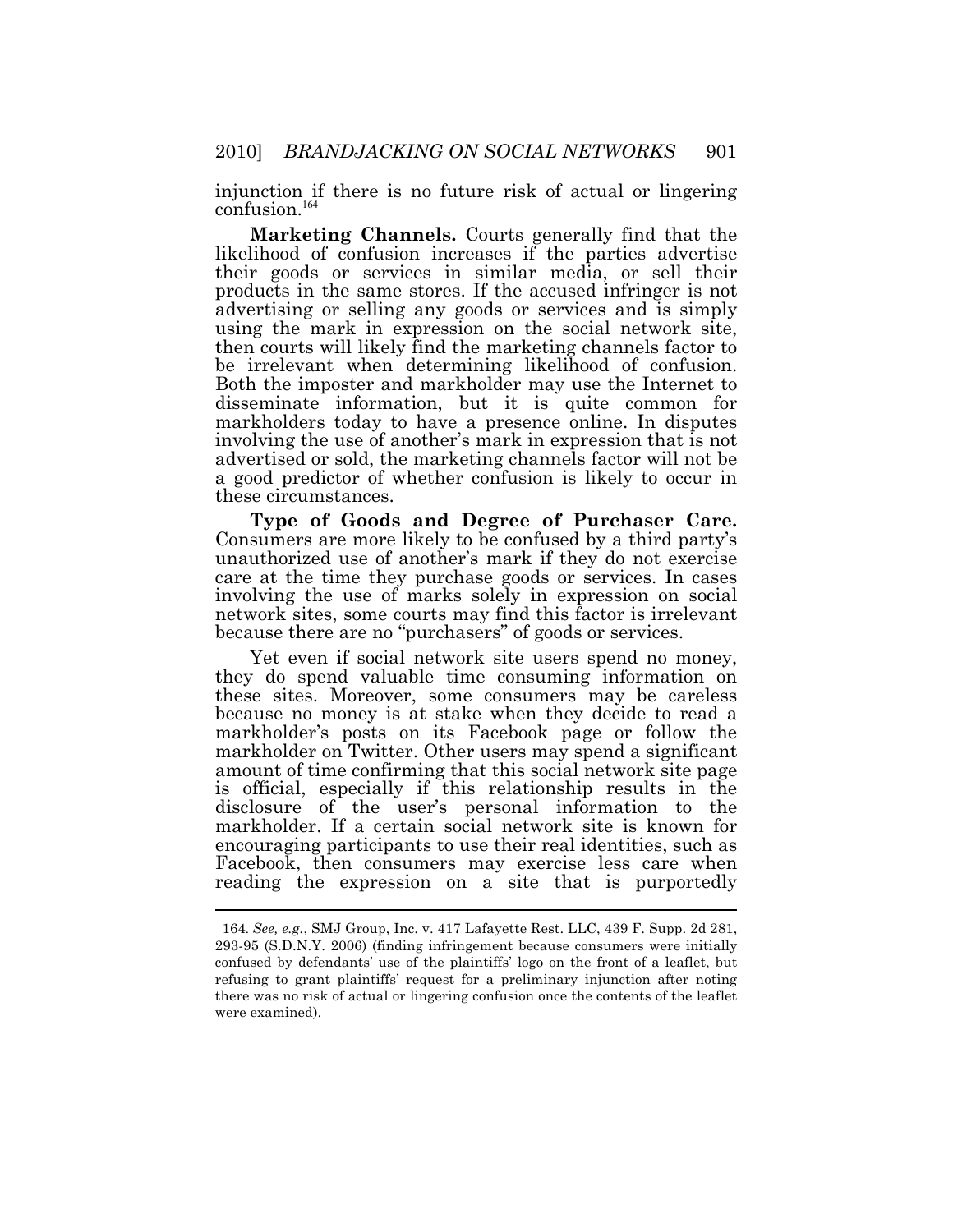authored by a markholder. For these reasons, some courts may still consider this factor in trademark disputes involving expressive uses of trademarks on social network sites.

Both sophisticated and clueless users will likely encounter social network site pages that incorporate another's mark and exercise varying degrees of care when they obtain information on these sites. When the "buyer class" contains both professional and casual buyers, some courts hold "the standard of care to be exercised by the reasonably prudent purchaser will be equal to that of the least sophisticated consumer."<sup>165</sup> If courts apply this rule in the context of information consumption, then the degree of purchaser care factor will favor markholders. Even if the content on a fake page clearly suggests it is a parody, at least some users new to social network sites or inattentive readers will likely believe the markholder is the source of the third party's expression.

In trademark disputes involving the dissemination of expression, courts have focused on the standard of care from the perspective of reasonable people or ordinary consumers of information with normal intelligence.<sup>166</sup> In other contexts where the First Amendment right of free speech is implicated, the U.S. Supreme Court has held that *reasonable* persons must believe the false statement for the defendant to be liable.<sup>167</sup> As noted by the Fourth Circuit, the judge or jury in a trademark dispute should "determine whether a likelihood of confusion exists by 'examin[ing] the allegedly infringing use *in the context in which it is seen by the ordinary consumer.*"<sup>168</sup> This approach better protects the free flow of information and ideas because a few careless consumers may be confused by the third party's expression for irrational or random reasons.

 1991). 166*. See, e.g.,* Int'l Ass'n of Machinists & Aerospace Workers v. Winship Green 165. Ford Motor Co. v. Summit Motor Prods., Inc., 930 F.2d 277, 293 (3d Cir.

 Nursing Ctr., 103 F.3d 196, 201, 204-07 (1st Cir. 1996).

 167*. See infra* Part II.B.

 168*.* Lamparello v. Falwell, 420 F.3d 309, 316 (4th Cir. 2005) (quoting Anheuser-Busch, Inc. v. L&L Wings, Inc., 962 F.2d 316, 319 (4th Cir. 1992)) (emphasis added in *Lamparello*).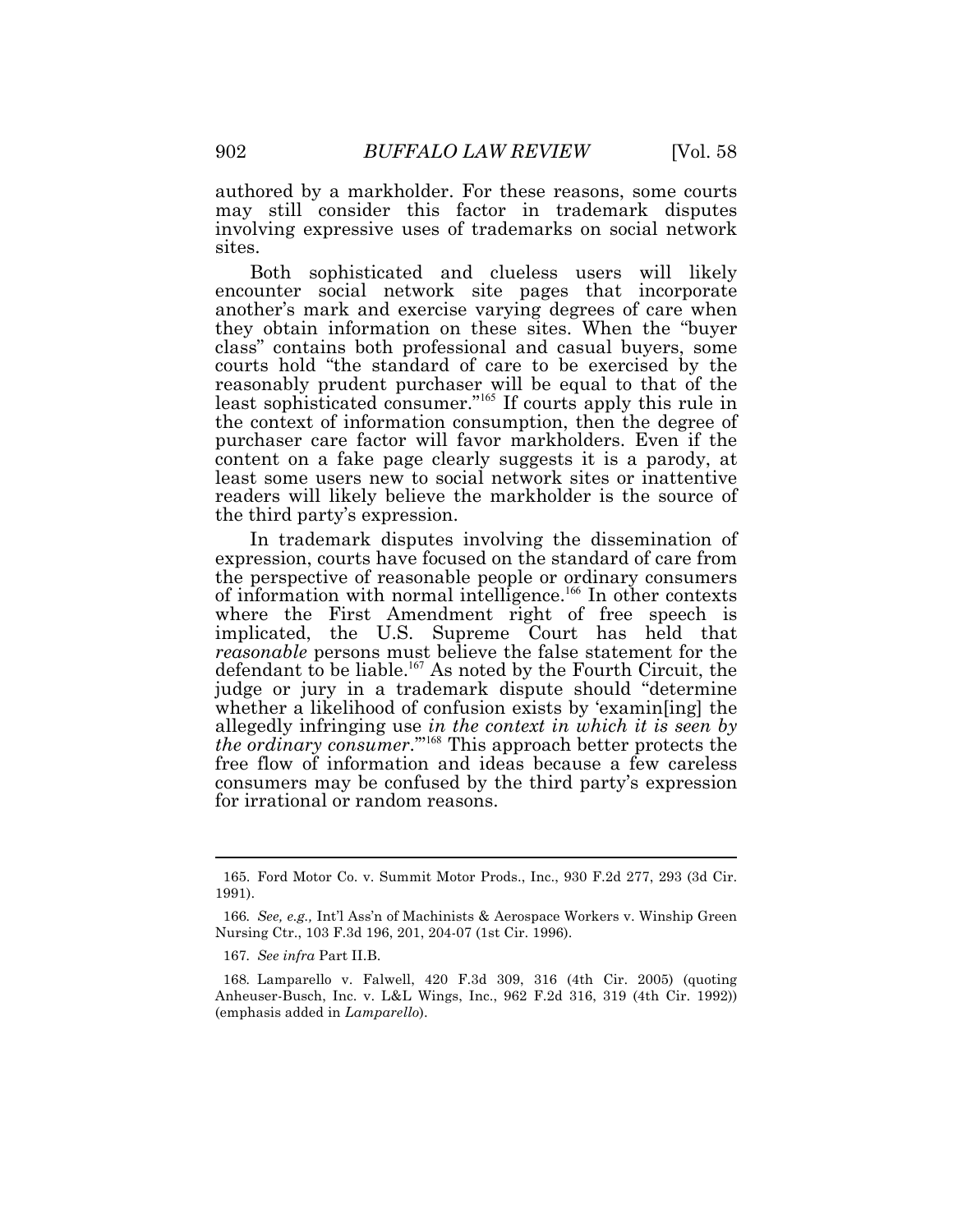**Defendant's Intent.** If the plaintiff is able to present evidence that the defendant is impersonating the markholder on a social network site with the intent to deceive the public, this could be determinative on the issue of likely confusion.<sup>169</sup> Professor Beebe's empirical research shows a finding of bad intent creates "a nearly unrebuttable presumption of a likelihood of confusion." $170^\circ$  A fake social network site account could be set up by a disgruntled former employee or an unscrupulous competitor with a bad faith intent to harm the company and malign its reputation. In such circumstances, some courts will probably find that the use is likely to confuse consumers.

Individuals with good intentions may also use a company's marks in a username or account name of a social network site to disseminate truthful information about the company or its products, possibly as a public service or as a form of self-expression. Despite the accused infringer's good faith, the public can still be confused by this use of the mark if the content of the page suggests that the third party is a representative of the markholder. A third party's good faith may therefore not be a useful predictor of the likelihood of confusion if that individual does not take steps to reduce confusion on the social network site page, such as by indicating his or her actual relationship (or lack thereof) with the markholder.

\* \* \*

As demonstrated above, in cases involving the unauthorized use of marks in expression on social network sites, some of the traditional likelihood of confusion factors often do not seem to apply and/or do not sufficiently protect free speech or trademark interests. The next two sections discuss the common law doctrines created by courts to address these concerns—specifically, the *Rogers* balancing test and the initial interest confusion doctrine—which may be used by courts in these types of disputes.

 irrelevant, is of decisive importance." Beebe, *supra* note 147, at 1622. 169. According to Professor Beebe, "the intent factor, thought by some to be

 170*. Id*. at 1628.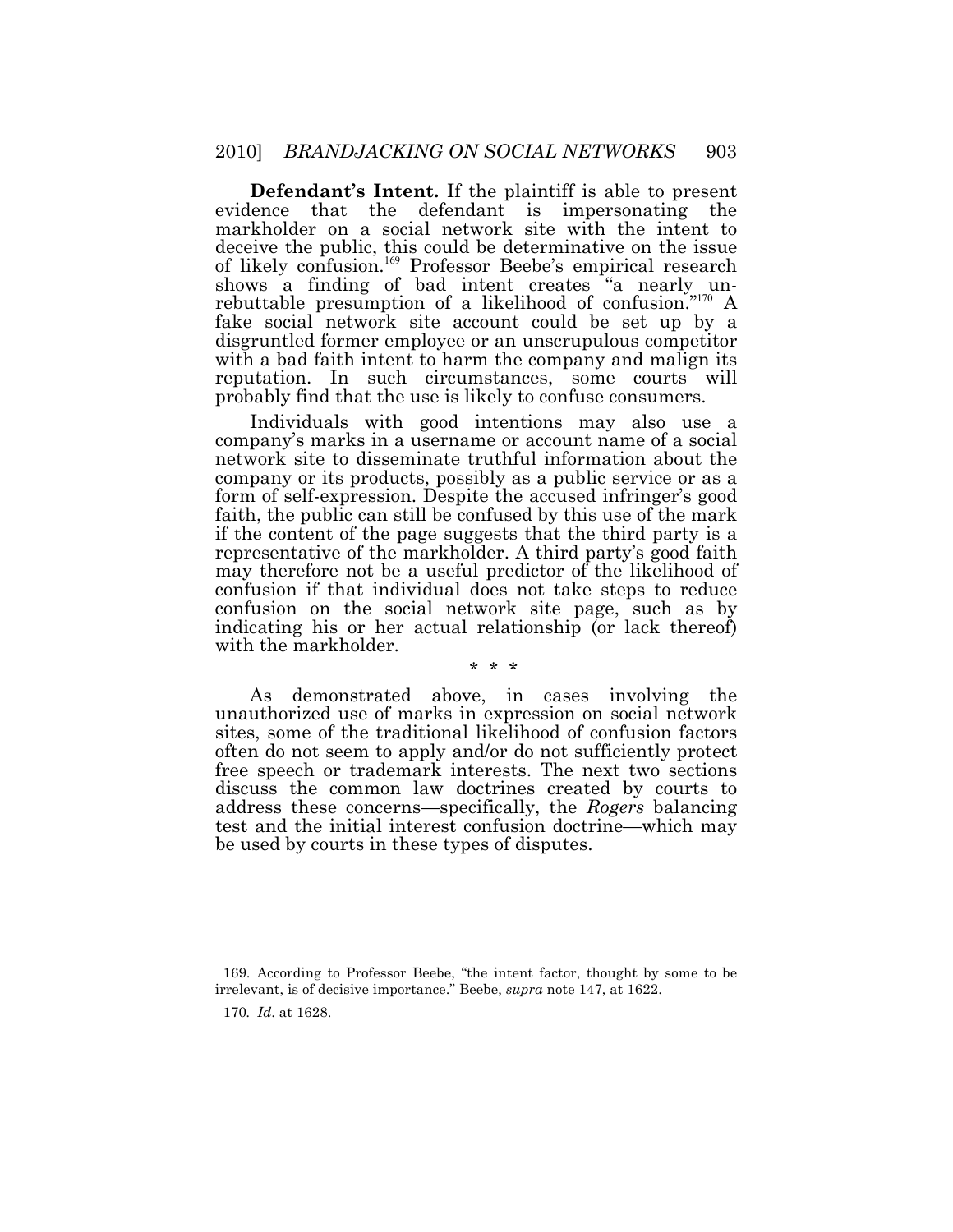## b. The *Rogers* Balancing Test for Uses of Marks in Artistic or Literary Works

A social network site user accused of infringement may argue that the content of his or her social network site page is akin to an artistic or literary work, and therefore the speech-protective *Rogers* balancing test should be used in lieu of the traditional likelihood of confusion analysis.<sup>171</sup> Per the Second Circuit in *Rogers v. Grimaldi*, courts should construe the Lanham Act to apply to artistic or literary expression "only where the public interest in avoiding consumer confusion outweighs the public interest in free expression."<sup>172</sup> The *Rogers* balancing test was created by the Second Circuit in a case involving the unauthorized use of Ginger Rogers' name in the title of a film—*Ginger and Fred*—about two dancers, but it has also been applied by the Ninth Circuit to allow use of another's mark in the content of expression.<sup>173</sup>

 relevance to the underlying work whatsoever," or (2) "if it In trademark disputes involving artistic or literary works, the *Rogers* balancing test provides that courts should find First Amendment interests prevail over trademark rights unless (1) this use of the mark "has no artistic

 Inc. v. MCA Records, Inc., 296 F.3d 894, 900, 901, 905-07 (9th Cir. 2002) (adopting the *Rogers* balancing test and finding no infringement of the Barbie mark when used in the title and content of the band Aqua's *Barbie Girl* song). The *Rogers* balancing test protects free speech interests in trademark disputes, but it is more limited than actual First Amendment scrutiny of trademark laws applied to noncommercial artistic and literary expression. *See* Ramsey, *Increasing Scrutiny*, *supra* note 32, at 445. 171. Rogers v. Grimaldi, 875 F.2d 994, 998-99 (2d Cir. 1989); *see also* Mattel,

<sup>172.</sup> *Rogers*, 875 F.2d at 999.

 1099-1101 (9th Cir. 2008) (finding no infringement of the "Play Pen" mark for a strip club where the third party used "Pig Pen" for the name of a virtual strip club in a video game). As noted by Professor McCarthy, "courts have expanded the *Rogers* balancing approach to encompass all 'works of artistic expression.'" 2 MCCARTHY, *supra* note 31, § 10:22 (quoting Cliffs Notes, Inc. v. Bantam Doubleday Dell Publ'g Group, 886 F.2d 490, 495 (2d Cir. 1989) (applying the test in a case involving the use of a protected trade dress for the cover of a parody 173. *See, e.g.*, E.S.S. Ent. 2000, Inc. v. Rock Star Videos, Inc., 547 F.3d 1095, book)).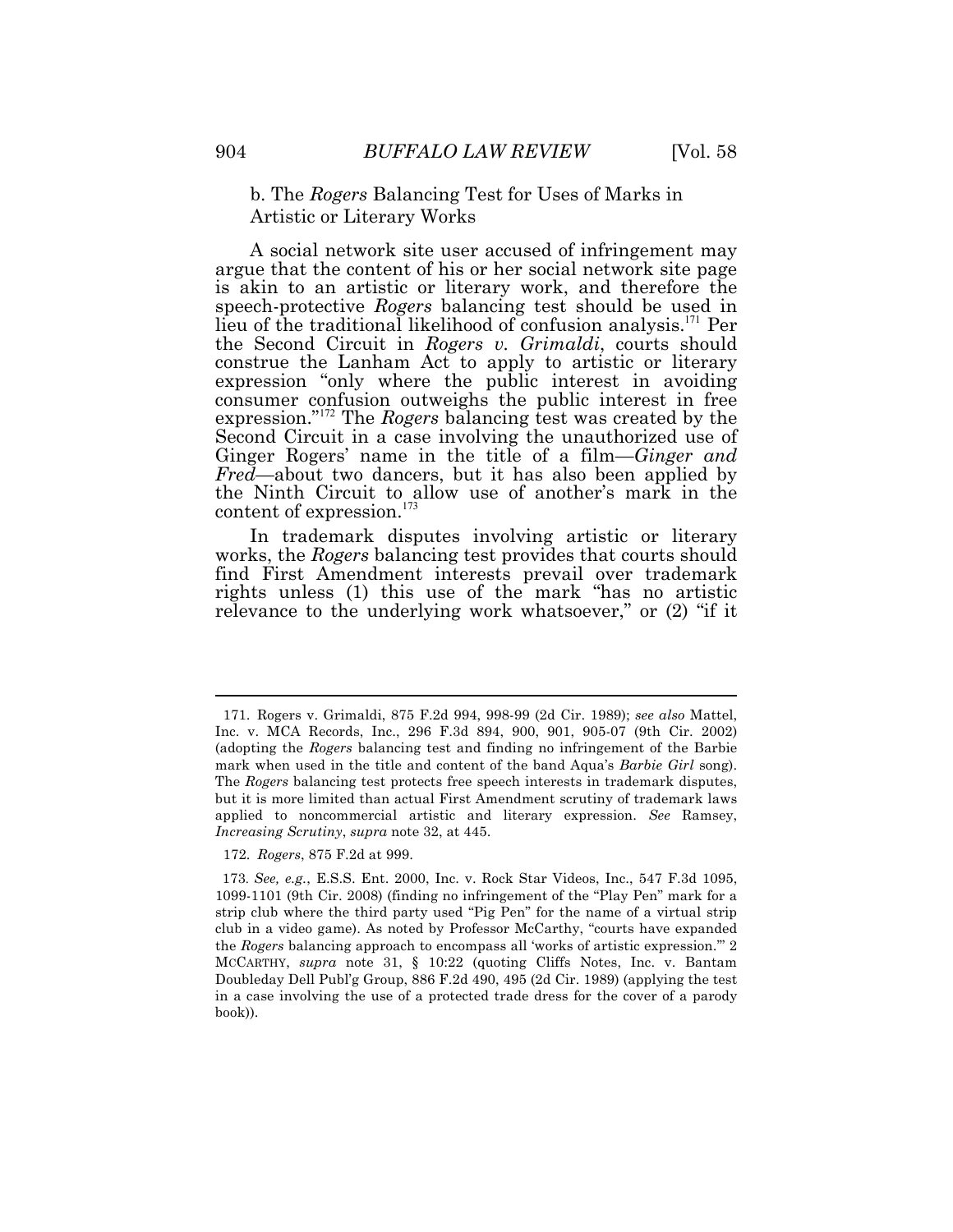has some artistic relevance, unless [it] explicitly misleads as to the source or the content of the work."<sup>1</sup>

It is likely that some courts will apply this test in disputes involving the use of marks without authorization in usernames, account names, and/or the content of social network site pages. Like an informational website, the content of a social network site page is generally more like the content of an artistic or literary work, such as a magazine, than the content of a label on a can of peas or a commercial advertisement for the peas. The username or account name for that page may also be found to be analogous to the title of a magazine or other expressive work, as courts have held such an analogy may be appropriate for certain domain names.<sup>175</sup> In *Bucci*, the court applied the *Rogers* balancing test to the unauthorized use of the "Planned Parenthood" mark in a domain name and home page address on a website, but it found the defendant did not satisfy either factor of the test.<sup>176</sup> More markholders and third parties today are disseminating information and entertainment online via websites and social network site pages. If this type of content is deemed to be an "artistic or literary work," then courts will likely apply the *Rogers*  balancing test to a third party's use of another's mark on a social network site page that disseminates information or

 174*. Rogers*, 875 F.2d at 999. For scholarship that discusses this test and proposes revisions to it, see, e.g., Pratheepan Gulasekaram, *Policing the Border Between Trademarks and Free Speech: Protecting Unauthorized Trademark Use in Expressive Works*, 80 WASH. L. REV. 887 (2005); Elizabeth L. Rosenblatt,  *Rethinking the Parameters of Trademark Use in Entertainment*, 61 FLA. L. REV. 1011 (2009).

 (2d Cir. 2000) (analogizing a domain name to the title of an expressive work, such as book or movie titles, may be appropriate in some cases); *see also* Barrett, *Domain Names*, *supra* note 70, at 1009-10 ("In the case of forum websites, the domain name that identifies the website is analogous to a book, magazine, or movie title . . . Under the *Rogers* line of cases, if book, movie and song titles are fully protected speech, then domain names identifying websites that serve as forums and do not sell goods or services surely must be too."). 175. *See* Name.Space, Inc. v. Network Solutions, Inc., 202 F.3d 573, 585 & n.12

 1430, 1440-41 (S.D.N.Y. Mar. 19, 1997), *aff'd*, 152 F.3d 920 (2d Cir. 1998) ("[E]ven treating defendant's domain name and home page address as titles, rather than as source identifiers, I find that the title '[plannedparenthood.com'](https://plannedparenthood.com) has no artistic implications, and that the title is being used to attract some consumers by misleading them as to the web site's source or content."). 176. Planned Parenthood Fed'n of Am., Inc. v. Bucci, 42 [U.S.P.Q.2d](https://U.S.P.Q.2d) (BNA)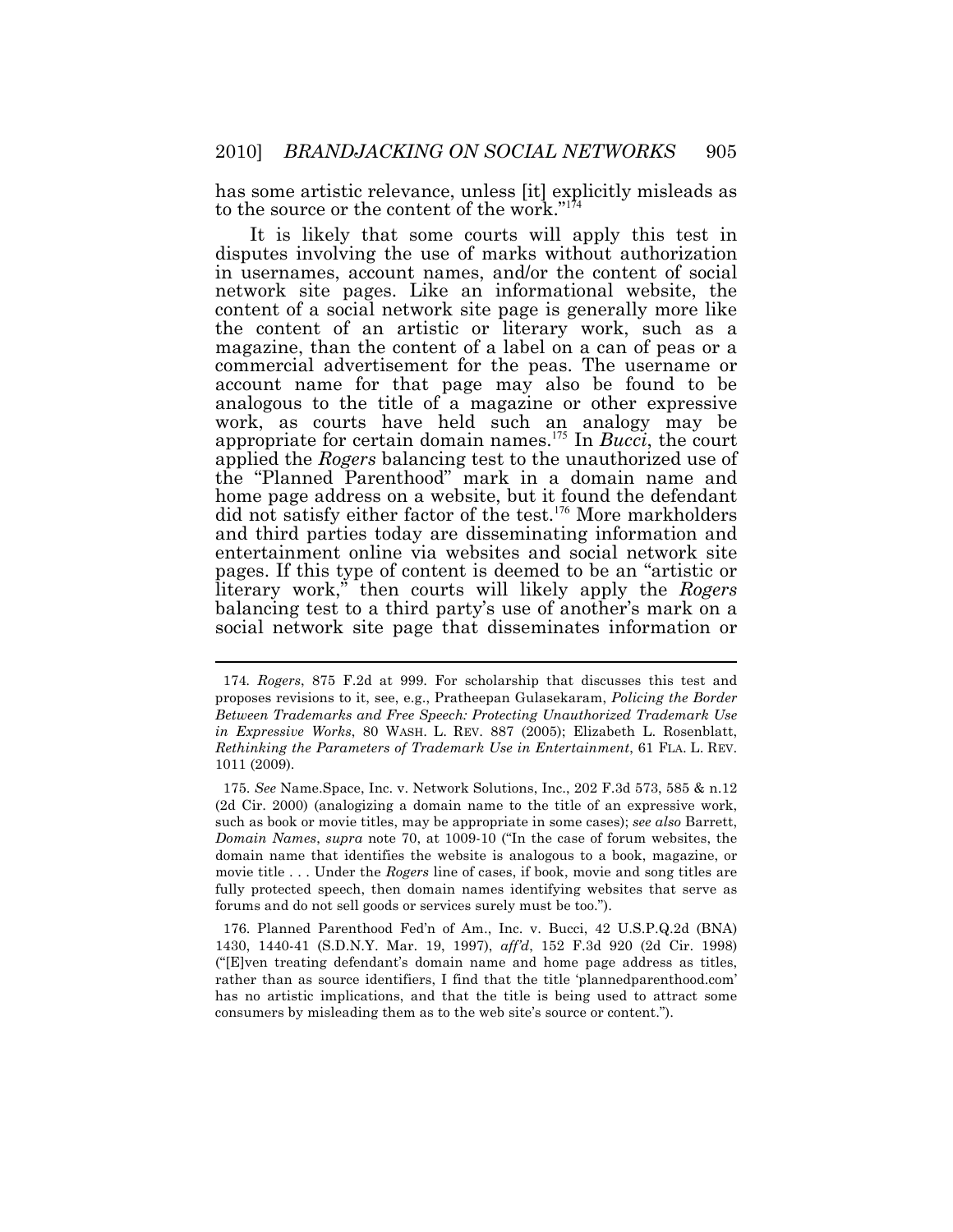other expression. Some courts may decline to apply this test, however, if the expression on the social network site is classified as commercial speech.<sup>177</sup>

 long as the work has more than "zero" relevance, which is a The first factor of the *Rogers* balancing test is satisfied if the third party's use of the mark has some artistic relevance to the underlying work. Use of another's mark in the username, account name, or other content on the site would clearly be artistically relevant to the entire content of the social network site page if the expression is about the markholder. Yet the use may also be relevant for artistic reasons even if the site does not focus on the markholder or its products. Per the Ninth Circuit, this factor is satisfied as very low standard.<sup>178</sup>

expression on the social network site.<sup>180</sup> Under the second factor of the *Rogers* balancing test, this use of the mark must also not "explicitly" mislead "as to the source or the content of the work.<sup>"179</sup> This analysis will require examination of how the mark is used and the content of the expression, and a determination of what is actually communicated to consumers by this use of the mark in the username, account name, or content of the social network site page. If the mark is used to impersonate the markholder and people believe the false statements of identity and authorship due to the content of the page, courts will likely find this use of the mark explicitly misleads the public regarding the source and content of the

On the other hand, if a court examines the content of a social network site page and determines it clearly contains parody, satire, criticism, or other commentary, it will likely find this use of the mark does not explicitly mislead other users as to the source or content of the expression. Although it is not required to satisfy the second factor of the *Rogers*  balancing test, use of a disclaimer or words like "fake" or "parody" in the username, account name, or content of the

 (declining to apply the *Rogers* balancing test in a false endorsement case because the expression—a television production called "The Making of Madden NFL" that promoted a video game—was deemed to be commercial speech). 177. *See* Facenda v. N.F.L. Films, Inc., 542 F.3d 1007, 1017-18 (3d Cir. 2008)

<sup>178.</sup> *E.S.S*. *Entm't*, 547 F.3d at 1100.

<sup>179.</sup> *Rogers*, 875 F.2d at 999.

<sup>180.</sup> *Cf*. *Bucci*, 42 [U.S.P.Q.2d](https://U.S.P.Q.2d) at 1440-41.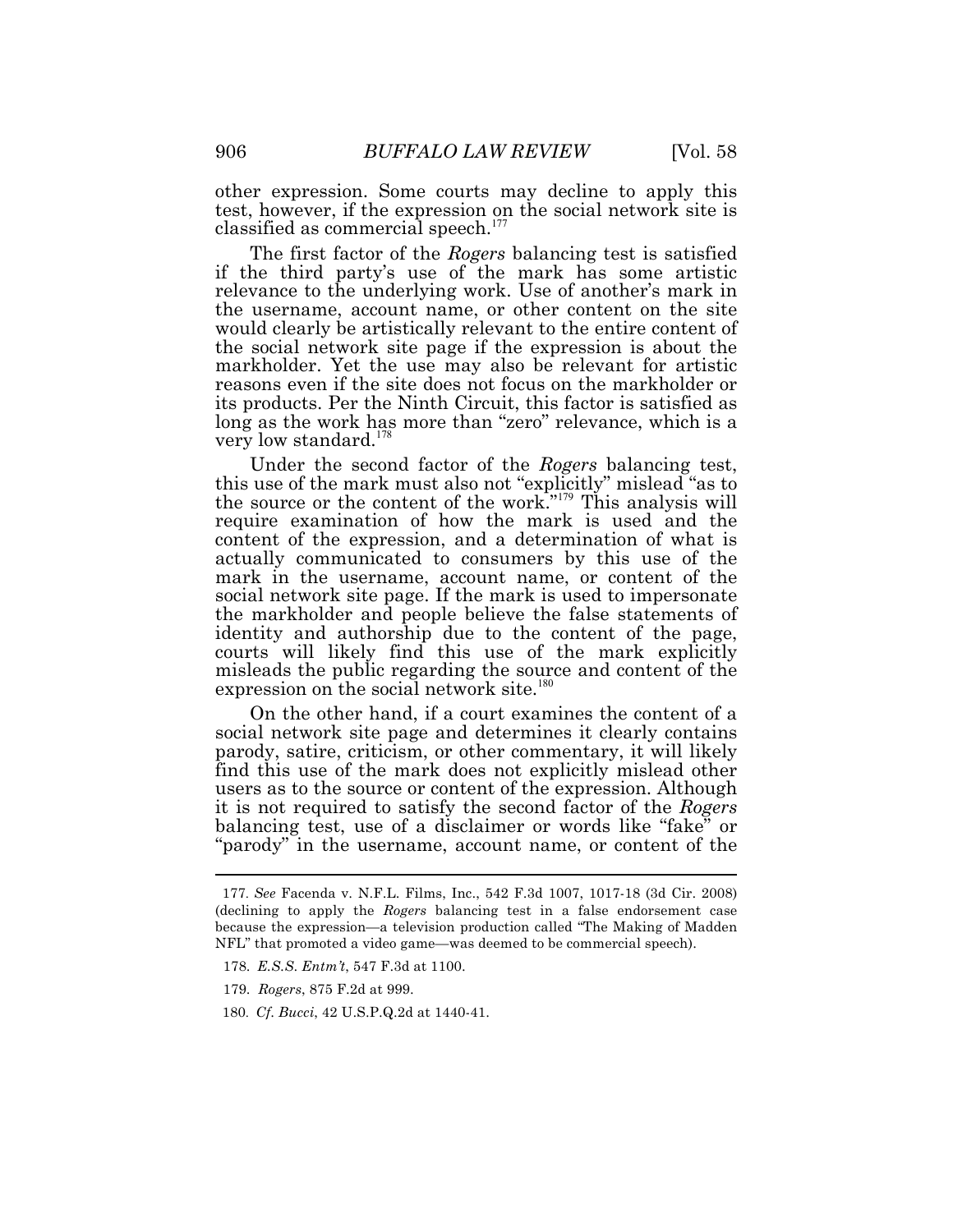page may further discourage any notion that the site is authored by representatives of the markholder. Unless the third party is impersonating the markholder and falsely suggesting the markholder is the source of the expression on the social network site, courts that have adopted the *Rogers* balancing test will likely find the public interest in free expression prevails when marks are used without authorization in expression on social network sites.

#### c. The Initial Interest Confusion Doctrine

In cases involving the unauthorized use of marks to attract attention on social network sites, markholders will likely argue that courts should apply the initial interest confusion doctrine when evaluating an accused infringer's liability under the Lanham Act's infringement provisions. This doctrine, which is only applied in some circuits, $181$ provides that "the Lanham Act forbids a competitor from luring potential customers away from a producer by initially passing off its goods as those of the producer's, even if confusion as to the source of the goods is dispelled by the time any sales are consummated."<sup>182</sup> According to the Ninth Circuit, a defendant who uses another's mark to create initial interest confusion "improperly benefits from the goodwill that [the plaintiff] developed in its mark."<sup>183</sup> Under this theory, use of another's mark in a manner calculated "to capture initial consumer attention, even though no actual sale is finally completed as a result of the confusion, may still be an infringement." $184$  When applying this doctrine, courts often focus on the fact that consumers are confused as to why they are seeing certain content presented to them, such as an advertisement displayed by an Internet search engine or a company's website located at a particular domain name address.<sup>18</sup>

<sup>181. 4</sup> MCCARTHY, *supra* note 31, § 23:6.

 *also* Elvis Presley Enters. v. Capece, 141 F.3d 188, 204 (5th Cir. 1998). 182. Dorr-Oliver, Inc. v. Fluid-Quip, Inc., 94 F.3d 376, 382 (7th Cir. 1996); *see* 

 (9th Cir. 1999). 183. Brookfield Commc'ns. Inc. v. W. Coast Entm't Corp., 174 F.3d 1036, 1062

 184*. Id.* (quoting Dr. Seuss Enters. v. Penguin Books USA, Inc., 109 F.3d 1394, 1405 (9th Cir. 1997)) (internal quotations omitted).

 Cir. 2004); *Brookfield*, 174 F.3d at 1062-66; *see also* Goldman, *Online Word of* 185. *See, e.g.,* Playboy Enters. v. Netscape Commc'ns Corp., 354 F.3d 1020 (9th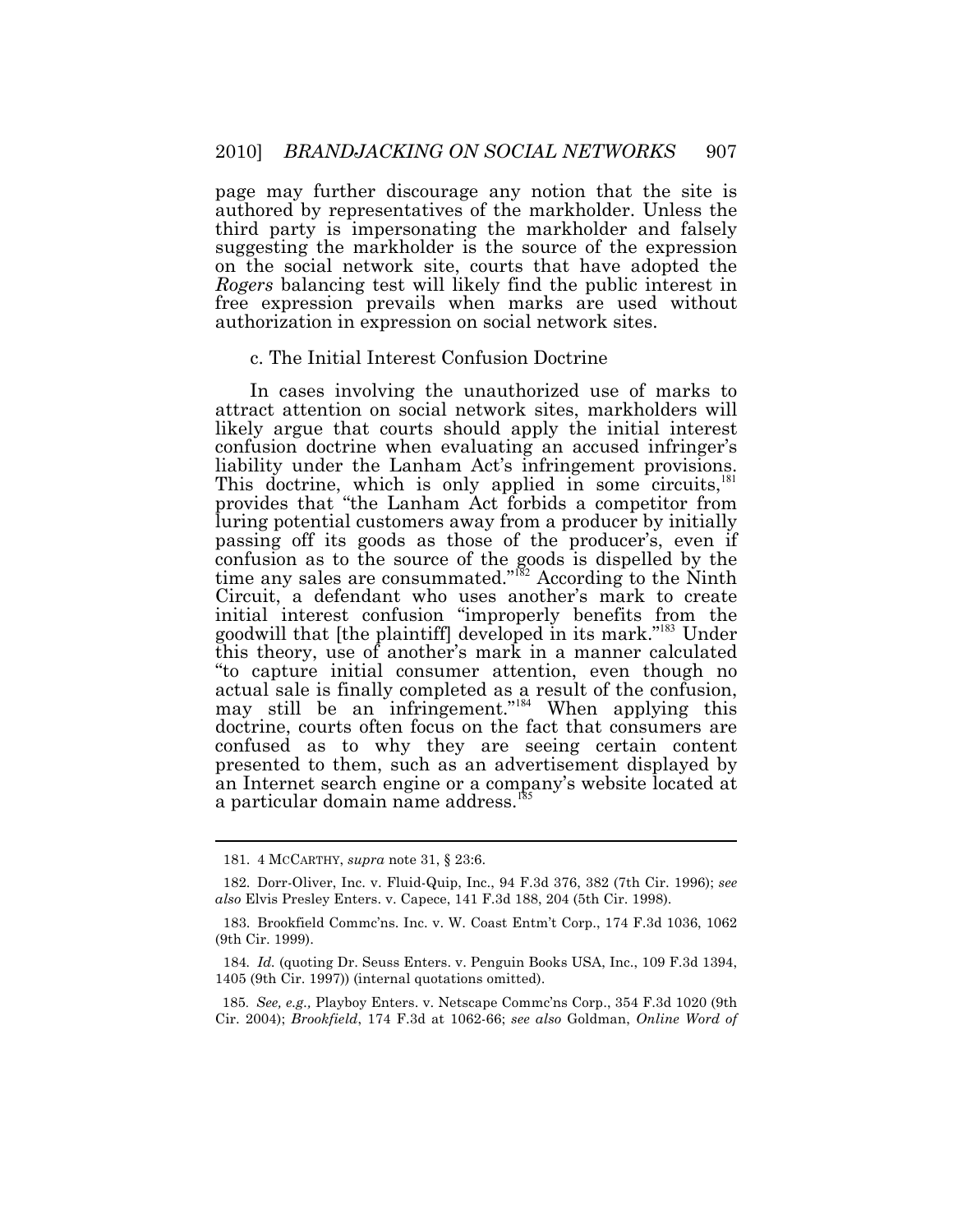Accused infringers will likely respond that this doctrine does not apply to expression on the Internet where the third party is not advertising or selling any goods or services. Some courts, including the Fourth Circuit, have refused to adopt the initial interest confusion doctrine.<sup>186</sup> Per the Fourth Circuit, "[t]he few appellate courts that have followed the Ninth Circuit and imposed liability under this theory for using marks on the Internet have done so only in cases involving . . . one business's use of another's mark for its own financial gain."<sup>187</sup> "Profiting financially from initial interest confusion is thus a key element for imposition of liability under this theory."<sup>188</sup> The Third Circuit is similarly critical of the initial interest confusion doctrine when applied to parties who are not competitors of the markholder or where the "confusion has little or no meaningful effect in the marketplace."<sup>189</sup> Scholars have also complained that the initial interest confusion doctrine may stifle expression and competition on the Internet.<sup>190</sup>

Despite such criticisms of the doctrine, some courts have found infringement in trademark disputes involving the dissemination of expression where the confusion did not affect any purchase decisions and the third party did not profit financially from its use of the mark. In many of these types of initial interest confusion cases, however, the

186. *See, e.g.*, Lamparello v. Falwell, 420 F.3d 309, 316 (4th Cir. 2005).

 187*. Id*. at 317 (citing PACCAR Inc. v. Telescan Techs., LLC, 319 F.3d 243, 253 (6th Cir. 2003); Promatek Indus. v. Equitrac Corp., 300 F.3d 808, 812 (7th Cir. 2002); *Brookfield*, 174 F.3d at 1055-56).

 188*. Lamparello*, 420 F.3d at 317; *see also* Hannibal Travis, *The Battle for Mindshare: The Emerging Consensus that the First Amendment Protects Corporate Criticism and Parody on the Internet*, 10 VA. J.L. & TECH. ¶¶ 3, 85 (2005).

 296-97 (3d Cir. 2001). 189. Checkpoint Sys. Inc. v. Check Point Software Techs., Inc., 269 F.3d 270,

 *Search Costs on the Internet*, 41 HOUS. L. REV. 777, 813-31 (2004); Goldman, *Deregulating Relevancy*, *supra* note 136, at 575-95; Michael Grynberg, *The Road Not Taken: Initial Interest Confusion, Consumer Search Costs, and the Challenge of the Internet*, 28 SEATTLE U. L. REV. 97 (2004); Jennifer E. Rothman,  *Initial Interest Confusion: Standing at the Crossroads of Trademark Law*, 27 CARDOZO L. REV. 105 (2005). 190. *See, e.g.*, Stacey L. Dogan & Mark A. Lemley, *Trademarks and Consumer* 

 *Mouth*, *supra* note 99, at 425 (referring to this type of confusion as "content source confusion").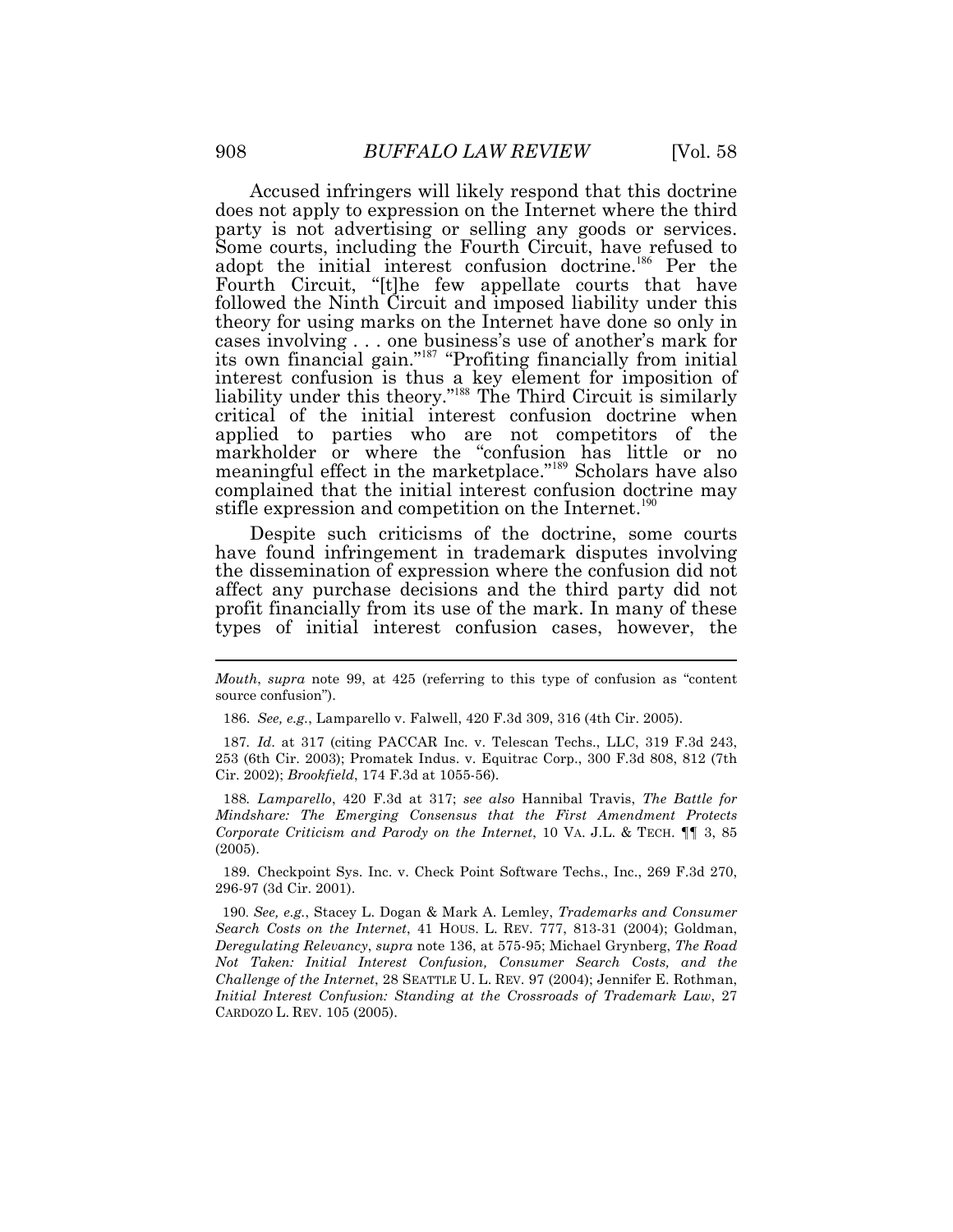accused infringer used the mark not just to attract attention to its expression, but also to cause confusion about the source of the expression.<sup>191</sup>

For example, both in the brick-and-mortar world and on the Internet, Planned Parenthood has been the target of pro-life activists who used its marks to try to confuse women into learning about their alternate point of view. Planned Parenthood uses the marks "Planned Parenthood" and a stylized mark consisting of the letters "PP" (with one P enclosing the other) for medical and educational services in the areas of birth control and abortion. In one trademark dispute, a pro-life group called Problem Pregnancy of Worcester, Inc. put "PP" on the door of an office on the same floor as the Planned Parenthood office to intentionally confuse and intercept women who were seeking Planned Parenthood's offices for abortion counseling services.<sup>192</sup> A few years later, pro-life activist Richard Bucci created a fake Planned Parenthood website at the domain name [plannedparenthood.com,](https://plannedparenthood.com) and used the phrase "Welcome to the PLANNED PARENTHOOD HOME PAGE!" on the website's home page. $^{193}$  The women who entered the pro-life group's office and who spent time on Bucci's website eventually discovered the pro-life message, but the courts still found the defendants liable for infringement. It seemed

 that may cause trade identity confusion, see 4 LOUIS ALTMAN & MALLA POLLACK, CALLMAN ON UNFAIR COMPETITION, TRADEMARKS AND MONOPOLIES §§ 22:2, 22:3 (4th ed. 2010). 191. For a discussion of cases involving use by third parties of another's mark

 Worcester, Inc., 498 N.E.2d 1044, 1045 (Mass. 1986). The "'PP' [was] followed by smaller letters, 'Inc. of Worc.' and then the words: 'Free pregnancy testing and counseling, walk-in' . . . Approximately one foot from the bottom of the door was the full title 'Problem Pregnancy of Worcester, Inc.,' in letters measuring about one-half inch." *Id*. "According to the affidavits of three women, on separate occasions, each entered 340 Main Street on her way to have either a pregnancy test or an abortion at PPLM and by mistake entered the offices of PP, Inc. There the women conversed with staff members and filled out medical history forms before realizing they were at the wrong place. They were distressed over this confusion and complained to PPLM. Their claims triggered the present action." *Id*. at 1045-46. 192. Planned Parenthood Fed'n of Am., Inc. v. Problem Pregnancy of

 1430, 1432 (S.D.N.Y. Mar. 19, 1997), *aff'd*, 152 F.3d 920 (2d Cir. 1998). The website also included a scanned image of the cover of the book *The Cost of Abortion* which linked to passages from the book. *Id*. 193. Planned Parenthood Fed'n of Am., Inc. v. Bucci, 42 [U.S.P.Q.2d](https://U.S.P.Q.2d) (BNA)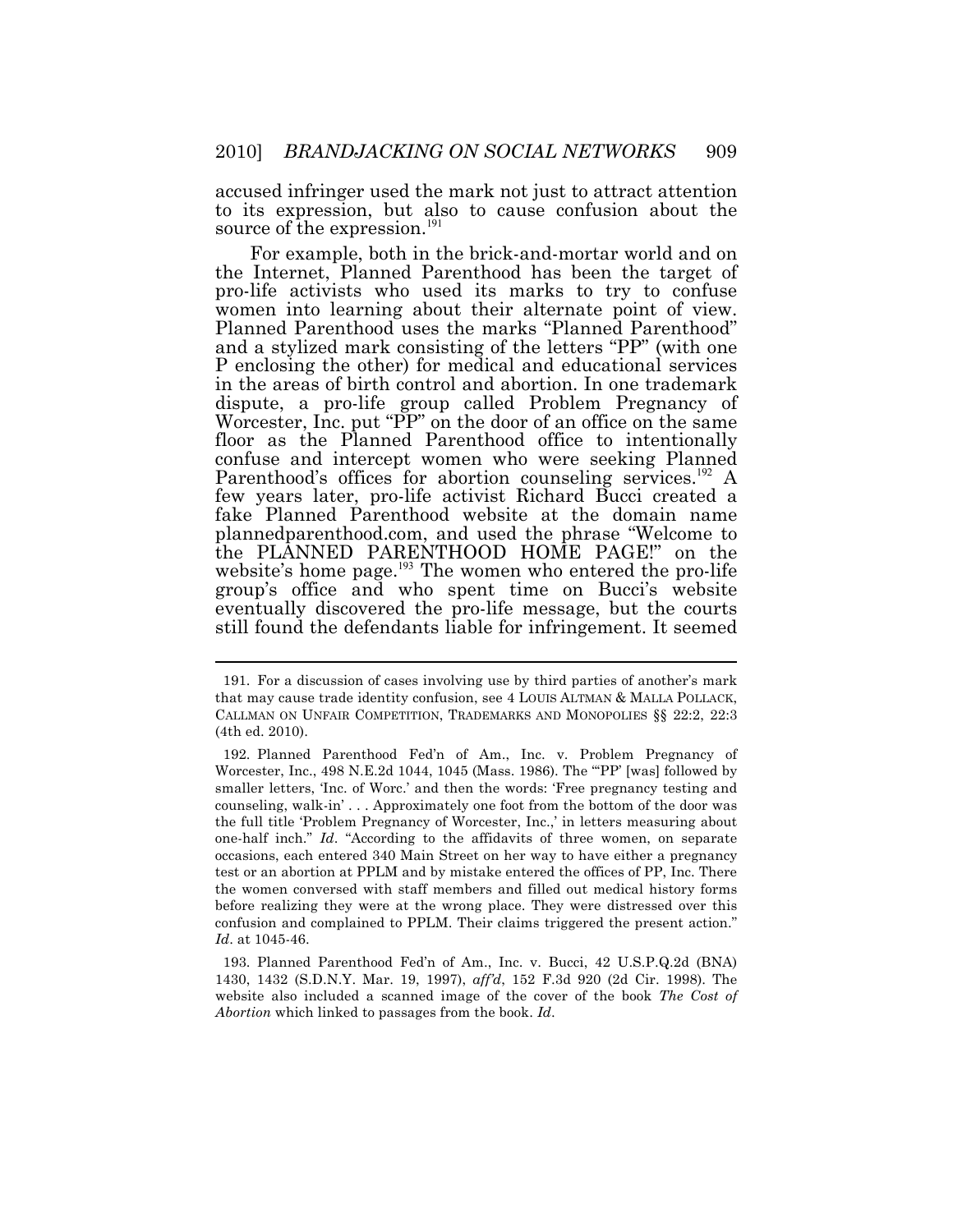into hearing or reading their own pro-life message.<sup>194</sup> important to these decisions that the defendants used Planned Parenthood's marks to intentionally confuse women seeking the markholder's services and information

Like the *Bucci* court, other courts have found certain uses of the marks of nonprofit organizations in domain names linked to informational websites to be infringing even though the defendant was not selling or advertising commercial goods or services. For example, in *Jews for Jesus v. Brodsky,* the defendant used a religious organization's "Jews for Jesus" mark in the domain name [jewsforjesus.org](https://jewsforjesus.org) and an unofficial website about this religious group.<sup>195</sup> The court held this use of the mark was likely to cause confusion among Internet users who were looking for the official Jews for Jesus website.<sup>196</sup> As in *Bucci*, the *Jews for Jesus* defendants admitted they used the plaintiff's mark because they wanted to intercept members of the public interested in the markholder's message.<sup>197</sup>

 $\overline{a}$ In addition, the Southern District of New York recently found infringement under the initial interest confusion doctrine where a trademark was used without authorization on the front of a leaflet to cause confusion about the identity of the author of the message contained therein. In *SMJ Group, Inc. v. 417 Lafayette Restaurant LLC*, a nonprofit organization that promotes the rights of restaurant workers distributed leaflets that displayed the plaintiffs' trademarked logo on the cover with the phrase "SPECIAL FOR YOU" in front of two of plaintiffs' restaurants.<sup>198</sup> Inside

195. 993 F. Supp. 282, 290, 301-05 (D.N.J. 1998), *aff'd* 159 F.3d 1351 (3d Cir. 1998). 196. *Id*.

198. 439 F. Supp. 2d 281, 285 (S.D.N.Y. 2006).

 reach Internet users who thought, in accessing his web site, that they would be getting information from plaintiff . . . [D]efendant's motive in choosing plaintiff's mark as his domain name was, at least in part, to attract to his home page Internet users who sought *plaintiff's* home page.") (emphasis in original); *Problem Pregnancy*, 498 N.E.2d at 1049, 1053 (affirming injunction because defendant's intent was to confuse women in order to further its goals). 194. *Id*. at 1433 ("Defendant's counsel also admitted that Bucci was trying to

 197*. Bucci*, 42 [U.S.P.Q.2d](https://U.S.P.Q.2d) at 1433; *Jews for Jesus*, 993 F. Supp. at 308 ("[Defendant] has created, in his words, a 'bogus "Jews for Jesus"' site intended to intercept, through the use of deceit and trickery, the audience sought by the Plaintiff Organization.").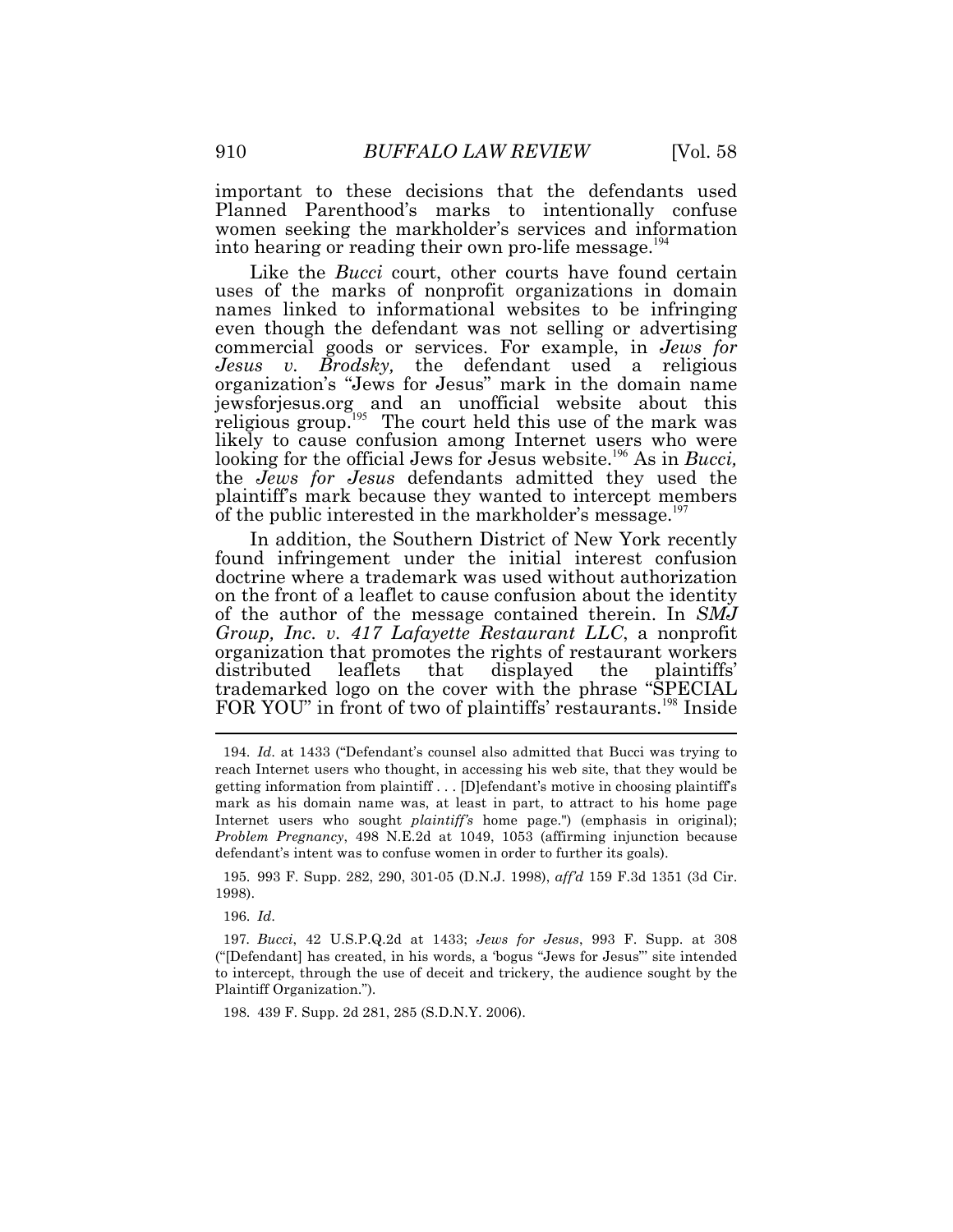the leaflet, a message critical of the plaintiffs appeared alongside the phrase "DO YOU REALLY WANT TO EAT  $HERE$ ?"<sup>199</sup> The parties agreed that recipients of the leaflet would initially think the plaintiffs were the source of the message, but would realize the leaflet was not associated with the markholder upon opening it because of the critical message.<sup>200</sup> Although the court thought it was admirable that "[d]efendants seek to educate the public," it concluded that defendants' use of the plaintiffs' logo on the front of the leaflet was infringing and explained that "an individual being educated should not be misled about the source of that education, just as an individual purchasing a can of peas should not be misled about the source of those peas."<sup>201</sup> The court held that the doctrine of initial interest confusion was not limited to use of another's mark by a business for its own financial gain, $202$  and could be applied in this case to the defendants' use of the plaintiffs' mark in noncommercial expression.<sup>203</sup>

 *Jews for Jesus,* and *SMJ Group* decisions for a variety of Courts and commentators have criticized the *Bucci,*  reasons, including the potential harm to free speech interests if courts find infringement without considering whether the content of the message dispels confusion about the source of the message. $204$  In some circuits, accused

 $\overline{a}$ 

 203*. Id*. at 288-91. The court held that plaintiffs were likely to prevail on their infringement claim, and rejected a First Amendment defense because defendants used the "marks as a source identifier." *Id*.

 204*. See, e.g*., *Lamparello*, 420 F.3d at 318 n.6 ("[B]oth [the *Bucci* and *Jews for Jesus*] cases were wrongly decided to the extent that in determining whether the domain names were confusing, the courts did not consider whether the websites' content would dispel any confusion. In expanding the initial interest confusion theory of liability, these cases cut if off from its moorings to the detriment of the First Amendment."); Jon H. Oram, Note, *The Costs of Confusion in Cyberspace*, 107 YALE L.J. 869 (1997) (discussing *Bucci*); Posting of Eric Goldman to Technology & Marketing Law Blog, *Trademark Travesty of the Month—SMJ*  archives/2006/07/trademark\_trave.htm (July 13, 2006, 12:05); *supra* note 190 (listing scholarship critical of the initial interest confusion doctrine). *v.* 417 Lafayette Restaurant, <http://blog.ericgoldman.org>/

<sup>199.</sup> *Id.* 

<sup>200.</sup> *Id.* at 288.

 201*. Id*. at 287.

 202*. Id*. at 289 (quoting Lamparello v. Falwell, 420 F.3d 309, 317 (4th Cir. 2005)).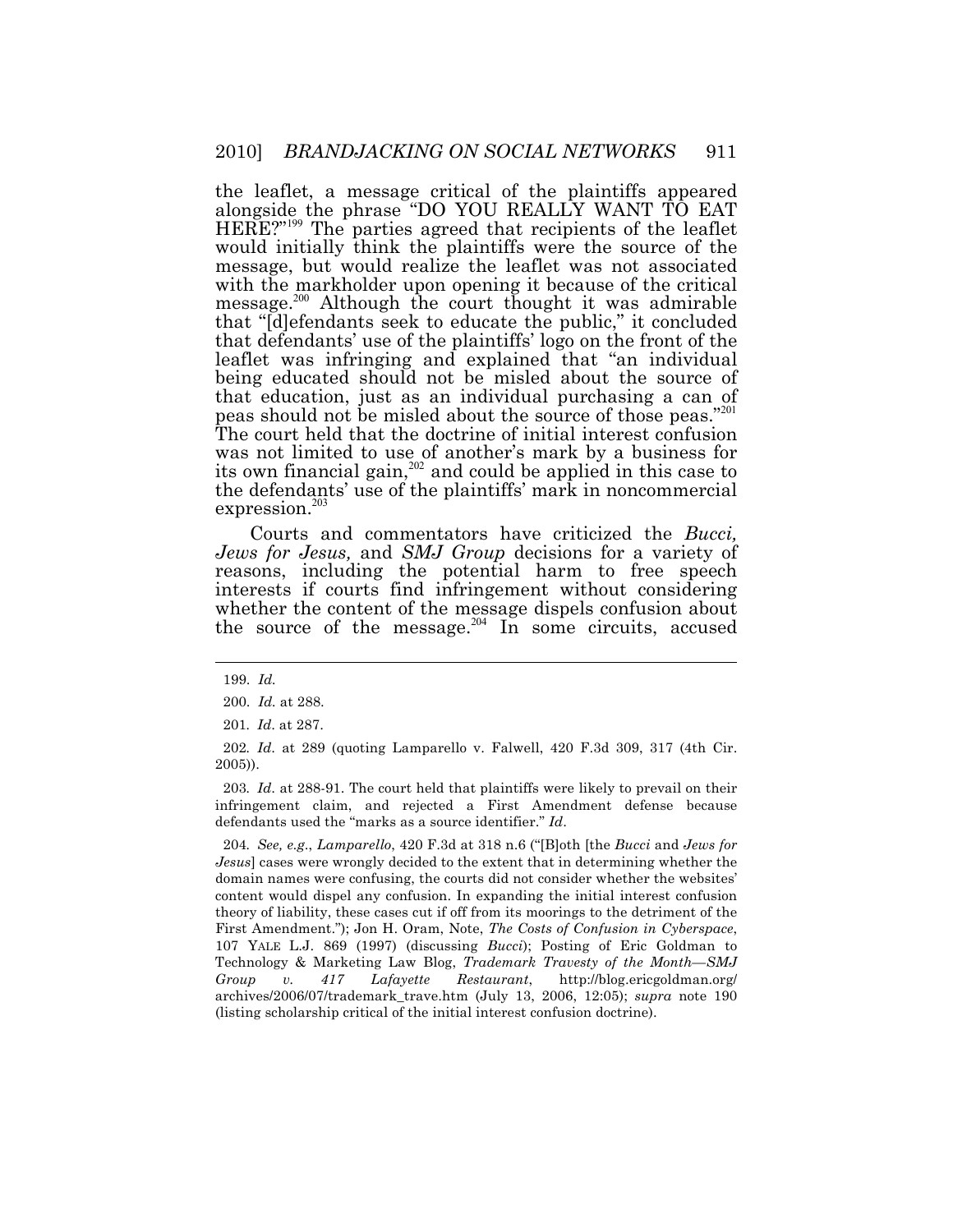infringers may be able to avoid a finding of infringement under the initial interest confusion doctrine or the traditional likelihood of confusion test if the underlying content of the social network site page dispels any potential confusion about the source of the expression.<sup>205</sup> For example, in *Lamparello v. Falwell*, Reverend Jerry Falwell sued Christopher Lamparello after he set up a website at the domain name [fallwell.com](https://fallwell.com) that was critical of the religious leader and his "untruths about gay people."<sup>206</sup> On the home page, Lamparello prominently included the disclaimer "[t]his website is NOT affiliated with Jerry Falwell or his ministry" and provided a link to Reverend Falwell's actual website.<sup>207</sup> After examining the content of the website, the Fourth Circuit found there was no likelihood of confusion caused by this use of the religious leader's trademarked name (with an extra "l") in the domain name.<sup>208</sup>

The First Circuit also found no likelihood of confusion after considering the content of the expression when it evaluated the infringement claims in *International Association of Machinists and Aerospace Workers v. Winship*  Green Nursing Center.<sup>209</sup> In this case, an employer attempting to defeat a union organizing campaign used the marks of the union in fake flyers, letters, and invoices that purported to come from the union and disseminated these  $\frac{1}{x}$  fictitious documents to employees.<sup>210</sup> The court found this expression was not likely to cause confusion because the employees could readily identify the employer as the source of the message upon reading the content of the message. According to the court, no reasonable employee would be confused about the source of the materials after reading the  $content.<sup>211</sup>$ 

 205*. Lamparello*, 420 F.3d at 316 n.4, 318 (citing Parks v. LaFace Records, 329 F.3d 437, 452-54 (6th Cir. 2003); Mattel, Inc. v. MCA Records, Inc., 296 F.3d 894, 900-02 (9th Cir. 2002); Westchester Media v. PRL USA Holdings, Inc., 214 F.3d 658, 667-68 (5th Cir. 2000); Rogers v. Grimaldi, 875 F.2d 994, 1000-01 (2d Cir. 1989)).

<sup>206.</sup> *Id.* at 311.

<sup>207.</sup> *Id.* at 314-18.

<sup>208.</sup> *Id.* 

<sup>209. 103</sup> F.3d 196, 198-99, 207 (1st Cir. 1996).

<sup>210.</sup> *Id*.

 211*. Id.* at 201-02, 205-07.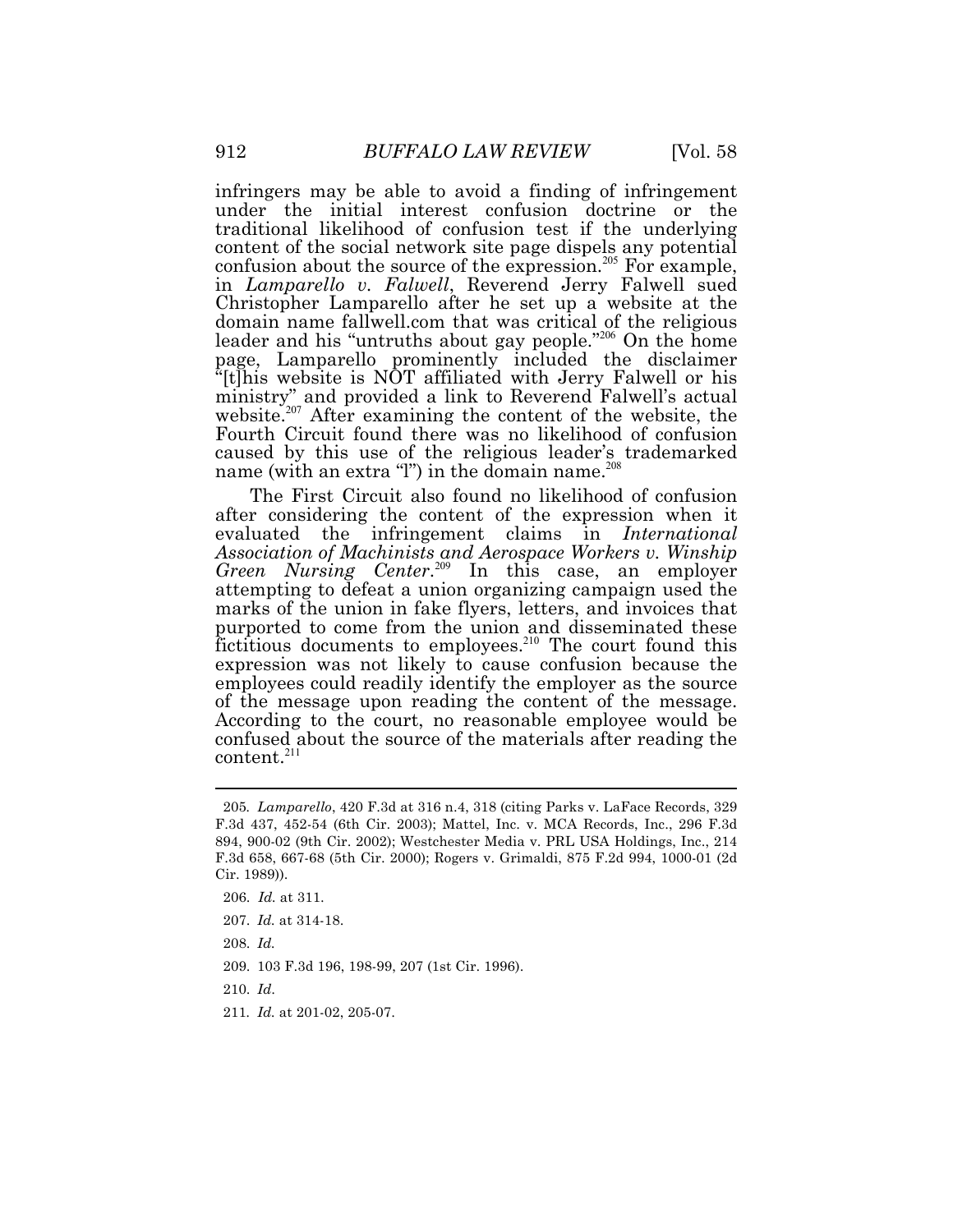In cases involving alleged impersonation of markholders on social network sites, courts may balance the trademark rights of markholders, the public's interest in avoiding confusion and in being able to trust the accuracy of statements of identity and authorship, the free speech rights of third parties to use another's mark to express themselves, and the right of the audience to receive that expression. Courts are more likely to find infringement if reasonable people are truly confused about the source of the accused infringer's expression, and the content of the social network site page does not dispel that confusion. Yet if the mark is just used to attract attention to expression on a social network site, and there is no confusion about its source, a finding of infringement is unlikely where the third party is not advertising or selling goods or services.

## 6. *Fair Use*

 $\overline{a}$ 

Even if the markholder can establish a prima facie case of infringement, the accused infringer may argue this use of the mark in the username, account name, or content of the social network site page is justified under the descriptive fair use or nominative fair use doctrine. Under the Lanham Act, it is a defense to infringement to "use, otherwise than as a mark," a word or phrase "which is descriptive of and used fairly and in good faith only to describe the goods or services of  $[a]$  party, or their geographic origin.<sup>"212</sup> For example, the Second Circuit found a competitor's use of the phrase "Seal it with a Kiss!!" in promotional displays for lipstick was a descriptive fair use of another company's registered mark "SEALED WITH A KISS" for lip gloss.<sup>213</sup>

Some courts may find a descriptive use of another's trademarked term in the content of a social network site page to describe the third party's goods or services to be an acceptable fair use of the mark. If the trademarked descriptive term is used in the username or account name, however, and the name identifies the source of expression by this third party on the social network site, the court may conclude this is a "trademark use" of the term, and not a use

<sup>212. 15</sup> U.S.C. § 1115(b)(4) (2006); 2 MCCARTHY, *supra* note 31, §§ 11:45-49.

 (2d Cir. 1997). 213. Cosmetically Sealed Indus. v. Chesebrough-Pond's USA Co., 125 F.3d 28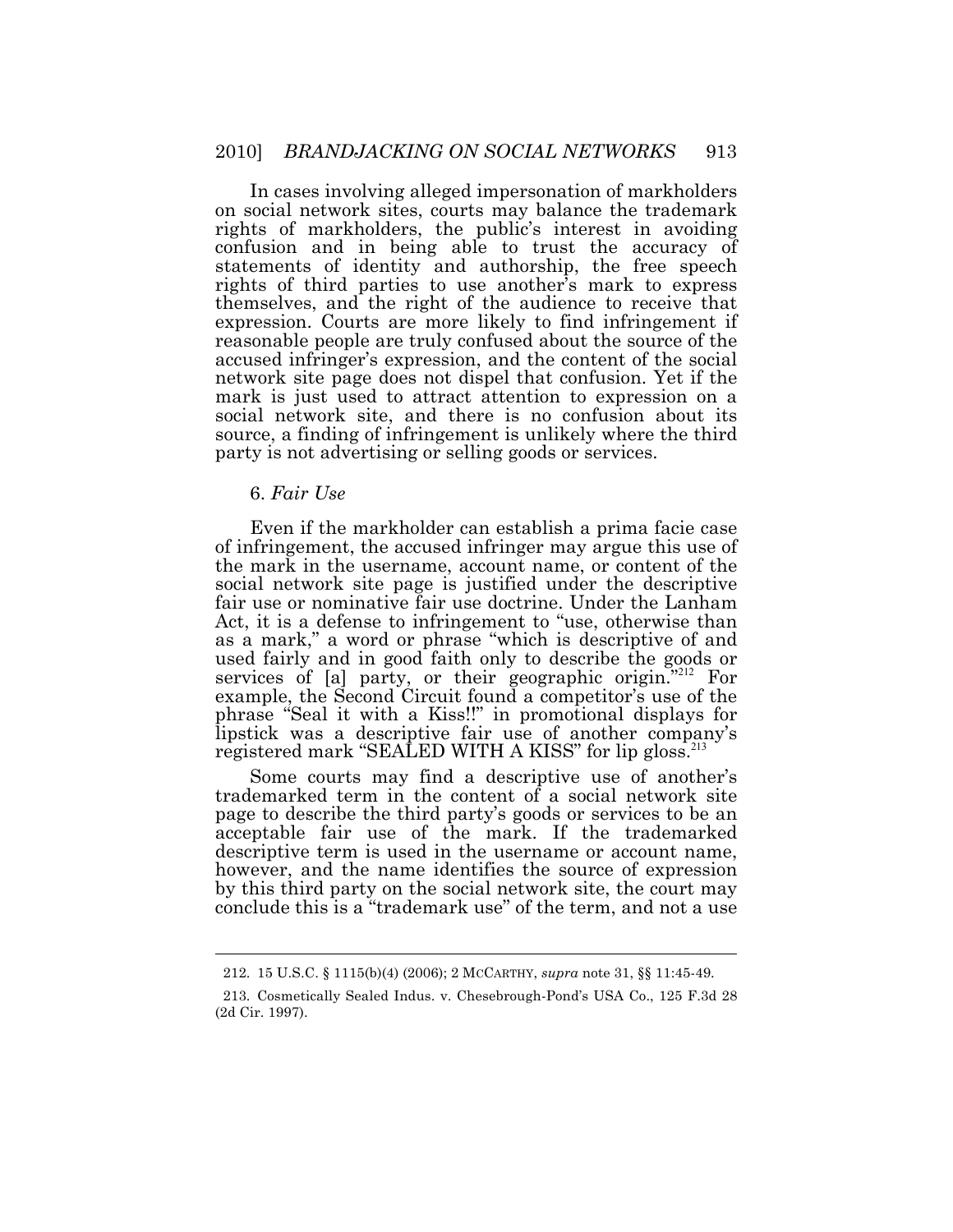"otherwise than as a mark."<sup>214</sup> Moreover, in cases involving impersonation of markholders it will be difficult to establish a descriptive fair use defense because courts will likely find that an imposter who is intentionally pretending to be the markholder to confuse the public is not using the mark "fairly and in good faith" and/or is not using the mark to describe that party's own goods or services.

Nominative fair use is a common law doctrine adopted in some circuits that permits third parties to use another's mark without authorization to refer to the markholder or its goods or services.<sup>215</sup>An example is a newspaper's use of the trademark of the musical group "New Kids on the Block" in a survey to ask readers to vote for their favorite member of the band.<sup>216</sup> For the nominative fair use doctrine to apply, the accused infringer must prove (1) the markholder's goods or services are not readily identifiable without use of the mark, (2) the third party has only used so much of the mark as is reasonably necessary to identify the markholder's goods or services, and (3) the third party has not done anything that would, in conjunction with the mark, suggest sponsorship or endorsement by the markholder.<sup>217</sup>

If the accused infringer is using the mark in parody, criticism, or other commentary about the markholder on the social network site, including in news reporting or comparative advertising, it will likely be able to satisfy the first factor. Commentators generally need to use another's mark to identify the target or subject of their expression. The second factor is more likely to be met if the third party

 Cir. 2001) (holding that the "The Children's Place" mark for clothing was used "as a mark" in the domain name [thechildrensplace.com](https://thechildrensplace.com) for a website and thus the statutory fair use defense did not apply). 214. *Cf*. TCPIP Holding Co. v. Haar Commc'ns, Inc., 244 F.3d 88, 103-04 (2d

<sup>215. 4</sup> MCCARTHY, *supra* note 31, § 23:11.

 Cir. 1992). 216. New Kids on the Block v. News Am. Publ'g, Inc., 971 F.2d 302, 304 (9th

 217*. Id*. at 308; *see also* Mattel, Inc. v. Walking Mountain Prods., 353 F.3d 792, 810-12 (9th Cir. 2003) (holding use of the trademarked Barbie doll in parody photographs was nominative fair use); Cairns v. Franklin Mint Co., 292 F.3d 1139, 1150–55 (9th Cir. 2002) (holding use of the trademarked name and likeness of Princess Diana in memorabilia and ads was nominative fair use). A variation of this common law doctrine has been developed and applied in the Third Circuit. *See* Century 21 Real Estate Corp. v. LendingTree, Inc., 425 F.3d 211, 217–21 (3d Cir. 2005).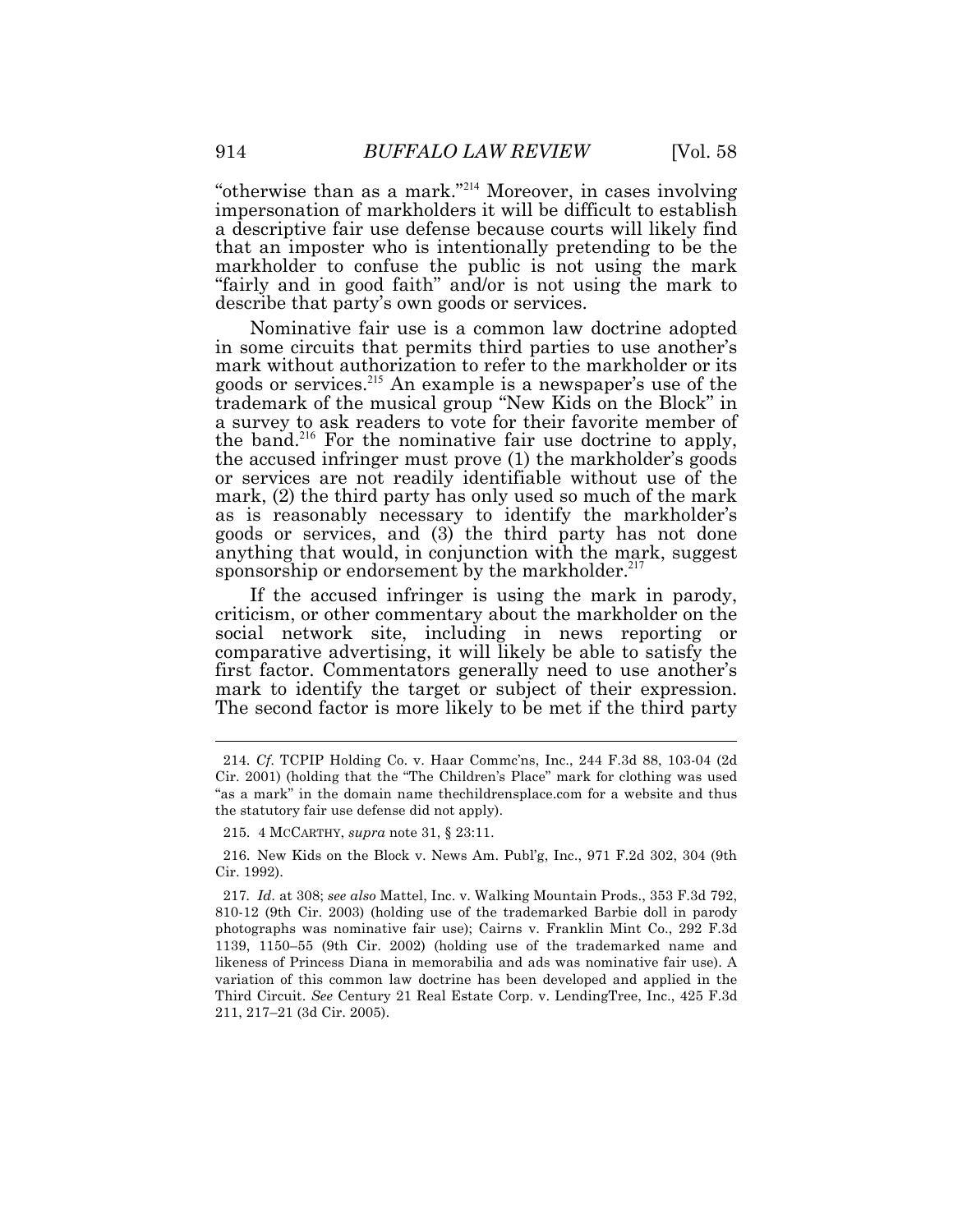only uses non-stylized word marks to identify the markholder. Some courts may find it is unnecessary to use the stylized version of the mark or trademarked logos on the social network site page. Satisfaction of the last factor will likely depend on whether the third party is impersonating the markholder or is using the mark to communicate about the markholder. If the content of the social network site page confuses consumers about the source of the expression, the imposter will not be able to claim this is a permissible nominative fair use of the mark. On the other hand, where the social network site user is simply using the mark in parody, criticism, or commentary about the markholder, courts will likely find this is a nominative fair use of the mark if the content clearly indicates the third party is the source of the expression.

#### B. *A First Amendment Defense*

 $\overline{a}$ 

interest. Few laws survive such strict scrutiny analysis.<sup>218</sup> In addition to attacking a trademark infringement claim on doctrinal grounds, an accused infringer may also argue that this expression on the social network site is protected by the First Amendment right to freedom of expression. Some courts may decide to independently evaluate the constitutionality of the infringement statutes as applied to this expression on the social network site, especially if the speech is noncommercial. In trademark cases involving noncommercial speech that is not categorically excluded from First Amendment protection, application of trademark law to that expression is only constitutional if the law is narrowly tailored and is the least restrictive means to promote a compelling government

A full constitutional analysis of infringement law regulating the use of marks in different types of expression on social network sites is beyond the scope of this Article. It is possible to conclude, however, that a First Amendment defense could prevail in trademark cases involving noncommercial speech on social network sites in many, but not all, of these disputes. Trademark infringement law is unlikely to survive strict constitutional scrutiny where the

 (discussing the Supreme Court's First Amendment doctrine and explaining how it should be used to evaluate the constitutionality of federal trademark laws). 218. *See generally* Ramsey, *Increasing Scrutiny*, *supra* note 32, at 389, 421-47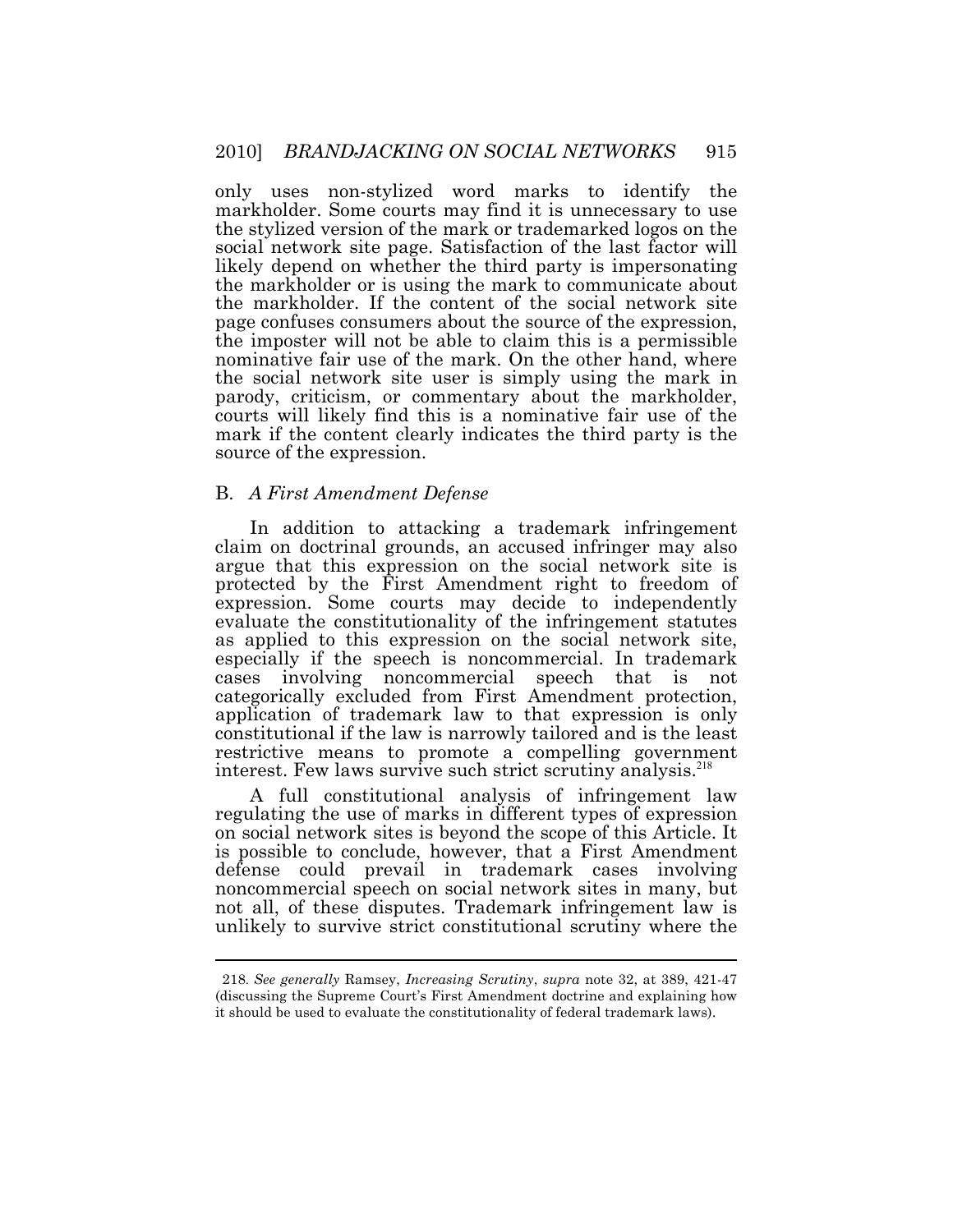accused infringer is not advertising or selling goods or services and that person's noncommercial expression does not contain false statements of fact. On the other hand, some courts could reject a First Amendment defense in trademark cases involving noncommercial expression, and find application of infringement law to be constitutional, where the accused infringer is using the mark on the social network site to impersonate the markholder and reasonable persons believe the third party's false statements of identity and authorship.<sup>219</sup>

<u>.</u> A person may effectively communicate certain ideas or information by impersonating a markholder on a social network site.<sup>220</sup> This prank may grab the attention of the public more than traditional means of communication, and make everyone more likely to focus on the underlying message. But just because a particular method of communication is effective in achieving its goal does not mean that the expression is protected by the First Amendment. When an imposter uses another's mark to say "I am the markholder" and disseminate information on a social network site purporting to come from the markholder, this individual is falsely claiming to be the markholder's representative. This expression is not constitutionallyprotected anonymous speech or pseudonymous speech. $^{221}$  It

 use in noncommercial speech of the distinctive marks of political, religious, or other noncommercial groups could satisfy strict scrutiny analysis if the marks were used by the defendant as marks to falsely designate the source of its activities. Protecting the ability of consumers to identify and distinguish among the activities of noncommercial entities is a compelling government interest. If these laws are narrowly tailored to protect expression and the least restrictive means to further this interest, they should be found constitutional."). 219. *Cf*. *id*. at 444 ("[T]rademark infringement laws banning the misleading

 Amendment, see Hannibal Travis, *Of Blogs, eBooks, and Broadband: Access to Digital Media as a First Amendment Right*, 35 HOFSTRA L. REV. 1519, 1530-43 220. For an argument that parody blogs are protected by the First (2007).

 speech, see generally David G. Post, *Pooling Intellectual Capital: Thoughts on Anonymity, Pseudonymity, and Limited Liability in Cyberspace*, 1996 U. CHI. LEGAL F. 139 (proposing reforms to the law in the context of cyberspace); Ken D. Kumayama, Note, *A Right to Pseudonymity*, 51 ARIZ. L. REV. 427 (2009) (same). There is a First Amendment right to speak anonymously. *See* Watchtower Bible & Tract Soc'y of N.Y., Inc. v. Vill. of Stratton, 536 U.S. 150, 165-67 (2002); Buckley v. Am. Constitutional Law Found., Inc., 525 U.S. 182, 199-200 (1999); McIntyre v. Ohio Elections Comm'n, 514 U.S. 334, 341-43 (1995); Talley v. 221. For a discussion of the law relating to anonymous and pseudonymous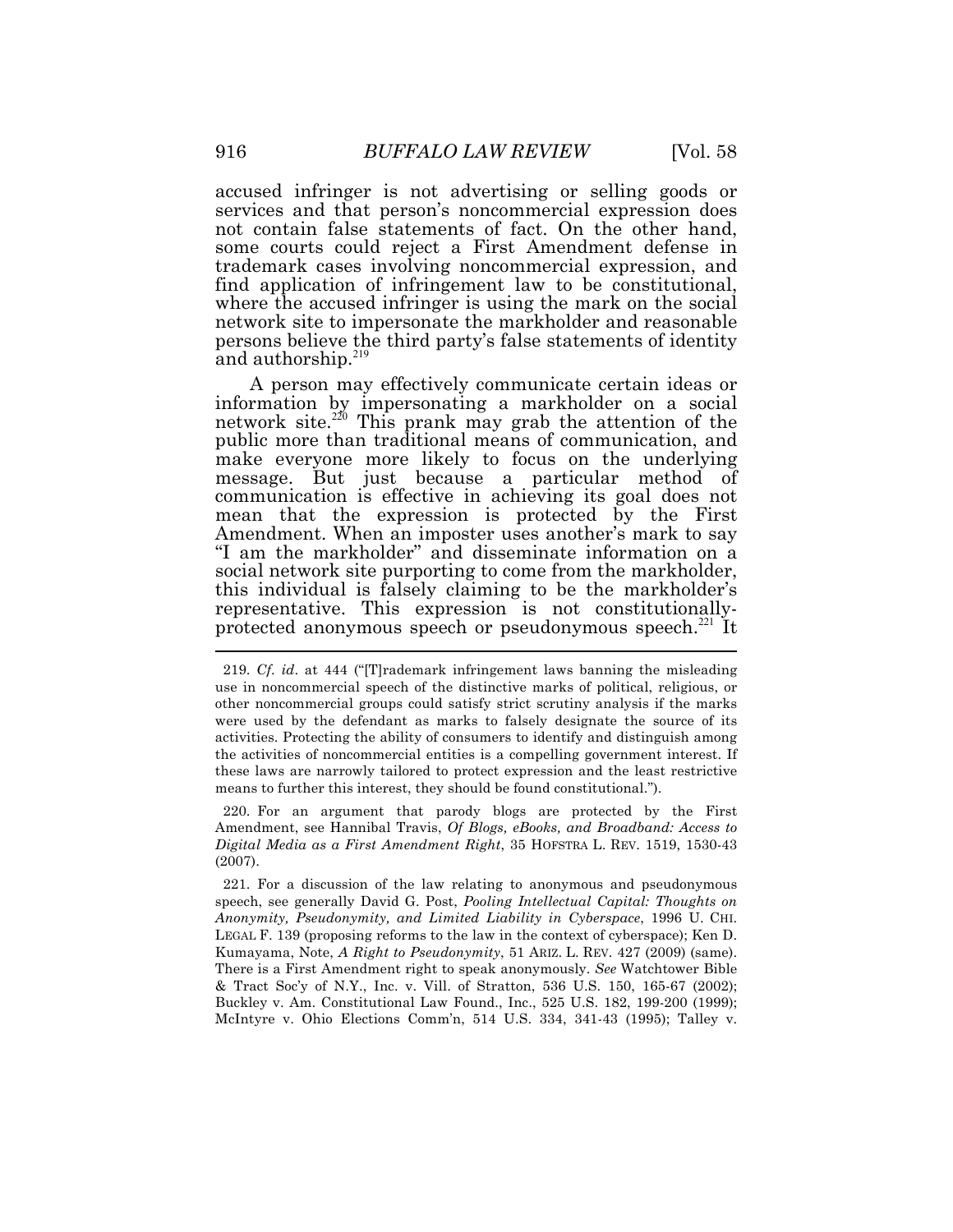is a knowingly false statement of fact. Per the U.S. Supreme Court, "[f]alse statements of fact are particularly valueless; they interfere with the truth-seeking function of the marketplace of ideas, and they cause damage to an individual's reputation that cannot easily be repaired by counterspeech, however persuasive or effective."<sup>222</sup>

Some false statements *about* a markholder may be protected speech depending on the circumstances. Under the law of defamation, "public figures . . . may recover for injury to reputation only on clear and convincing proof that the defamatory falsehood was made with knowledge of its falsity or with reckless disregard for the truth." $223$  When an individual impersonates a markholder on a social network site, however, he or she knows these statements of identity and authorship are false. Moreover, the U.S. Supreme Court has rejected a First Amendment defense in a defamation case involving false attribution of expression to individual. In *Masson v. New Yorker Magazine*, *Inc.*<sup>224</sup> psychoanalyst Jeffrey Masson sued a writer, magazine, and book publisher for libel when the writer made up quotes and attributed them to Masson in a magazine article. The Court noted that reasonable persons would believe the quotations were nearly verbatim reports of statements made by Masson, and thus held the fabricated quotations could

 Robert Welch, Inc., 418 U.S. 323, 338, 340 (1974) ("[T]here is no constitutional value in false statements of fact"); N.Y. Times Co. v. Sullivan, 376 U.S. 254, 270 (1964) (stating that falsehoods do not materially advance society's interest in "uninhibited, robust, and wide-open" debate on public issues); *Chaplinsky*, 315 U.S. at 572 ("[S]uch utterances are no essential part of any exposition of ideas, and are of such slight social value as a step to truth that any benefit that may be derived from them is clearly outweighed by the social interest in order and 222. Hustler Magazine, Inc. v. Falwell, 485 U.S. 46, 52 (1988); *see also* Gertz v. morality.").

 must] prove[] that the statement was made with 'actual malice'—that is, with knowledge that it was false or with reckless disregard of whether it was false or not."). The test is whether there is "sufficient evidence to permit the conclusion that the defendant in fact entertained serious doubts as to the truth of his publication." St. Amant v. Thompson, 390 U.S. 727, 731 (1968). 223. *Gertz*, 418 U.S. at 342; *see also N.Y. Times*, 376 U.S. at 279-80 ("[Plaintiff

224. 501 U.S. 496, 499-508 (1991).

 California, 362 U.S. 60, 64-65 (1960). This right, however, is not absolute and may be limited by defamation law and other laws. *See* Beauharnais v. Illinois, 343 U.S. 250, 266 (1952); Chaplinsky v. New Hampshire, 315 U.S. 568, 572 (1942).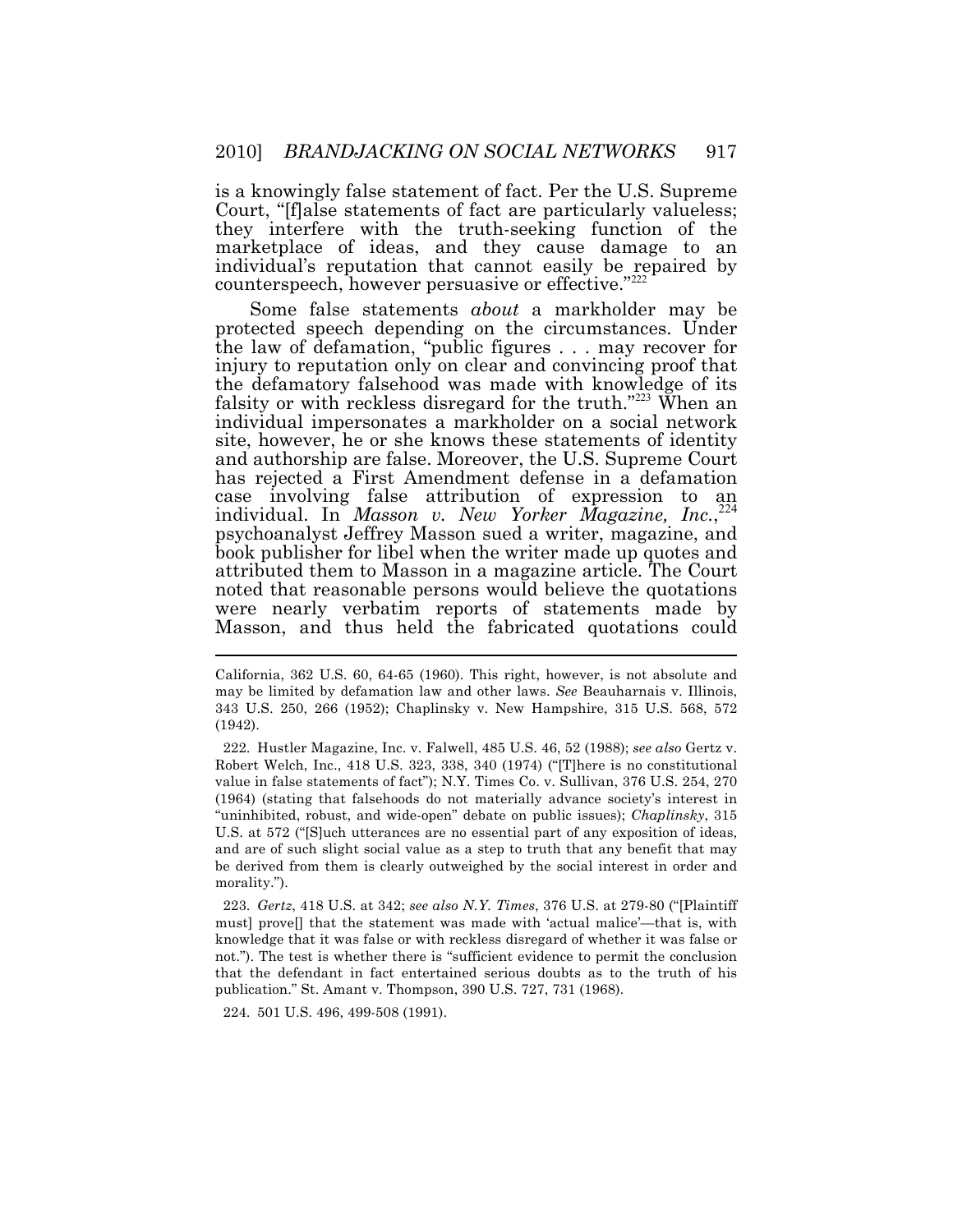"giv[e] rise to a conceivable claim of defamation."<sup>225</sup> If the First Amendment does not prevent a plaintiff from pursuing a defamation claim based on a false attribution of expression in such circumstances, courts may also find it is constitutional to allow a markholder to pursue a trademark infringement claim when reasonable persons are confused by a third party's use of a mark to impersonate a markholder on a social network site.

 defendants' use of plaintiffs' logo as a source identifier on  $\overline{a}$ Some courts have refused to recognize a First Amendment right to use another's mark to cause confusion about the source of the third party's expression. For example, in *SMJ Group, Inc. v. 417 Lafayette Restaurant LLC*, the Southern District of New York held that the front of leaflets was not protected by the First Amendment.<sup>226</sup> According to the court, "[t]he First Amendment protects an individual's right to speak out against a markholder, but it does not permit an individual to suggest that the markholder is the one speaking."227 However, the court declined plaintiffs' request for a preliminary injunction for a variety of reasons, including the fact that there was no proof of irreparable harm, no risk of actual or lingering confusion once the contents of the leaflet were examined, and a concern that an injunction would be a prior restraint of speech.<sup>228</sup> In *Coca-Cola* 

 similar focus on whether the defendant's false statements about the plaintiff were "reasonably believable." *See Hustler*, 485 U.S. at 57 (accepting the jury's finding that the Hustler ad parody about Falwell was not "reasonably believable" and could not "reasonably be understood as describing actual facts about [Falwell] or actual events in which [he] participated"). In *Masson*, the Court explained that "[a] fabricated quotation may injure reputation in at least two senses, either giving rise to a conceivable claim of defamation. First, the quotation might injure because it attributes an untrue factual assertion to the speaker. An example would be a fabricated quotation of a public official admitting he had been convicted of a serious crime when in fact he had not. [¶] Second, regardless of the truth or falsity of the factual matters asserted within the quoted statement, the attribution may result in injury to reputation because the manner of expression or even the fact that the statement was made indicates a negative personal trait or an attitude the speaker does not hold." *Masson*, 501 U.S. at 511. 225. *Id.* at 510-14, 519. In the *Hustler v. Falwell* libel dispute, there was a

226. 439 F. Supp. 2d 281, 285-86, 291 (S.D.N.Y. 2006).

227. *Id*. at 291.

228. *Id*. at 293-95.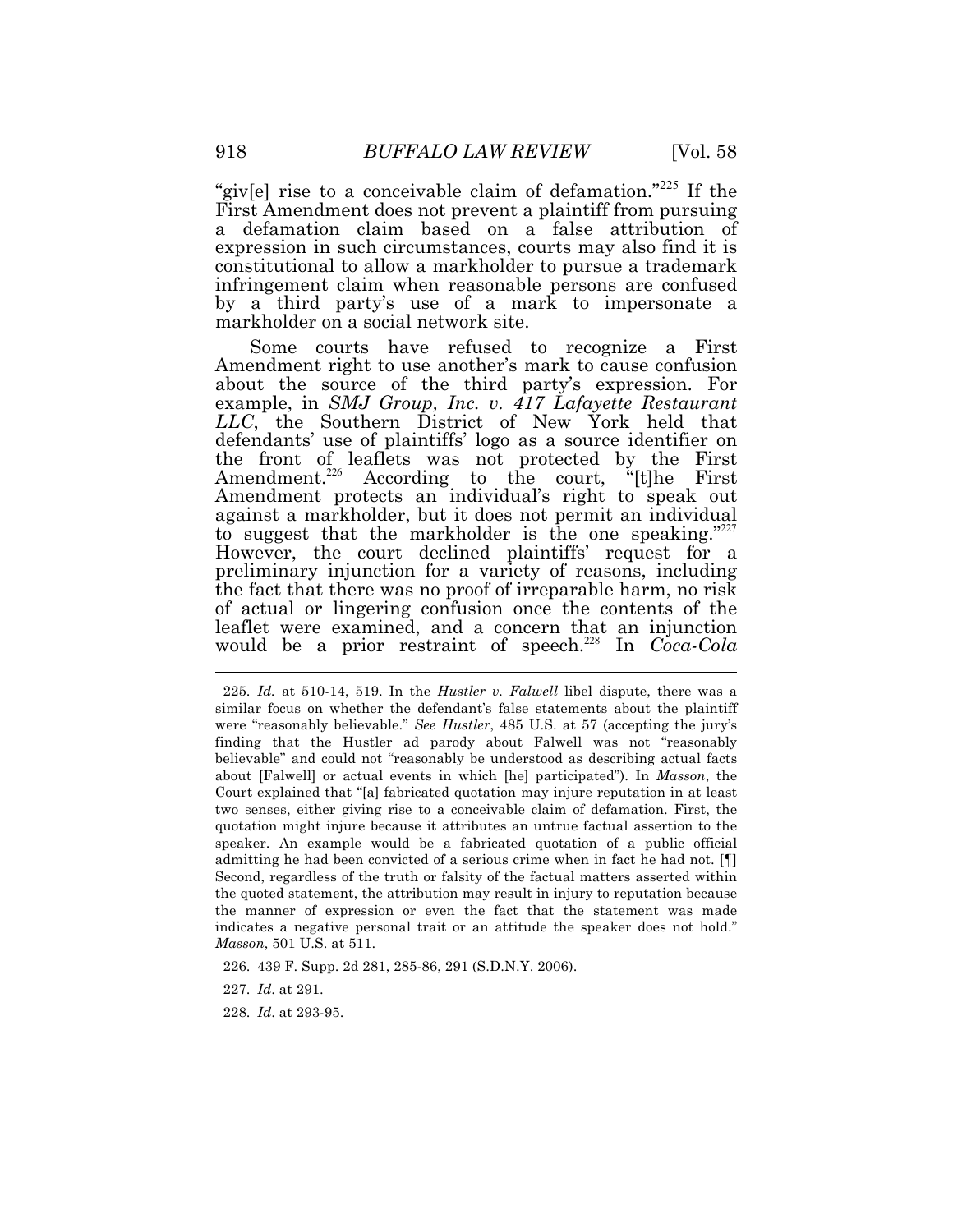*Company v. Purdy*, the defendant Purdy "linked the domain names [my-washingtonpost.com](https://my-washingtonpost.com) and [drinkcoke.org](https://drinkcoke.org) to a website displaying what appeared to be a front page originating from [washingtonpost.com"](https://washingtonpost.com) and included a headline that said "The Washington Post proclaims Abortion is Murder.<sup>"229</sup> According to the Eighth Circuit, "Purdy has the right to express his message over the Internet," but "he has not shown that the First Amendment protects his appropriation of plaintiffs' marks in order to spread his protest message by confusing Internet users into thinking that they are entering one of the plaintiffs' websites."<sup>230</sup>

Impersonating a markholder may be an effective way to attract attention to expression on a social network site, but this use of the mark may not be protected speech if it causes ordinary consumers to be confused about the source of the expression. Courts may find that knowingly false statements of identity and authorship are only entitled to First Amendment protection if reasonable persons would not believe the statements to be truthful, such as a clear parody impersonation of a markholder.<sup>231</sup> The First Amendment is implicated when trademark laws regulate protected expression, but trademark laws are still constitutional if a categorical exception applies to that speech or the law satisfies constitutional scrutiny.<sup>232</sup>

# III. PROPOSAL TO FOCUS THE INFRINGEMENT ANALYSIS ON IMPERSONATION WHEN MARKS ARE USED IN NONCOMMERCIAL EXPRESSION ON SOCIAL NETWORK SITES

When usernames and account names on social network sites become the identity of the person who posts content to the site, these names generally communicate more information about the source of expression than Internet domain names for websites or the titles of traditional artistic or literary works. If a third party incorporates the trademark of another into a username or account name and impersonates the markholder, this may cause consumers to

<sup>229. 382</sup> F.3d 774, 779 (8th Cir. 2004) (internal quotations omitted).

<sup>230.</sup> *Id*. at 787-88.

 231*. Cf*. *Masson*, 501 U.S. at 512-13, 519; *Hustler*, 485 U.S. at 57.

<sup>232.</sup> Ramsey, *Increasing Scrutiny*, *supra* note 32, at 389, 421-47.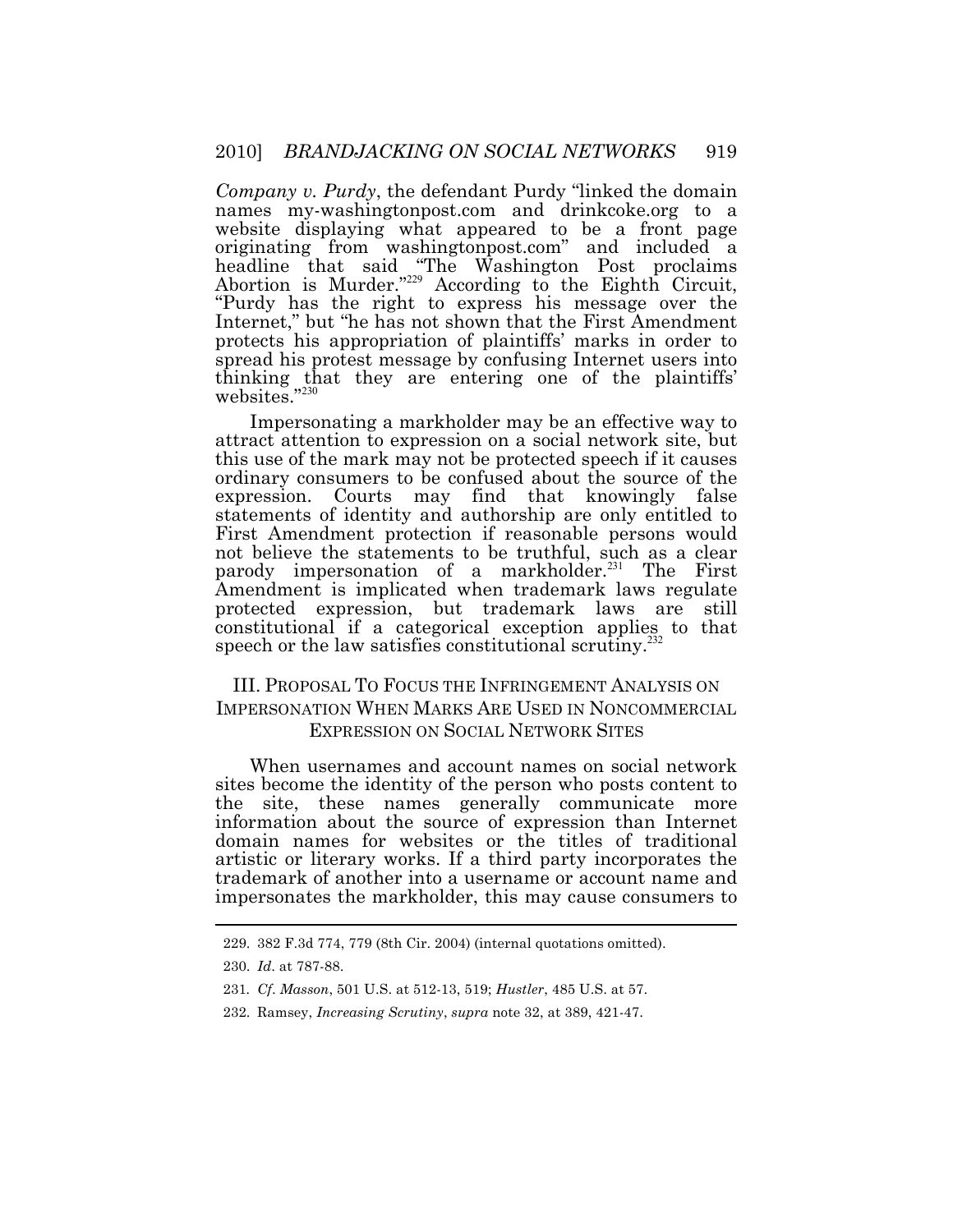become confused regarding the author of the expression posted by that user on the social network site. Reasonable persons may think it is the markholder's representative, not some random individual, who is communicating with them. At the same time, many unauthorized uses of trademarks on these sites will not cause any consumer confusion. If social network sites respond to complaints of infringement by automatically removing all allegedly infringing uses of marks to protect themselves from contributory liability, this will stifle the free flow of information and ideas on these sites.

Markholders may not complain when a social network site user mentions in a post on Facebook or a tweet on Twitter that she spilled Coke on her new dress, bought Exxon stock, or thought her brother's new girlfriend reminded her of Barbie. Yet they may object to the use of their marks in the username, account name, or the content of a social network site page that parodies, criticizes, or otherwise comments on the markholder. Popular brands may want to prevent competitors from using their marks in comparative advertising about the cost or quality of competing products. Some brands may want to control all uses of their marks in expression on social network sites. A social network site may have a difficult time deciding what to do if, for example, a markholder demanded removal of posts similar to the following tweets by Coca-Cola on its Twitter account in March 2009 that included the Pepsi and Mentos marks with links to articles on the Internet: (1) "Rum and pepsi just isn't right"; (2) "Drink of choice for Obama administration? COKE—not pepsi!"; and (3) "Coke Geyser—Diet Coke+Mentos=ERUPTION!"<sup>233</sup>

 (posting "Rum and pepsi just isn't right" and including a link to an article about the fact that Atlanta airline Delta is considering serving Pepsi products in addition <http://twitter.com/cocacolaco> (Mar. 12, 2009, 12:29) (posting "Drink of Choice for Obama Administration? COKE—not pepsi!" and including a link to a news article reporting that several senior level officials in the Administration are "committed cola drinkers"); Coca-Cola on Twitter, <http://twitter.com/cocacolaco> (Mar. 9, 2009, 16:46) (posting "Coke Geyser—Diet Coke+Mentos=ERUPTION!" and including a link to a related Wikipedia article). Note that these posts were to an old Coca-Cola Twitter account located at <http://twitter.com/cocacolaco>, which was closed on July 31, 2009 and moved to a new account located at Coca-Cola 233. Coca-Cola on Twitter, <http://twitter.com/cocacolaco> (Mar. 23, 2009, 08:18) to Coke on its flights); Coca-Cola on Twitter, [http://twitter.com/cocacola.](http://twitter.com/cocacola) *See* Coca-Cola on Twitter,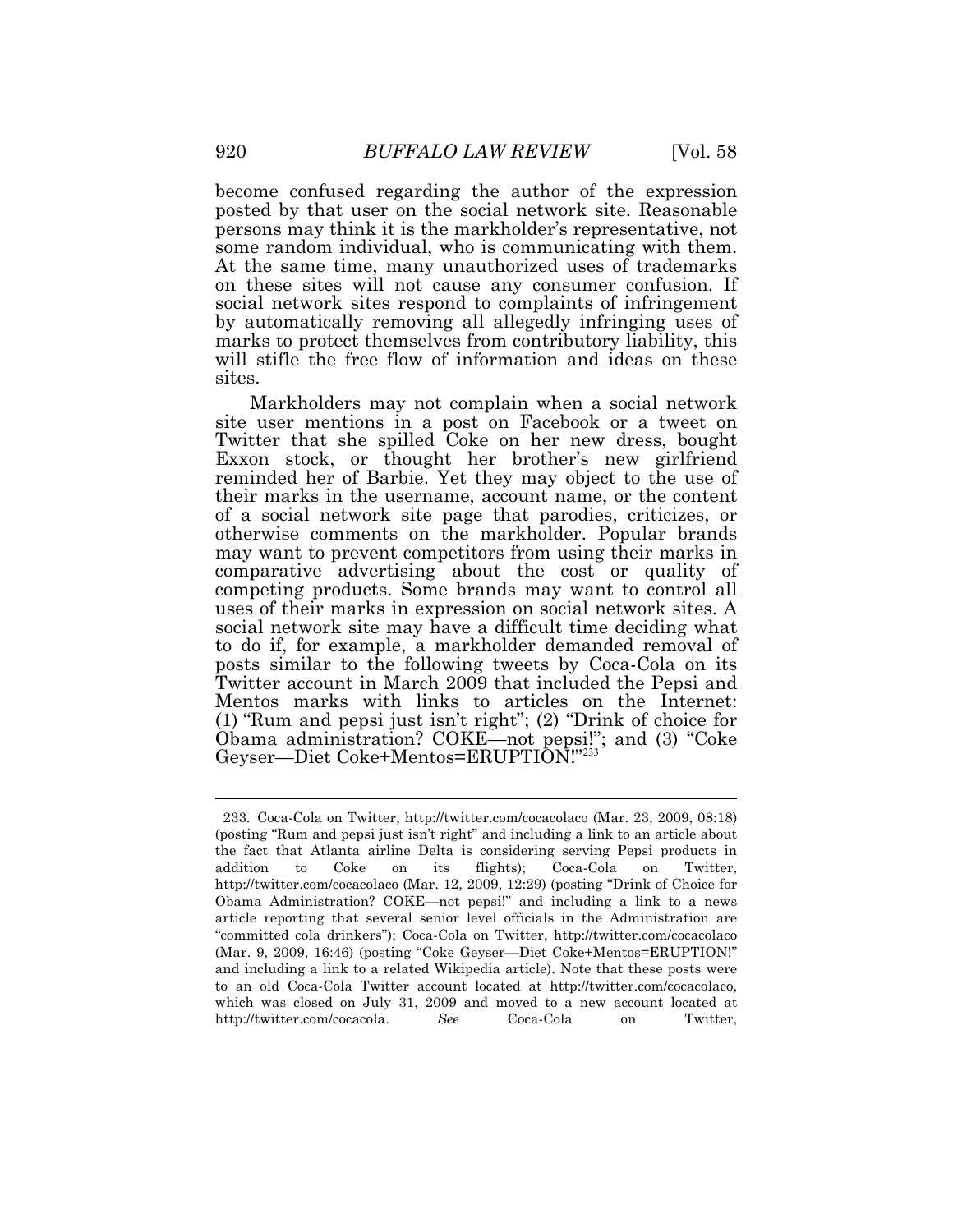If a markholder files a complaint with a social network site that has a notice-and-takedown procedure and alleges that a user has engaged in trademark infringement, will that site permit such expressive uses of the trademarks of others, or remove this content and/or terminate the accounts of users who are the subject of such complaints? Social network sites should balance free speech and trademark interests when they decide whether to allow or remove the allegedly infringing material. They will have to predict how courts will apply trademark infringement and free speech law to certain unauthorized uses of trademarks on these sites. This will be difficult under current law.

 mark is used "in commerce" in a trademark dispute if the As discussed in Part II, most courts will likely find the social network site is accessible on the Internet. If the accused infringer is not using the mark to advertise or sell goods or services, however, some courts may decline to find infringement because there is no "use in commerce" of the mark, as that phrase is defined in 15 U.S.C. § 1127. For the use in connection with goods, services, or commercial activities element of an infringement claim, it is unclear whether courts will conclude that dissemination of expression is a service, or hold that free speech interests are better served by a narrow interpretation of the term "services." In some circuits, courts may also protect the free flow of information and ideas by requiring commercial and/or trademark use of the mark for infringement liability. Other courts may decline to adopt one or more these threshold requirements, and focus on whether this expressive use of the mark is likely to cause confusion or qualifies as a fair use of the mark.

 $\overline{a}$ When third parties use marks without authorization but do not advertise or sell goods or services, free speech interests will be better protected if courts and social network sites determine that those users are not providing information services, or conclude there is a threshold use in commerce, commercial use, or trademark use requirement that is not satisfied. These bright-line rules would make it easier for trial courts to dispose of frivolous, speech-harmful trademark infringement claims on motions to dismiss or summary judgment. Such rules will also provide better

 <http://twitter.com/cocacolaco> (July 25, 2009, 17:51) ("We will be closing this account on July 31—please follow us over at our new location").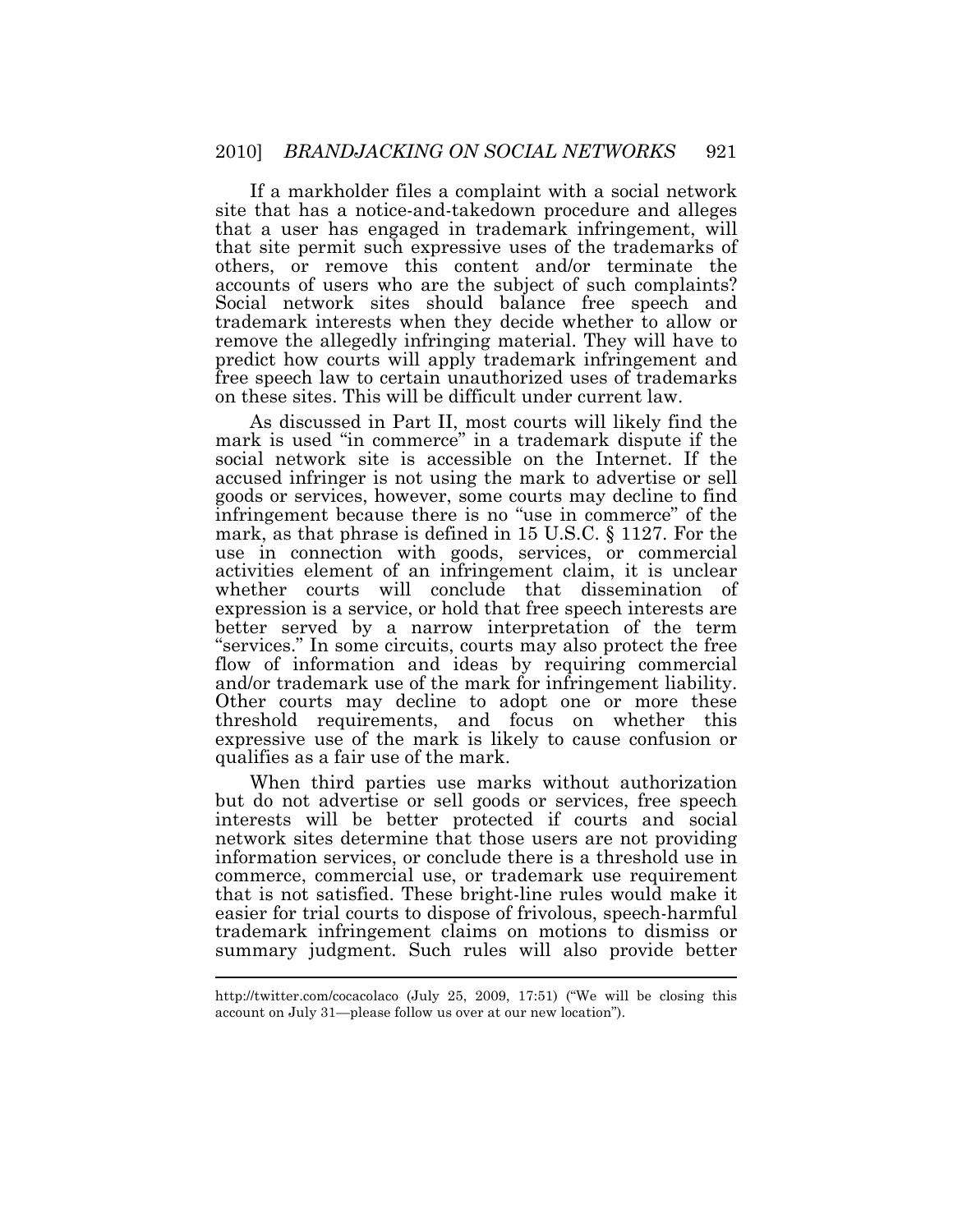guidance to social network sites trying to determine whether to remove allegedly infringing content. Yet such categorical speech-protective rules may permit certain uses of trademarks that are harmful to the public and markholders, including use of another's mark to impersonate a markholder and cause confusion about the source of expression.

Protection of trademarks against such confusion can reduce consumer search costs.<sup>234</sup> Markholders use trademarks as statements of identity and authorship, and the marks enable us to quickly and easily identify and distinguish among different types of expression competing for our attention. Just as consumers rely on marks to indicate the source or quality of shoes or travel services, they may rely on usernames, account names, or headings in the content of a social network site page to communicate information about the identity of the author of expression on the site. $^{235}$  A person who encounters multiple social network site pages for a particular markholder may find it difficult to find the "real" or "official" site when they search for it.<sup>236</sup>

If the content of a social network site page suggests it is authored by the markholder, users will be required to engage in additional research to determine if the expression

 235*. Cf.* Rogers v. Grimaldi, 875 F.2d 994, 997-98 (2d Cir. 1989) ("The purchaser of a book, like the purchaser of a can of peas, has a right not to be misled as to the source of the product."); Heymann, *Birth of the Authornym, supra* note 35, at 1382-83 ("[T]he values that trademark law promotes . . . are equally valid goals when the 'customer' shops in the marketplace of ideas."). Professor Heymann suggests an infringement-like action should be available to an author when a third party brands a piece of writing with the name of a well- known author who is not in fact its source. Heymann, *Birth of the Authornym, supra* note 35, at 1433.

 236*. See* Lee, *supra* note 1, at B2 ("Put Nike in the search Twitter box and it returns 175 results, with none of them clearly the global sporting brand's official account.")*.* 

 benefit of reduced consumer search costs and the creation of incentives for markholders to maintain and improve product quality. *See* Qualitex Co. v. Jacobson Prods. Co., 514 U.S. 159, 163-64 (1995); Ty Inc. v. Perryman, 306 F.3d 509, 510 (7th Cir. 2002); WILLIAM M. LANDES & RICHARD A. POSNER, THE ECONOMIC STRUCTURE OF INTELLECTUAL PROPERTY LAW 168, 173 (2003); Robert G. Bone, *Enforcement Costs and Trademark Puzzles*, 90 VA. L. REV. 2099, 2101, 2105-08 (2004). 234. The standard economic arguments for protecting trademarks include the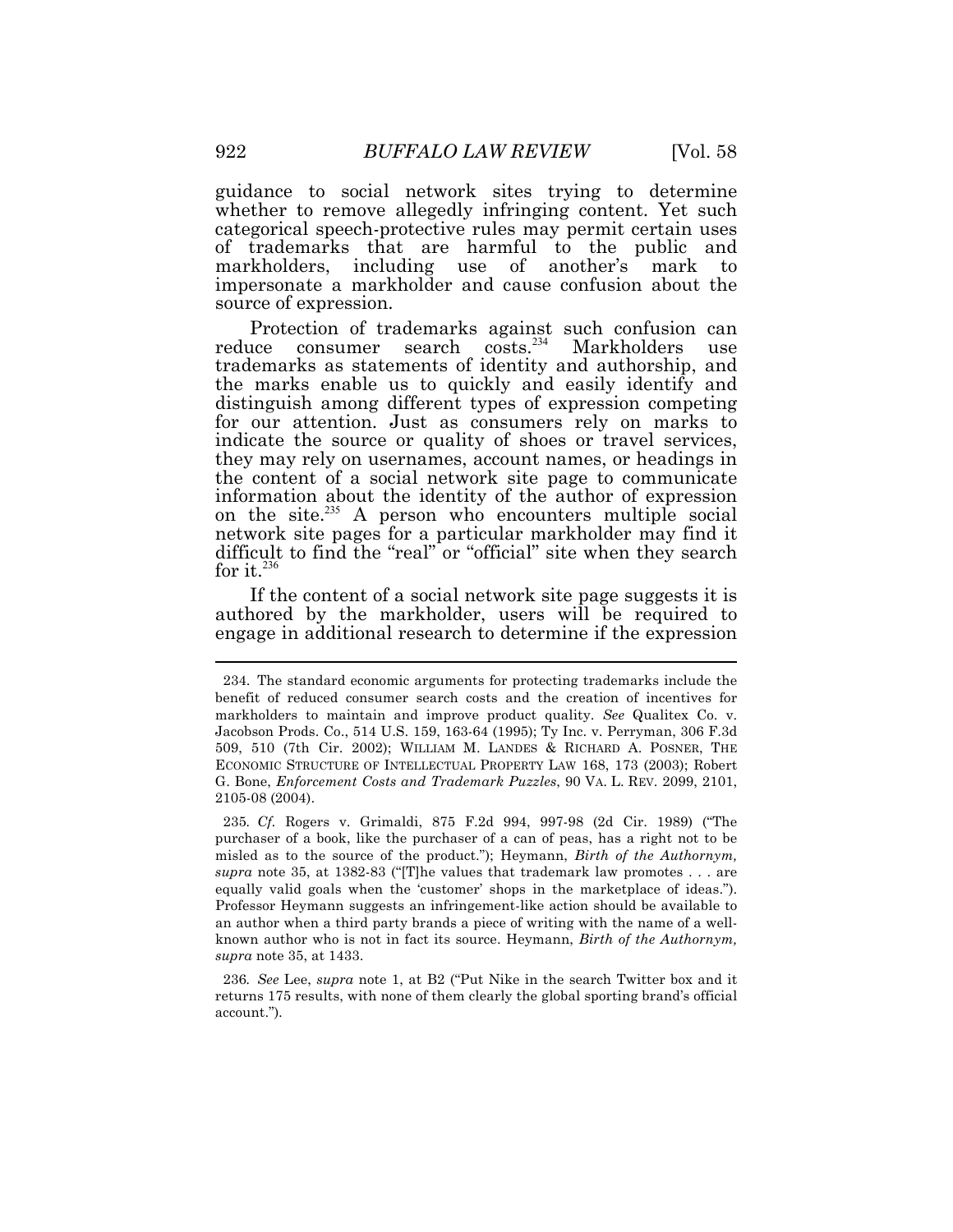is truly written by the markholder's representatives, and not an imposter. On the other hand, the content of the page can also reduce or eliminate confusion about its source. As discussed previously, the nature of the content (parody, satire, criticism, or other commentary), a prominent disclaimer, or words like "fake" or "parody" can indicate the markholder is not the author of this expression. Even if the third party is pretending to be the markholder, the content of the expression may be so outrageous or different than past communications of the markholder that reasonable persons are unlikely to think it is actually written by the markholder's representatives. While consumers of information should be able to use trademarks to identify and distinguish among competing sources of expression on social network sites, courts and social network sites should not deem a certain use of a mark to be infringing without considering the content of the information disseminated under that mark and how that content is understood by reasonable consumers of information on these sites.<sup>237</sup>

To protect both trademark and free speech interests, this Article proposes that infringement law should apply to the unauthorized use of a mark on a social network site that is likely to cause confusion about the source of expression unrelated to the advertising or sale of goods or services, but only where (1) the mark is used to impersonate the markholder and falsely suggest the markholder is the author of the third party's expression, (2) reasonable people believe the imposter's false statements of identity and authorship, and (3) the content of the social network site page does not dispel the confusion regarding the source of

 (1991) (finding a reasonable reader would believe the false statement of attribution); Hustler Magazine, Inc. v. Falwell, 485 U.S. 46, 57 (1988) (accepting the jury's finding that the ad parody was not reasonably believable); Lamparello v. Falwell, 420 F.3d 309, 318 (4th Cir. 2005) (holding that courts must look at the underlying content of the website linked to an allegedly infringing domain name); Int'l Ass'n of Machinists & Aerospace Workers v. Winship Green Nursing Ctr., 103 F.3d 196, 201-02, 205-07 (1st Cir. 1996) (finding no infringement because employees would know the employer, not the union, was the author of the expression after reviewing the content of the fake documents bearing the union's marks), *discussed in* United We Stand Am., Inc. v. United We Stand, Am. N.Y., Inc., 128 F.3d 86, 93 n.3 (2d Cir. 1997) (noting the fact that the content dispelled confusion regarding source in the *International* case is critical to the decision). 237. *Cf*. Masson v. New Yorker Magazine, Inc., 501 U.S. 496, 512-13, 519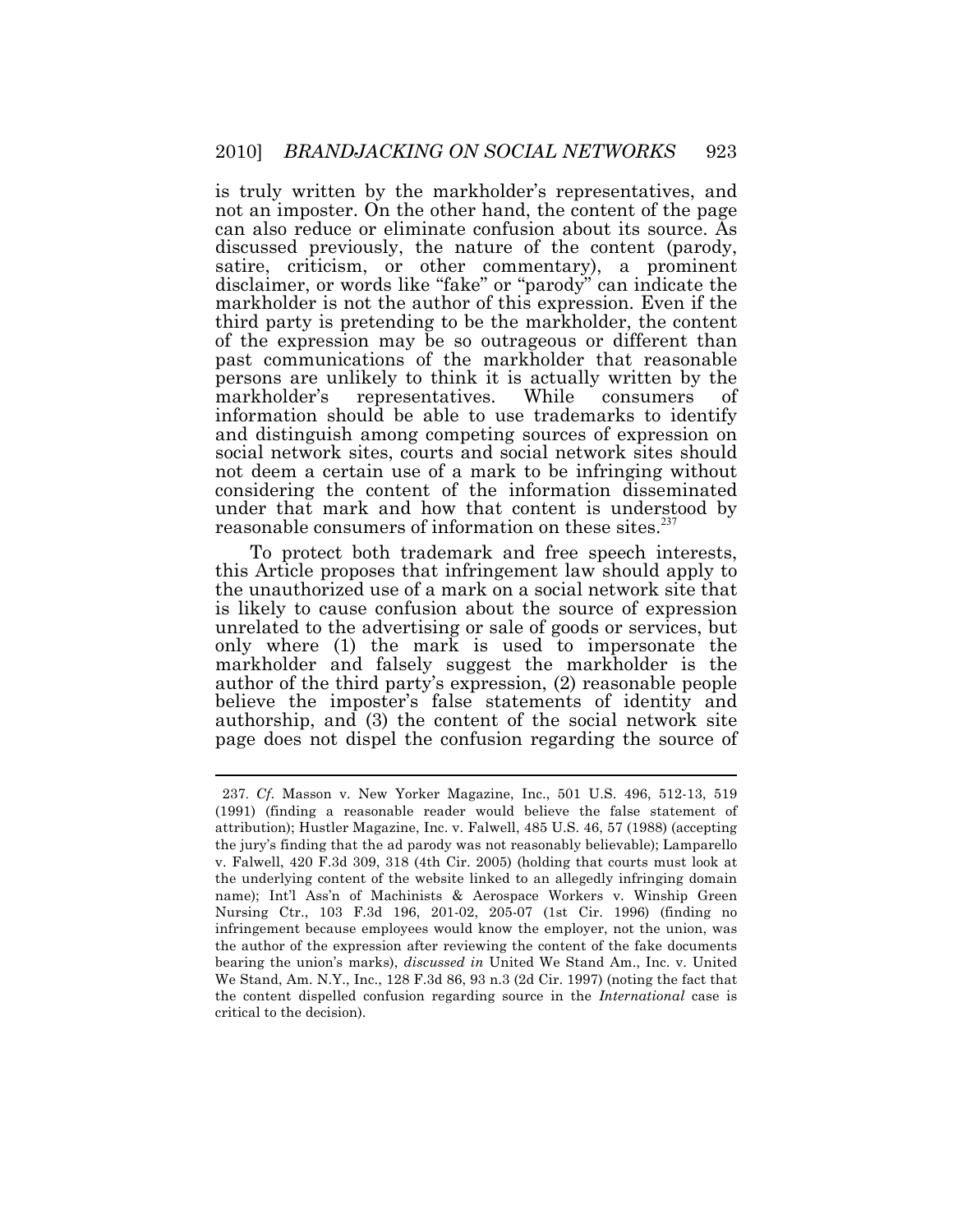the expression.<sup>238</sup> Courts would apply this three-part test only after they determined that the markholder had met all of the threshold requirements for a prima facie infringement claim *and* established this unauthorized use of the mark is likely to cause confusion regarding the source of the expression. If the third party is not advertising or selling any goods or services on the social network site *and*  consumers are only confused about whether the markholder authorized this use of its mark or is affiliated with or sponsors the third party's expression, this expressive use of the mark should be outside of the scope of the trademark infringement laws.

This test attempts to balance trademark and free speech interests in different ways. It allows markholders to protect themselves against impersonation on social network sites and prevent confusion about the source of expression falsely attributed to the markholder. Yet it does not allow markholders to use trademark infringement law to suppress unauthorized uses of their marks that only cause confusion about whether the markholder consented to this use.<sup>239</sup> Unlike this latter type of confusion, consumer confusion about the source of expression can cause real harm to the public and markholders if the public relies on false or misleading information provided by the imposter. Under the test, use of another's mark solely to attract the attention of social network site users should not alone justify a finding

 content of a fake account may currently be the approach used by some social network sites in deciding whether to remove the allegedly infringing content. *See, e.g*., Marie Price, *Is Your Trademark in Jeopardy?*, J. REC., June 16, 2009, at B1 ("Twitter . . . allows users to establish 'parody' impersonation accounts. 'They use a standard of, if an ordinary person would look at that and know the account is a joke account, Twitter will allow it[.]'") (quoting McAfee & Taft attorney Ryan Lobato). Although it may be difficult to determine the characteristics of the "reasonable person" in trademark law, courts already make this determination when they conduct the likelihood of confusion analysis. *See, e.g*., Laura A. Heymann, *The Reasonable Person in Trademark Law*, 52 ST. LOUIS U. L.J. 781 (2008). 238. Focusing on whether a reasonable person would be confused by the

 239*.* Some courts have found infringement where the main type of confusion was about whether the markholder consented to this use of its mark in the expression. *See, e.g.*, Anheuser-Busch, Inc. v. Balducci Publ'ns, 28 F.3d 769, 772- 73 (8th Cir. 1994); Mutual of Omaha Ins. Co. v. Novak, 836 F.2d 397, 398 (8th Cir. 1987); Dallas Cowboys Cheerleaders, Inc. v. Pussycat Cinema, Ltd., 604 F.2d 200, 202-03 (2d Cir. 1979).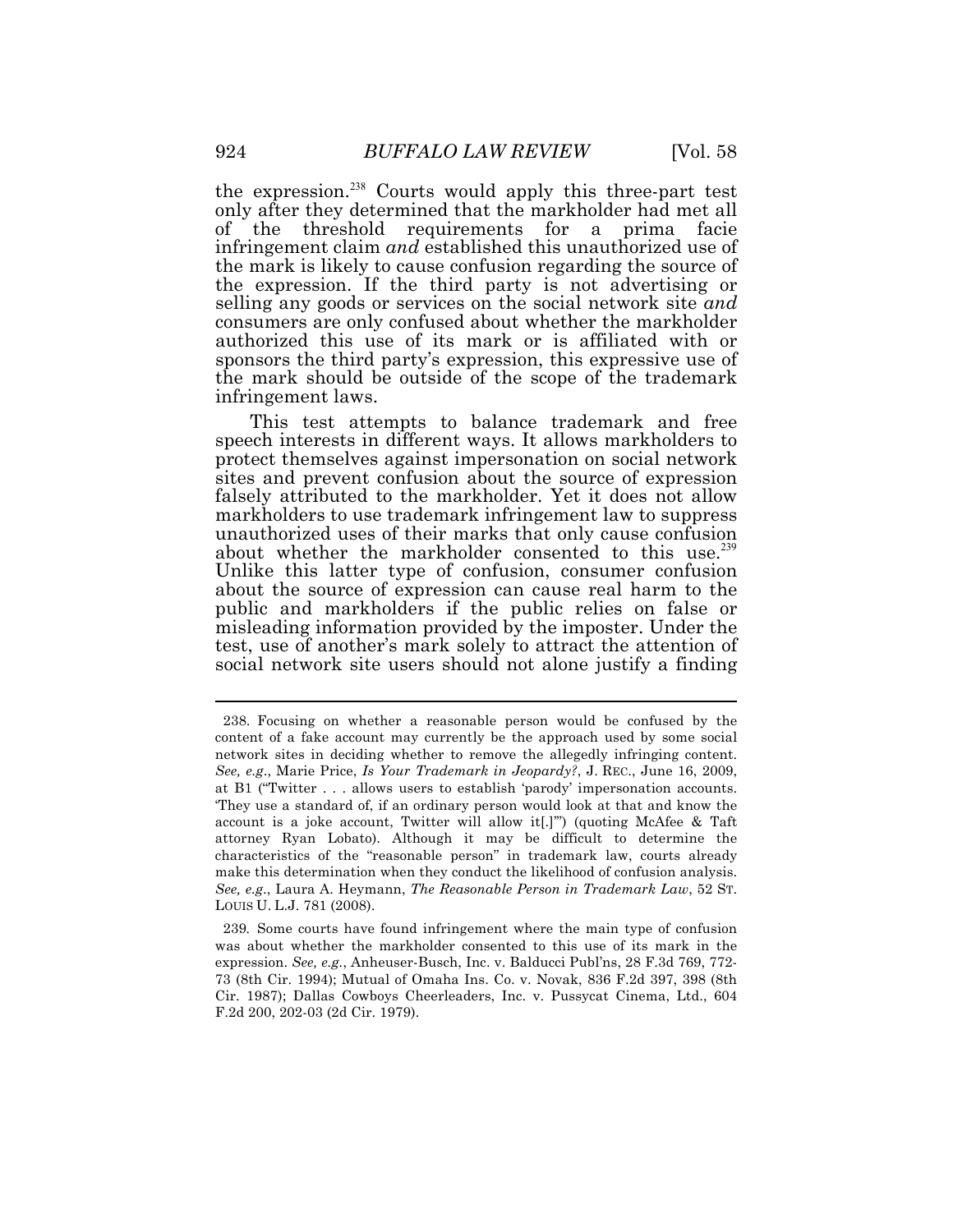a finding of infringement.<sup>240</sup> of infringement if there is no impersonation of the markholder. Some free riding on the goodwill in the marks of popular brands may benefit consumers if the mark is used to convey information or ideas. Unauthorized use of a competitor's mark in expression on a social network site would still be actionable under this proposal if it causes a likelihood of confusion and affects purchasing decisions, yet the lack of similarity of the parties' goods or services or the noncommercial nature of the expression would not prevent

Free speech advocates may complain that this test does not sufficiently protect speech interests. It is true that less speech will be chilled or suppressed on social network sites if there is a categorical free speech right to use trademarks in noncommercial expression to convey information or ideas. Such a rule would make it easier for commentators and pranksters to predict, and for courts and social network sites to decide, whether a particular use of a mark is protected speech or an infringing impersonation.

 $\overline{a}$ Yet there are good policy reasons not to adopt such a rigid threshold commercial use requirement that would apply in every trademark dispute. As discussed in Part I, consumers of noncommercial expression on social network sites can be harmed in various ways by a confusing impersonation of a markholder. This unauthorized use of the mark may cause members of the public to stop buying the markholder's goods or services, sell their stock, forgo employment or partnerships with the company, or send photos and personal contact information to an imposter, among other things. Trademark infringement law should protect consumers from the harm caused by the confusing use of marks to falsely designate the source of noncommercial expression. Congress and the courts could prevent such harms and protect speech interests by instead adopting an exemption from liability for nontrademark uses of a mark in noncommercial expression. $^{241}$  Regardless of whether such an exemption is adopted, this Article proposes that noncommercial use of a mark in expression on a social

 goods as a threshold issue in infringement actions. Mark P. McKenna, *Testing Modern Trademark Law's Theory of Harm*, 95 IOWA L. REV. 63, 115-16 (2009). 240. Professor McKenna suggests that courts should treat the similarity of the

 *Increasing Scrutiny*, *supra* note 32, at 455-56. 241. Ramsey, *First Amendment Limitations*, *supra* note 33, at 155-56; Ramsey,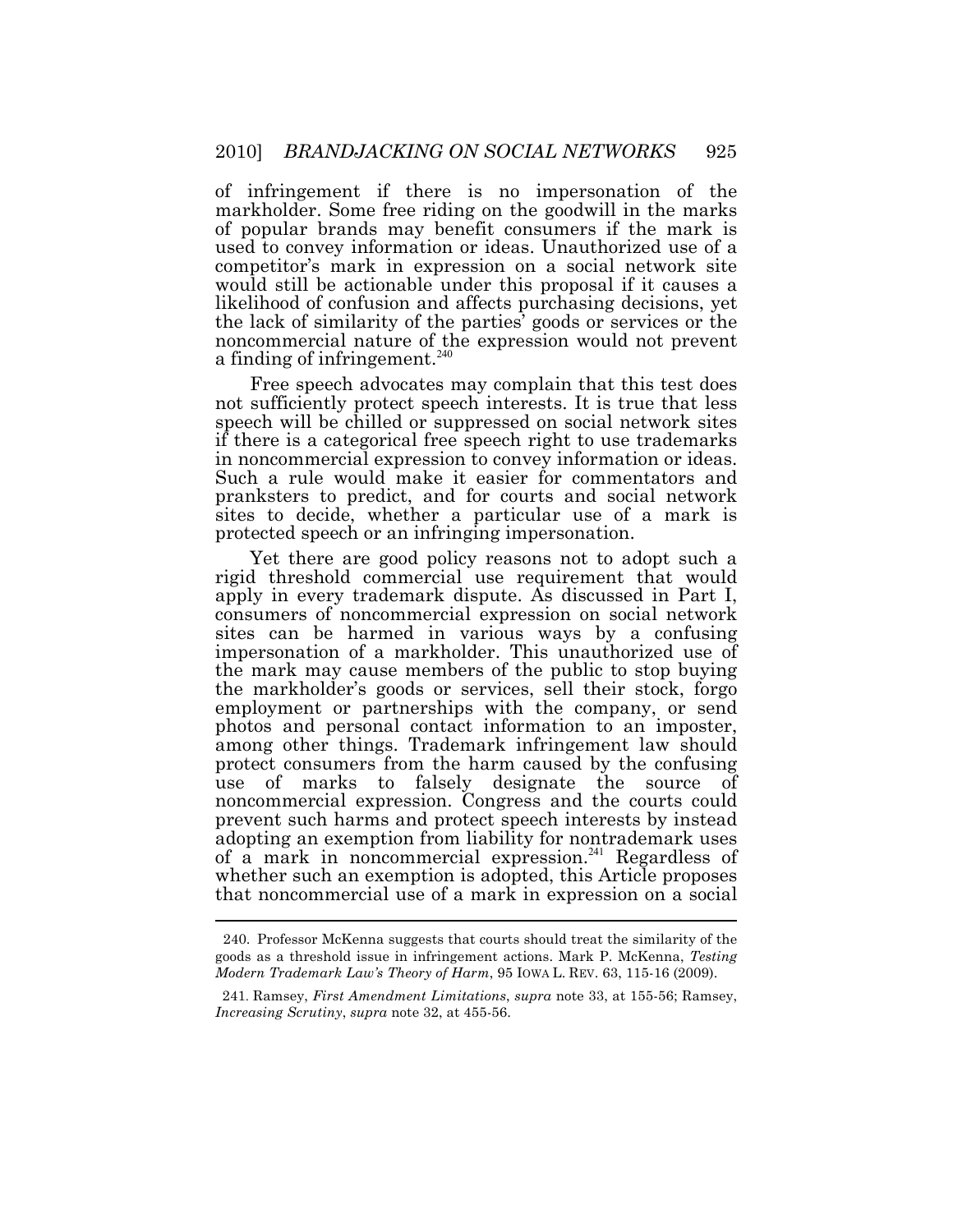network site can be actionable infringement, but only if the content of the expression causes reasonable persons to be confused about the source of that expression.

Criticism of this proposal may also come from the other side. Some advocates of strong trademark protection may argue this proposal improperly puts a thumb on the scale in favor of free speech interests in trademark disputes involving the unauthorized use of marks in expression on social network sites. As product placement is popular today in artistic and literary works, unauthorized use of a mark in expression on social network sites may cause confusion about whether the markholder gave permission for its mark to be used in this way.<sup>242</sup> Even if this is true, the infringement statutes do not require courts to adopt such a maximalist view of trademark rights and prohibit all unauthorized uses of marks that cause some type of confusion. The First Amendment right to freedom of expression requires courts to interpret the trademark infringement statutes narrowly to protect free speech interests.<sup>243</sup>There is no evidence that Congress intended confusion about consent to use a mark in expression to be actionable confusion under trademark infringement law.

Markholders may also say this proposal should be rejected because it is more lenient than the *Rogers*  balancing test for uses of marks in artistic or literary works. As discussed above, that test requires the third party's use of the mark to have some "artistic relevance to the underlying work" and not explicitly mislead as to the source or content of the work.<sup>244</sup> Courts applying this proposal could permit uses of marks on social network sites that are not "artistically relevant" to the expression or that cause confusion about the content of the work, as the proposal focuses on confusion about the source of expression.

It is true that this proposal is more speech-protective than the *Rogers* balancing test, but it does not tip the balance too far in favor of accused infringers. It is troublesome from a free-speech perspective if courts are determining whether certain expression on a social network

 arguments of markholders in cases involving artistic and literary works). 242. *Cf.* Gulasekaram, *supra* note 174, at 940-41 (discussing the potential

<sup>243.</sup> Ramsey, *Increasing Scrutiny*, *supra* note 32, at 447-53.

 244*. See supra* Part II.A.5.b.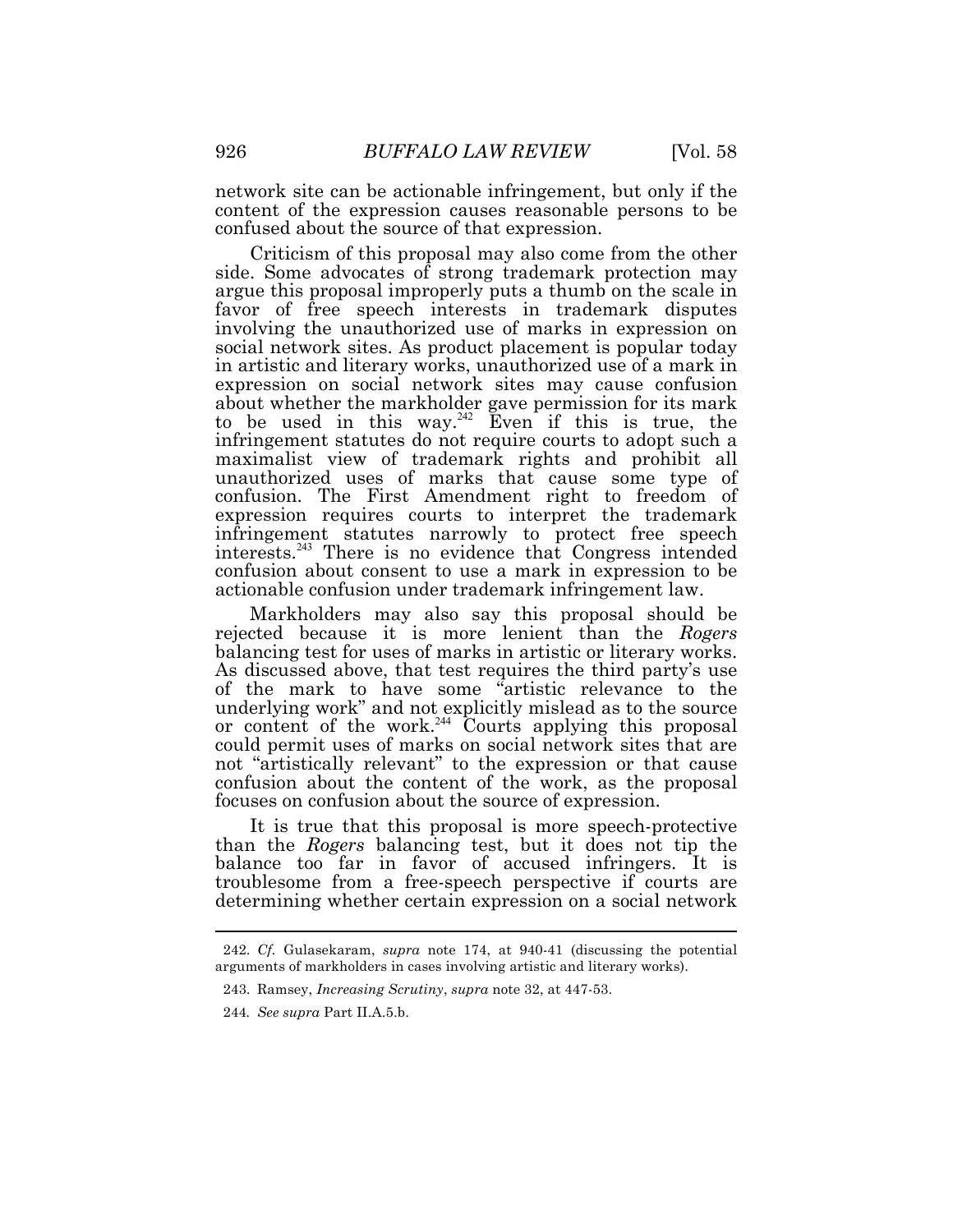site page is "artistically relevant," as their biases may improperly influence this determination. In addition, any confusion about the content of the social network site page will be dispelled by viewing or reading the expression. Confusion regarding source is potentially more harmful than confusion regarding content because social network site users may still be confused about the source of the expression even after consuming the content on the page. Unless there is a disclaimer or words like "fake" or "parody" in the content, the content may not eliminate the sourceconfusion caused by this unauthorized use of the mark. For all of these reasons, source confusion should be the main focus of the infringement analysis in cases involving expressive uses of marks on social network sites.

Finally, critics may argue that trademark law does not apply to confusion about the source of expression because the U.S. Supreme Court held in *Dastar Corporation v. Twentieth Century Fox Film Corporation* that trademark law is not concerned with attribution of expression.<sup>245</sup> Yet in *Dastar*, the third party used its own name on the markholder's expression (which was in the public domain and no longer protected by copyright), not the other way around.<sup>246</sup> As discussed in Part II, news organizations like The New York Times Company can obtain trademark rights in their marks which are enforceable against imposters who use the mark in connection with the sale of their own expression. Using another's mark to impersonate a markholder and confuse consumers regarding the source of

<sup>245. 539</sup> U.S. 23, 31-32 (2003).

 246*.* The court concluded the phrase "origin of goods" in 15 U.S.C.  $§$  1125(a)(1)(A) refers to "the producer of the tangible product sold in the marketplace, in this case the physical . . . videotape sold by Dastar" and not "the person or entity that originated the ideas or communications that 'goods' embody or contain." *Id*. at 31-32. For an excellent discussion and criticism of the case, see Heymann, *Birth of the Authornym*, *supra* note 35; Laura A. Heymann, *The Trademark/Copyright Divide*, 60 SMU L. REV. 55, 62 (2007) ("[P]ropos[ing]: a recognition of the attribution interest in communicative goods during both the term of copyright and in the public domain, coupled with greater scrutiny of trademark-based claims masquerading as copyright-based ones."). Some commentators note the Court's interpretation of the meaning of the statute may be limited to the phrase "origin of goods." *See, e.g.*, Rick Mortensen, *D.I.Y. After*  Dastar: Protecting Creators' Moral Rights Through Creative Lawyering,  *Individual Contracts and Collectively Bargained Agreements*, 8 VAND. J. ENT. & TECH. L. 335, 342 (2006).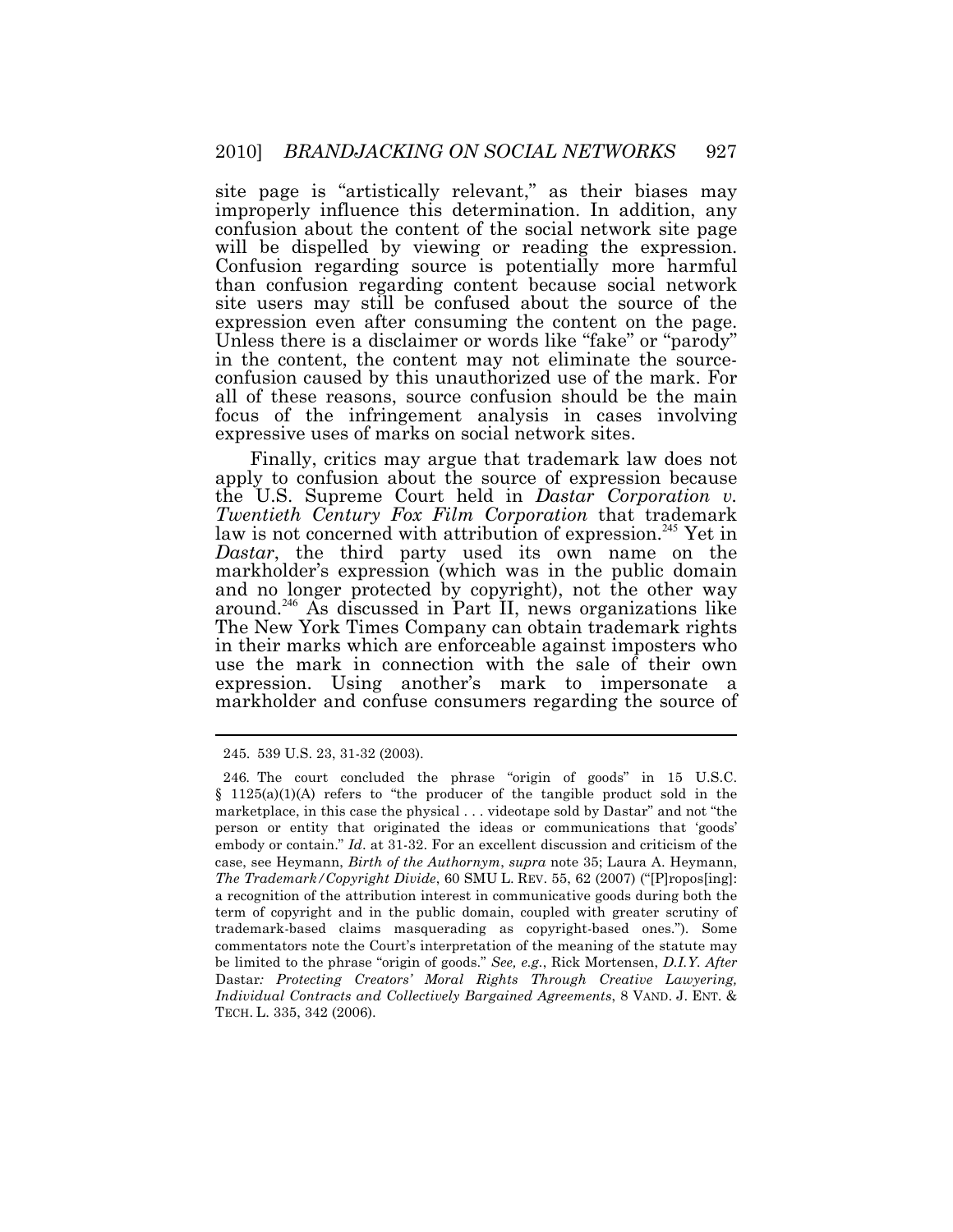your expression is very different than affixing your own mark to someone else's expression (which may be protected by copyright) and removing their mark, which is what happened in *Dastar*. In the trademark disputes discussed in this Article, the plaintiff's expression is not at issue; the third party, not the markholder, is the author of the expression. For this reason, the analysis and holding in *Dastar* are irrelevant to trademark disputes involving expression created by third parties who use trademarks to impersonate markholders.

Consumers of information often use trademarks to identify the source of expression. Imposters may take advantage of consumers by using marks to impersonate markholders and falsely identify the markholder as the author of their own expression. Trademark infringement law should protect social network site users against information-source confusion if the content does not dispel that confusion for reasonable consumers. At the same time, trademark law should be interpreted narrowly to protect free speech interests when third parties use the marks of others in noncommercial expression, and not in connection with the advertising or sale of goods or services.

I Many firms understandably want to control their brand image, but the First Amendment requires them to tolerate some expression by others that incorporates their marks. Filing lawsuits may deter future trademark violations, but it could harm the reputation of the markholder if people think the third party is just poking fun at the markholder or is otherwise engaging in expression protected by the First Amendment. Litigious markholders may risk creating a "Streisand effect," which is "an increasingly common backlash that occurs when someone tries to muzzle information on the Web."<sup>247</sup> Named after Barbara Streisand and the response to her efforts to stop the dissemination of information about her in 2003, the Streisand effect "infects the online community in a pandemic of free-speech-fueled defiance, gaining far more attention than it would have had the [intellectual property] owners simply kept quiet."248 Rather than file a lawsuit or complain to the social network

248. *Id.* 

<sup>247.</sup> Andy Greenberg, *The Streisand Effect*, [FORBES.COM,](https://FORBES.COM) May 11, 2007, [http://www.forbes.com/2007/05/10/streisand-digg-web-tech-cx\\_ag\\_0511streisand](http://www.forbes.com/2007/05/10/streisand-digg-web-tech-cx_ag_0511streisand). html.